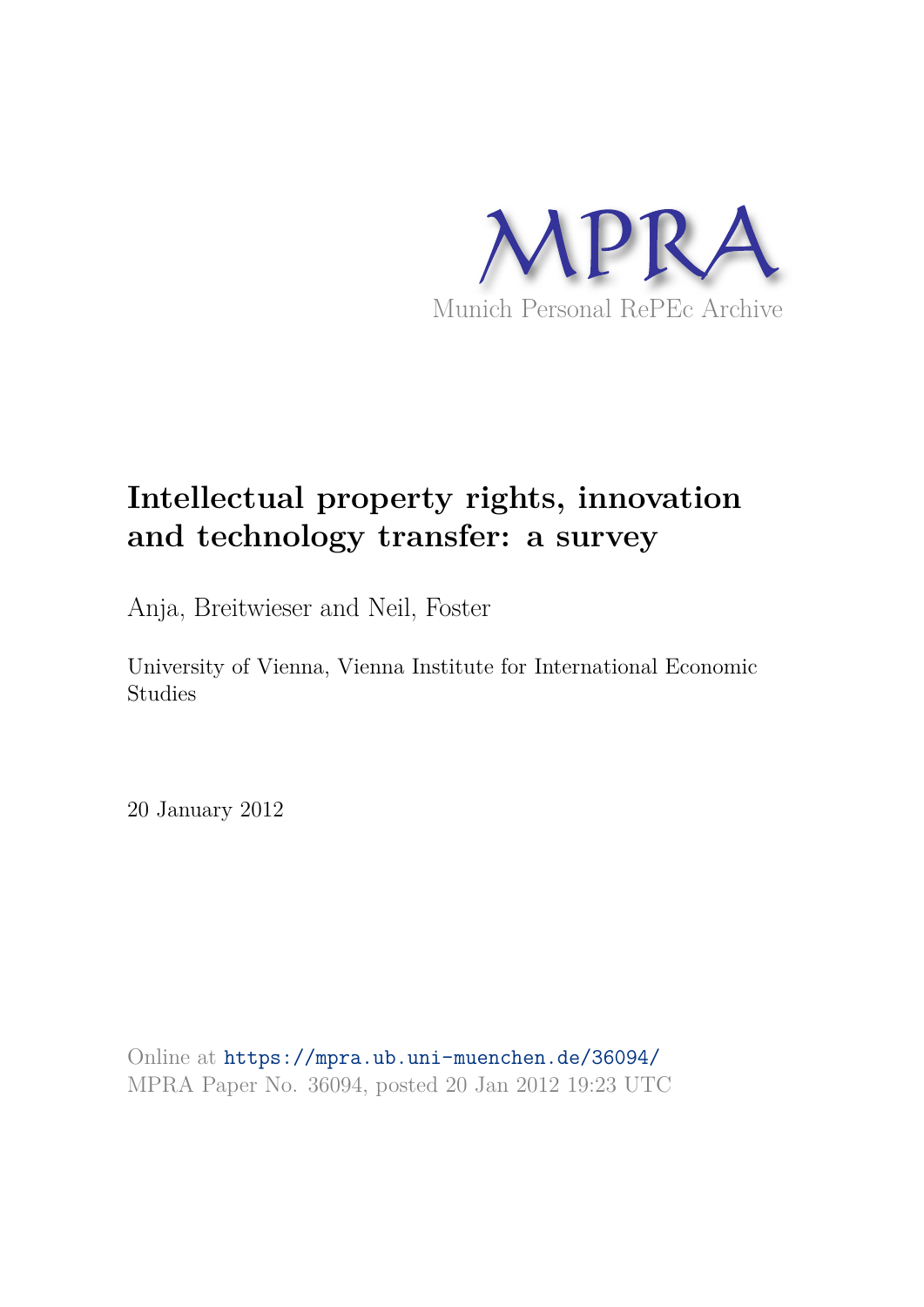# Intellectual Property Rights, Innovation and Technology Transfer: A Survey

Anja Breitwieser\* Neil Foster<sup>#</sup>

January 2012

### Abstract

Following the conclusion of the TRIPS Agreement, much has been written on the potential costs and benefits of stronger Intellectual Property Rights (IPRs) protection in terms of its impact on innovation and technology transfer, as well as economic growth and welfare. This paper documents the development of IPR regimes within countries and internationally, before surveying the theoretical and empirical literature linking the protection of IPRs to economic growth, innovation and technology diffusion.

<sup>\*</sup> Department of Development Studies, Sensengasse 3/2/2, 1090 Vienna, Austria.

<sup>#</sup> Vienna Institute for International Economic Studies, Rahlgasse 3, A1060, Vienna, Austria. Email: neil.foster@wiiw.ac.at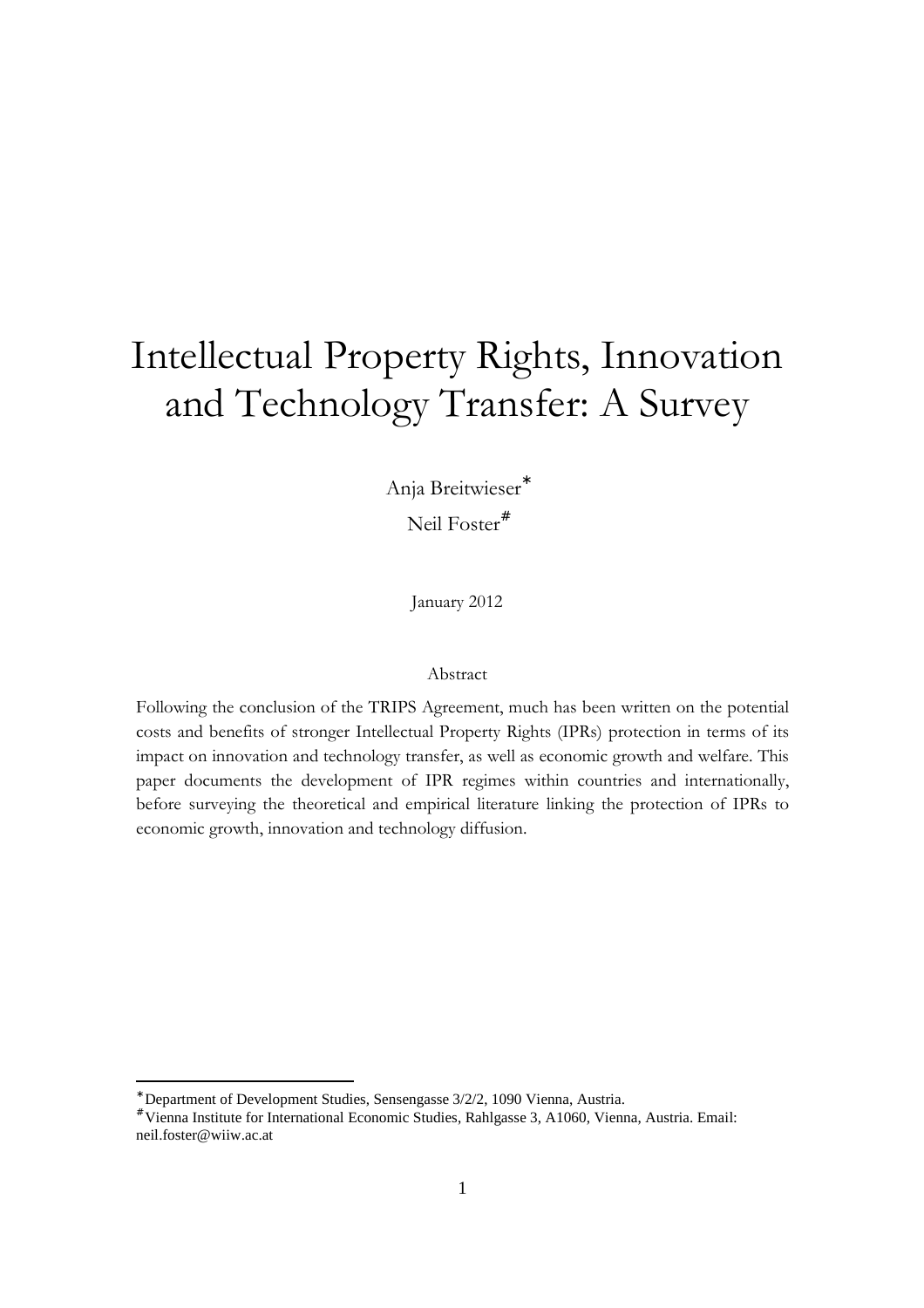## 1. Introduction

The argument underlying public policy intervention to protect Intellectual Property Rights (IPRs) is that without such protection competitive market systems fail to provide private agents with sufficient incentives to undertake the costly and risky investments that generate the new ideas and technologies (knowledge) now widely recognised as the main source of sustained economic growth. This is because knowledge has "public good" attributes. Knowledge is typically *non-excludable*; in that it is not possible to prevent others from applying new knowledge even without the authorisation of its creator. If a new technology is valuable, it is therefore likely to be copied or imitated, reducing the potential profits of the original inventor and potentially removing the incentive to engage in innovative activities. Where "imitation" has lower costs than "innovation", imitators have the advantage over innovators unless the latter can restrict access to their innovation. This characteristic provides the argument for strong IPR protection. IPRs create ownership of intellectual property by giving innovators the legally enforceable power to prevent others from using an intellectual creation or to set the terms on which it can be used. That is, IPRs encourage innovation by granting successful inventors temporary monopoly power over their innovations. The consequent monopoly profits provide the return on successful investment in R&D.

The other public good aspect of knowledge compounds the costs of granting this monopoly power. Knowledge tends to be *non-rival*, in that the marginal cost for an additional firm or individual to use the knowledge is often negligible. Once an innovation has been created, its non-rival character suggests that benefits will be maximised if its use is free to all at marginal cost. Although a policy of free access will yield benefits in the short run, it will severely damage the incentive for further innovations. IPRs allow successful innovators to appropriate some of the consumer surplus their innovation generates, both as a reward for their innovative efforts and to provide an incentive to future investors. Because research is a risky activity, returns on successful R&D (which produces intellectual property) must be large enough to compensate for the high proportion of R&D that is unsuccessful, generating in this way a normal return on R&D as a whole.<sup>1</sup>

Choice of IPR policy then reflects a balancing of these considerations. The awarding of a temporary monopoly, although second-best, is intended to restore the incentive to innovate, which in turn should encourage long-run growth and improved product quality. It is not an all or nothing decision, however. Even in the absence of IPR protection there may exist natural incentives to innovate depending upon market lead times, marketing strategies and the difficulties in copying and imitating (Maskus, 2000a), and these features are likely to be more

<sup>&</sup>lt;sup>1</sup> Evidence suggests that IPR protection stimulates innovation and that the social rate of return to innovation appears to be considerably higher than the rate of return to the innovator (Mansfield et al., 1977).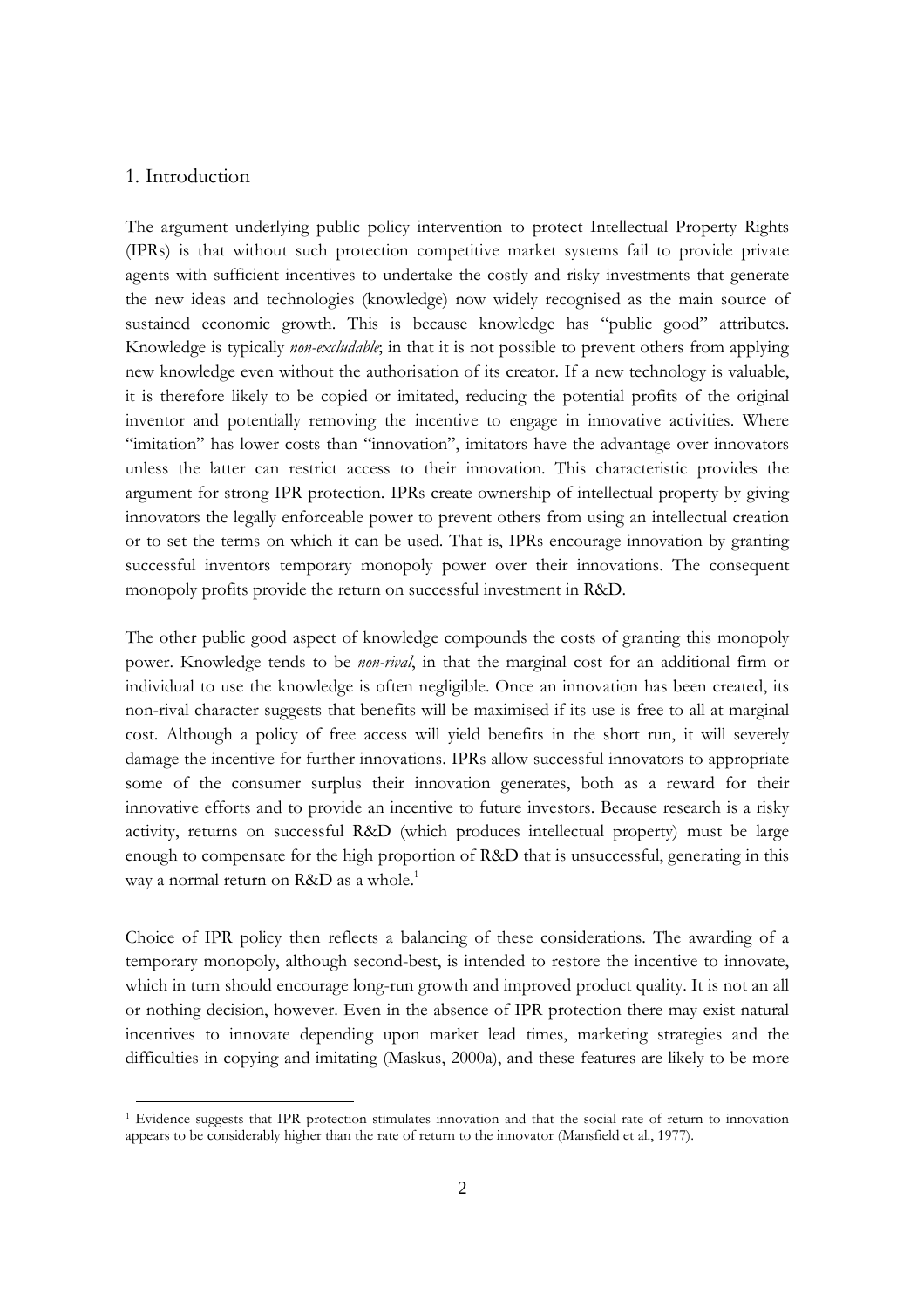important than IPR protection under certain circumstances. Excessive IPR protection is likely to lead to an inadequate dissemination of new knowledge, which in itself could slow growth to the extent that access to existing technology is necessary to induce further innovation<sup>2</sup>. Other costs to society of strong IPR protection include rent seeking behaviour, the wasteful duplication of investment in R&D (i.e. patent races) and the costs of judicial actions to enforce property rights (Maskus, 2000a). Giving innovators too much protection may also limit the spread of new ideas and lead to permanent monopoly. Entry by rivals may be impeded, and successful innovators may have reduced incentives for developing and exploiting subsequent innovations<sup>3</sup>.

If IPRs were set and enforced by a global authority then, in principle, this authority would be in a position to determine the appropriate strength of IPR protection for the world as a whole. But IPRs are conferred by national governments and valid only within the relevant jurisdiction. Consequently, national IPR systems have largely focussed on what was perceived to be in the best interests of the country concerned, and different countries perceived the trade-off between profits and innovation differently. Thus (developed) countries, with many potential innovators, have tended to opt for relatively strong IPR systems, with the aim of encouraging inventive and creative activities, which are seen as an important source of longrun economic growth.<sup>4</sup> With R&D spending concentrated in a handful of the world's richest countries however, genuinely innovative activities are limited in most developed and developing countries, and the majority have taken a different approach, providing only weak IPR protection, if any, as a way of allowing the rapid diffusion of knowledge. For many of these countries imitation can be a significant source of technological development, and providing stronger IPR protection is seen as shifting profits from domestic imitative firms to foreign firms and reducing output in the domestic economy, rather than encouraging domestic innovative activity (Deardoff, 1992). The counter argument is that stronger IPR protection can help reward creativity and risk-taking even in developing economies, with those countries that retain weak IPR protection remaining dependent on dynamically inefficient firms that rely on counterfeiting and imitation (Maskus, 2000a).

Until 1995, the international Intellectual Property Regime (IPR) consisted of various voluntary conventions under the stewardship of the World Intellectual Property Organisation (WIPO). With the globalisation of markets and the resulting increases in trade and investment flows

<sup>&</sup>lt;sup>2</sup> Hence the argument, discussed below, that in many countries weak IPR protection actually stimulated R&D activity by encouraging knowledge spillovers from transnational companies (TNCs) and other domestic firms (Cohen and Levinthal, 1989).

 $\frac{3}{3}$  Gilbert and Newey (1982) show that under certain conditions a monopolist may accumulate patents and allow them to "sleep", thus deterring entry into an industry.

<sup>&</sup>lt;sup>4</sup> Indeed there has been a general strengthening and broadening of IPRs over time in developed countries (Mazzoleni and Nelson, 1998).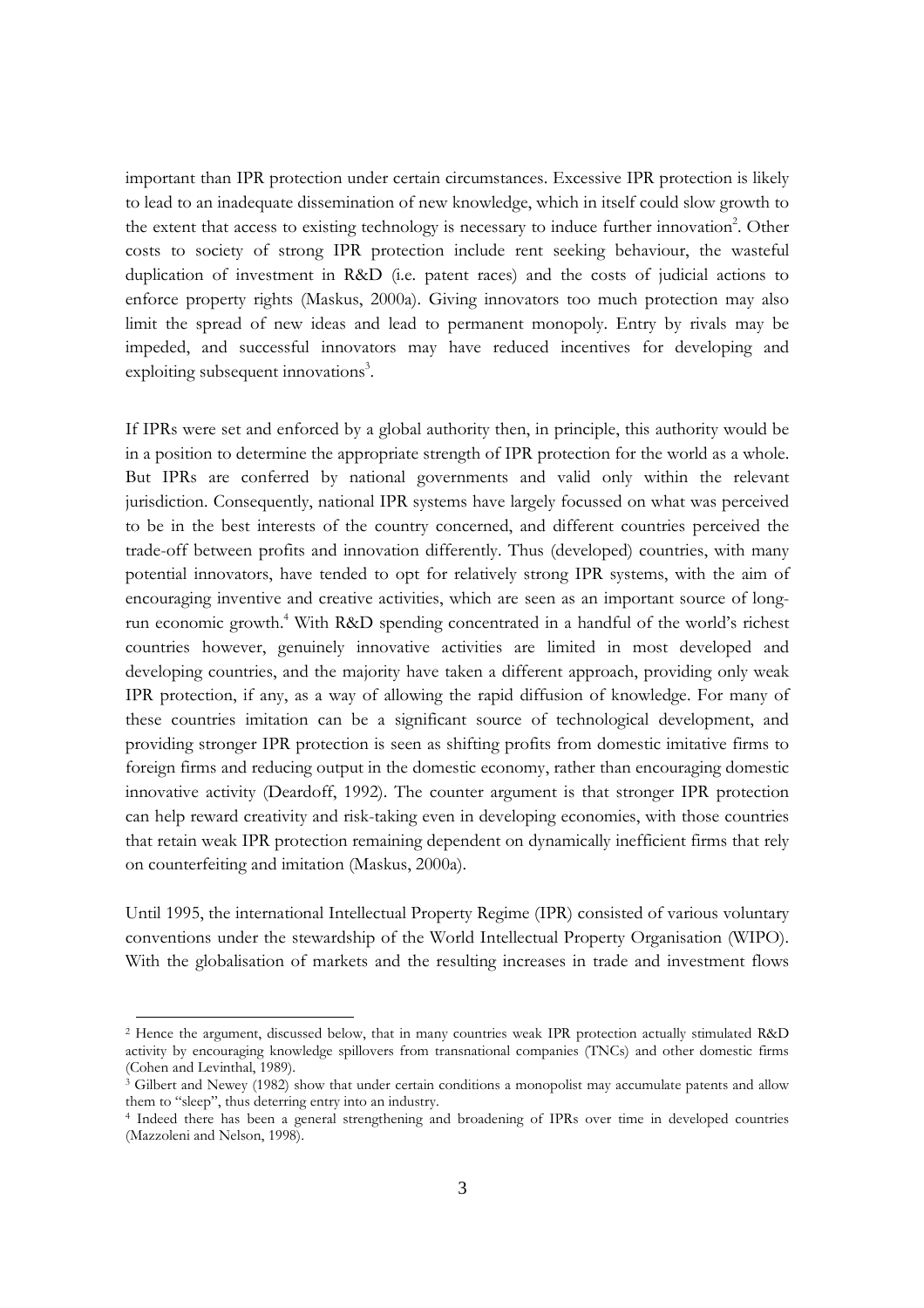across borders, particularly flows of technology and technology-intensive products<sup>5</sup> differences in national IPR standards have taken on additional significance. Firms have looked increasingly to foreign markets to sell their goods and to foreign destinations as platforms for production, making it easier for intellectual property to be accessed and copied in countries that provide weak IPR protection. This is one of the major reasons why firms investing heavily in R&D put pressure on national governments to strengthen the international IPR regime. The increasing importance of technology for international competition, the emergence of new technologies (e.g. computer programs or biotechnology) associated with high externalities and limited appropriability and the perception of developed countries that their technological lead has been diminished by countries that have caught up by imitation also contributed to this pressure (Correa, 2000: pp. 3-4). The outcome was the Agreement on Trade Related Aspects of Intellectual Property Rights (TRIPS), a product of the Uruguay Round (1986-94) of trade negotiations. TRIPS is the first comprehensive and global set of rules covering IPR protection<sup>6</sup>. It sets minimum standards of protection to be provided by each World Trade Organization (WTO) member in each of the main areas of intellectual property covered, as well as requiring countries to develop mechanisms to enforce these rights. While for most developed countries TRIPS compliance only requires minor adjustments of their national IPR systems, for developing countries TRIPS often implies a major rise in their level of IPR protection. The TRIPS Agreement does allow countries to pursue different policies with respect to IPR protection, but does specify minimum standards that should be attained by a designated time. Box 1 highlights some of the major requirements of TRIPS. The areas covered are copyrights and related rights, trademarks, geographical indications, industrial designs, patents, the layout designs of integrated circuits and undisclosed information including trade secrets and test data. Table 1 provides more information on these forms of intellectual property and how they are covered by international agreements.

From the preceding discussion it might be difficult to see why developing countries agreed to TRIPS. One factor was pressure from advanced countries (the US and the EU in particular). Developing country governments also thought that agreeing to TRIPS would encourage negotiations allowing developing countries wider access to agricultural and textile markets in developed countries. In addition business interests within many developing countries encouraged their governments to adopt stronger IPR protection in order to protect their own innovative activities tailored to the domestic market (Sherwood, 1997; Maskus, 1998a).

<sup>&</sup>lt;sup>5</sup> The share of knowledge-intensive or high-tech products in total world goods trade doubled between 1980 and 1994 (Fink and Primo Braga, 2005).

<sup>&</sup>lt;sup>6</sup> There have been international agreements on IPRs since the nineteenth century. Until recently the main instruments of international law regarding the substantive protection of IPRs were the Paris Convention for the Protection of Industrial Property (1883) and the Berne Convention for the Protection of Literary and Artistic Works (1886). The TRIPS Agreement has been analysed extensively by Primo Braga (1996), UNCTAD (1996) and Maskus (1997).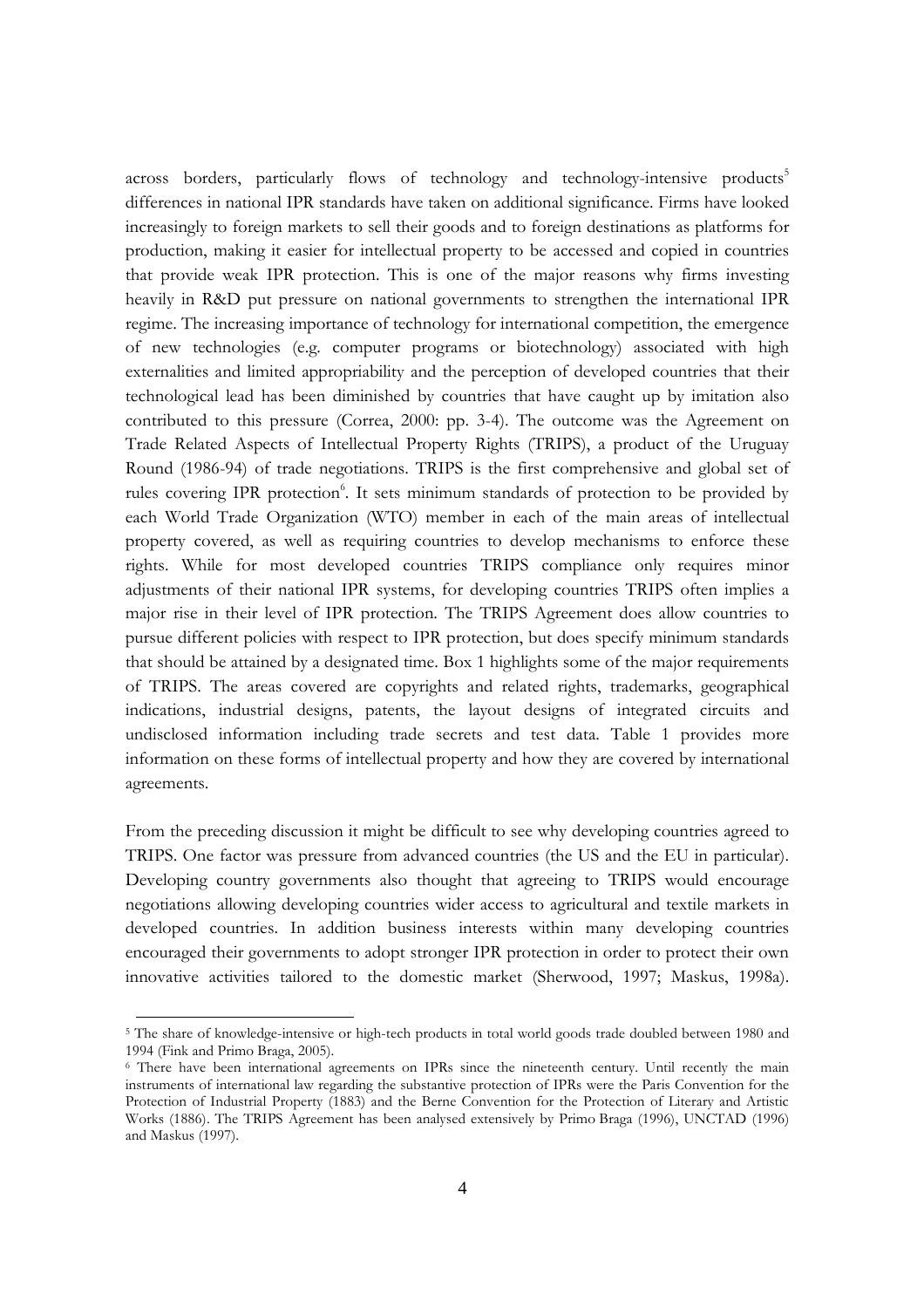Stronger IPR protection can also encourage increased imports, inward Foreign Direct Investment (FDI) and technology licensing, all of which can lead to increased technology transfer<sup>7</sup>. Indeed Article 7 of the Agreement states that "[T]he protection and enforcement of intellectual property rights should contribute to the promotion of technological innovation and to the transfer and dissemination of technology, to the mutual advantage of producers and users of technological knowledge in a manner conducive to social and economic welfare, and to a balance of rights and obligations". The various areas of IPR protection covered by TRIPS are likely themselves to have differing impacts on innovation and technology diffusion, and some of these differences are discussed in Box 2.

The remainder of this paper is set out as follows: Section 2 describes the historical development of patent regimes both within countries and globally. Section 3 discusses the economic rationale for patent protection, while Section 4 surveys the literature linking IPR protection to innovation. Section 5 surveys the literature considering the relationship between IPRs and the channels of technology diffusion, namely international trade, FDI, licensing and foreign patenting. In Section 6 we discuss the relationship between IPRs and economic growth, firstly describing theoretical contributions, and secondly by discussing the available empirical literature. Section 7 discusses some issues of importance for developing countries and Section 8 concludes.

## 2. A Brief History of Intellectual Property Rights

## 2.1. Development of Intellectual Property Rights Regimes across Countries

The name patent derives from the Latin words "litterea patentes" which literally translated means open letters. These "letters" entitled the holder to certain rights, titles, or privileges. During the  $14<sup>th</sup>$  and  $15<sup>th</sup>$  century the main purpose of these privileges was mostly to foster technology transfer from foreign countries by giving the importer the right to exclusive exploitation of the technology for a certain period of time. This, of course, is quite contradictory to today's purpose of patent protection (David, 1993). The first formal patent law<sup>8</sup> was enacted by the Venetian Senate in 1474:

"We have among us men of great genius, apt to invent and discover ingenious devices (...). Now, if provision were made for the works and devices discovered by such persons, so that other who may see them could not build them and take the inventor's honour away, more men would then

<sup>7</sup> It is now widely accepted, for example, that the assimilation of foreign technology was a critical component of the Asian Miracle (see for example Nelson and Pack, 1999).

<sup>&</sup>lt;sup>8</sup> There is evidence that the Venetian Senate had been granting similar rights long before their formal recording in 1474 (Kaufer, 1989).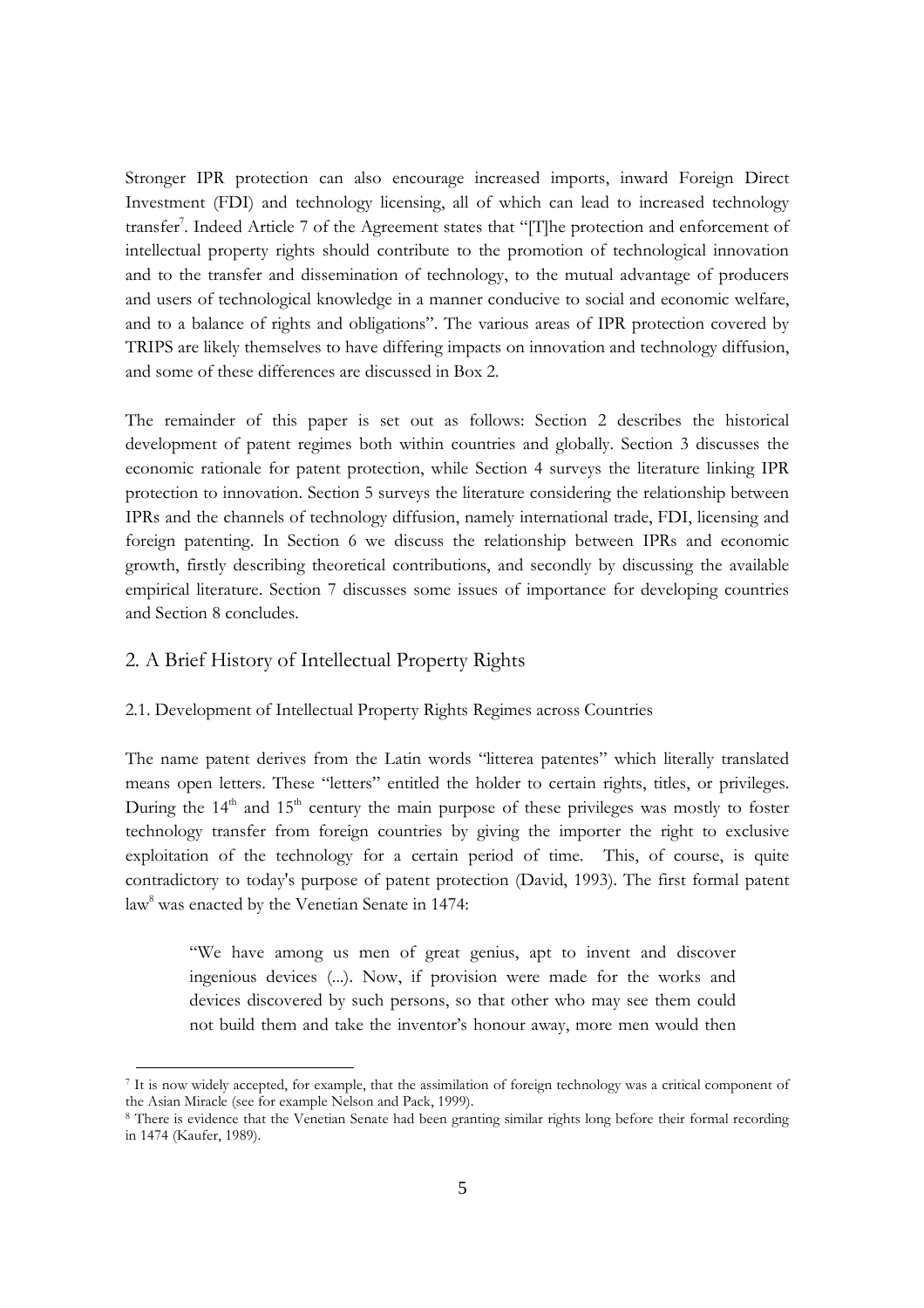apply their genius, would discover, and would build devices of great utility to our commonwealth." (cited in Kaufer, 1989)

The Republic of Venice though was not the only one to grant these kinds of privileges. There is evidence that this practice existed informally in Electoral Saxony, the Austrian Archduchy, England under Edward III and the Republic of the Seven United Netherlands, while France started to use this practice on a regular basis during the middle of the 16<sup>th</sup> century as a part of its mercantilist policy (Kaufer, 1989). The purpose of these practices was the same in all countries: the introduction of devices or processes unknown in their respective countries.

During this time most technological knowledge was embodied in skilled artisans rather than machinery. Therefore patent privileges were in the first place used to encourage the immigration of foreign skilled artisans. In order to protect the immigrated artisan from competition from their apprentices and students the sovereign normally granted them monopoly rights for two or three service-terms of an apprentice<sup>9</sup>. From the sovereign's point of view granting monopoly rights was especially convenient since they did not burden the budget and moved the market risk to the immigrated artisan (David, 1993).

Despite some differences among European countries the fact that patent privileges were typically granted by the sovereign without the possibility of interference led to substantial abuses of the monopoly privileges. In early 17<sup>th</sup> century England for example, the misuse of monopoly privileges hindered the development of whole sectors (for example, the paper industry) and raised prices considerably since the Crown handed out monopolies for products such as salt, soap, vinegar and coal. In 1624 the British Parliament curbed this practice by forcing the Crown to implement the "Statute of Monopolies". This Statute was not an explicit patent law but rather regulated the granting of monopolies. It nullified all working monopolies and declared them illegal, with one exception; the grant of patent privileges to the "true and first inventor and inventors" of new manufactures. The "true and first inventor and inventors" referred only to those inventors from England however (Kaufer, 1989). Thus, patents on new manufactures developed and protected abroad could be patented by the person transferring it to England. This indicates that, just like the Venetian Senate, the British Parliament considered technology transfer and industrial development an integral feature of patent protection.

While the British Parliament was able to cut back the excessive grants of monopolies with the "Statute of Monopolies", in France it was not until after the French Revolution that the patent system was reformed. While the intention of the reformers from 1791 was to abrogate the previous system of grants and privileges, in reality many institutional features survived. France

<sup>&</sup>lt;sup>9</sup> It comes from this tradition that the length of patents do not vary among branch or industry (David, 1993).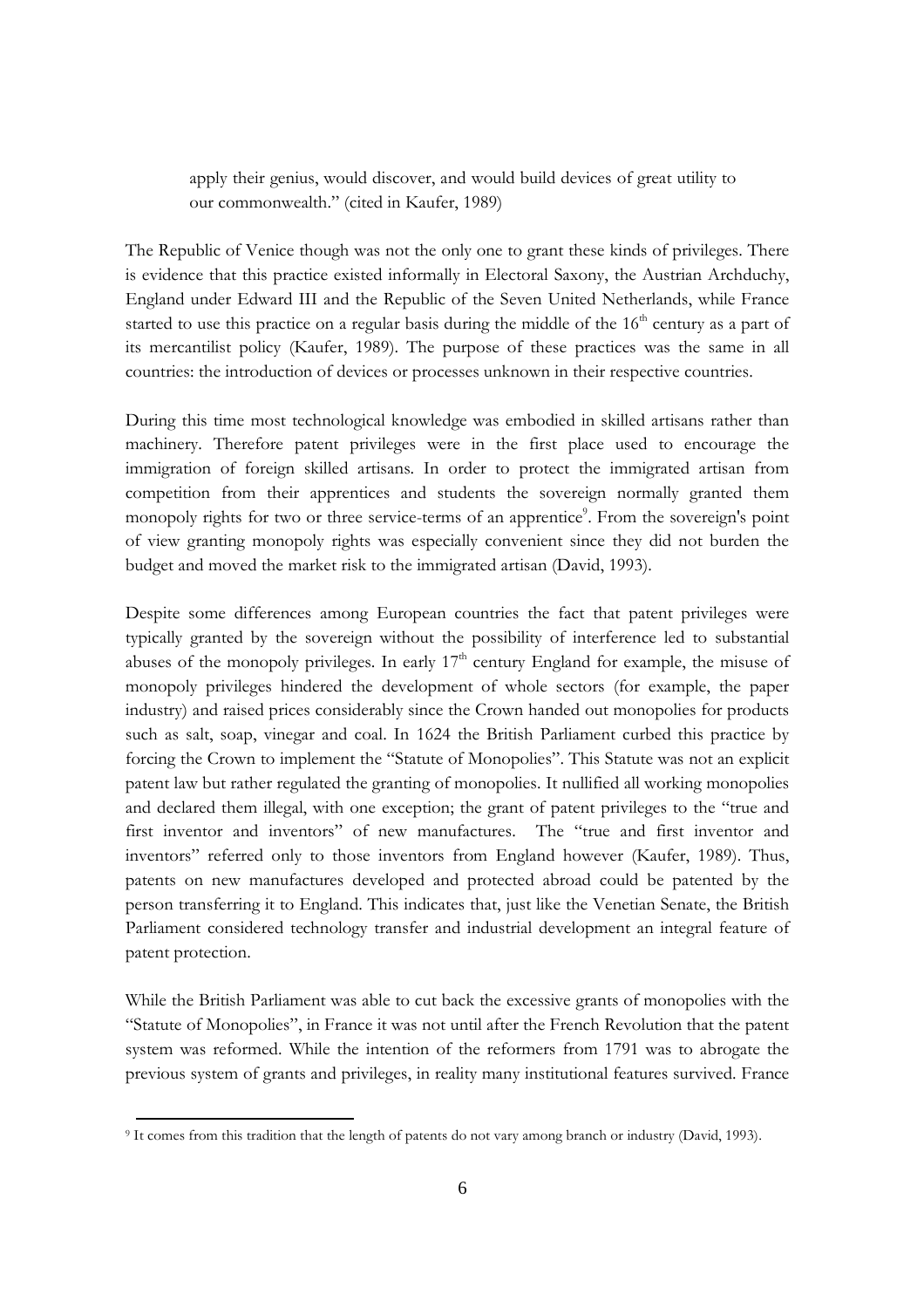was the only country in which the natural right of the inventor to his invention played an important role in the discussion. In this vein the decree declared: "every discovery or invention, in every type of industry, is the property of its creator; the law therefore guarantees its full and entire enjoyment." The actual clauses and the practice made clear though, that industrial development and mercantilist policies played at least an equally important role. An inventor lost his right to his invention if they tried to obtain a patent abroad. The importer of an invention new to the territory could also apply for patents, and the decree included a working requirement (Khan, 2002).

The first patent laws on the American continent were passed during the second half of the 17<sup>th</sup> century (Kaufer, 1989).<sup>10</sup> These early versions drew heavily on the British model and granted patents for "such new inventions that are profitable for the Country"<sup>11</sup> (David, 1993). The next major change to the American patent system did not come until 1782 when the first Article of the United States Constitution gave Congress the authority "to promote the progress of science and useful arts, by securing for limited times to authors and inventors the exclusive right to their respective writings and discoveries". Eight years later Congress passed the first federal patent law (Kaufer, 1989). It included a clause that required an examination of novelty. Though for a short period of time replaced by a registration system, the examination of novelty was reintroduced in the patent statute from 1836, which also established a Patent Office to examine the claims and resembled in this sense the structure of the modern patent system. In contrast to the British and the French system which, in spite of numerous reforms, for a long time suffered from their historical origins as Crown privileges, the American system was affordable – at least for nationals – and was transparent and predictable. The American patent law recycled the phrase used in the British patent law concerning the "true and first inventor" just that this time it was used literally. As a consequence Americans could not apply for "import patents". The American patent law continued to discriminate against foreign inventors however. Initially, foreigners were not allowed to obtain a patent at all. Subsequently, followers could place claims but had to pay patent fees that were about one hundred times as high as those for nationals<sup>12</sup> and were subject to a working requirement (Khan, 2002).

The views among German states concerning patent protection differed greatly. Prussia<sup>13</sup>, under a free-trade oriented government, dismissed patents as mercantilist policy. Other countries however, most notably the territories close to the Rhine, adopted a French style

<sup>&</sup>lt;sup>10</sup> Massachusetts (1641), Connecticut (1672) and South Carolina (1691) (Kaufer, 1989).

<sup>&</sup>lt;sup>11</sup> Patent law passed by the General Court of Massachusetts Bay in 1641 (David, 1993).

 $12$  British nationals were an exception – they faced even higher fees (Khan, 2002).

<sup>&</sup>lt;sup>13</sup> In spite of its free trade position - which it followed roughly since its defeat by Napoleon in 1806 - Prussia had a patent law in place since 1815. But the law was designed to minimise the potential threat of monopolies by the inclusion of an examination of newness, working requirements, the exclusion of agricultural machinery and pharmaceuticals, an obligation to disclose the patent information, and a short patent length (Kaufer, 1989).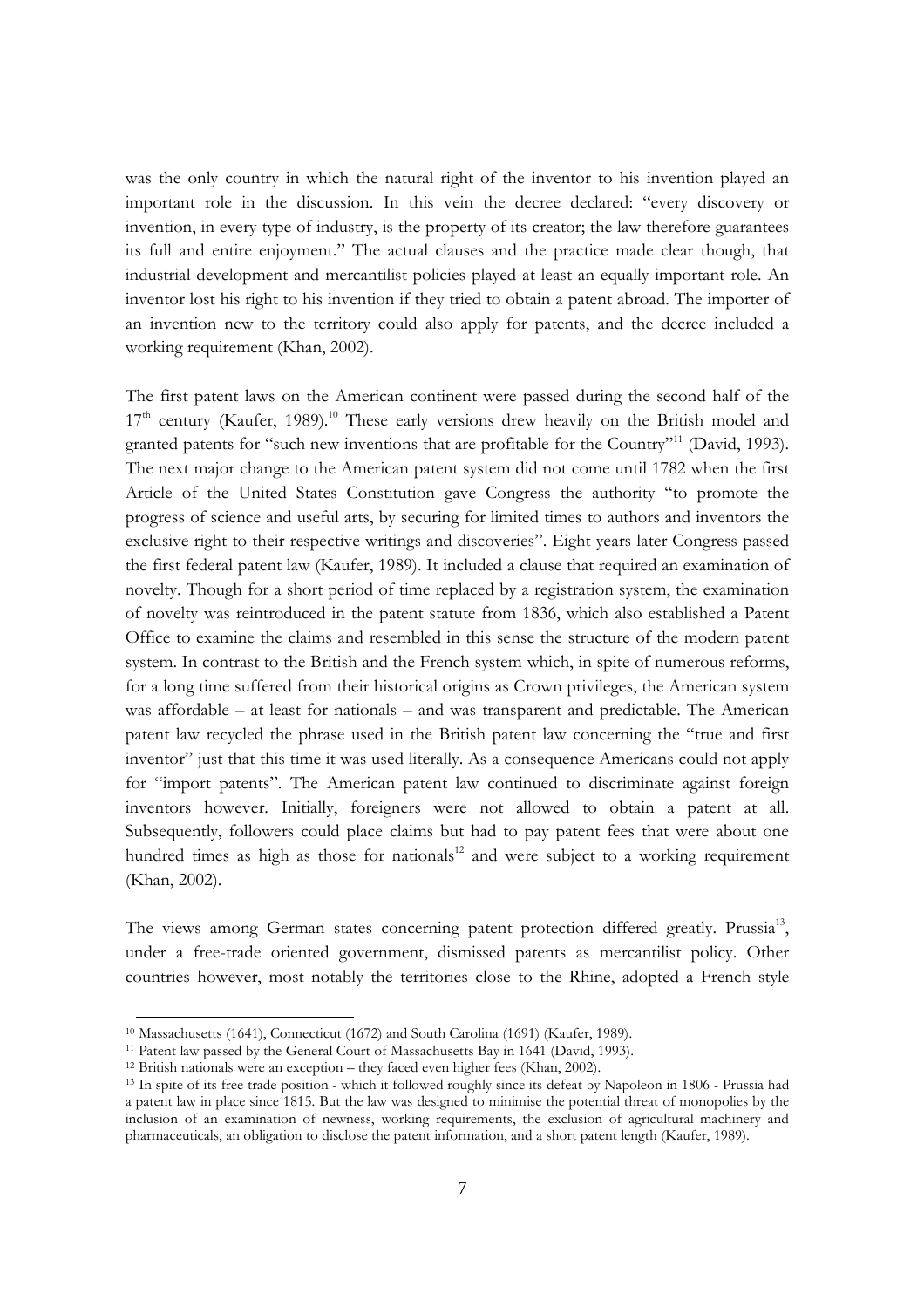patent system. The increasing dominance of Prussia over other German territories added further tension to the patent question. Prussia was pushing for a German free trade area and patents were considered as barriers to trade. After a lively debate and strong lobbying from industrialists and inventors, Germany implemented a national patent law in 1877<sup>14</sup>, which was one of the most business friendly of its time (Khan, 2002). While in the beginning inventors and industrialists together pushed for the implementation of a national patent law the diverging interests of the two groups soon prevailed. The requirement for disclosure, the high and over time rising patent fees, and the transferability of patent ownership as well as working requirements and compulsory licensing in the end favoured companies over individual inventors. In 1891 utility models<sup>15</sup> were introduced, which suited the needs of inventors with little capital. The coexistence of a rather business friendly patent law and utility models on a registration basis complemented each other (Khan, 2002). While the German patent law was one of the most stringent of its time, it still tolerated the infringement of foreign IPRs by German companies on a regular basis. Since British companies suffered especially from trade mark violations by German companies, they revised the Merchandise Mark Act in 1887 in order to make it mandatory to specify the country of manufacture. This did not have the desired effect however (Chang, 2001; Khan, 2002).

Although the anti-patent movement in Germany was defeated by the intensive lobbying of industrialists, the movement in other countries was more successful. The Netherlands abolished its patent law in 1869, while Switzerland simply refused to implement a patent law until 1907. An interesting development in these two cases was that industrialists took up an anti-patent position, unlike in Germany. Due to their lack of patent protection Switzerland and the Netherlands are especially interesting case studies. Schiff (1971) analysed the economic development of the Netherlands and Switzerland in the time when they had no patent law and compared this period to a period when they had such a law. Further, he compared their development in the period when they were without a patent law to the experiences of other European countries at that time. His comparisons of the number of patents held by Swiss and Dutch nationals in other countries during the time without a patent law and afterwards did not deliver any conclusive evidence. While Schiff found slight evidence, that "the reintroduction of a patent system in 1912 [has] given an extra spur to Dutch inventive capacity" and that during the time without patent laws industrial progress in the Netherlands relied to a greater degree on foreign invention than afterwards, there is no similar evidence for Switzerland (Schiff, 1971). Swiss inventors were – measured by patent applications in other countries – among the most productive before and after the introduction of a patent system. Among the important inventions made without a national patent system

<sup>&</sup>lt;sup>14</sup> A factor favouring the introduction of a federal patent law was that by that time Prussia had already abandoned its free trade position (Kaufer, 1989).

<sup>&</sup>lt;sup>15</sup> Utility Models (Gebrauchsmuster) were granted on registration basis for three years (with a maximum length of six years) and required a lower degree of novelty than ordinary patents (Kurz, 2000).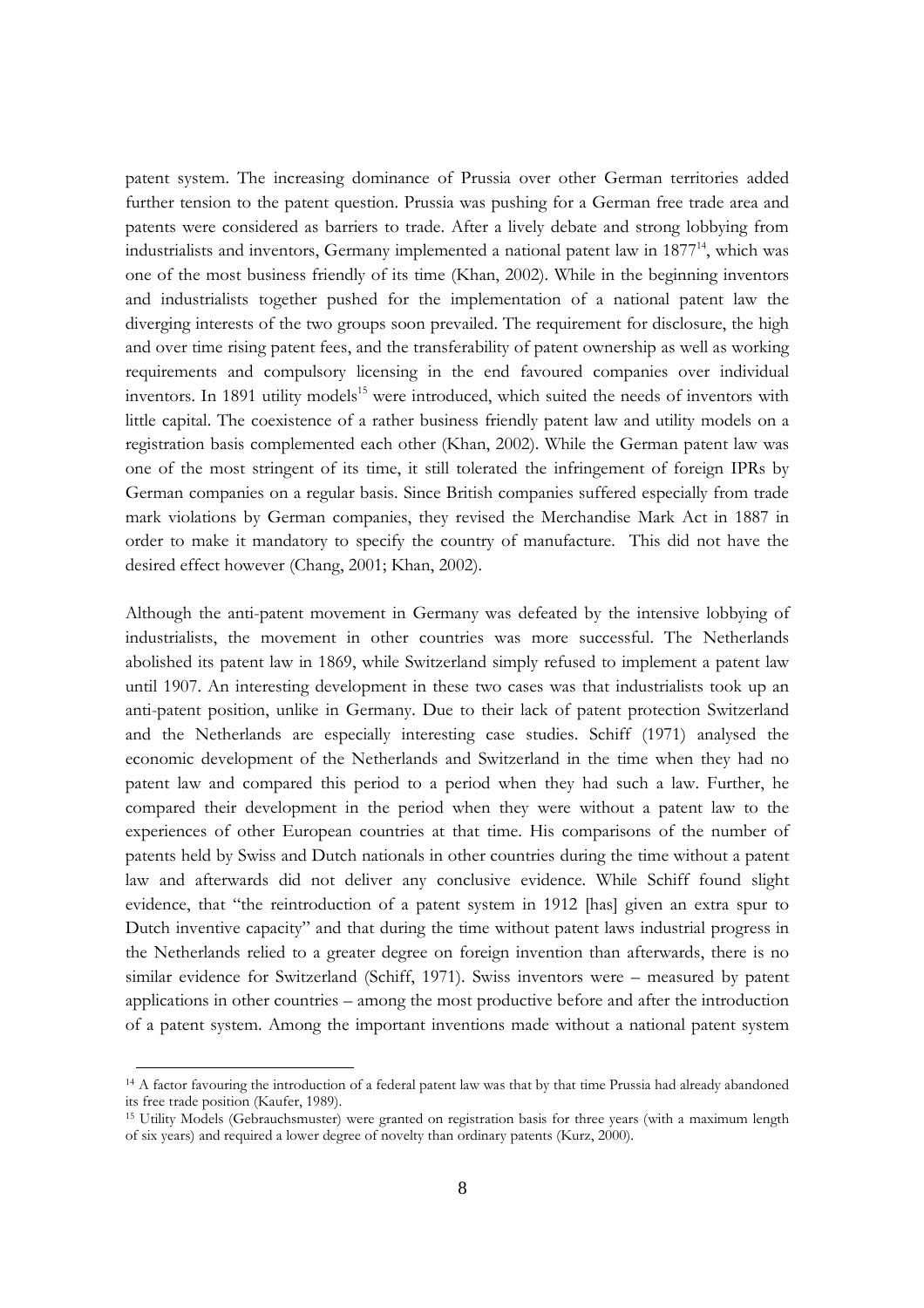were the Honegger loom, Sulzer Steam engine, milk chocolate, and instant soup to name just a few (Schiff, 1971). Regarding the industrial progress of the two countries a similar picture appears. While the progress of industrialisation was rapid in Switzerland during its period without a patent law, and the absence of a patent law did not even deter foreign investment, the case of the Netherlands is less decisive. The progress of industrialisation in the Netherlands was rather moderate but it still compared well with most other European nations. However, trade, which had a historically important role in the Netherlands, and not industry, remained the main pillar of the economy. On the other hand, a case study of two Dutch industries indicates that at least in their case the absence of patent protection was a supporting rather than hindering factor (Schiff, 1971). So while for the Netherlands at least, Schiff could not find conclusive evidence for negative effects from the abolition of the patent law, in the Swiss case it seems as if the absence of patent protection actually fostered its industrial development.

Moser (2005) raises another interesting issue in her paper. In contrast to Schiff she focuses on the direction rather than the rate of innovation. Analysing data from 19<sup>th</sup> century World Fairs, Moser found that the absence of patent protection influences the choice of technological change since in countries without patent protection innovative activity focuses on industries (e.g. food processing, dye stuffs and scientific instrument) where other viable mechanisms of protection, such as secrecy, exist. Moser suggests that in the long run the lack of IPRs did have a negative effect on economic development since it stirred innovation away from the future leading sectors, manufacturing and machinery, which are highly dependent on patent protection. This however, as Moser points out, should not be considered as a reason for developing countries to introduce stronger IPR protection since this would only redirect their innovative activity towards sectors in which competition from developed countries is strong<sup>16</sup> (Moser, 2005).

In sum, Schiff (1971) and Moser's (2005) findings lend some support to the weak patent protection thesis. However, Schiff's findings should not be overstated. Part of the reason why he could not find explicit differences between the countries within and outside patent protection as well as between the development of the countries before and after the introduction of a patent system could be found in the deficiencies of most of the patent systems of that time. Another reason could be that Swiss and Dutch nationals had the possibility to protect their inventions abroad. This along with the fact that both countries are rather small could have been a sufficient incentive for invention. Despite this, one should not simply dismiss the questions the history of these two countries raise. This is especially the case since the experience of other countries considered point to similar conclusions; namely that at

<sup>&</sup>lt;sup>16</sup> This different interpretation for the case of the Netherlands and Switzerland on the one hand and developing countries today on the other hand is attributed to their different position in the world economy. Neither the Netherlands nor Switzerland was a "backward country" from a global point of view.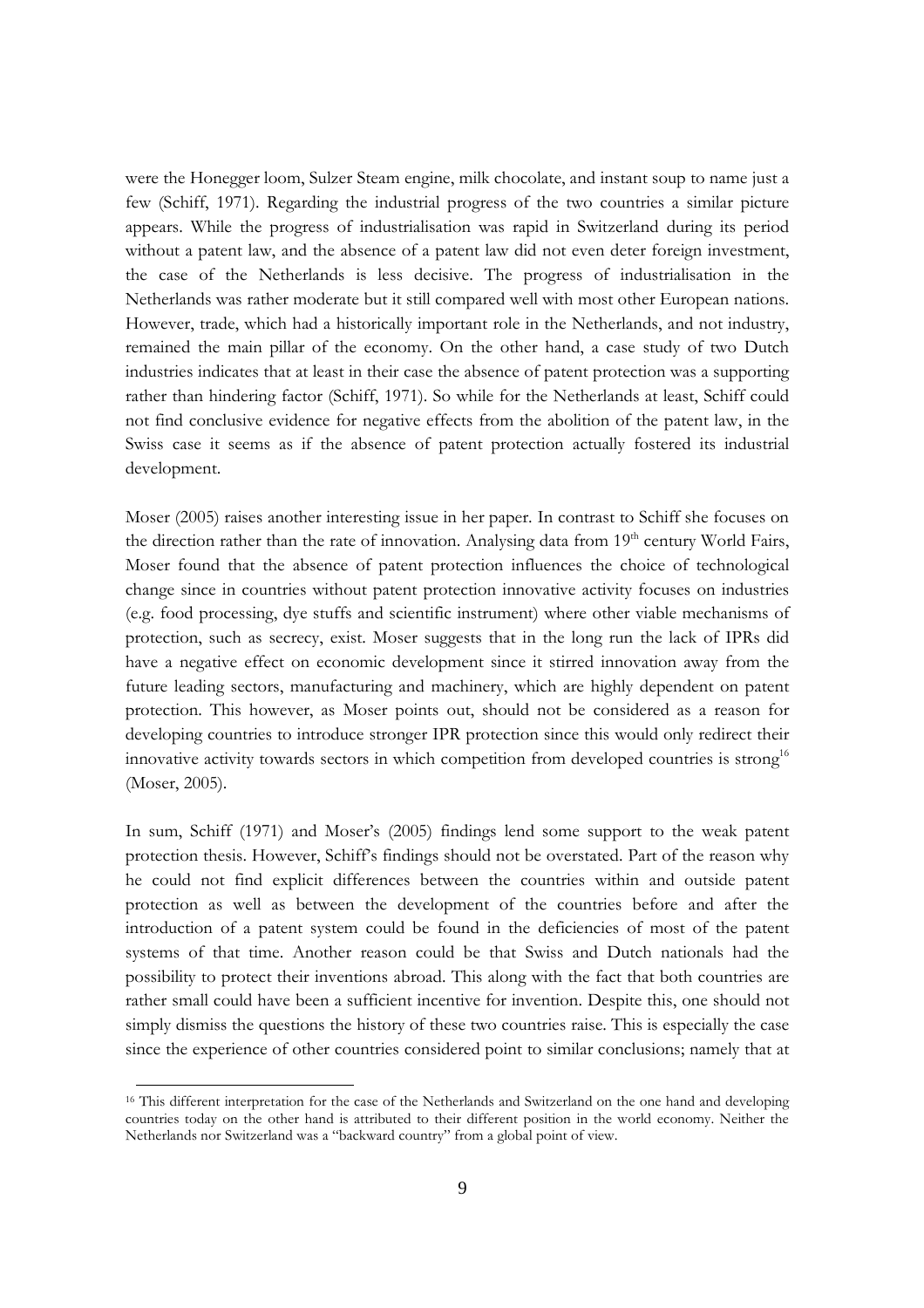an early stage of economic and industrial development the possibility to "learn" or copy from advanced countries was more important than the stimulation of national inventive capabilities. Most countries chose to violate the property rights of advanced countries until they were able to build their own ample industrial base (Kaufer, 1989).

Before any firm conclusions are drawn however, we move on to consider more recent examples of successful industrialisers, and in particular those of Japan, South Korea and Taiwan. A great deal of research has been undertaken investigating the "growth miracle" of a number of East Asian countries. Many factors have been identified as being important for the rapid and sustained growth of these countries. While there is still much disagreement about the causes it is widely accepted that the ability to adapt advanced technology was a crucial aspect (Kumar, 2002).

The first Japanese patent law was launched in the course of the modernisation and industrialisation era fostered by the Meiji-Restoration. The Patent Monopoly Ordinance from 1885, which was largely based on the U.S. and French patent law, was revised in 1888. After Japan's accession to the Paris Convention a new revision, which acknowledged the rights of foreigners became necessary. This version as well as the amendment for utility models which was passed in 1905 drew heavily on the German model (Kotabe, 1992). Japan, as with many countries in their early phase of industrialisation excluded pharmaceutical products, chemical compounds, food, and beverages from patentability until 1975 (Kumar, 2002). Besides deferred examination – the examination of a claim begins only if the applicant requests it and could be delayed by up to seven years – Japan's patent system contained other abnormalities (Kotabe, 1991). Japan required pre-grant disclosure and allowed competitors to use the invention without approbation of the applicant or any royalty payments until the patent was issued. During this phase companies were also allowed to oppose the patent, which could considerably lengthen the examination phase since the applicant was required to give a written response to all oppositions (Maskus and McDaniel, 1999). This was shrewdly used by Japanese firms to slow down the actual granting of a patent (Kotabe, 1992). This procedure both lowered the protection term, which started with the filing of the application and fostered technological diffusion by allowing competitors to use the invention during the examination phase and even allowed for follow-up patents (or utility models) if a substantial improvement was made. There were considerable complaints about this practice from foreigners, who seem to have been more strongly affected than nationals. For Japanese companies it took about 1-3 years from the application to the grant of a patent, while the same procedure took about 7-8 years for a foreign firm (Maskus and McDaniel, 1999; Kotabe, 1992). Kotabe (1992) presents empirical evidence indicating that foreign firms were indeed discriminated against.

Of more importance than the question of whether or not the Japanese patent system discriminated against foreigners is whether it was suited to advance the country's technological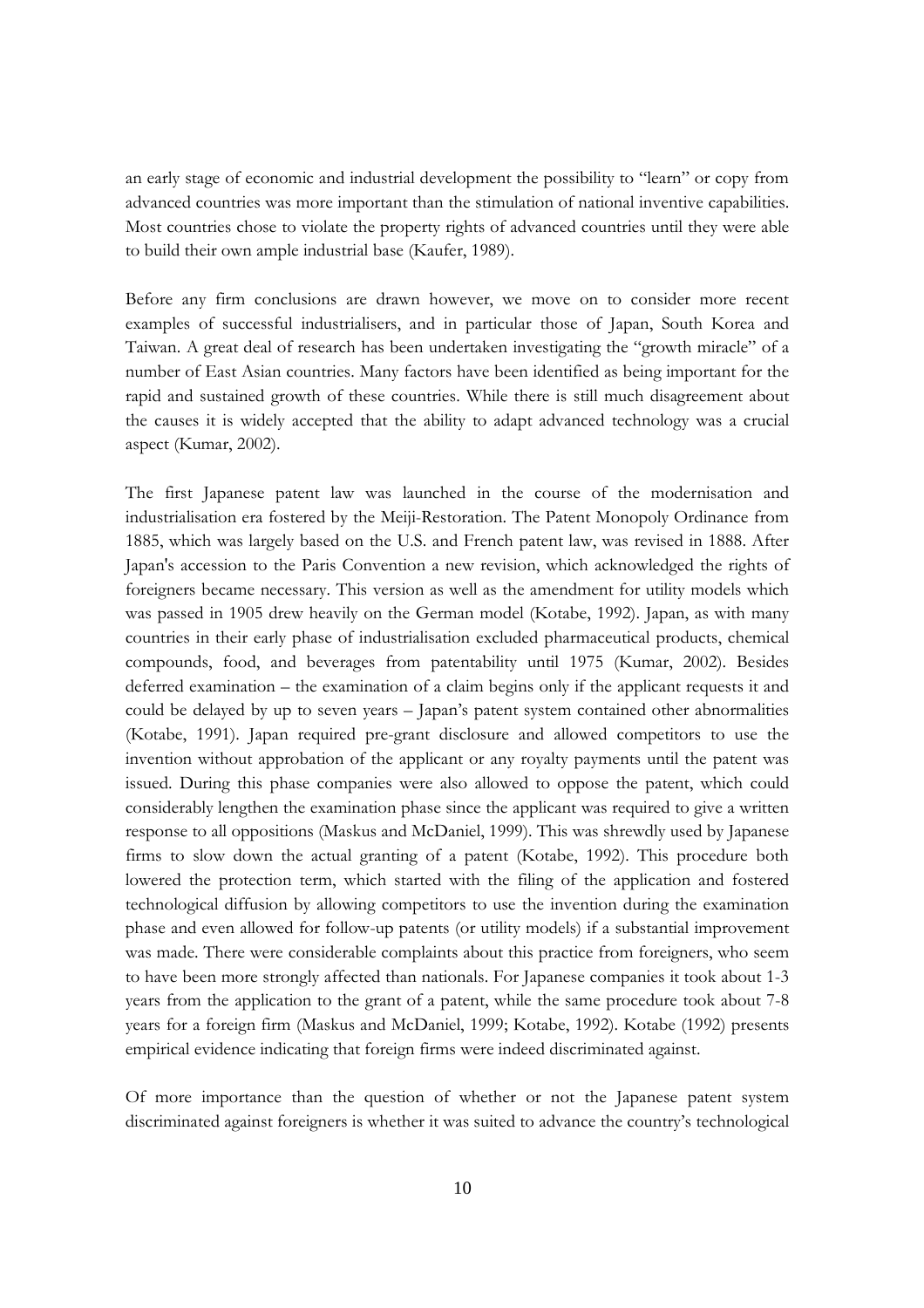and economic development. This issue is considered by both Ordover (1991) and Maskus and McDaniel (1999). Ordover (1991) analysed the specifics of the Japanese patent system and came to the conclusion that "[t]he Japanese patent system subordinates the short-term interest of the innovator in the creation of exclusionary rights to the broader policy goals of diffusion of technology" (Ordover, 1991). A narrow patent breadth, weak novelty requirements and pre-grant disclosure in Japan tended to favour technological diffusion, reverse engineering and small modifications on existing inventions rather than "major technological breakthroughs". In conclusion, Ordover (1991) states that the Japanese patent system was especially suited for a technology importing country.

Maskus and McDaniel (1999) reach a similar conclusion from their empirical analysis of the effect of the patent system on total factor productivity in post-war Japan. Their findings also suggest that the narrow breadth and pre-grant disclosure stimulated technological diffusion. They found that the patent system in place in Japan encouraged incremental and adaptive innovation and the diffusion of knowledge into the economy. This resulted from a number of measures, but most notably the use of utility models. Such utility models were found to have a large positive impact on Japanese TFP growth<sup>17</sup>. Paradoxically these effects were stronger for domestic patents, indicating that the Japanese patent system worked better to diffuse domestic technological knowledge rather than foreign ones. It seems therefore that domestic innovation was more important than the imitation of foreign inventions for Japan's growth in TFP between 1960 and 1993. While the direct impact of patent applications on TFP growth was smaller it was still positive, and patent applications were found to have an indirect impact on TFP growth through stimulating later utility models.

South Korea's first patent law was implemented in 1961 and revised in 1981 in order to comply with the 1967 Stockholm revision of the Paris Convention. This patent law drew heavily on the Japanese Patent system prior to 1975, in particular regarding the range of product groups excluded from protection; food stuffs, luxury consumer goods, nuclear devices, chemicals and pharmaceuticals. Further the revision allowed for the granting of patents to foreigners, for multiple claims in a single patent application and it weakened the provisions for patent cancellation in the case of non-working of the patent. In 1986 the Republic of Korea again revised its patent law in response to increasing U.S. government pressure. The revision allowed for the protection for pharmaceuticals and chemicals and the protection term increased from 12 to 15 years. Despite these changes, enforcement remained a problem long after the revision of 1986 (La Croix and Kawaura, 1996). Kim (1997) points out that in the early phase of Korea's industrialisation reverse engineering and imitation played

<sup>&</sup>lt;sup>17</sup> Further case study evidence of the benefits of utility models includes Dahab (1986) who finds that utility models were important in allowing domestic producers to capture a significant share of the farm machinery industry by adapting foreign technology to local market conditions in Brazil and Mikkelsen (1984) who describes how such utility models allowed the successful adaptive innovation of rice threshers in the Philippines.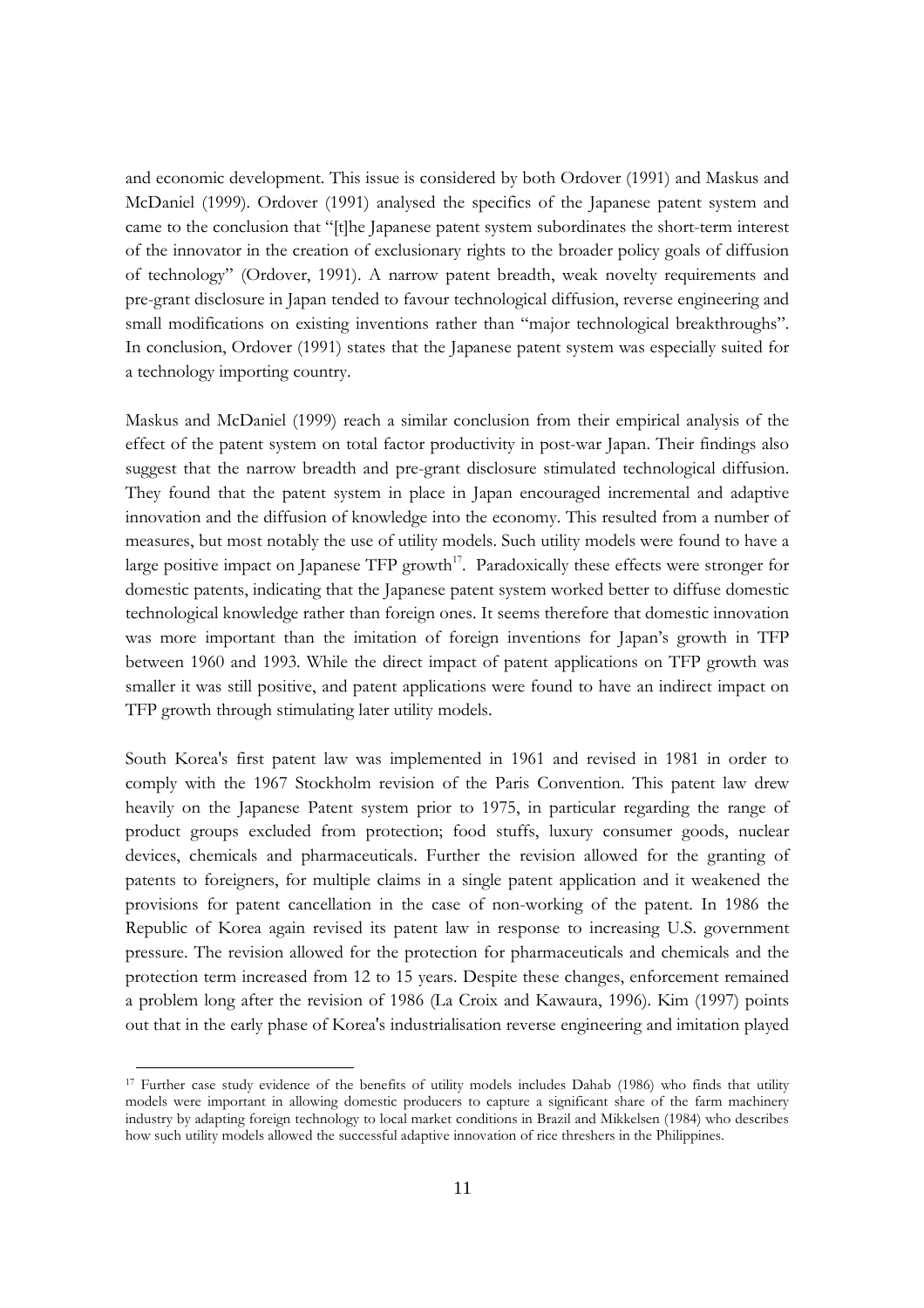a crucial role, while only at a later stage of development did FDI and licensing become important. It is in the wake of this development that IPRs became an issue for local firms (Kim, 2003). Kumar (2002) highlights another aspect of the Republic of Korea's patent law; utility models and industrial designs seemed to have served as a viable mechanism to foster local adaptation of foreign technology. This is evident from patent statistics, which indicate that 92-95 percent of all design patents and utility models are held by Korean nationals (Kumar, 2002). Kim (2002) argues further that in the early stages of development the Republic of Korea acquired and assimilated mature technologies in order to undertake duplicative imitation of existing foreign products with cheap skilled labour. Relatively few foreign firms patented technologies in the Republic of Korea because of its small market size and limited imitative threat. In addition to maintaining weak IPR standards, he argues that the role of government was to promote exports and to encourage the development of technical and engineering skills.

Kumar (2002) argues that IPR protection in Taiwan was weak to encourage the diffusion of knowledge, with the government openly encouraging counterfeiting as a means of developing local industries. Taiwan implemented legislation on IPRs in 1949. The patent law distinguished between three different types of protection: invention patents, utility models and design patents, with the former granting protection for 10 years and the latter two for 5 years. The patent law provided protection for manufacturing processes and products only however. The Taiwanese patent law passed through several revisions (in 1959, 1960, 1979, 1986 and 1994). The revision of 1979 introduced IPR protection for agricultural and extractive industries. Chemicals and pharmaceuticals remained unprotected however, while working requirements and comprehensive provisions for compulsory licensing were maintained. Moreover, the maximum fine for patent infringement was approximately 1,300 U.S. dollars. In addition to the relatively weak IPR protection on the statute books enforcement of the laws was also lax (Lo, 2004). As an unattributed government document suggests the design of the patent law was a deliberate decision: "The R.O.C [Republic of China] government has viewed imitation as a necessary process in the evolution of human civilization and believed that commercial counterfeiting is an inevitable phenomenon in most developing countries" (quoted in Wade, 1990). The 1994 revision of the patent law extended patent protection to beverages, food and micro-organisms among other things and expanded the protection term to 20 years for patents, 12 years for utility models and 10 years for design patents. While there has also been progress on the issue of enforcement, concerns still remain.<sup>18</sup>

Both Taiwan and South Korea managed to upgrade their technological capabilities and switch from imitation to innovation within roughly one generation (Hu and Jaffe, 2001). It is evident that the role of IPRs in these countries as well as in Japan was, if anything, just one of the

<sup>&</sup>lt;sup>18</sup> For example prison penalties are only possible in the case of infringement of utility models or design patents, which are mostly held by Taiwanese nationals. (Kumar, 2002).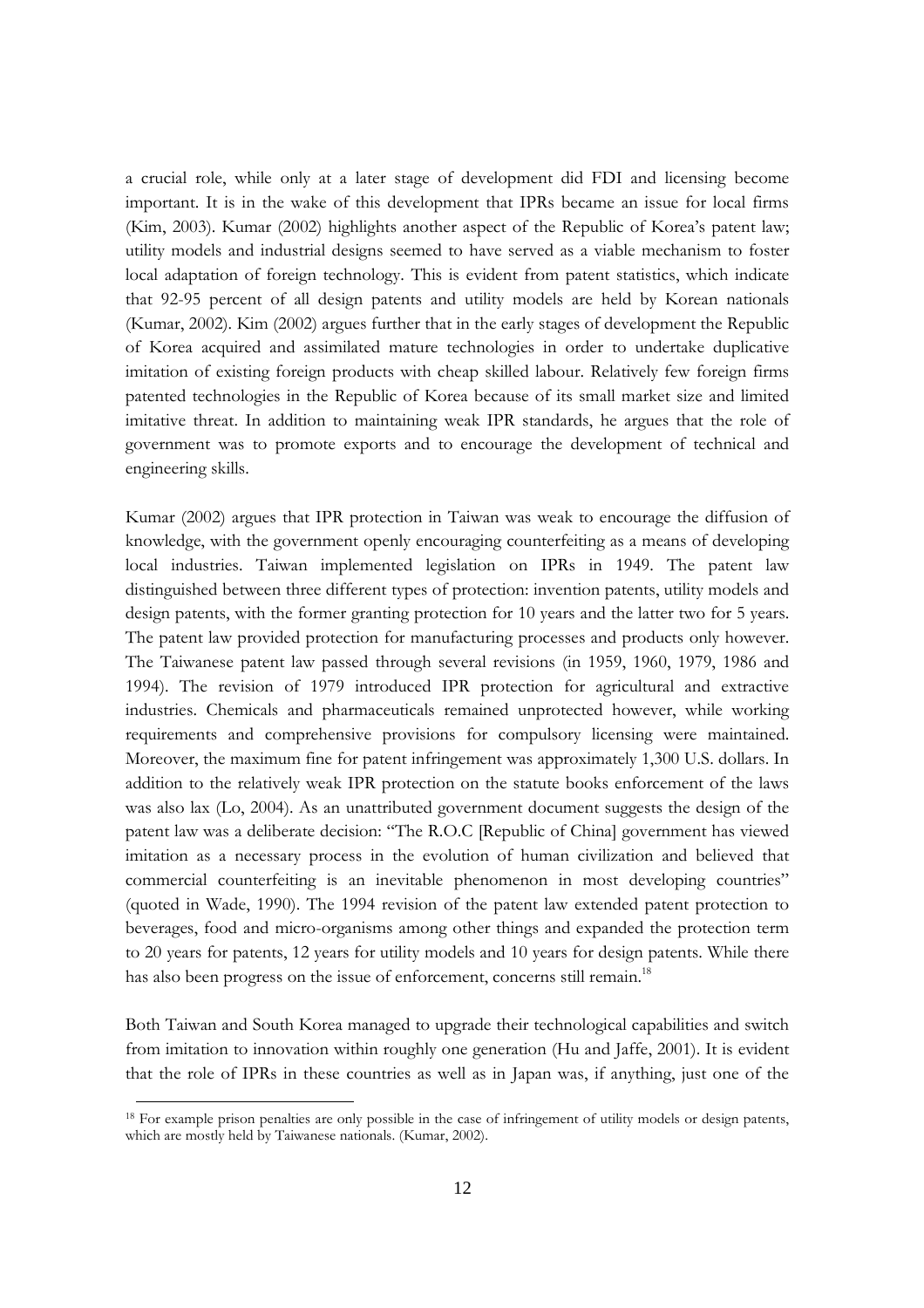many aspects that facilitated this process of catching-up. These countries made a deliberate effort to master advanced technology by directing their policies in many different fields, including education, taxation, and investment. While the relative importance of IPRs in this process is unclear it can be argued that a level of protection which is considered too weak from a developed country's point of view need not impede economic growth. Moreover, it appears that all three countries intentionally designed their patent law to best suit their economic needs. In addition, these three countries provided incentives for local firms to conduct adaptive innovation of foreign products, in particular the use of utility models. Finally, all three countries provided rather weak protection at the beginning of their industrialisation phase, gradually increasing their protection level as industrialisation advanced. Compared to the developing countries of today, the Republic of Korea and Taiwan in the early stages of their industrialisation enjoyed considerable freedom regarding the design of their patent laws (Kim, 1997).

Further case-study examples include Kumar (2002) who documents the experience of India. While inheriting a relatively strong IPR regime from colonial times that provided protection for most industries, considerable pressure built up from Indian firms in the 1960s that were unable to develop their own technology due to foreign patent holders who were restricting entry. This was particularly the case in the chemicals and pharmaceuticals industries and led to a new patent act that reduced the scope of patentability in food, chemicals and pharmaceuticals to processes and not products. It is widely accepted that these changes helped facilitate the development of local technological capability in chemicals and pharmaceuticals<sup>19</sup>. Kumar argues that the experience of India indicates the importance of weak IPR protection in building up local capabilities, even in countries at very low levels of development.

Maskus (2000c) examines the likely effects of introducing stronger IPR protection in the Lebanon, using survey data on 117 manufacturing and services firms. IPRs are seen as unimportant in many industries, and where patents are applied for they tend to be for minor improvements and disclosure does not provide for effective technology transfer. Whilst acknowledging their shortcomings, Maskus uses partial equilibrium models to calculate the impact of stronger IPR protection in different industries. For most industries he finds that the static effects of stronger IPR protection on prices, employment and output are likely to be negative. He goes on to suggest that dynamic gains from stronger IPR protection are possible, however, through increased FDI, increased product development by local firms (particularly in cosmetics, food products, software applications, publishing and film production), and the increased ability to enter into joint ventures or product licensing. Further, to the extent that

<sup>&</sup>lt;sup>19</sup> Fink (2001) simulates the effects of the introduction of IPR protection on two therapeutic drugs in India. The results suggest that the impact of offering IPR protection can be higher prices and significant welfare losses, but that non-patented therapeutic substitutes to a patented drug can limit the extent of price increases and reduce welfare losses.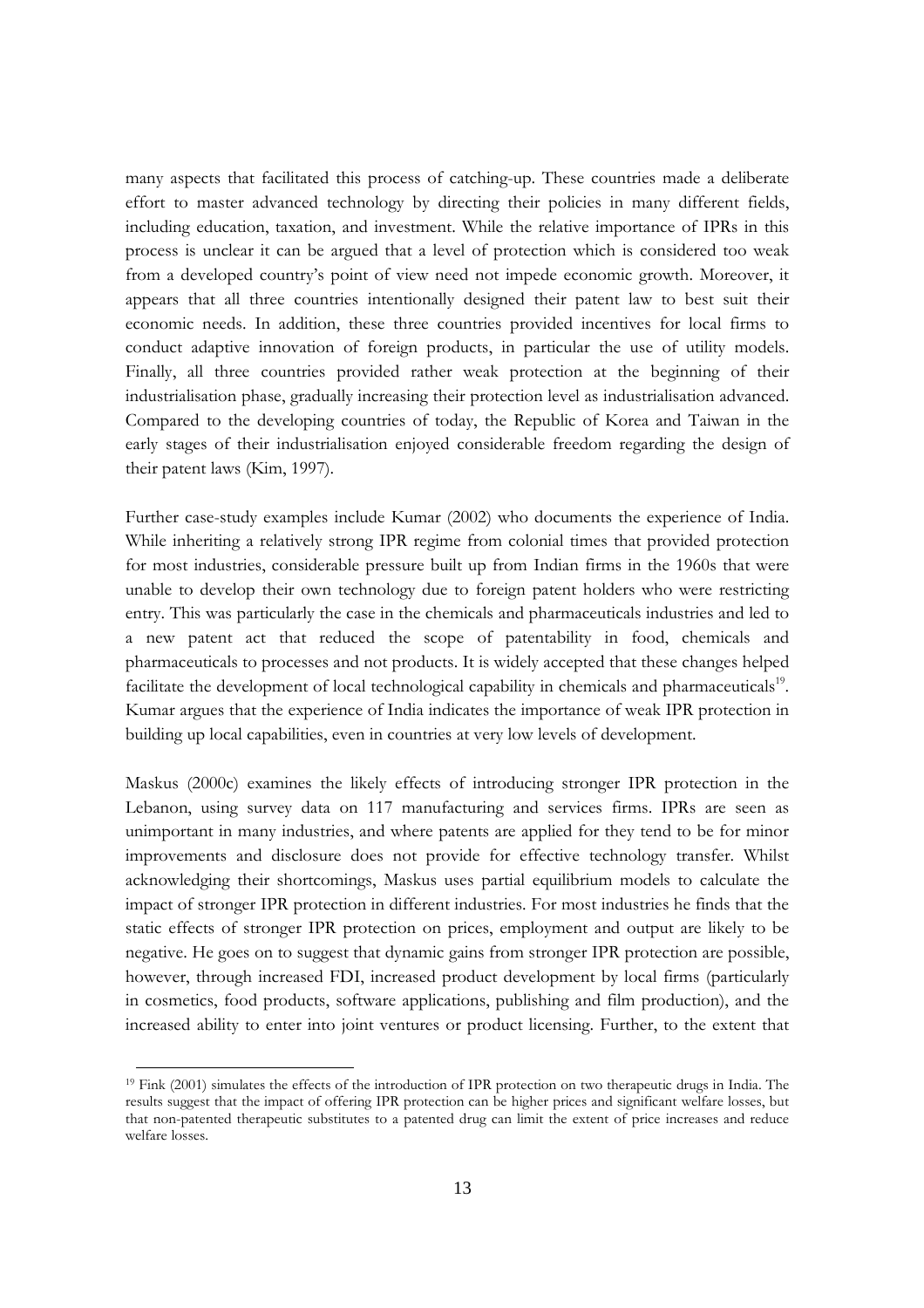these lead to additional technology transfer and local product development, the average quality of local products should rise.

Survey evidence from China reveals that managers of foreign enterprises are reluctant to locate R&D facilities in China for fear of misappropriation and patent infringement (Maskus et al., 2005). Enforcement problems and weak penalties were also a concern. These factors led firms that transferred technology to China not to use the latest technology, but technologies that were at least five years behind the frontier. Chinese firms were also found to suffer from trademark infringement, which in the long run is likely to be particularly damaging to enterprise development.

To summarise, in the cases of Western European countries and the United States the patent law in these countries played an important role in their industrialisation. One should keep in mind that these early versions of patent laws normally did not protect foreign intellectual property, and in reality the patent law was used to acquire foreign technologies to spur technology transfer at an early stage of industrialisation. Thus, while industrialisation in these countries was surely facilitated by reducing the risk for entrepreneurs via IPRs provision, many features of their modern patent law were severely underdeveloped at the time of rapid industrialisation in both Europe and northern America. More recent examples point in a similar direction. At an early stage of industrialisation the patent laws in Japan, the Republic of Korea's and Taiwan included some unusual provisions, which indicate that informal technology transfer was considered an important issue. Other countries at an early stage of industrialisation opted for no or negligible IPRs, examples being Switzerland and the Netherlands. The experiences of these countries are summarised by Kaufer (1989):

"The historical experience with industrialization in Holland, Germany, and Switzerland shows that it may be advantageous not to have a patent law, assuming that domestic inventive capabilities are sufficient to "free-ride" by imitating the technologies already developed by foreign enterprise. Only after industrialization has progressed further and technical skills have developed to a higher level does the nation introduce a national patent system to guide its domestic inventive activity away from imitation and towards more original work." (Kaufer, 1989).

There are substantial caveats to these findings. Most importantly, the technological gap between the developed and developing world has grown substantially since the start of the catching-up process of Taiwan and the Republic of Korea. While these countries have been able to master some parts of advanced technology by reverse engineering, this might not be possible for late-comer countries today. These countries might be dependent on formal transfers of technology therefore, which have the advantage that they not only include the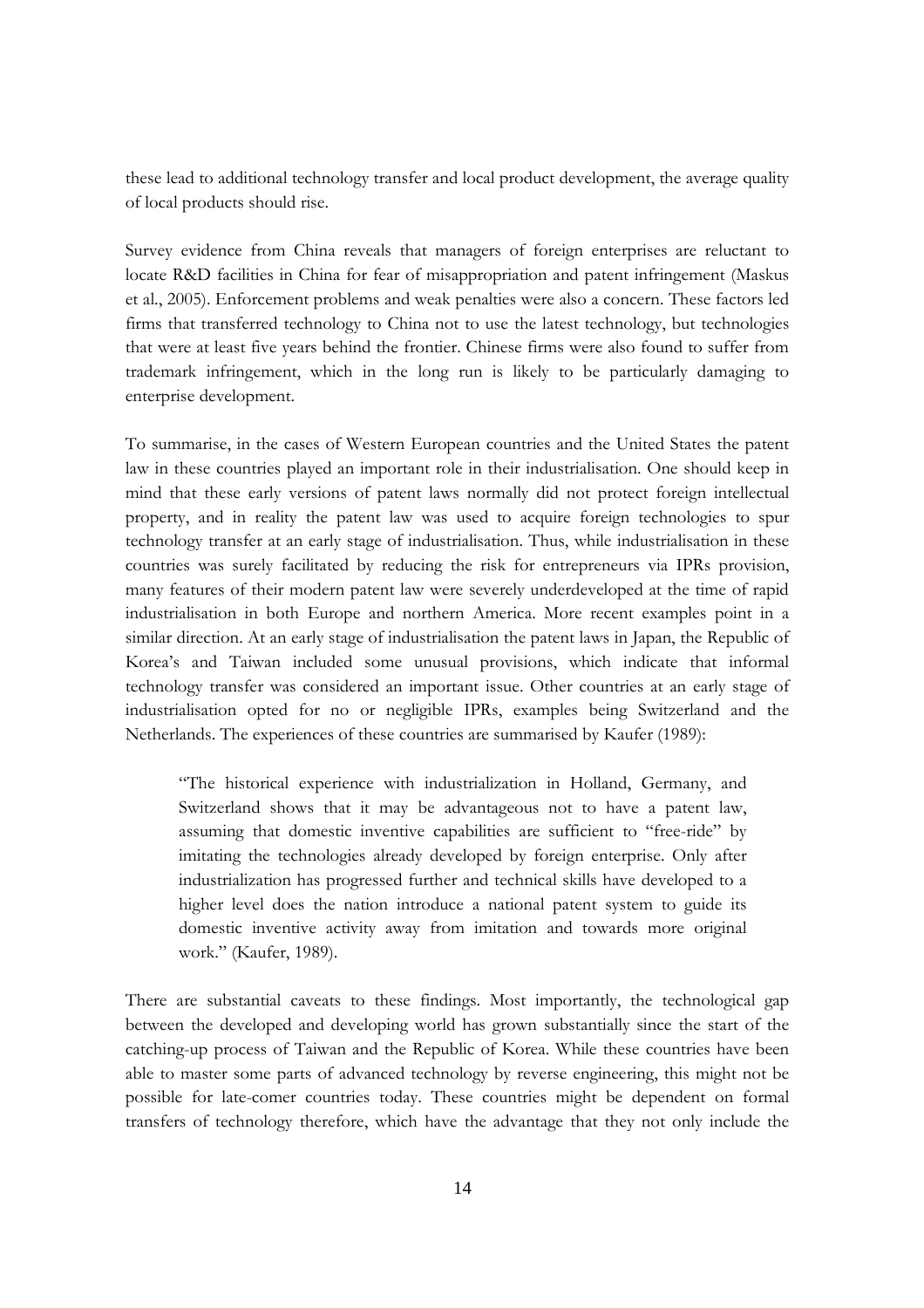codified knowledge but also tacit knowledge and in some cases even some assistance on how to master it. These formal channels of technology transfer, which include FDI and licensing, are likely to be influenced by the level of IPRs. On the other hand, it seems to be the case that at least the more advanced developing countries are still able to master foreign technology by reverse engineering, since otherwise the pressure for stronger IPRs would not have been so fierce.

## 2.2. Development of a Global Intellectual Property Rights Regime

In the 19<sup>th</sup> century the lack of international agreements on IPRs led most advanced countries to turn to other instruments in order to sustain their technological lead, examples being the prohibition of emigration of skilled workers or of machinery exports. Some European countries also protected intellectual property through bilateral commercial treaties (UNCTAD-ICTSD,  $2003)^{20}$ . By the end of the 19<sup>th</sup> century however these measures were deemed insufficient. The Vienna Congress was held in 1873 with the aim of creating an international agreement on patent rights, but ended in failure largely due to the objections of the United States to "compulsory working requirements"<sup>21</sup>. It was not until 1883 that the first convention on that subject was ratified. The "Paris Convention of the International Union for the Protection of Industrial Property" was ratified by 11 countries – among them the Netherlands and Switzerland, which at this time did not even possess a patent law – and covered patents and trademarks. In 1886 a subsequent Convention on Copyrights was signed in Bern (Chang, 2001). The secretariats for the Paris and the Bern Conventions were merged in 1893 and were replaced by the World Intellectual Property Organization (WIPO) in 1967. Seven years later WIPO became a specialised agency of the United Nations. The Paris and the Bern Conventions, which were both revised numerous times, constituted the basic principle of the international IPR regime for more than 100 years (Drahos, 1998). The main provisions of the Paris Convention were "national treatment" and "preferential filing". "National treatment" simply implies that nationals and foreigners were treated equally, while "preferential filing" or "priority rights" give inventors the exclusive right to file a patent on their invention in any member country within one year of the first application. Apart from that the signatory countries mostly retained control over the design of their national patent laws, for instance regarding the issue of compulsory licensing or the general exclusion of certain product groups from protection (Siebeck et al., 1990). The "international phase", as Drahos (1998) refers to this time, was thus characterised by substantial freedom for the signatory countries. This was partly due to the fact that there were no actual enforcement mechanisms in place. While in later versions of the agreements countries had, at least in

<sup>&</sup>lt;sup>20</sup> Most of these agreements focused on trademarks. By the time the Paris Convention was implemented 69 such treaties existed (Drahos, 1998).

<sup>&</sup>lt;sup>21</sup> Working requirements were part of the national patent law in Austria and some other countries.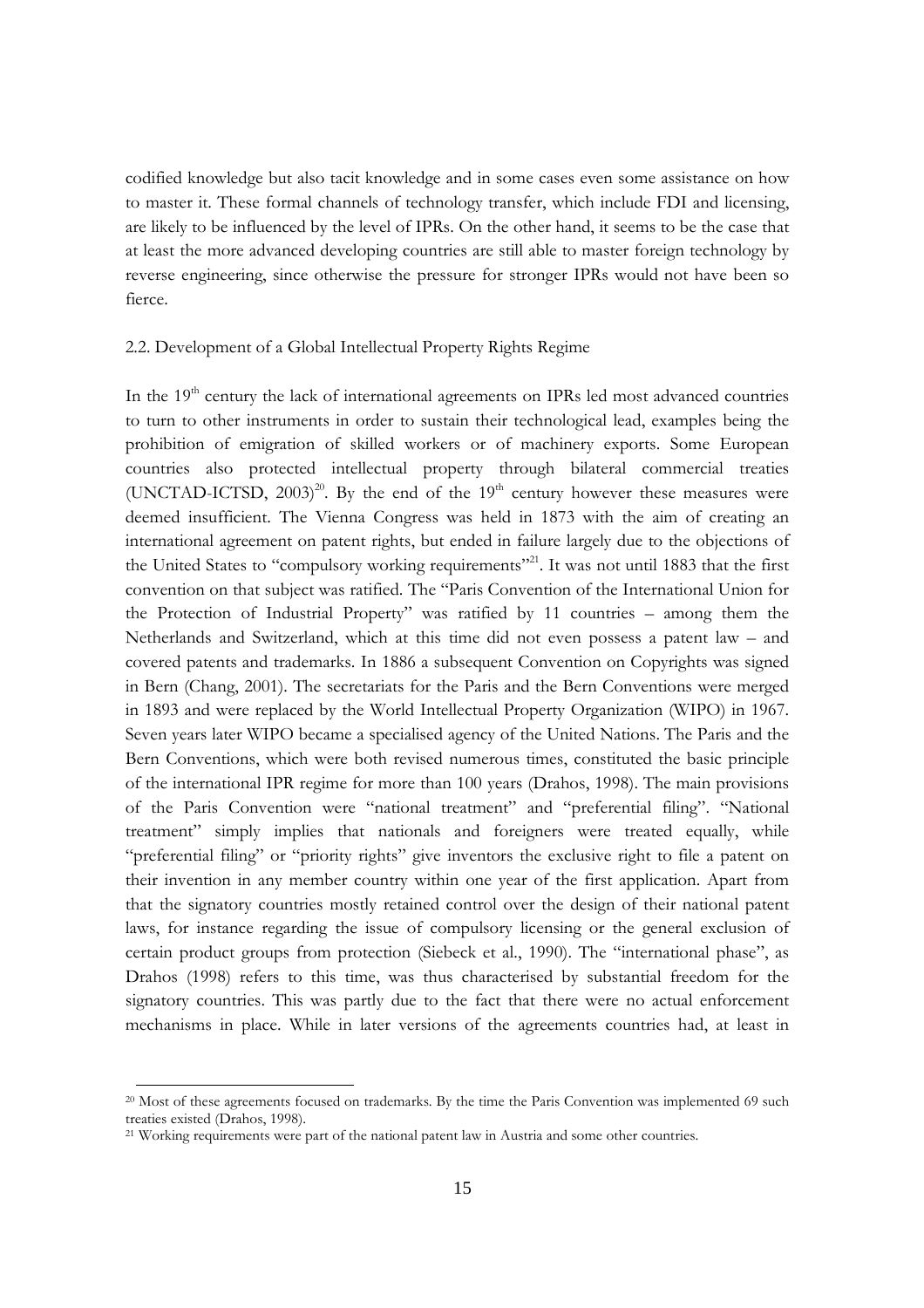principle, the option to appeal to the International Court of Justice this never happened in practice (Dinwoodie, 2007).

In the decades following World War II most colonies became independent. Long after independence the IPR regime in these countries often reflected those of their respective colonisers. Some countries however started to reassess their intellectual property systems to better suit their national objectives. Moreover, an increasing number of these newly independent countries joined the Paris and Bern Convention, shifting the power structure within these Conventions<sup>22</sup>. These and other developing countries made attempts to revise the Paris and the Bern Conventions to generate an international system of intellectual property protection that was more in line with their specific perceptions. While in the case of the Bern Convention<sup>23</sup> their push for revision was successful, in the case of the Paris Convention no agreement could be reached (Drahos, 1998 and 2000).

Whatever the reasons for the failure to revise the Paris Convention, the consequent reactions of developed countries – and the United States in particular – were not anticipated by developing countries. As May (2000, p. 84) points out; "The pressure to further weaken international IPR protection regimes may well have alerted developed states to actual problems caused by WIPO's stewardship [...]". These problems included the many different agreements that in many cases had few signatories and the lack of enforcement mechanisms to ensure compliance of those countries that actually signed (May, 2000). These and other problems with the existing conventions gave developing countries the freedom to exclude some product groups (including pharmaceuticals, food stuff, chemicals, plant varieties and other biotechnological inventions) from protection, to provide only rudimentary and poor protection for copyrights, trademarks and trade secrets, and to reserve the right to compulsory licensing (Maskus, 1998b).

Problems with the existing IPR regime along with the increasing inability of developed countries to push through their choice of IPRs in WIPO based agreements (Drahos, 1998) and changes in economic activity that made knowledge based industries key to a country's competitiveness generated considerable pressure in developed countries for a fundamental change in the international IPR regime (May, 2000). The major pressure for change came from American companies, and in particular firms in film, software and pharmaceutical industries, which lobbied for internationally recognised and enforced IPRs. These well organised and often oligopolistic industries made the strengthening of IPRs one of the most important topics of U.S. commercial policy. In the 1980s the Office of the U.S. Trade Representative used Section 301, an amendment to the Trade Act of 1974, to pressure countries to strengthen their IPRs. This amendment was followed by the Omnibus Trade and

<sup>&</sup>lt;sup>22</sup> WIPO conventions, as with all UN organisations, operated under a system of "one country, one vote".

<sup>&</sup>lt;sup>23</sup> The Stockholm Protocol was signed in 1967.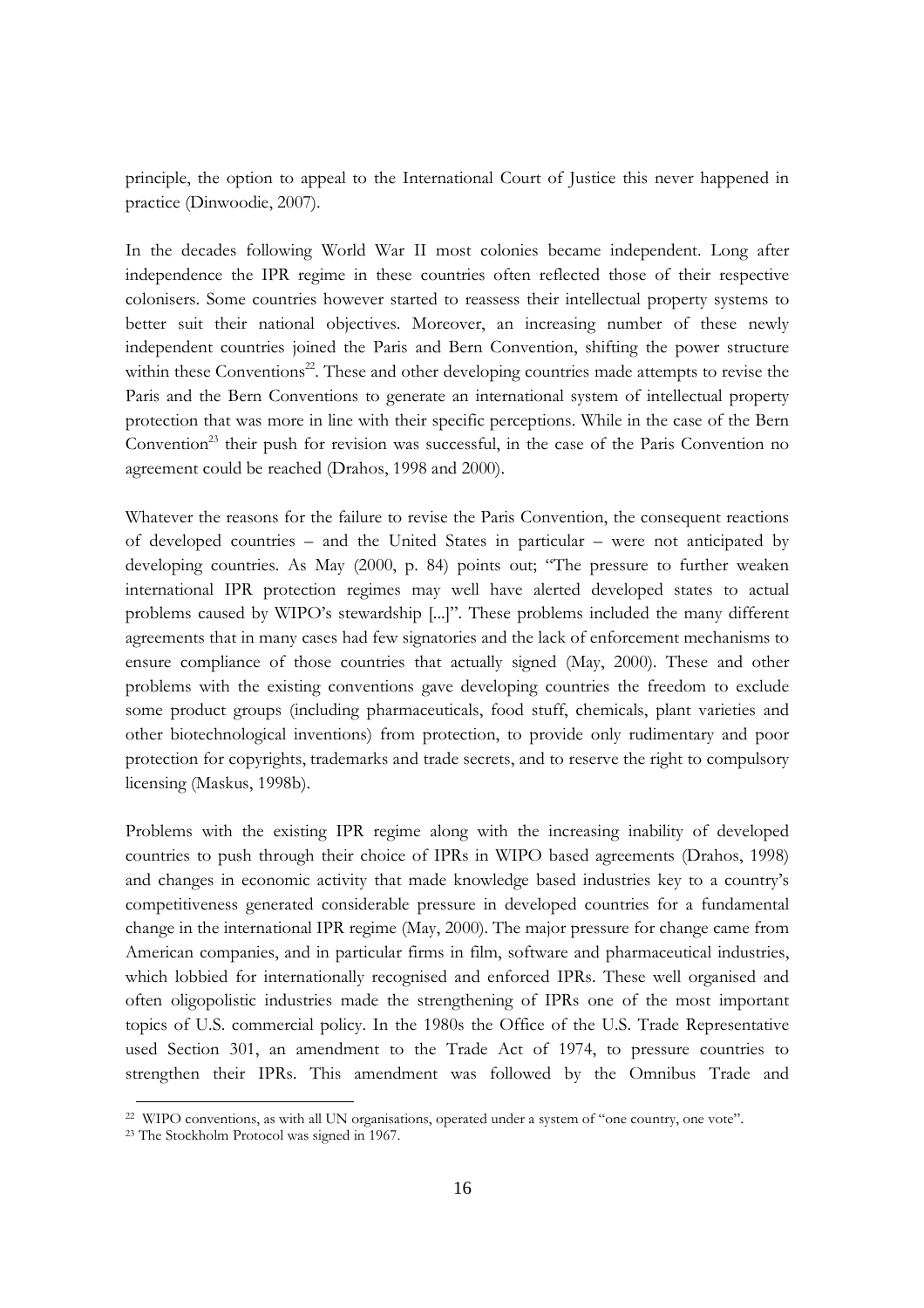Competitiveness Act (1988) which extended the 301 provision by differentiating between 'Regular 301', 'Special 301' and 'Super 301' processes. These regulations obliged U.S. trade representatives to identify countries with insufficient IP protection and engage in bilateral negotiations with those countries. In the case of an unsatisfactory outcome trade sanctions could be imposed (Drahos, 1998).

At the outset of the Uruguay Round of trade negotiations in 1986 the U.S. pushed for the introduction of IPRs as one of the negotiating topics, despite the protests and reservations of many developing countries, including Argentina, Brazil, India, and Nigeria (Drahos, 2002). The move to include IPRs in the Uruguay trade talks can be seen as an effort to shift the topic to a forum where the power relations are more favourable for IPR advocates than the WIPO forum. As Drahos (2002, p. 10) writes;

"In fora such as WIPO, UNCTAD and UNESCO, the US faced the problem that developing country blocs could defeat its proposals on intellectual property or advance their own. The US began to argue the issue of intellectual property protection should become the subject of a multilateral trade negotiation within the General Agreement on Tariffs and Trade (GATT). The GATT was a forum in which the US was the single most influential player."

Others argue that IPRs belong in the trade sphere, emphasising the fact that IPRs do affect trade flows and a lack of IPRs does distort trade<sup>24</sup> (Commission on Intellectual Property Rights, 2002, pp. 159-160). While there is increasing evidence that IPRs do significantly influence trade flows, there are apparent advantages for Western countries from shifting the issue of IPRs to the WTO too. Aside from more favourable power relations, the WTO did possess a dispute settlement mechanism<sup>25</sup> and hence better enforcement mechanisms than WIPO. Furthermore making TRIPS an integral part of the WTO accelerated the spread of the higher standards since a country striving to become a WTO member had no option to opt out from TRIPS and finally shifting IPR issues to the WTO negotiation gave advanced countries the possibility to include the TRIPS agreement in a broader bargaining package (UNCTAD-ICTSD, 2003).

<sup>&</sup>lt;sup>24</sup> "Thus, a firm making export decisions across different markets faces an array of effective levels of patent protection. If the firm takes this array into account, trade will be "distorted" in the sense that policy parameters will influence its international distribution". However the authors further point out that this is a rather uncommon definition of distorted as "there is no clear standard for defining global optimality against which to assess the trade impacts" (Maskus and Penubarti, 1995: p. 229).

<sup>&</sup>lt;sup>25</sup> Strictly speaking the WTO did not exist at that time but the preceding agreement, the GATT, did possess a dispute settlement mechanism. The WTO was established with the finalisation of the Uruguay Round in 1995.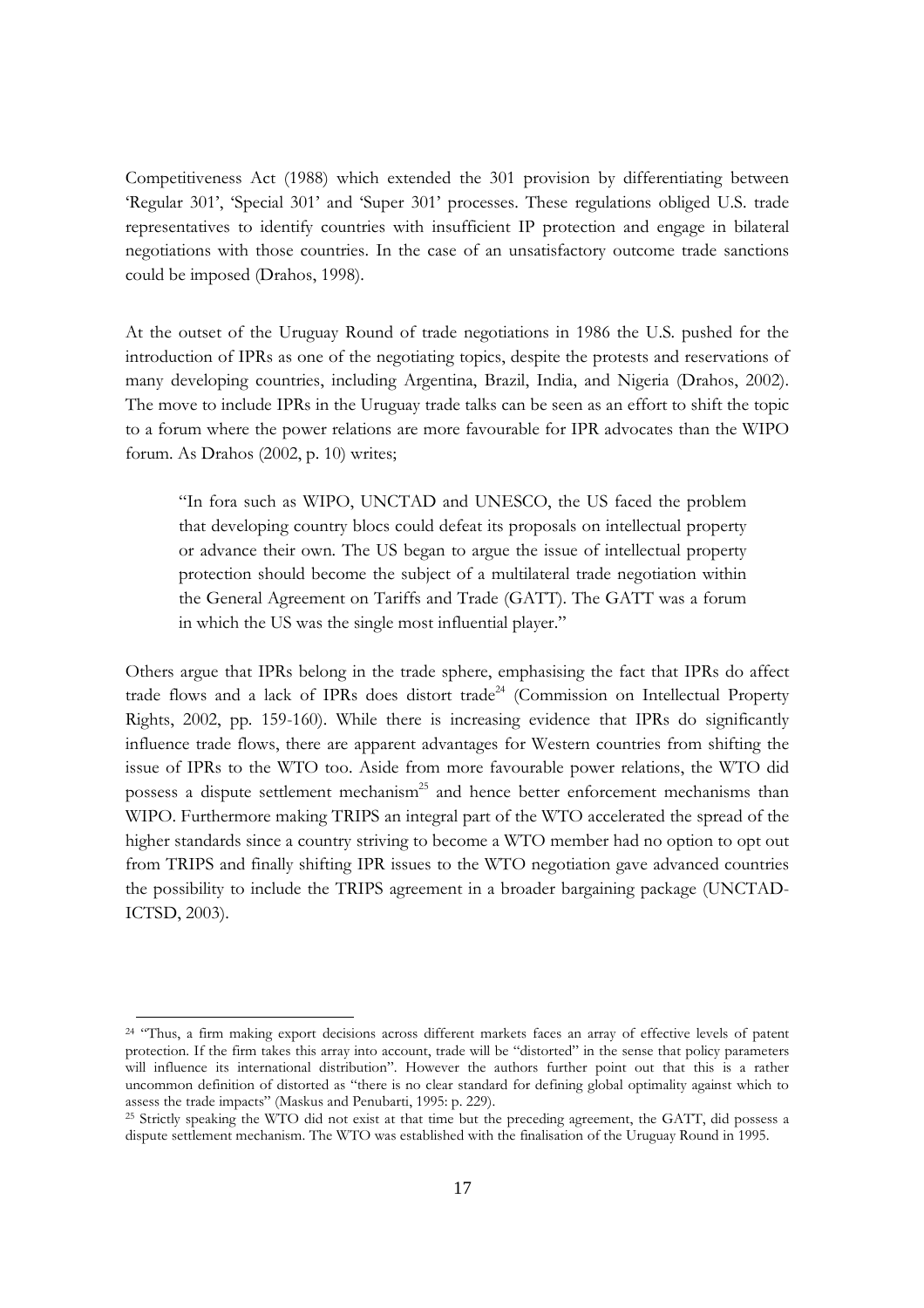While it is quite evident why developed countries sought to include IPRs in the new world trade regime, the question remains as to why developing countries accepted this move, since they displayed an attitude to its incorporation which ranged from concerned to hostile in the beginning (UNCTAD-ICTSD, 2003). Yu (2006) argues that there are four answers to this question, namely; (i) 'bargaining', (ii) 'coercion', (iii) 'ignorance' and (iv) 'self-interest'. The 'bargaining narrative' emphasises that developing countries agreed to TRIPS as a broader bargaining package, in which developed countries made concessions regarding lower tariffs on agriculture and textiles in return – subjects that were by many developing countries considered far more important than IPRs. The 'coercion narrative' considers TRIPS a neo-imperialistic document that was forced upon the developing countries by threatening to exclude them from the global trading system or by using 'Section 301' processes. The 'ignorance narrative' emphasises that developing countries did not understand the full impact and the importance of the issue. While this argument cannot be entirely dismissed since the full impact of stronger IPRs is not even clear today, it may exaggerate the ignorance of developing countries. If this heterogeneous country group was so ignorant about the relevance of IPR protection, it would not have tried to reverse the Paris and Bern Convention in the 1960s and 1980s. The last narrative suggests that developing countries agreed to TRIPS simply because it was in their own interest. If this were the case however, developed countries were rather ill-advised to make concessions to the developing countries in order to make them accept TRIPS. In other words the 'self-interest narrative' seems to be contradictory to the 'bargaining narrative'. While the first three narratives are in no way mutually exclusive the 'self-interest narrative' does not fit well with any of the other narratives<sup>26</sup> (Yu, 2006: pp. 371-379). While it is unlikely that any of the narratives tells the whole story, the first three narratives may all contribute to the motivation of developing countries to accept TRIPS.

## 3. On the Economics of IPRS

In a thorough study of the US patent system conducted in 1958 for the US congress Machlup concluded:

"If we did not have a patent system, it would be irresponsible, on the basis of our present day knowledge of its economic consequences, to recommend instituting one. But since we have had a patent system for a long time, it would be irresponsible, on the basis of our present day knowledge, to recommend abolishing it." (Machlup, 1958: p. 80).

<sup>&</sup>lt;sup>26</sup> However the 'self-interest narrative' raises an important aspect. If the technological necessities of developing countries are different from those of developed countries, IP protection in the South is necessary to stimulate research in these areas. In this case the South does have a self-interest in protecting intellectual assets. This issue has been investigated in greater detail by Diwan and Rodrik (1993). However the negotiation history of TRIPS suggests that, while this is a potentially important aspect, the South at least did not consider it as such.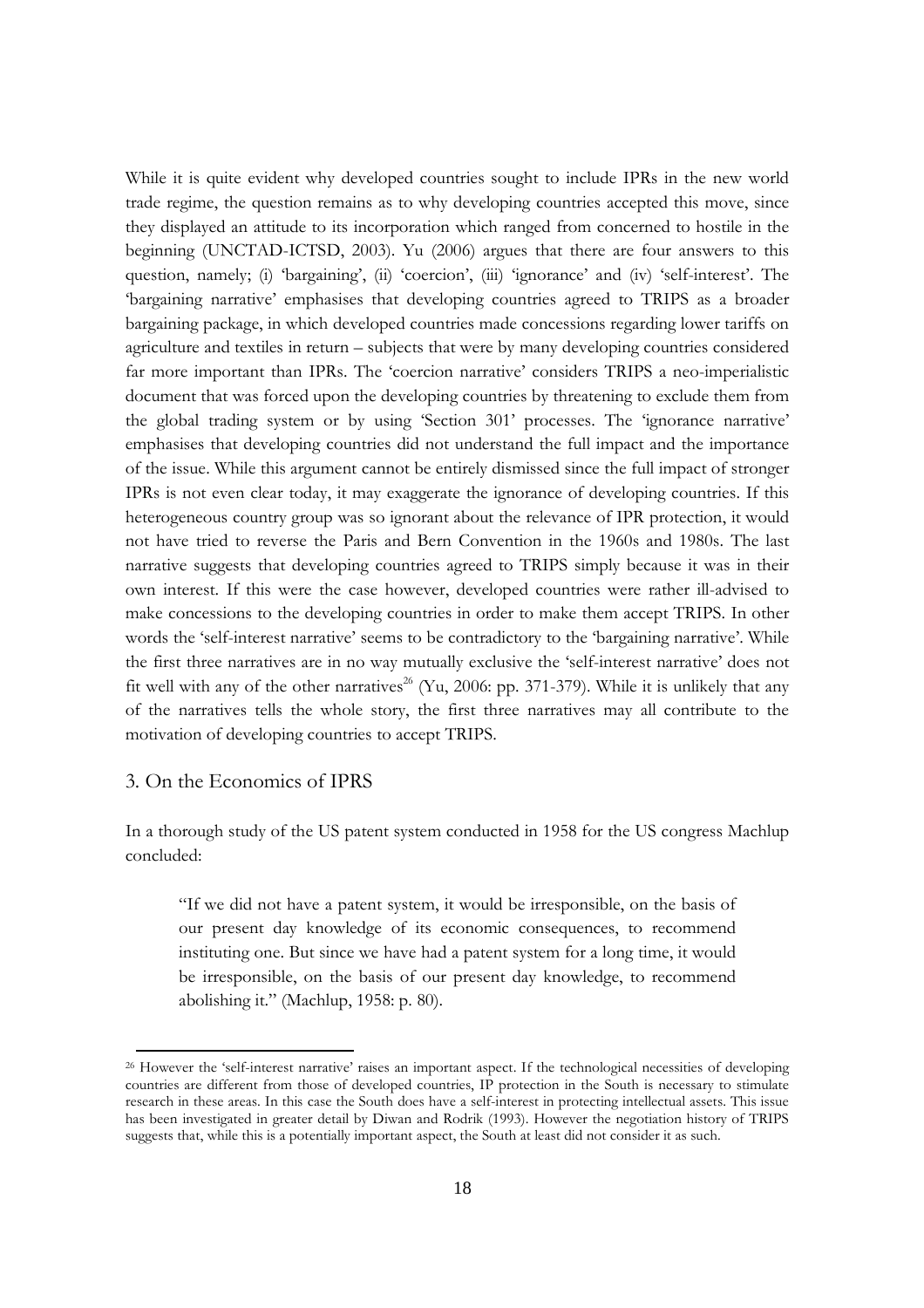Since then an extensive amount of research on the economics of the patent system has been conducted and more light has been shed on the issue. In what follows we briefly review the reasons for market failure in knowledge production, possible solutions to this inefficiency, and their respective economic consequences. We further discuss the trade-off for society between knowledge production and diffusion.

## 3.1. Knowledge Production and Market Failure

Knowledge, as Arrow (1962) pointed out in his essay "Economic Welfare and the Allocation of Resources for Invention" has the properties of a public good. First, it is non-rival rous in consumption. It stems from this property that an efficient allocation of knowledge requires that nobody is excluded from its use since the marginal cost of providing knowledge to an additional individual is zero<sup>27</sup>. Further it is non-excludable in use or as Arrow pointed out: "The very use of information in any productive way is bound to reveal it, at least in part" (Arrow, 1962: p. 615). So while it follows from the first property that "no one should be excluded" from the use of knowledge the second property states that "no one can be excluded" from its use (Stiglitz, 1999: p. 309). The public good characteristics of knowledge generate problems regarding the production and dissemination of innovation. If inventors do not get the chance to profit from their invention, since everybody can and should use the knowledge they produced the only knowledge that would be produced is knowledge with zero production costs. This of course leads to an insufficient level of invention and innovation from an economic point of view (Stiglitz, 1999: p. 309).

Knowledge in most respects can also be considered a global – as opposed to a local – public good. Even though the value of some forms of knowledge (e.g. knowledge about a country's legal system) is limited to a specific country, knowledge that is embodied in patents and henceforth relevant in this context is most of the time valid worldwide (Stiglitz, 1999: pp. 310-311). It is the *global* public good<sup>28</sup> characteristic of knowledge that makes the theoretical case for the *international* regulation of knowledge usage and dissemination, since national provisions will not take account of cross-border externalities and thus, will not be globally optimal (Maskus and Reichman, 2005).

<sup>&</sup>lt;sup>27</sup> This does not imply that there are no costs for the transmission of knowledge. The marginal costs of knowledge transmission may be significant. However, this does not have an effect on the public good properties of knowledge (Stiglitz, 1999).

<sup>&</sup>lt;sup>28</sup> Maskus and Reichman (2005) define global public goods as: "those goods (including policies and infrastructure) that are systematically underprovided by private market forces and for which such underprovision has important international externality effects" (p. 8).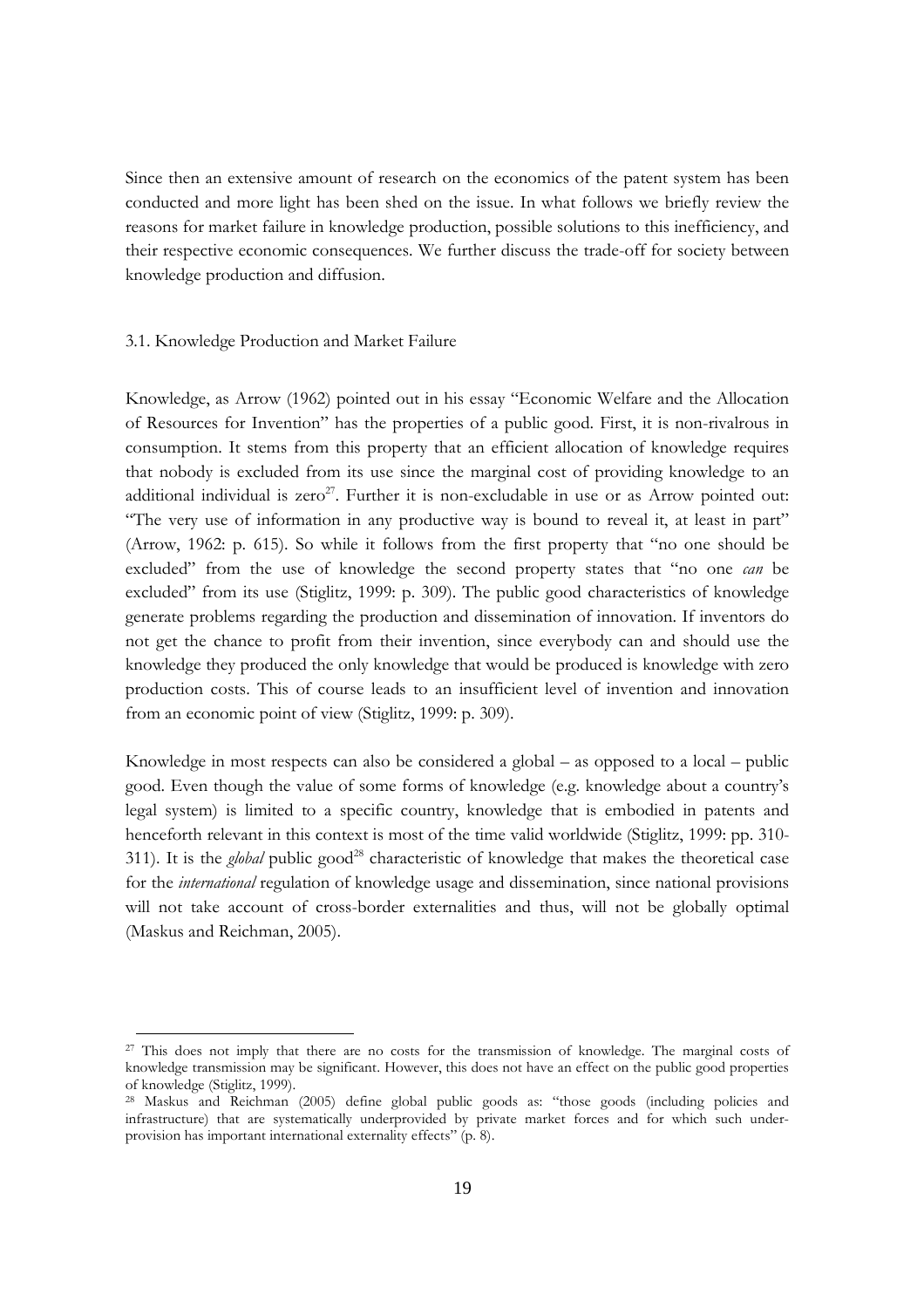## 3.2. Patents - A Trade-Off between Diffusion and Appropriability in a Closed Economy<sup>29</sup>

A private market solution for knowledge production is destined to lead to an insufficient level of invention and innovation. Consequently some form of government intervention is necessary to stimulate research investment. One possible solution is the provision of IPRs. However, granting property rights to one party to ensure that they gain the fruits of their research investment by definition excludes others from the usage of this knowledge. This creates an inescapable trade-off between static and dynamic efficiency considerations. From a static point of view everybody should have access to knowledge at marginal cost, which is close to zero. From a dynamic point of view however, an incentive mechanism is required to encourage innovation. Strong IPRs provide powerful incentives for research. However, they also generate distortions through insufficient access and may transfer surpluses from consumers to inventors. Conversely, weak IPRs while satisfying the static goal, namely diffusion, may not create the necessary incentives for firms to invest in research. Welfare considerations imply that one must find the optimal balance between these two efficiency requirements.

Figure 1 illustrates the basic trade-off between static and dynamic efficiency requirements. Static efficiency requires that a newly invented product is made available at its marginal costs (MC) which is associated with the price  $P_c$ , the quantity  $Q_c$  and a consumer surplus  $ACP_c$ . At this price the innovator does not earn any rents, implying that the firm earns no return on its research expenditures. Consequently no research would be conducted, the product would not be developed in the first place and the entire consumer benefits would not accrue. Therefore, the solution  $C$  associated with the competitive price is not attainable. Alternatively, if IPRs are granted the product would be available at the monopoly price  $P_M$ , the inventor would earn  $P_M M B P_C$  as rents and the consumer surplus would 'shrink' to  $A M P_M$  compared to the competitive (but not attainable) price. Without IPRs the entire consumer benefits would be lost - assuming that in this case the product remains undeveloped - but under a system of IPRs society would gain the monopoly profits  $P_M M B P_C$  minus R&D expenditures plus the consumer surplus  $AMP_M$  (Maskus, 2000a: pp. 28-30).

<sup>&</sup>lt;sup>29</sup> The following basic theoretical discussion does not consider the effects of any *market mechanisms* (lead-time, moving down the learning curve quickly and so on) that can have an impact on the ability of firms to appropriate the returns from their research investment.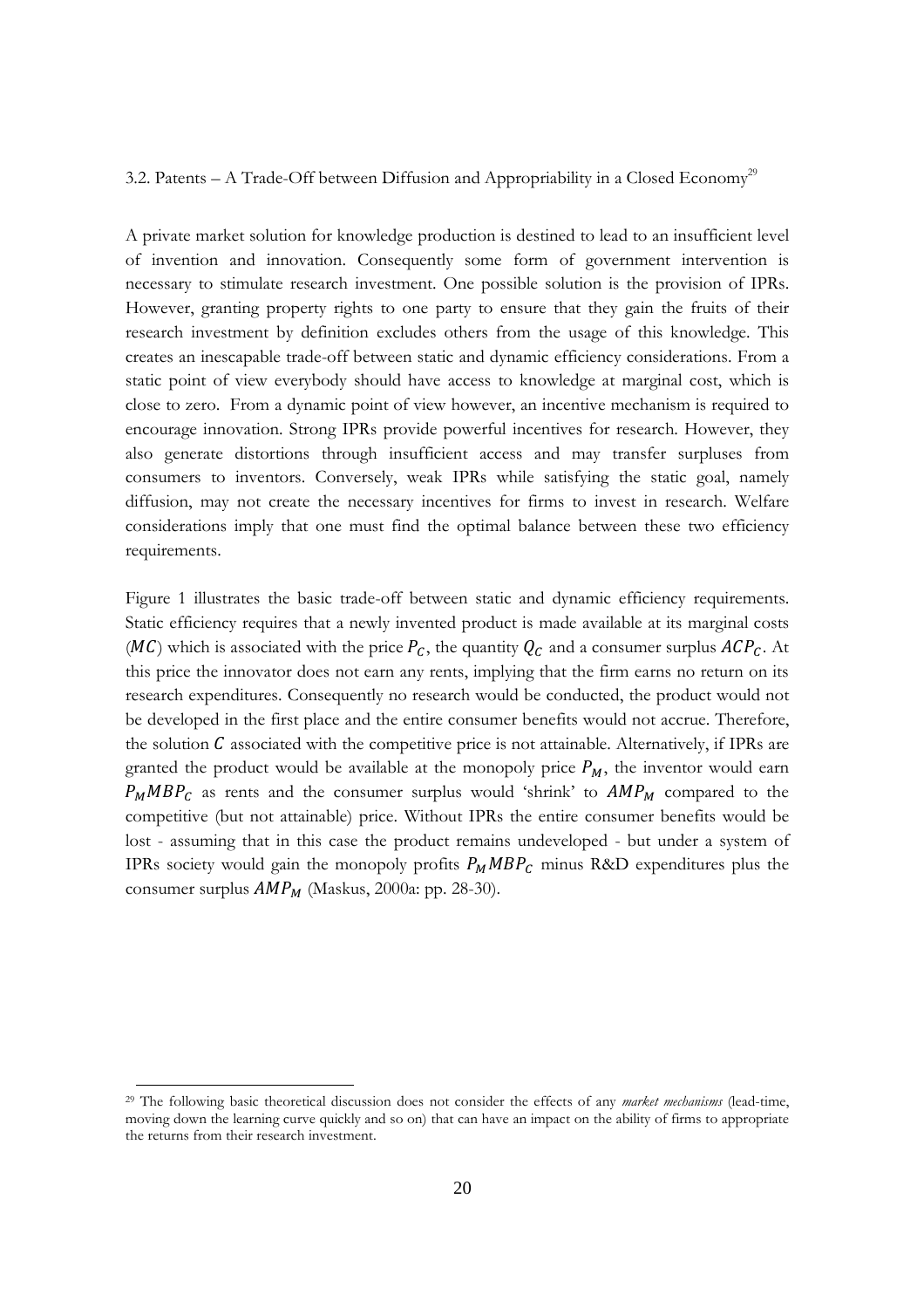Figure 1: Trade-off from IPRs



(Source: Maskus 2000a: p. 30)

The costs due to the temporary monopoly provided by the granting of a patent are therefore justified by the necessity of creating incentives for invention and innovation. This implies that patents should only be granted as long as the benefits outweigh the costs (Mazzoleni and Nelson, 1998: p. 275). In addition to the deadweight loss associated with the temporary monopoly, there is another shortcoming of IPRs as a means of stimulating R&D and innovation. Ideally the system of IPRs would be designed to create just those innovations for which R&D costs are just below the ex-post consumer surplus. It is not possible to create a system that is so precise however. Thus, IPRs remain a second-best solution to the problem of inappropriability (Maskus, 2000a: p. 30).

## 3.3. Other Solutions: Awards and Contract Research

The costs associated with granting IPRs lead to the question of whether there are other incentive mechanisms with superior properties than IPRs. Awards and contract research can theoretically generate the necessary incentive mechanisms. As with patents, awards have a long tradition as an incentive for innovation. In 1713 the British Board of Longitude offered a prize for a special chronometer, which was awarded to John Harrison in 1762 (Wright, 1983: p. 704). Similar to contract research, awards are under some conditions able to generate the same research incentives as IPRs whilst at the same time having the virtue of avoiding the deadweight loss generated by monopoly pricing. However, awards and research contracts also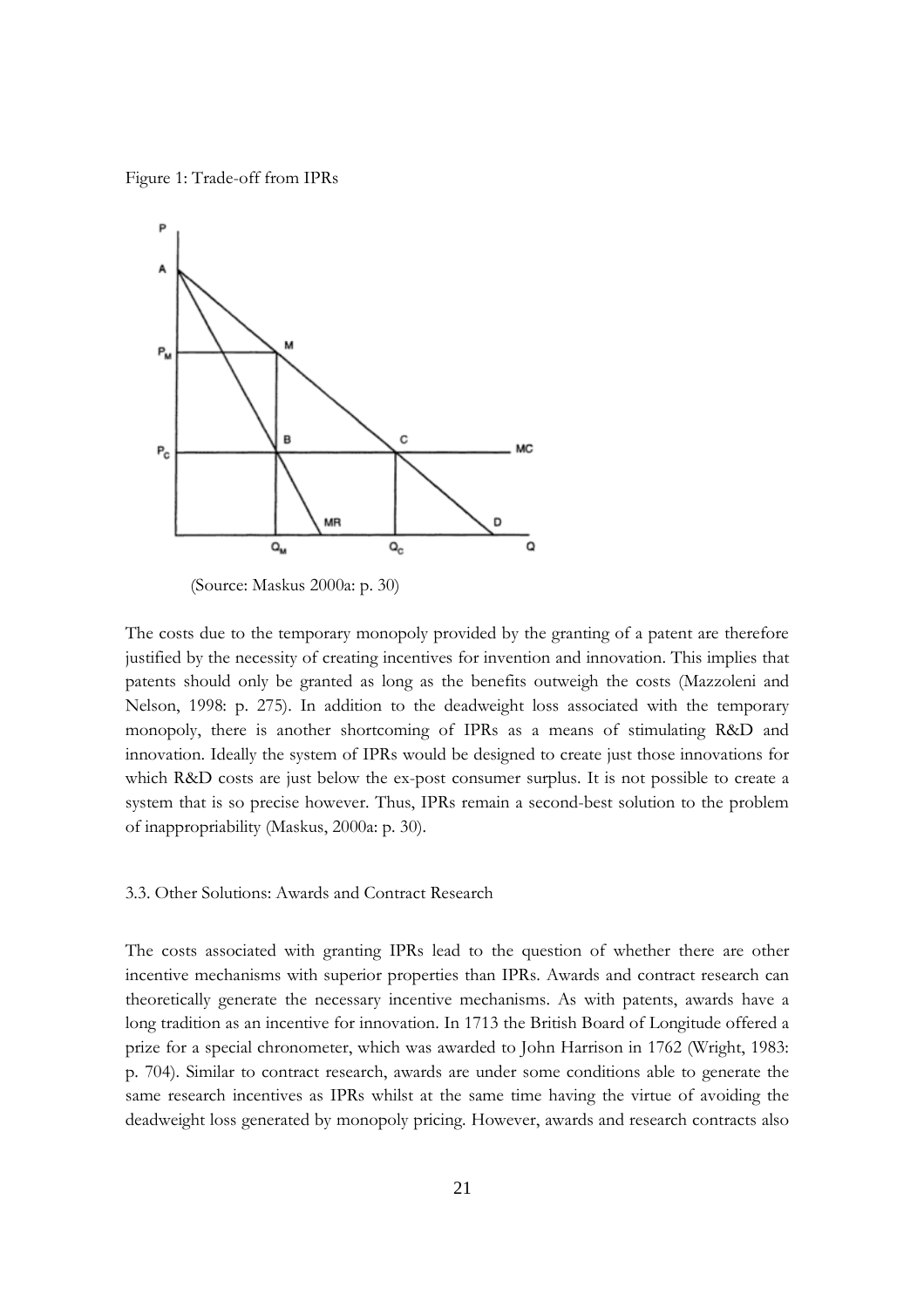produce market distortions since the prizes have to be financed through public taxes. It follows from the general theory of taxation though that the broader the tax base the smaller the distortion. Therefore, in the case of symmetric information, where firms and the social planner both know the values and costs of innovation, IPRs are not preferred over other mechanisms of appropriability. In general however, this is not the case. Neither costs nor social value are known beforehand to the social planner and thus the "correct" prize for an innovation cannot be evaluated<sup>30</sup>. In this case IPRs have the advantage in that the decision over whether or not to invest in R&D is left to firms who can be expected to have better information about the costs and benefits of R&D investment. Moreover, rather than imposing costs on the general public IPRs charge the actual users of knowledge (Gallini and Scotchmer, 2002: pp.  $54-55$ ).<sup>31</sup>

## 3.4. Properties and Function of the Patent System in a Closed Economy

Granting IPRs can stimulate innovation but creates costs to society. Consequently in an 'ideal' world IPRs should only be granted for inventions that would have not been made in the absence of IPRs.<sup>32</sup> If no other mechanisms for appropriating the returns from R&D exist and perfect competition prevails, as in the theoretical discussion above, this is very likely to be the case. However, in a more realistic setting firms may have other possibilities (secrecy, lead time, rapidly moving down the learning curve, image advantages for first-movers, sales or service efforts, non-patent barriers to market entrance) to appropriate the returns from investment (Scherer, 2005: p. 3). A number of studies have attempted to evaluate the relative importance of IPRs for different industries. Taylor and Silberston (1973), Mansfield (1986), and Levin et al. (1987) are among the earlier studies of this kind. Their findings are rather similar and are not very supportive of the effectiveness of patent protection. Levin et al. (1987) find that with the exception of a few industries, predominantly pharmaceuticals and chemicals<sup>33</sup> lead time, sales or service efforts, and moving down the learning curve are considerably more effective than patents in product protection. In a similar vein Mansfield (1986) finds that the absence of IPRs would have only minor effects on innovative efforts in most industries, with

<sup>30</sup> There are some cases where the social planner knows the value of an investment, e.g. in the case of military equipment where the social planner actually determines its value (Gallini and Scotchmer, 2002: p. 55).

<sup>&</sup>lt;sup>31</sup> Wright (1983) in one of the first formal studies on these three incentive mechanisms came to the conclusion that IPRs were the preferred second-best option. However his analysis suggests that for a number of reasons (e.g. common pool problem, nature of research process and so on) "(...) the range of situations in which a practical patent system dominates other feasible alternatives may be narrower than is commonly believed (...)" (p.  $704$ .

<sup>&</sup>lt;sup>32</sup> It should be noted that there are other reasons for granting IPRs than fostering innovation, which will be considered later.

<sup>33</sup> The problems of appropriability are especially high in these industries, since the composition of pharmaceuticals and chemicals is easily revealed once the product is on the market (Maskus, 2000a: p. 50).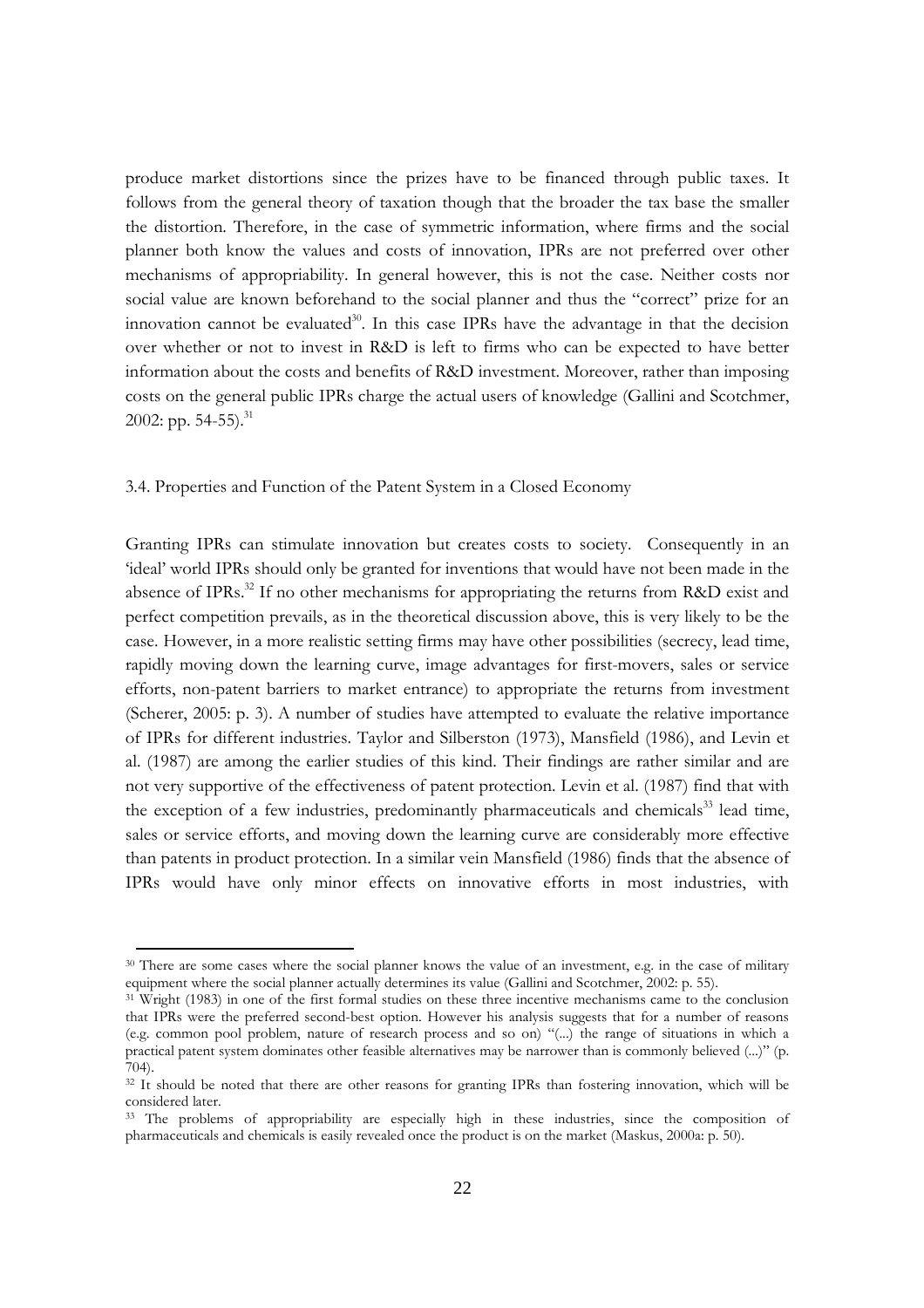pharmaceuticals and chemicals again being the main exceptions<sup>34</sup>. These results are supported by the more recent study of Cohen et al (2000) who find that in the majority of industries secrecy and lead time are the most effective appropriability mechanisms. Moreover, they find evidence that firms patent not only to directly profit from their innovation through licensing or commercialisation but also for strategic reasons (for example, patent blocking, prevention of suits, use of patents in negotiations).

While these findings on the limited effectiveness of patents pose some questions about the usefulness of a patent system, the results should not be overstated and have to be interpreted with care. Firstly, all of these studies focused on large established firms and there are a number of reasons to suggest that the situation might be different for small firms and new entrants. Secondly, in addition to encouraging innovation IPRs serve other purposes which were not considered in these studies (Mazzoleni and Nelson, 1998: p. 274). For small firms and new entrants the ability to protect their intellectual property might be considerably more important than for large established firms which may have other mechanisms of appropriability at their disposal. Many small firms may lack the necessary resources to commercialise their innovation. These firms may find it more convenient to license their invention to larger companies who then carry on the product development and commercialisation of the product. Even where small firms or new entrants decide to commercialise their innovation themselves patents can play a crucial role. Such firms will very likely find it necessary to turn to the capital market to raise funds, in which case holding a patent can be a decisive asset (Mazzoleni and Nelson, 1998: p. 277).

The argument that IPRs induces commercialisation of new products is, in the case of large established firms that both invent and commercialise new products, very similar to the basic argument for generating incentives for R&D investments. However, as already outlined in the case of small firms and new entrants the focus on commercialisation of an invention makes a relevant difference. Furthermore, in cases where the original invention would have been made with or without patent protection (e.g. by universities or government research) IPRs might play an important role for commercialisation. In this case the "commercialisation argument" is contradictory to the "incentive for invention" argument, since it argues for the granting of IPR protection even when the invention has already been made. However, under the assumption that further research investment is needed to develop the original invention into a commercial product and that no patent can be filed for further development work (e.g. since the inventive step is too small to meet the necessary conditions) no private firm will be willing to make the investment unless some property rights over the initial invention can be obtained.

<sup>&</sup>lt;sup>34</sup> For four industries (textiles, rubber, motor vehicles, and office equipment) the absence of IPRs would have made no difference to their inventive efforts. For the bulk of other industries the percentage of products that would have been undeveloped ranges from 4% to 18%, while only in the chemical (30%) and pharmaceutical (65%) industries would a major portion of products been undeveloped (Mansfield, 1986: p. 175).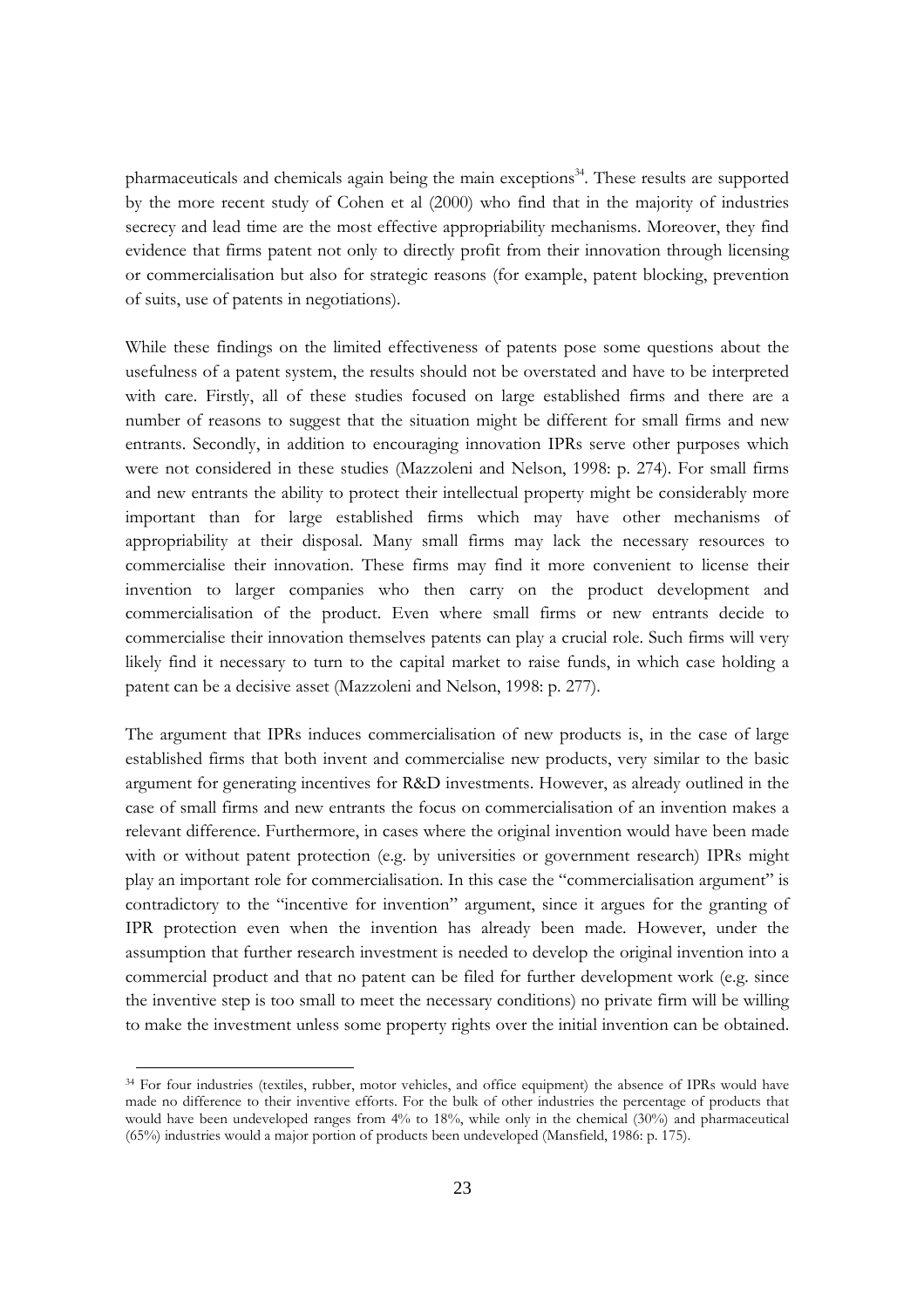This argument is subject to two reservations. Firstly, in many areas it is possible to obtain patents on the development work. Secondly, as for the "incentive to invent" argument there are alternative market mechanisms to appropriate the returns from research investment (Mazzoleni and Nelson 1998: 277-278).

Kitch (1977) proposes a further argument that has been termed prospect theory, which argues that the absence of a broad patent on an invention is likely to lead to duplicative and wasteful R&D efforts for follow-on inventions, since many people see the same possibilities. In this case only a broad patent on the initial invention can assure the orderly development of followon inventions either by the patentee or their licensors (p. 266-271). Merges and Nelson (1990) however raise doubts about the assumption that many people see the same prospects and suggest that many people see many different prospects. Consequently a single rights holder might under-develop the original invention. Indeed, one of the basic arguments for patent protection is information disclosure. The possibility of protecting relevant information through patents induces the inventor to reveal the information to the public and in doing so adds to the public stock of knowledge (Mazzoleni and Nelson, 1998). Once the patent application is released to the public competitors can gain access to the information and, depending on the scope of patent protection, can invent around the original patent and thereby raise long-term competition (Maskus, 2000a).

So while empirical studies have raised doubts about the importance of a patent system as the most important incentive mechanism for invention for large established firms and the majority of industries, there are a range of other potential positive effects of granting IPR protection. At the same time IPRs have considerable disadvantages, which have resulted in a significant amount of research focussing on the properties of the "optimal" patent system.

3.5. Length, Breadth, and Height of the "Optimal Patent"

There are numerous studies which have focused on the optimal design of a patent system that maximises social welfare by optimally balancing negative and positive effects. Earlier studies often focused solely on patent life (duration of protection) while later studies included considerations about the optimal patent breadth (scope of protection) as well. A minority of studies investigate the height of patent protection (i.e. novelty requirements for protection).

One of the earliest studies of this kind was Nordhaus' work on the optimal patent life (Nordhaus, 1967). The study focuses on "run-of-the-mill" inventions under perfect competition, which are cost reducing inventions,<sup>35</sup> and which leave the pre-invention price

<sup>&</sup>lt;sup>35</sup> His findings can be applied to the more general case of product inventions as well (Kaufer 1989: p. 25).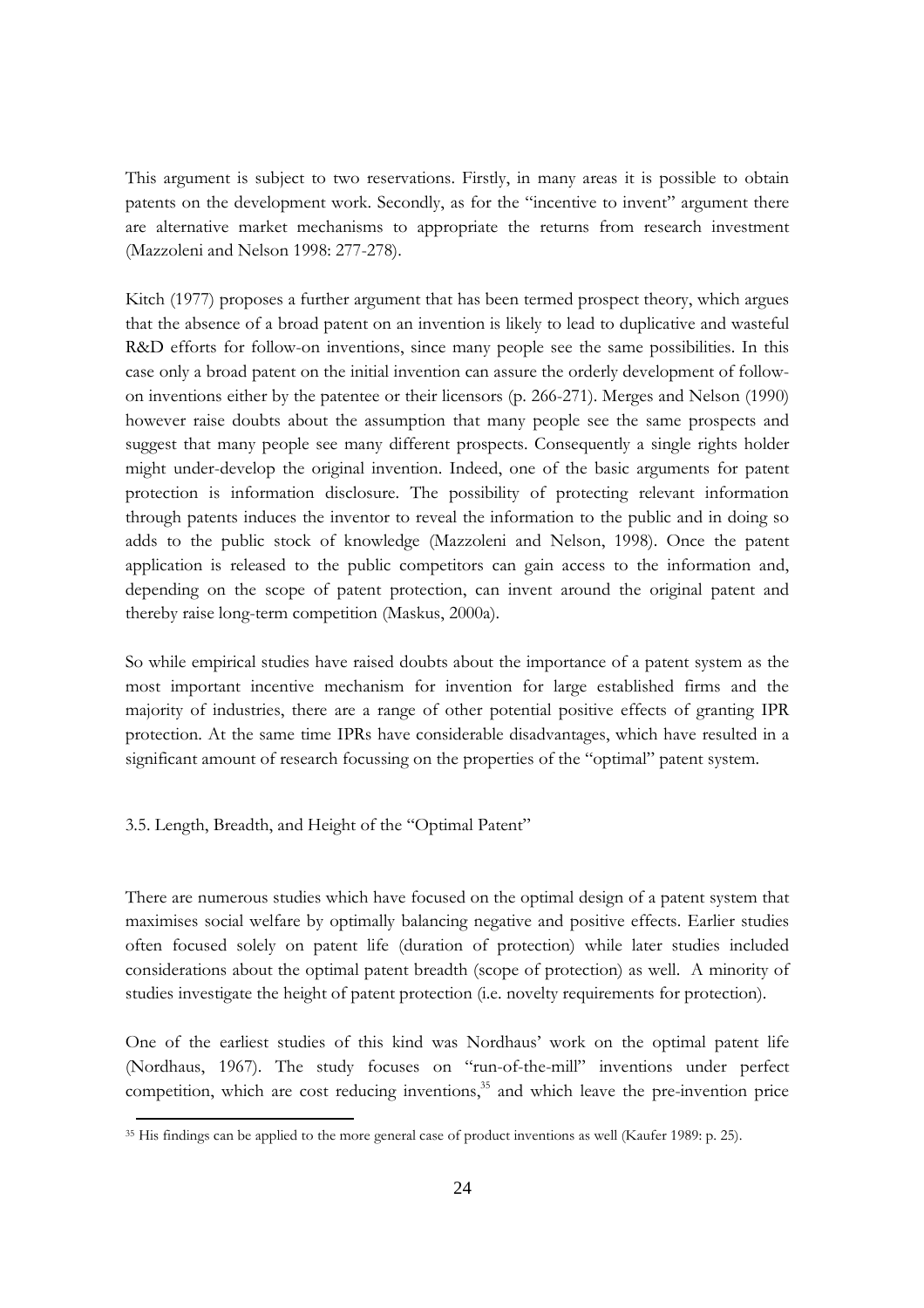and quantity unaltered<sup>36</sup>. Furthermore Nordhaus assumed that during the patent term the patentee gains the entire monopoly profit while immediately after expiration of the patent term competition eliminates any rents (Scherer, 1972, p. 423). Maximising the benefits to producers and consumers subject to any given patent term, Nordhaus obtained the welfaremaximising patent term, which depends on the price elasticity of demand, the "importance of the invention", the discount rate, and on the elasticity of cost reduction with respect to R&D investment. Furthermore he found that the optimal patent life is shorter for more important inventions<sup>37</sup>, since they have a greater social impact and thus produce a greater deadweight  $loss.$ 

Gilbert and Shapiro (1990) and Klemperer (1990) expanded the analysis of the optimal patent system by including patent scope in their models. Patent scope corresponds to "the size of the region of technology space from which a patentee may exclude others from operating" (Jaffe 1999, p. 23). In the case of an "independent single invention" the analysis of patent scope does not differ a great deal from the analysis of patent length. The broader the patent scope the higher the incentives for research and the higher the welfare loss from market power. In the case of cumulative research however, there are further aspects that have to be considered. On the one hand a broader patent promises higher returns to investment and thus stronger research incentives. On the other hand, an inventive firm anticipates that its potential invention might infringe on an existing patent and thus research becomes riskier and less valuable. Consequently broader patents can not only spur but also deter the rate of invention (Jaffe 1999, p. 23).

Gilbert and Shapiro (1990) and Klemperer (1990) both focus in their work on the optimal combination of patent length and breadth. While Gilbert and Shapiro (1990) come to the conclusion that a longer patent life and a narrow breadth are optimal as long as broader patents are associated with increasing costs to society through deadweight losses for any given size of reward for the inventive firm, Klemperer (1990) identifies a case where exactly the opposite is the case. Klemperer identifies two sources of social costs: Firstly, consumers who substitute to another product class, and secondly consumers who substitute within the product class to less preferred products. A wider patent increases the first form of distortion by permitting higher prices, which leads consumers to switch to other product classes and thus increases deadweight loss, but a wider patent also reduces the possibilities for consumers to switch to unpatented, competitively provided varieties of the product thus reducing the second form of distortion. Thus he concludes that "..., infinitely lived, narrow patents are

<sup>&</sup>lt;sup>36</sup> This is due to the fact that the cost reduction is not big enough to induce a decrease in prices and an associated output increase (Scherer 1972: p. 23).

<sup>37</sup> This is quite contradictory to the conventional argument, which would award longer patent lives to more important inventions since they are arguably riskier and probably require higher research investments. However, this surprising result of Nordhaus' model only holds for run-of-the-mill inventions and not in the case of drastic inventions (Nordhaus 1967: p. 9).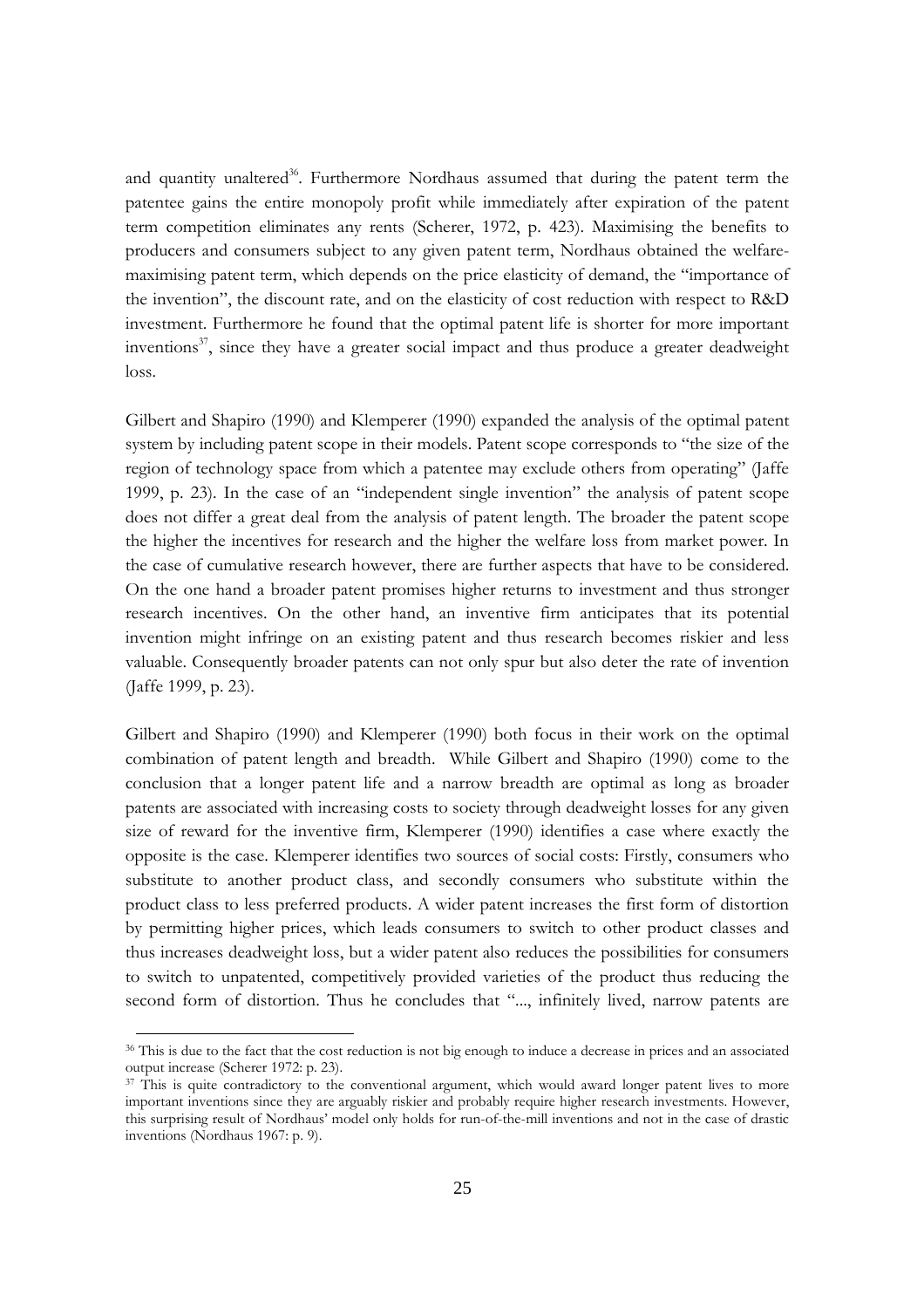typically desirable when substitution costs between varieties of the product are similar across consumers, but very short-lived, wide patents are desirable when valuations of the preferred variety relative to not buying the product at all are similar across consumers" (Klemperer 1990, p. 127). In short, Klemperer's results indicate how the optimal combination of patent length and breadth varies with product classes.

While both Gilbert and Shapiro (1990) and Klemperer (1990) advocate the idea that the optimal patent system should include some kind of trade-off between patent length and breadth,<sup>38</sup> Gallini (1992) produces somewhat contrasting results. This is attributable to the fact that Gallini introduces imitation costs to the model. While Gilbert and Shapiro (1990) and Klemperer (1990) both assume that the imitation cost is zero, Gallini (1992) by introducing imitation costs endogenised the imitation decision. Since longer patent terms increase the incentives for imitation Gallini finds that if only patent length is considered, it should be short in order to discourage imitation. In the case where both patent length and breadth are considered however, Gallini (1992) finds that the scope of protection should be broad while the length can be adjusted in order to reach the requested level of patent rewards (pp. 52-53).

All three papers are however subject to limitations. In particular, their focus on a single independent invention implies that the potential negative effects of a broad patent on the rate of invention are not considered. In the case of cumulative research the question of the best way to distribute the rewards for inventing between the initial inventor and the follow-on inventor arises. An invention can be stimulated by an earlier invention in three different ways. The initial invention can spur the development of the second invention, in which case society profits by getting the second invention sooner. Alternatively the initial invention can reduce the research costs of the second invention in which case society profits by getting the second invention cheaper. The initial invention may also make inventions possible that could not have been developed otherwise. These externalities are not considered by the initial inventor's research decisions unless they can appropriate some of the returns of the follow-on inventions however. The second inventor also needs to be rewarded in order to induce research investment in the follow-on invention (Scotchmer, 1991, p. 31).<sup>39</sup>

<sup>&</sup>lt;sup>38</sup> Gilbert and Shapiro (1990) find the optimal patent to be narrow and long, while Klemperer (1990) finds the optimal patent to be either narrow and long or broad and short depending on elasticity of demand.

<sup>&</sup>lt;sup>39</sup> In this setting a third characteristic in addition to patent length and breadth becomes important, namely the height of IPR protection. The height of protection determines the novelty requirements and thus together with patent breadth determines the level of protection for the initial invention from follow-on inventions (Gallini and Scotchmer, 2002, p. 66). Regarding the height of protection Scotchmer and Green (1990) argue with some reservations for weak novelty requirements.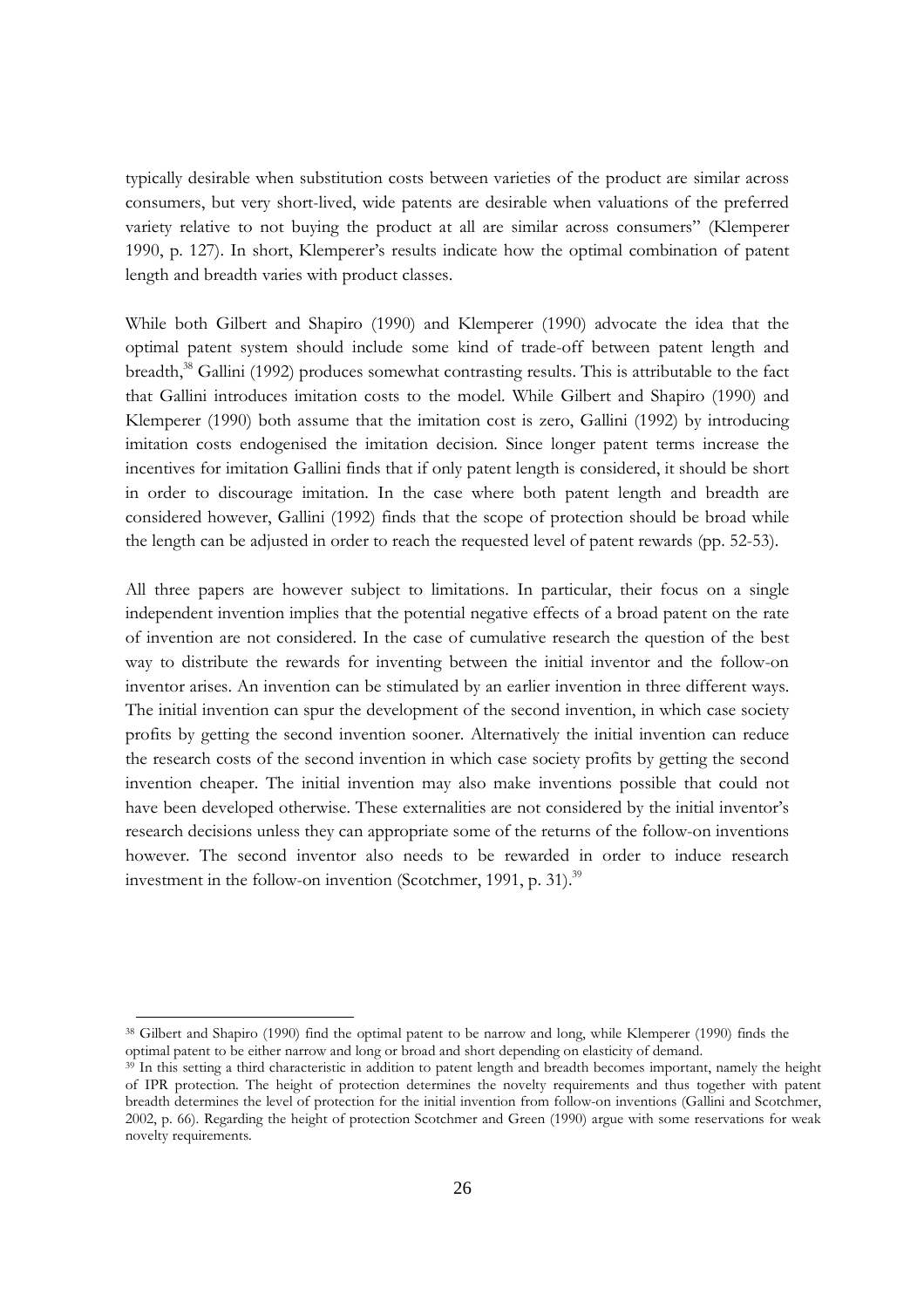Recent studies by Green and Scotchmer (1995), O'Donoghue (1998) and O'Donoghue et al. (1998) are mostly consistent with Kitch's<sup>40</sup> conclusion that strong patent protection should be awarded to the initial inventor in the case of cumulative research. Scotchmer (1996) even claims that patent protection for follow-on inventions is not necessary at all to induce their development if there is no impediment to ex-ante licensing, since this maximises the reward for the initial inventor. Several researchers have raised doubts about this support for broad patent protection however. Merges and Nelson (1990) as well as Mazzoleni and Nelson (1998) expressed their concerns about a broader patent scope with regard to the danger of blocking up the entire research field. Mazzoleni and Nelson argue that the risk of this effect is higher than most studies anticipate since they do not account for possible high transaction costs for licensing agreements (pp. 280-282). Merges and Nelson (1990) argue on the basis of historical evidence from the radio, aircraft and pharmaceutical industries that in the case of cumulative research broad patents can lead to blockages. Further they conclude that: "[t]here is no evidence [...] that firms coordinate the development of a prospect by licensing the cultivation of particular applications of a broad technology to particular licensees; indeed, patents were often pooled and cross licensed en masse to all firms seeking to enter the field" (pp. 908-909).

## 3.6. IPRs in the North-South Context

In an open economy where extensive differences in economic development and innovation capabilities among countries exist, IPR protection raises further questions. From a static point of view in a closed economy granting temporary monopoly rights merely involves a transfer of consumer surplus to producers,<sup>41</sup> which is if anything a question of distribution. In the case of an open economy however and of a technology importing country in particular the monopoly rents ( $P_M M B P_C$  in Figure 1) are awarded to a foreign firm and can thus be considered as a static loss for the country. If, in addition, the country is rather small and thus unlikely to stimulate the research of foreign firms towards products that better suit the local demand a straightforward welfare loss is the consequence (Maskus, 2000, p. 33).

Moreover, losses can arise if the country possesses an imitative industry. This can impose further costs for the country through higher unemployment rates and higher prices (Fink and Maskus, 2005). In addition, the impact of IPRs on the quantity supplied to the market is not clear a-priori. On the one hand, IPR protection strengthens the market position of the exporting firm since illegitimate local competitors are driven out of the market which thus raises the demand for the protected good. Maskus (2000a) refers to this effect, which leads to

<sup>&</sup>lt;sup>40</sup> Kitch (1977) argues in the case of sequential invention for a broad initial patent in order to prevent over investment and wasteful duplication and thus secure orderly development of the follow-on invention. Licensing could assure the consideration of other research ideas and capabilities for follow-on invention. <sup>41</sup> Leaving the deadweight loss aside for a moment, since it will be suffered in any case.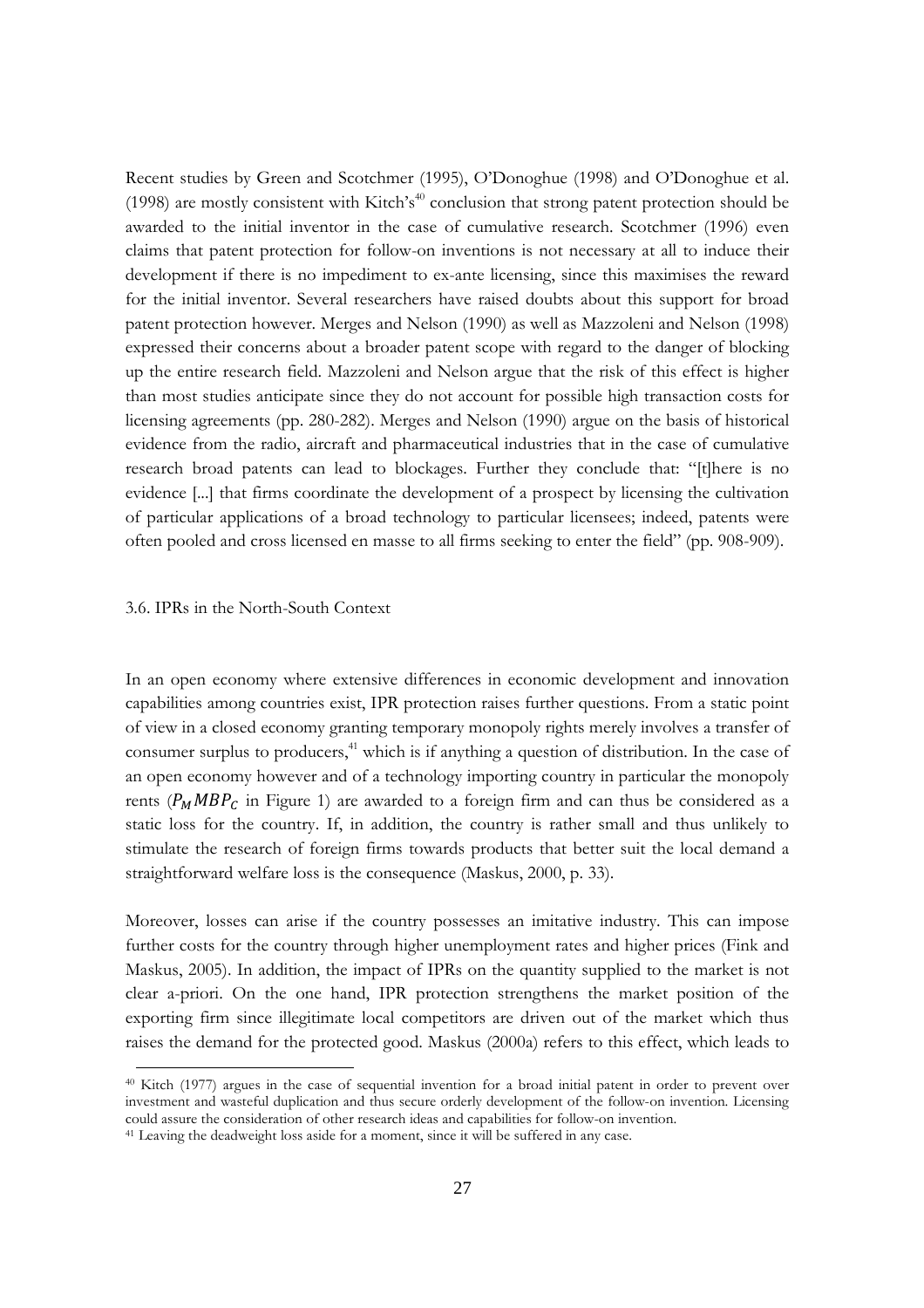an expansion in the quantity of goods exported to the country, as the *market-expansion effect*. On the other hand, the firm might reduce supply since the lower elasticity of demand due to increased market power allows the firm to curtail it sales, which Maskus (2000a) refers to as the market-power effect (p. 112). Whether the market-power or the market-expansion effect prevails is not clear a-priori and likely depends on other characteristics of the economy. Maskus and Penubarti (1995) suggest that in small countries with low imitation capabilities the *market-power* effect probably outweighs the market-expansion effect, while for larger countries with strong imitative capabilities the opposite is likely to be the case (p.230).

In addition to potential negative effects due to market power, there are potentially positive effects which also have to be considered. First, stronger IPR protection can stimulate invention and innovation in the developing country itself. This argument is likely to be relevant for a small number of relatively advanced developing countries however, who have gained substantial experience and technological knowledge in some fields of production at least. In all other countries simply raising the levels of IPRs is unlikely to be enough to foster innovation (Verspagen, 2003, pp. 503-504). Lerner (2002) for example finds in his study of 177 patent reforms in 60 countries over the past 150 years that reforms aimed at increasing the levels of patent protection had no effect on innovation in developing countries, where innovation is measured by patent fillings in the reform country and in Great Britain. (p. 30-31).<sup>42</sup> A second benefit of strong patent protection in developing countries would result if a high level of IPRs induces research by firms from developed countries that better suit the needs and demand of developing countries. This can be especially important in the case of pharmaceutical products (Diwan and Rodrik, 1991, p. 2). Once again however this is likely to be of greater relevance for large developing countries with considerable purchasing power. A third benefit of patent protection would arise if in the absence of patent protection innovative firms that do not see their intellectual property protected are unwilling to either license their knowledge to firms in that country, engage in FDI, or export to that country. Stronger IPR protection may increase any of these three potential channels of technology transfer therefore (Verspagen, 2003, p.503). Such a benefit is likely to be of more relevance to developing countries, since they may not gain from the stimulation of local innovation due to their limited innovation capability. Formal technology transfer is likely to be one of the most promising potential positive effects for developing countries from stronger IPRs. The impact of stronger IPRs on the market serving decision is not clear from the outset however, since there are considerable interacting effects at work.

<sup>&</sup>lt;sup>42</sup> Brandstetter et al. (2004) and Schneider (2005) find no impact of IPRs on innovation for developing countries. Chen and Puttitanun (2005) find a positive impact however.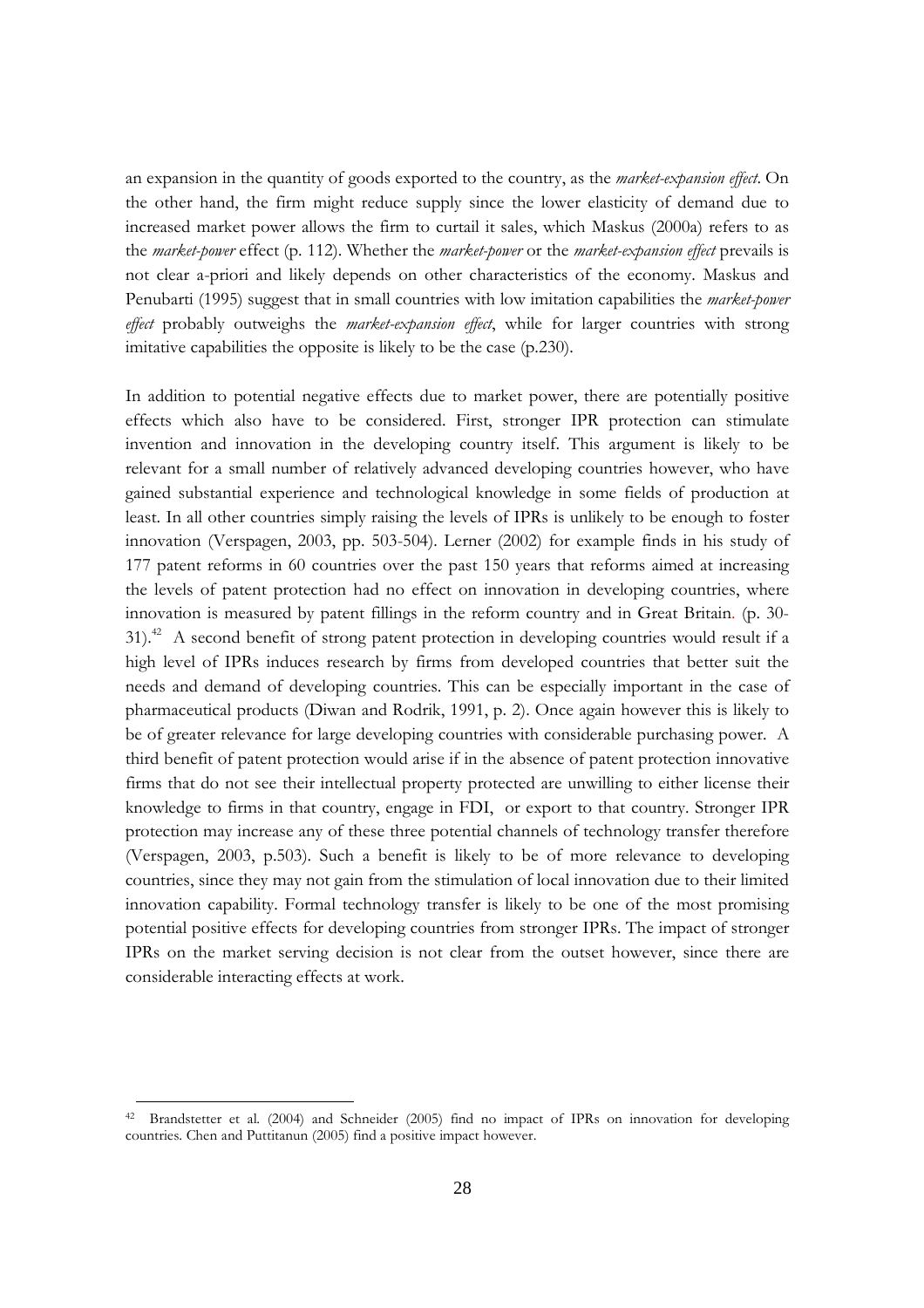## 4. Intellectual Property Rights and Innovation

The main benefit claimed for strong IPR protection is that by allowing innovators to appropriate a share of the benefits of their creative activities, R&D is encouraged which leads to innovation and higher long-run growth. In this section we examine the cross-country evidence linking IPRs to domestic innovation, with its impact on (long-run) growth discussed later. As mentioned above, there is some literature often using survey data that finds IPR protection to have only a limited impact on innovation, with studies suggesting that with the exception of some industries IPRs are not a particularly effective means of appropriating the returns to R&D (see for example, Mansfield, 1986).<sup>43</sup> Other studies consider more aggregate data to examine the relationship between IPRs and innovation, often looking at the relationship between indices of the strength of IPR protection and either R&D spending (a measure of the input into innovative activity) or patent applications (a measure of the output of innovative activity).<sup>44</sup> A selection of results from such studies are summarised in the upper part of Table 2, which summarises the literature linking IPR protection to innovation, technology diffusion and growth.

At the aggregate level Kanwar and Evenson (2003) examine directly whether stronger IPR protection (measured by the Ginarte and Park (1997) index of IPRs, hereafter GPI) results in increased R&D expenditure<sup>45</sup>. They estimate a panel model for up to 32 countries for the period 1981-1995, and find that stronger IPR protection has a positive and significant impact on the share of R&D investment in GDP. Given that it has been shown elsewhere that R&D spending impacts positively upon TFP and output growth (see for example Coe and Helpman, 1995), these results provide indirect evidence of the importance of IPR protection in growth. There are also a small number of econometric studies using data on domestic patent applications to examine the role of IPRs in promoting innovation. Many such studies suggest that stronger IPR protection results in little or no measured increase in domestic innovation, at least as measured by patent applications (Lerner, 2001, 2002; Branstetter et al., 2004).<sup>46</sup>

<sup>&</sup>lt;sup>43</sup> Other studies reaching similar conclusions include Scherer et al. (1959), Taylor and Silberston (1973), Arundel and van de Paal (1995) and Cohen et al. (1997).

<sup>&</sup>lt;sup>44</sup> Both measures have advantages and disadvantages. Data on R&D for instance fails to take into account that innovation is risky, so that a significant portion of R&D projects are unsuccessful, and there is the possibility of discovering new technology by chance, while there exists substantial variation in the value of patents, with the majority worth very little (though more than the cost of patenting), as well as the fact that many innovations are not patented.

<sup>&</sup>lt;sup>45</sup> Note the potential for reverse causality in the relationship between R&D spending and IPR protection. Not only may IPR protection stimulate R&D and innovative activities, but we may also expect that the demand for IPR protection is stronger in countries that are more innovative.

<sup>&</sup>lt;sup>46</sup> Whilst finding that domestic innovation does not respond significantly to IPR protection, both Lerner (2001, 2002) and Branstetter et al (2004) find that *foreign* patent applications respond to IPR reforms suggesting that one benefit of increased IPR protection is through technology transfer. This channel is further discussed below.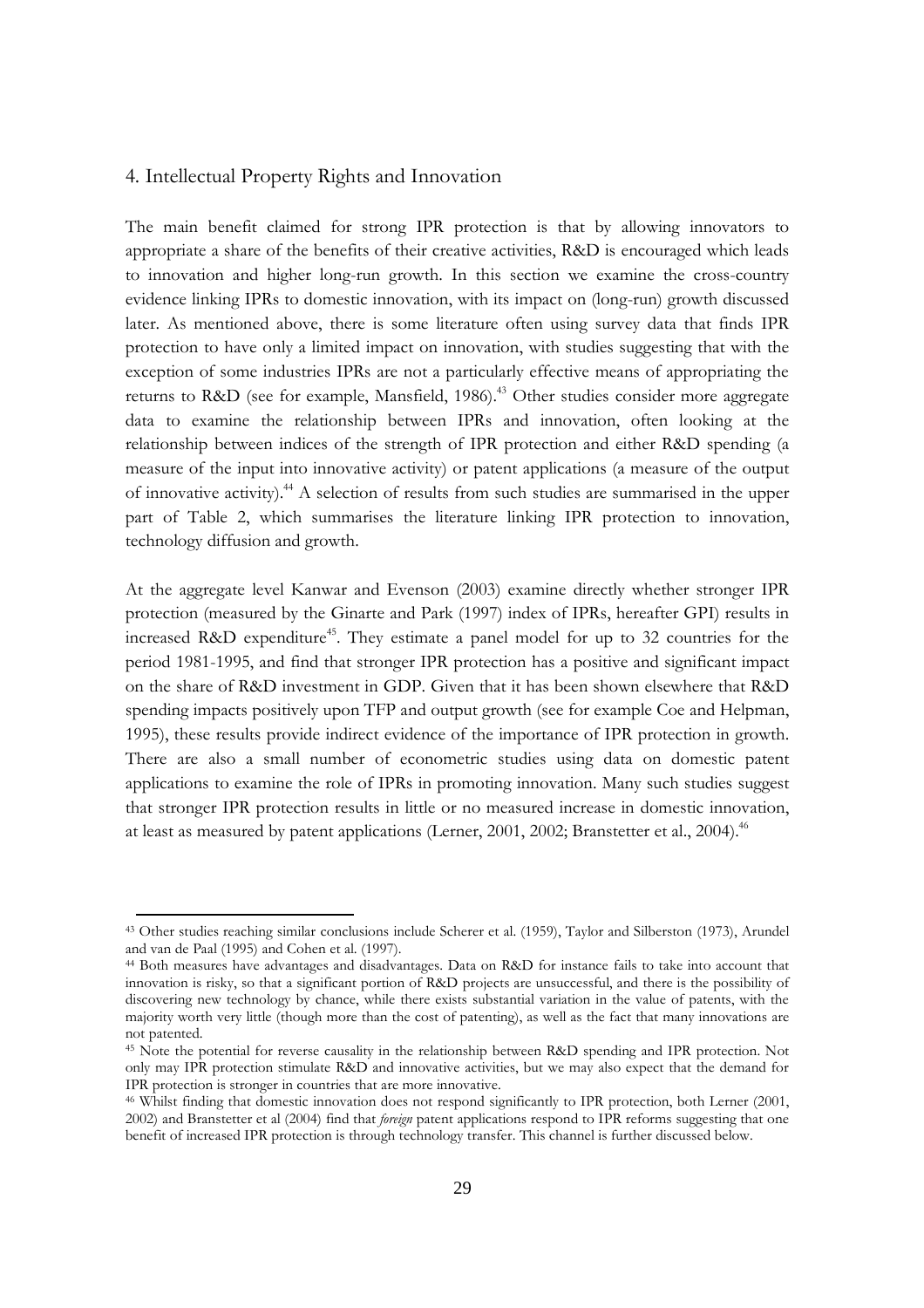A recent paper by Chen and Puttitanun (2005) however shows that stronger IPR protection has a positive impact upon innovation  $-$  as measured by patent applications  $-$  in developing countries. Chen and Puttitanun develop a model that has both an import and a local sector, with a local and a foreign firm in the import sector and two local firms in the local sector. In the import sector the foreign firm has a patented technology, while one of the local firms has the ability to develop patentable technology in the local sector. Stronger IPR protection by reducing the ability to imitate can lead to lower competition and higher prices in the import sector, but may encourage innovation in the local sector. The theoretical model suggests that domestic innovation in a country increases in its protection of IPRs and its level of development, and that a country's level of IPR protection may at first increase and then decrease in its level of development. The model is tested empirically on a sample of 64 developing countries using panel data over the period 1975-2000. The empirical model is a system of two equations, one for IPRs and one for innovation. IPRs are measured using the GPI index, while innovation is measured using patent applications filed at the US patent office by developing country residents. Empirical results confirm the U-shaped relationship between IPRs and a country's level of development and that stronger IPR protection encourages innovation. Including interaction terms between IPRs and the level of development suggest that IPR protection has a stronger impact on innovation in countries with higher levels of development.

In a related paper, Schneider (2005) examines the importance of IPR protection, high-tech imports and FDI on innovation and on per capita GDP growth. Once again innovation is measured using the number of US patent applications made by residents of a given country. The model is estimated on panel data for 47 developed and developing countries over the period 1970-1990. The results again suggest that innovation responds positively to IPR protection. Splitting the sample into developed and developing countries, Schneider finds that while IPRs have a positive impact on innovation in developed countries, the impact in developing countries is negative, and often significant.

## 5. Technology Diffusion and Intellectual Property Rights

Technology may be transferred through a number of formal and informal channels with Trade, FDI and licensing being potentially some of the most important.<sup>47</sup> As we saw above, the impact of stronger IPR protection on technology diffusion is ambiguous in theory and will depend on a country's circumstances. On the one hand, stronger IPR protection can restrict the diffusion of technology with patents preventing others from using proprietary knowledge

<sup>&</sup>lt;sup>47</sup> Other potential channels of international technology transfer include: joint ventures, cross-border movement of skilled workers, test data and patent applications, and temporary migration of scientists, students and managerial personnel (Maskus 2004: pp. 9-13).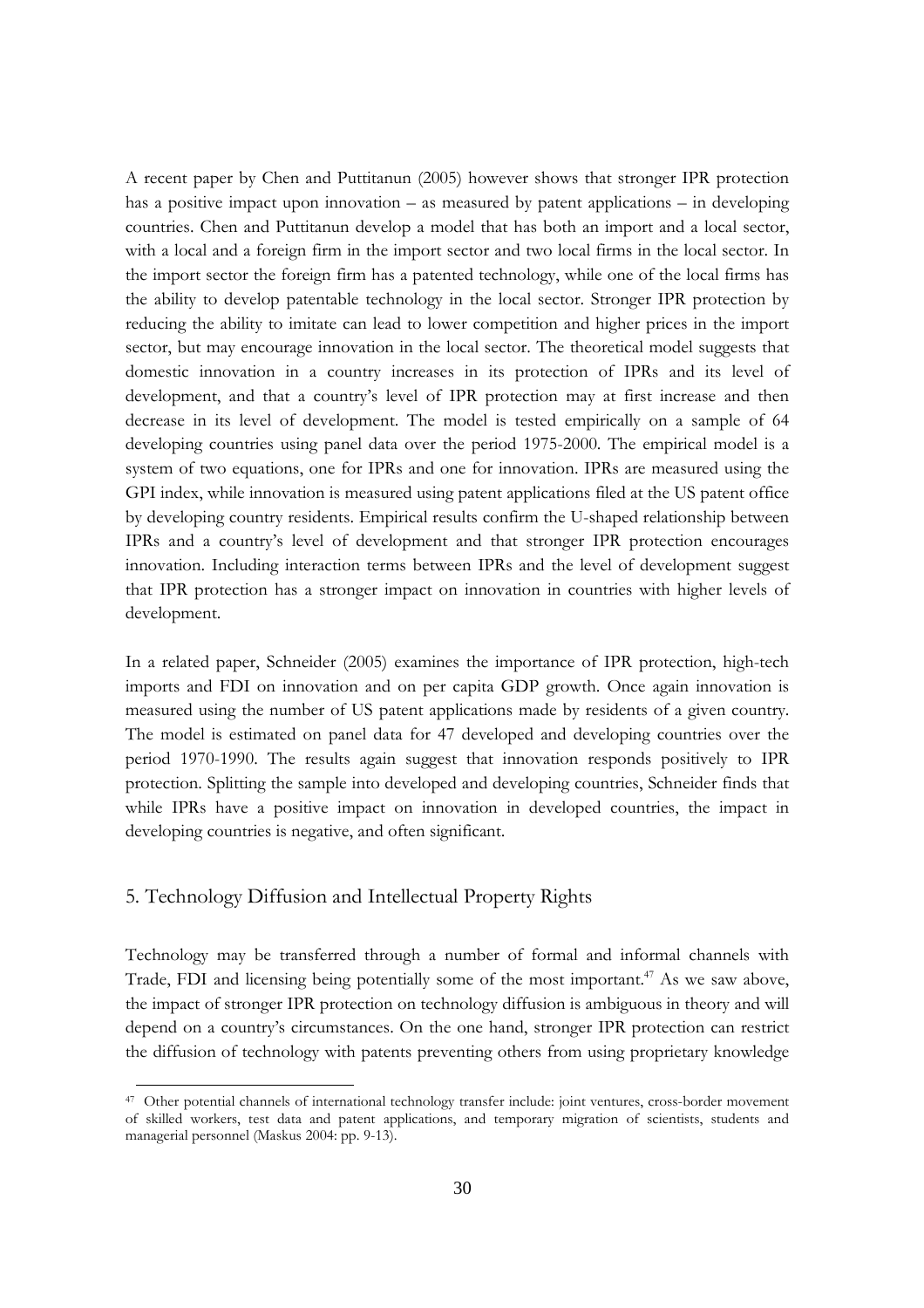and the increased market power of IPR holders potentially reducing the dissemination of knowledge due to lower output and higher prices. On the other hand, IPRs can play a positive role in knowledge diffusion, since the information available in patent claims is available to other potential inventors. Moreover, strong IPR protection may encourage technology transfer through increased trade, FDI, technology licensing and joint ventures. Despite this theoretical ambiguity, the diffusion of technology from countries at the technological frontier is considered to be one of the main potential benefits of the TRIPS Agreement, particularly for developing countries that tend not to innovate significantly.

Most studies considering the impact of IPRs on technology diffusion tend to take one of the channels through which technology might be diffused and to examine whether IPRs impacts upon the volume of activity in this channel. If it does, then it is inferred that IPR protection affects technology flows (via a specific channel). This literature is reviewed below, the general conclusions of which are summarised in the lower part of Table 2.

### 5.1 Intellectual Property Rights and International Trade

The available evidence suggests that trade is an important channel for technology diffusion (see for example Keller, 2004), the question that remains is to what extent are trade flows influenced by IPRs. Maskus (2000a) discusses the problems faced in trying to identify the effects of IPR protection on international trade. Firstly, the effects of patent strength are partly embedded in the prices at which goods are traded, and these effects cannot be separated from other components of pricing behaviour. Secondly, the decision to export may be but one of the options available. The effects of stronger IPRs on exports will also depend on whether FDI and licensing are viable alternatives and how stronger IPRs affect the choice among them (Ferrantino, 1993). Thirdly, IPR protection creates market power in the distribution and sale of new goods and technologies, implying that market structure also matters.

As outlined above, stronger IPRs can, depending on whether the market-expansion or the market-power effect prevails and whether the firm chooses to substitute trade by FDI or licensing, expand or reduce trade flows. Maskus and Penubarti (1995) argue that of the two countervailing effects, the 'market expansion' effect is likely to dominate in larger countries with strong imitative abilities, while the 'market power' effect would dominate in smaller countries with weak imitative abilities. As Maskus (2000a) notes however, the 'market power' and 'market size' effects may be moderated by other circumstances. Weak IPR protection need not remove an innovative firm's market power since imitation in the local market is likely to be costly and take time. Similarly strong IPR protection need not create a monopoly because legitimate substitutes are likely to be available in the domestic economy. Taylor (1993) argues that a third factor may be important for larger markets with significant imitative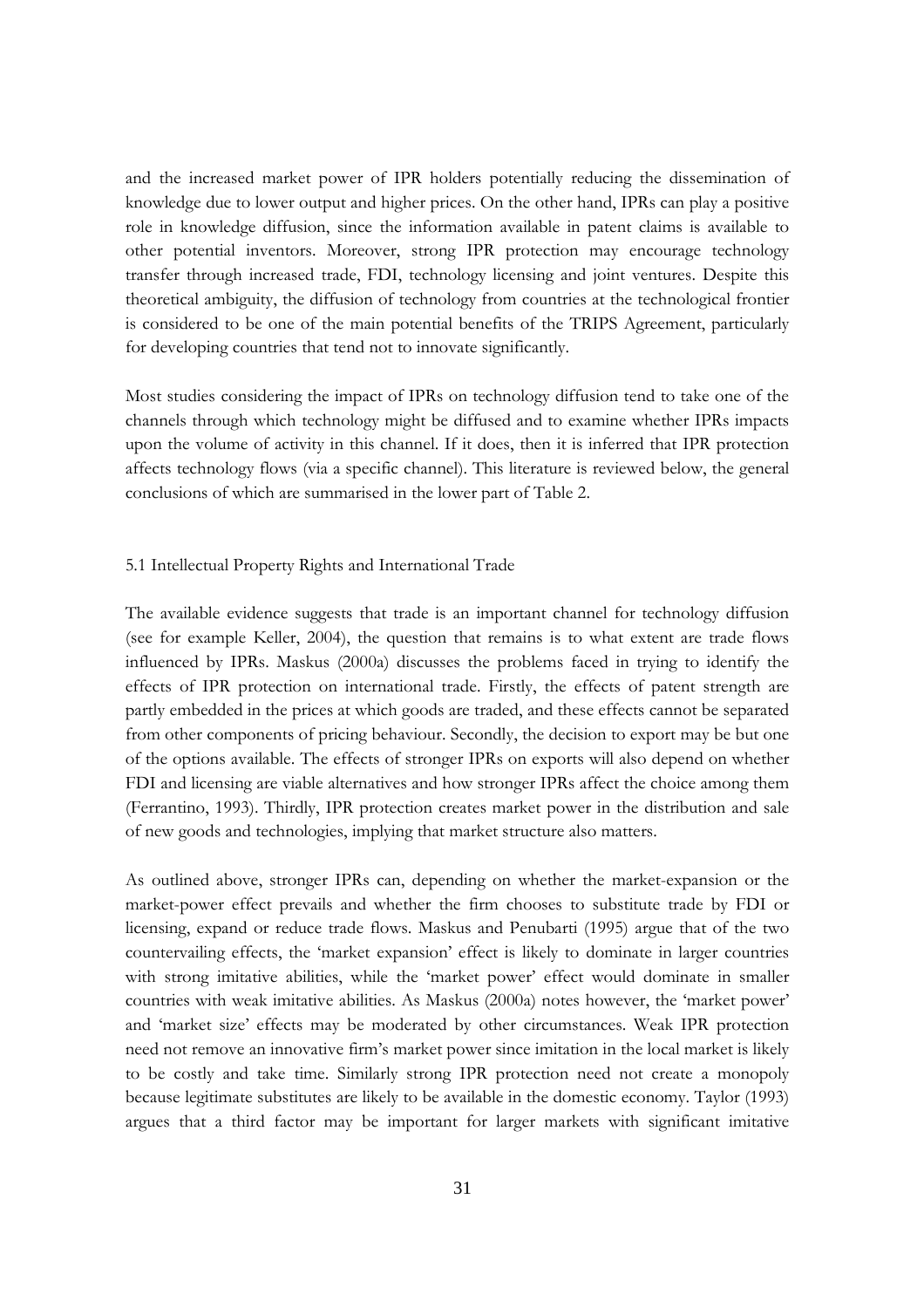abilities at least, with stronger IPR protection encouraging exports by reducing the need for firms to try and deter local imitation, thus reducing costs for exporting firms. This discussion suggests that the impact of IPR protection on trade is likely to depend importantly upon the level of development and upon the imitative ability of the importing country. In countries with little capacity to imitate advanced goods, stronger IPR protection may lead to market power effects, whereas in countries with the ability to imitate advanced goods strong IPR protection may be important for exporters in advanced countries, with such protection reducing the risk of imitation and encouraging trade.

Given the theoretical ambiguity of the IPR-Trade relationship, a number of studies have examined the question empirically. Maskus and Penubarti (1995) use an augmented version of the Helpman-Krugman model of monopolistic competition to estimate the effects of patent protection on 1984 bilateral trade for 28 manufacturing sectors. They examined trade from 22 OECD countries to a sample of 71 countries at all stages of development. Their explanatory variables include the importing country's per capita Gross National Product (GNP) and trade restrictions (BMP and tariff revenue as a percentage of dutiable imports) alongside an index of IPR protection developed by Rapp and Rozek (1990) (RRI hereafter). They also include the interaction between the IPR index and dummies indicating whether the importing developing country has a small or a large market to account for market size effects and technological capacity. Their results indicate that higher levels of IPR protection have a positive impact on bilateral manufacturing imports into both small and large developing economies, though the impacts were statistically weaker in the smaller economies. Whilst suggestive of the importance of technological capacity or imitative ability for the relationship between IPR protection and trade, their results find little support for a positive impact of IPR protection in the most patent sensitive industries.

Adding a measure of IPR protection to a standard equation explaining trade flows is a clear first step to determine if this channel is important for technology diffusion. Fink and Primo Braga (2005) add the GPI measure of IPR protection to a standard gravity equation<sup>48</sup> explaining either total non-fuel or high-tech trade flows for a large cross-section of countries for the year 1989. The rationale for using high-tech trade in addition to total non-fuel trade is based on the *a priori* expectation that the effects of IPR protection are stronger for knowledgeintensive trade. To deal with the econometric problem of zero trade flows, their model consists of one equation explaining the probability of zero observations and a second equation explaining the magnitude of positive trade flows. They find that stronger IPR protection has a small but significantly positive impact on the probability that countries trade with each other and a significantly positive impact on bilateral trade flows for both total non-fuel imports and

<sup>&</sup>lt;sup>48</sup> Including the GDP and populations of both trade partners, distance between trade partners and dummies for common border, common language and various Preferential Trading Arrangements (PTAs) as standard explanatory variables.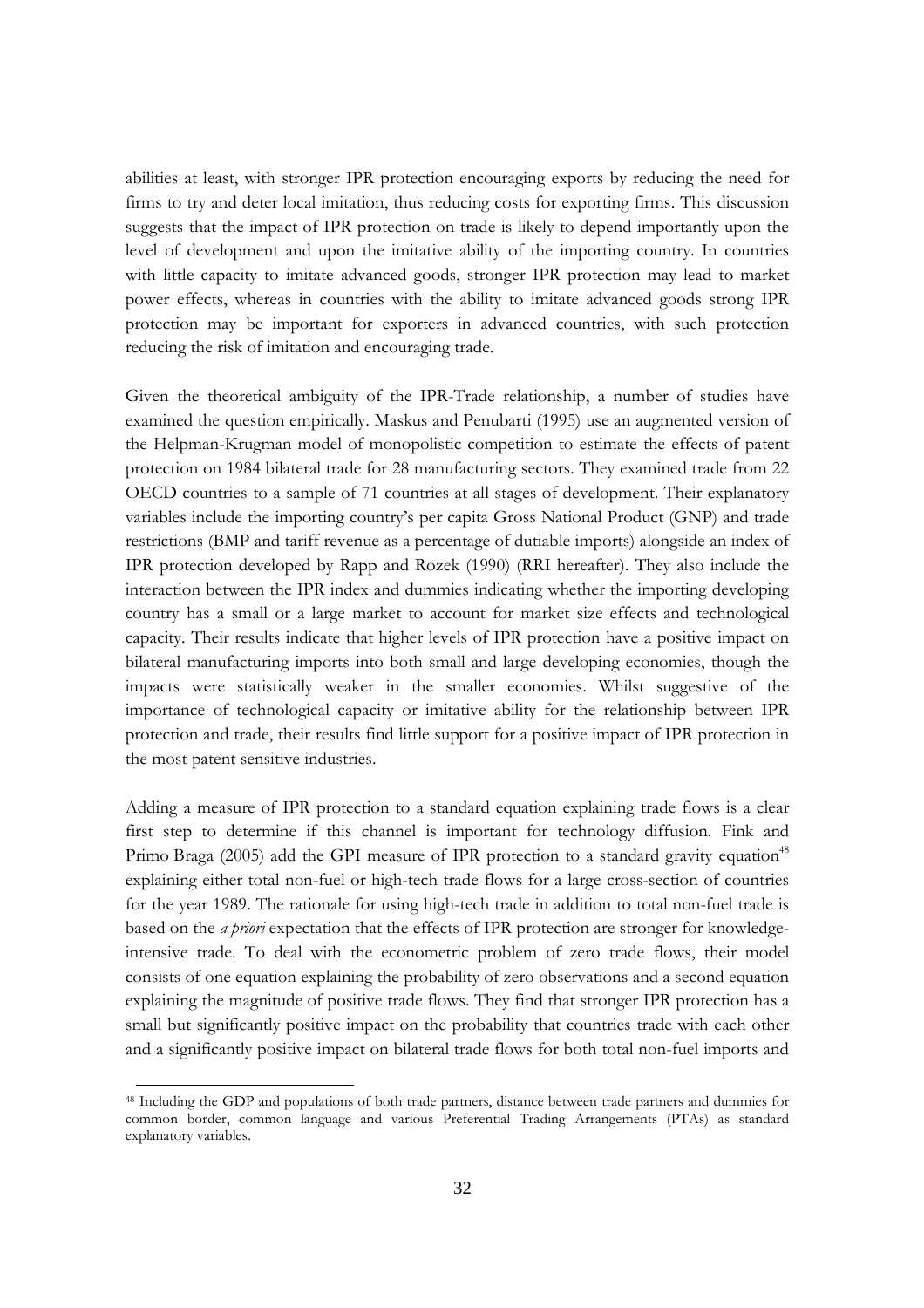exports. For high-tech trade however, stronger IPR protection is found to have a significantly negative impact on the probability that two countries trade with one another and a negative and insignificant impact on bilateral trade flows. This latter result is contrary to what one might have expected, and Fink and Primo Braga suggest several possible explanations, based on the considerations noted above. Firstly, strong market power effects in the case of high technology goods may offset positive market expansion effects caused by stronger IPR protection. Secondly, stronger IPR regimes may cause high-tech firms to serve foreign markets by FDI, partly substituting for trade. Thirdly, the high-tech aggregate may include many goods that are not sensitive to the destination country's patent regime, as other means of appropriating the benefits of the investment in R&D may be more important. Fourthly, they were unable to include tariff and non-tariff barriers, which may be important determinants of trade flows for some industries.

In a similar gravity equation exercise, Smith (1999) examines the impact of IPR protection on exports from the 50 US states plus the District of Colombia to 96 countries. Smith splits her sample of importing countries into four groups depending on their imitative ability defined according to their strength of patent rights<sup>49</sup> and R&D spending as a percentage of  $GNP<sup>50</sup>$ . Dummies for these four groups were then interacted with the IPR measure. She finds a negative relationship between IPR protection and exports from the US to those countries with the weakest threat of imitation. For those countries with the strongest threat of imitation however a positive relationship between IPR protection and trade exists. Overall, she concludes that US exports depend upon IPR protection in importing countries, but that the direction of the relationship depends on the threat of imitation. Weak IPRs are a barrier to US exports, but only for countries that pose a strong threat of imitation.

Falvey et al (2009) consider the impact of the strength of IPRs in a sample of 69 countries on imports from the five countries conducting the vast majority of the world's innovation (i.e. France, Germany, Japan, the UK and the U.S.). After confirming a positive impact of IPRs on imports the authors use threshold regression methods to examine whether a country's imitative ability and market size impact upon the relationship between IPRs and imports. The results indicate that the impact of IPRs on imports is increasing in both imitative ability and market size. Unlike Smith (1999) there is little evidence supporting market power effects.

<sup>&</sup>lt;sup>49</sup> Both the Rapp and Rozek and the Ginarte and Park indices are used with similar outcomes.

<sup>&</sup>lt;sup>50</sup> The four groups are defined (in increasing order of imitative ability) as: 1. Countries with weak imitative abilities and strong IPR protection: 2. Poor countries that have low technological capabilities and thus a low threat of imitation, but that also have low levels of IPR protection: 3. Industrial countries that tend to have strong technological capabilities leading to a strong imitation threat, but that at the same time tend to have high IPR protection, which dampens this threat, and: 4. Industrialising countries that have an effective threat of imitation and that also have low levels of IPR protection. Maskus (2000a) suggests caution is warranted in interpreting Smith's results since, "in the developing economies R&D data are highly suspect and not comparable to those in developed countries" (p. 118). In addition, the division of countries into four groups is somewhat subjective, with a number of anomalous designations.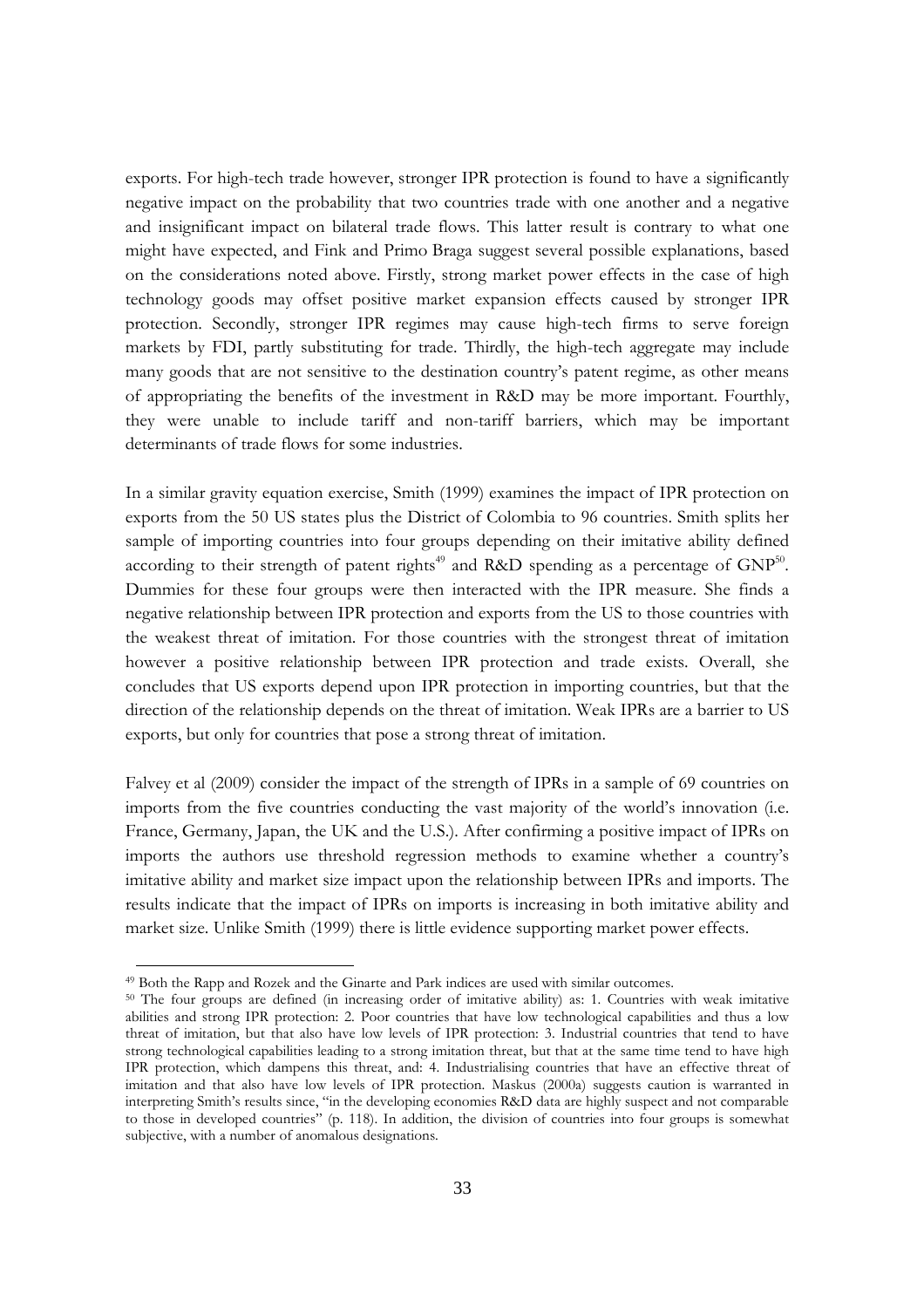Recently, studies have considered *how* trade is affected by IPRs. Foster (2011) for example examines whether IPRs impact upon trade by changing the volume of products traded (i.e. the intensive margin) or by changing the variety of products traded (i.e. the extensive margin). The results indicate that stronger IPRs have a positive impact upon imports, and that this effect works mainly along the extensive margin. For the intensive margin market power effects are often found. The results thus indicate that stronger IPRs can enhance trade by increasing the variety of products traded, but that firms may act monopolistically in countries with stronger IPRs by reducing the volume of goods traded. Ivus (2011) conducts a similar exercise using data on U.S. exports and again finds that stronger IPRs in developing countries have impacted positively upon imports from the U.S. and that this effect has occurred largely along the extensive margin.

The results of these studies suggest that stronger IPR protection can lead to significantly higher trade flows, though not necessarily in goods and industries considered high-tech or patent sensitive. Fink and Maskus (2005) draw the following conclusions from this empirical literature. Firstly, they argue that transnational trading firms do not base their export decisions on IPRs in the poorest countries, where the local threats of imitation and reverse engineering are weakest. Secondly, patent rights matter importantly in middle-income, large developing countries, where such imitation is more likely. Stronger IPR protection in these countries encourages foreign firms to expand their trade volumes by reducing the threat of imitation. Thirdly, the products of many high-tech industries are difficult to imitate, so trade flows in these industries are in fact less sensitive to IPR protection than in other medium-technology industries<sup>51</sup>. Fourthly, high-tech firms may decide to serve foreign markets through FDI and licensing, so that exports in such industries may be little affected by variations in the degree of IPR protection. Moreover, while stronger IPR protection may increase imports of high-tech goods, it also increases imports of low-tech consumer goods and may lead to the decline of indigenous industries relying on imitation.

Despite these conclusions ambiguity remains over how these increased trade flows affect welfare in the South. The general explanation for the welfare enhancing properties of international trade is related to a more efficient division of labour and enhanced competition. Stronger IPRs however impede competition and may shift production to the North, which may face higher production costs than the South<sup>52</sup>. On the other hand, if an insufficient level

<sup>&</sup>lt;sup>51</sup> Cohen (1995) argues that in many high-tech industries, such as aerospace and robotics, the complexity of the technology makes imitation via reverse engineering extremely difficult, rendering IPR protection unnecessary.

<sup>&</sup>lt;sup>52</sup> For example the decision of Pfizer not to serve the Indian market with a new drug because there are already generic equivalents on the market is one example where the lower trade flows cannot be per se associated with a welfare loss for the Indian consumer. (Under the assumption that the generic product has about the same quality as the brand name product.)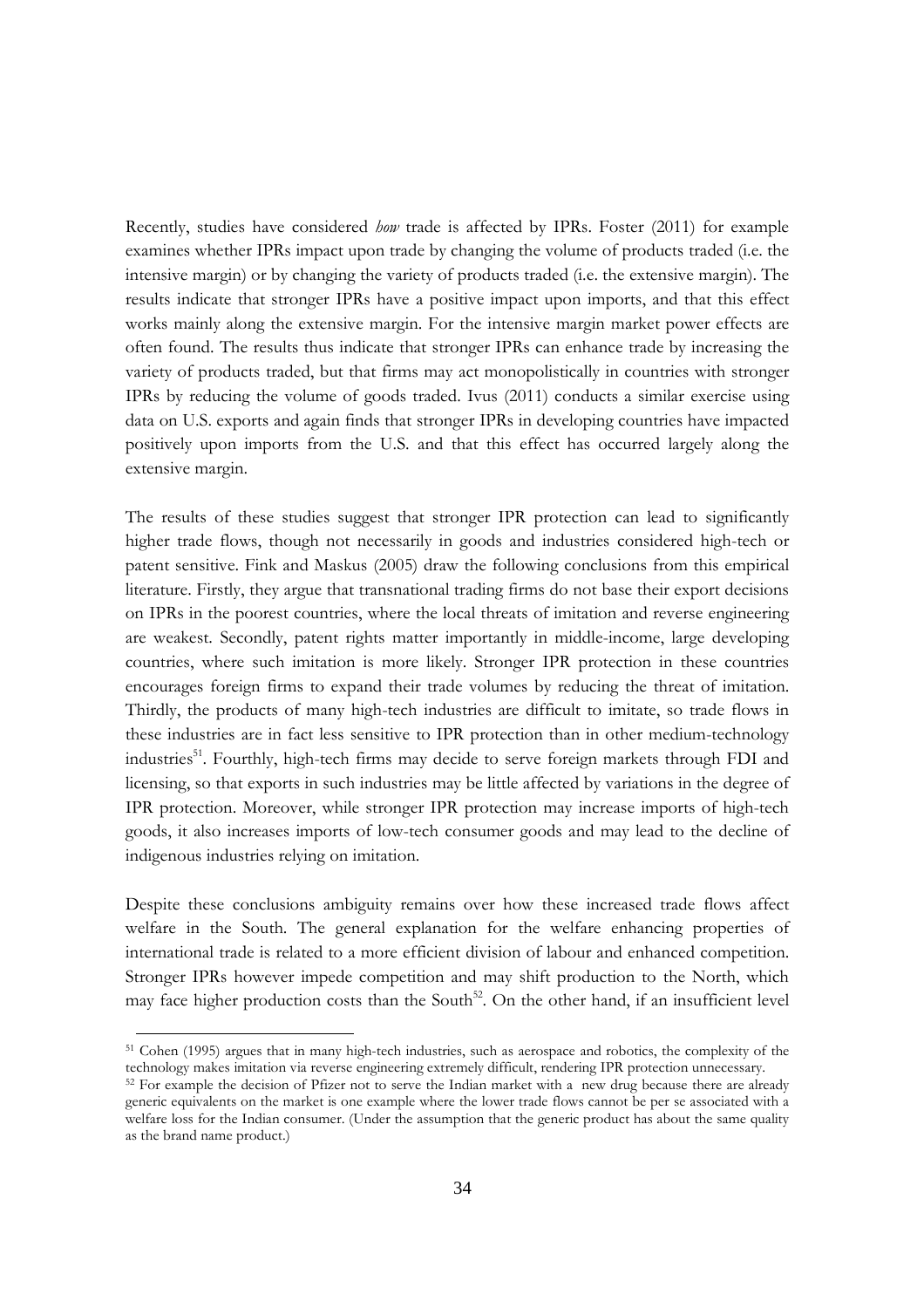of protection impedes the import of products that cannot be imitated, and thus no equivalent substitutes exist, national welfare is negatively affected. This is probably most important in the case of high-technology goods and capital goods, despite empirical studies tending not to find a significant effect of IPRs for these products.

## 5.2. Intellectual Property Rights and FDI

Foreign Direct Investment (FDI) occurs when a Multinational Corporation (MNC) has a sufficient cost or technological advantage over firms in the host country to offset the higher costs of operating internationally. FDI can be vertical, in which case the subsidiary produces inputs or undertakes assembly from components that are likely exported within the MNC, or horizontal, in which case the subsidiary produces products and services similar to those produced by the parent firm. Increasingly, FDI is undertaken in industries in which knowledge and technology are important. This is because technology advantages can be transferred relatively easily across borders, and because technology acts as a public good within the firm, where it can be employed in several locations without reducing its availability for others. The decision on where to invest will depend on locational considerations that include local market size, resource availability, distance from markets and production costs. Where technology is relevant to the FDI decision an adequate supply of labour with the appropriate skills will also be important.

While FDI can be an important channel for technology diffusion when firm-specific technology is transferred across borders, one important advantage of FDI relative to licensing or joint ventures from the TNC's perspective is that FDI keeps the technology internal to the firm. This may limit the diffusion of technology within the host country. Even so a number of considerations suggest that the presence of TNCs in a country will provide spillover benefits to domestic firms<sup>53</sup>. Fosfuri, Motta and Ronde (2001) for example argue that such benefits may appear through labour training and turnover, while Rodriguez-Clare (1996) suggests that the provision of high-quality intermediate inputs may provide an important externality when they also become available to domestic firms. Imitation through reverse engineering may also be facilitated when the product is produced locally (Das, 1987). Domestic firms may find it easier to export once foreign TNCs establish distribution networks, a transport infrastructure and satisfy the relevant regulatory arrangements (Aitken, Hanson and Harrison, 1997).

Empirical evidence linking FDI to technology diffusion is mixed. In general, there is little evidence of substantial FDI spillovers for developed or developing countries.<sup>54</sup> Xu and Wang (2000) extend the approach of Coe and Helpman (1995) for a sample of up to 21 OECD countries over the period 1971-1990, by adding both inward and outward FDI flows as

<sup>&</sup>lt;sup>53</sup> See Blomstrom and Kokko (1998) and Saggi (2002) for a detailed discussion of the potential benefits of FDI. <sup>54</sup> See the review by Görg and Greenaway (2004).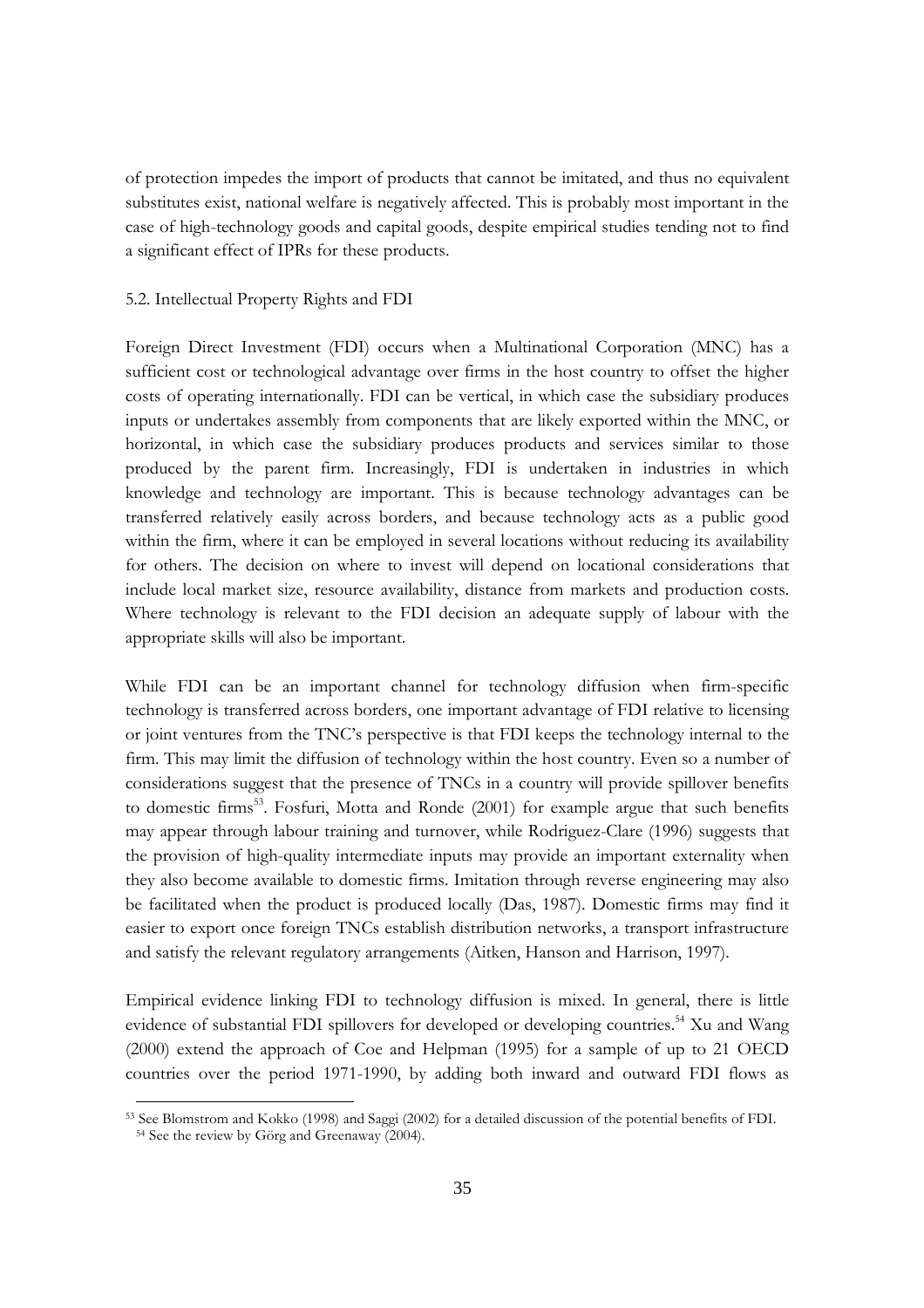weights on foreign knowledge stocks. They find little evidence of spillovers through inward FDI, but some evidence of spillovers through outward FDI. Globermann, Kokko and Sjöholm (2000) using data on patent applications by Swedish TNCs and non-TNCs also find evidence that outward FDI is the more important source of technology transfer. An alternative approach has been to consider patent citations as an indicator of the extent of spillovers. Using data on Japanese FDI into the United States, Branstetter (2001) finds evidence that FDI encourages technology spillovers through subsidiaries bringing technology from their countries of origin and through TNCs facilitating learning of foreign technologies.

Görg and Greenaway (2004) summarize the results from several studies of FDI spillovers at the firm or industry level. Here firm or industry productivity is regressed on control variables plus a variable which proxies the presence of foreign firms in the sector, usually the share of employment in TNCs or the share of total sales by TNCs. The results are mixed with positive, negative and insignificant impacts of foreign investment all being found. One explanation put forward for the negative impact is that increased competition in product and factor markets can have a negative impact on a domestic firm's productivity (Aitken and Harrison, 1999). Görg and Greenaway do note that there is some evidence of spillovers for firms that have a certain level of absorptive capacity.

Like the other channels, economic theory is unable to draw unambiguous conclusions on the impact of IPRs on FDI. TNCs are more likely to undertake FDI rather than licensing or joint ventures when they have a complex technology and highly differentiated products and when the costs of transferring technology through licensing are high (Davidson and McFetridge, 1984; Teece, 1986; Horstmann and Markusen, 1987). In such circumstances stronger IPRs, by reducing the risks of technology leakage through "arms-length" trade, may increase the extent of licensing and joint ventures, thus reducing the need for FDI (Yang and Maskus, 2001a). On the other hand, it has been argued that weak IPR protection tends to affect the general investment climate adversely, hence discouraging FDI (Smith, 2001). The importance of IPR protection is also likely to vary across sectors, being of secondary importance for FDI in lowtech industries, or where the product or technology is difficult to imitate. For TNCs with technology that is easy to copy however we would expect more attention to be paid to the strength of IPR protection. Regardless of these arguments it is clear that strong IPR protection is not a necessary condition for firms to invest in particular countries. If it were, then large countries with high growth rates but weak IPR regimes, such as Brazil and China, would not have received the large foreign investment inflows that they have. While flows of FDI into these countries have been large, some evidence indicates that TNCs are unwilling to locate R&D facilities in such countries and that they may transfer older technology (see for example Maskus et al., 2005).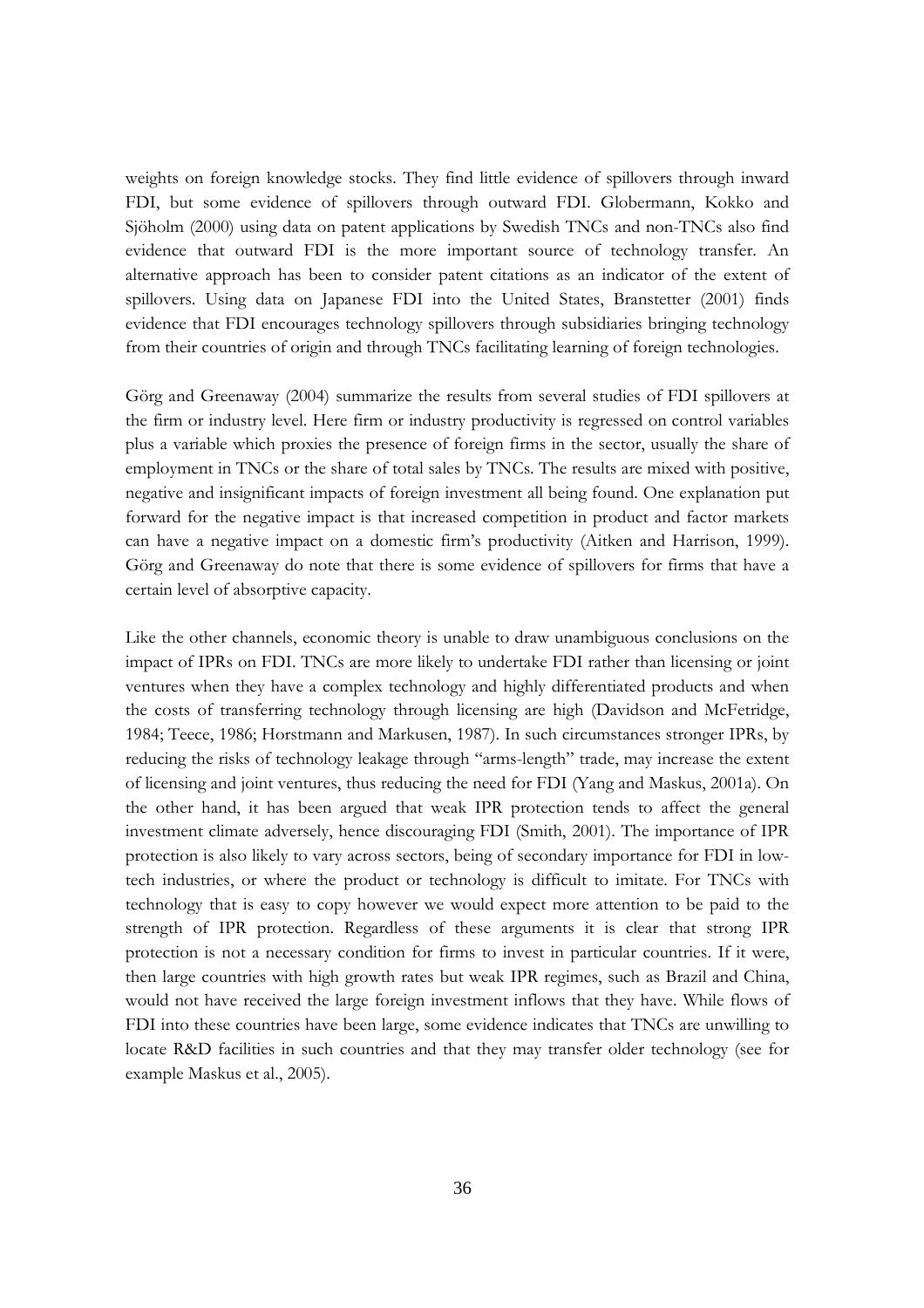The empirical evidence linking IPR protection to inward FDI is mixed. Mansfield (1994) used survey evidence for 100 major US firms in six industries, and asked whether IPR protection was a concern in the location of various facilities. He found that while IPR protection was of little concern in the location of sales and distribution outlets, it became more important at higher stages of production. Many firms were concerned about IPR protection when deciding on the location of components manufactures, while the majority were concerned about IPR protection in the location of complete product manufactures. The greatest concern about IPR protection was in deciding the location of R&D facilities, which were less likely to be located in countries with weak IPR protection<sup>55</sup>. Across industries IPR protection was found to be very important for chemicals and pharmaceuticals, but was of secondary importance in other industries. This it has been argued is because FDI in many low-tech goods is likely to depend more on input costs and market opportunities, rather than IPR protection (Maskus, 2000d). IPRs are also likely to be of secondary importance for FDI in products that are difficult to imitate.

The early econometric research found little evidence of links between IPR protection and the volume of FDI. Ferrantino (1993) found no statistically significant relationship between a country's membership of international patent or copyright conventions (or the length of its patent grant) and the extent of US affiliate sales in that country; Mansfield (1993) found that there was no significant correlation between the extent of FDI by US firms in a country and the perceived strength of its intellectual property protection; and Maskus and Eby-Konan (1994) found an insignificant impact of the RRI on FDI by US TNCs. More recently, Primo Braga and Fink (1998) found no evidence of a relationship between either FDI flows or stocks and the GPI in a gravity model of FDI. But Maskus (2000b) cautions that these studies should be discounted somewhat, since they were "limited in specification and plagued by poor measurement" (p. 10).

There is stronger evidence that the strength of IPRs affects the type of activities TNCs are willing to conduct in host countries. Lee and Mansfield (1996) consider the relationship between a country's protection of IPR and the volume and composition of US FDI in that country. Using the same survey of 100 US firms as Mansfield (1994) they explain the volume of US FDI into each of 14 countries using control variables and a variable which measures the average percentage of firms who considered patent protection in this country to be too weak to either transfer their newest technology to a wholly owned subsidiary there or to invest in a joint venture with a local partner. The results suggest that FDI is lower in countries with weaker perceived IPR protection, and that the percentage of FDI that was devoted to final production and to R&D facilities was significantly lower in countries with perceived weak IPR protection, suggesting that not only the volume but also the quality of investment is affected

<sup>&</sup>lt;sup>55</sup> Mansfield (1995) conducted a similar exercise for German and Japanese firms, reaching similar conclusions.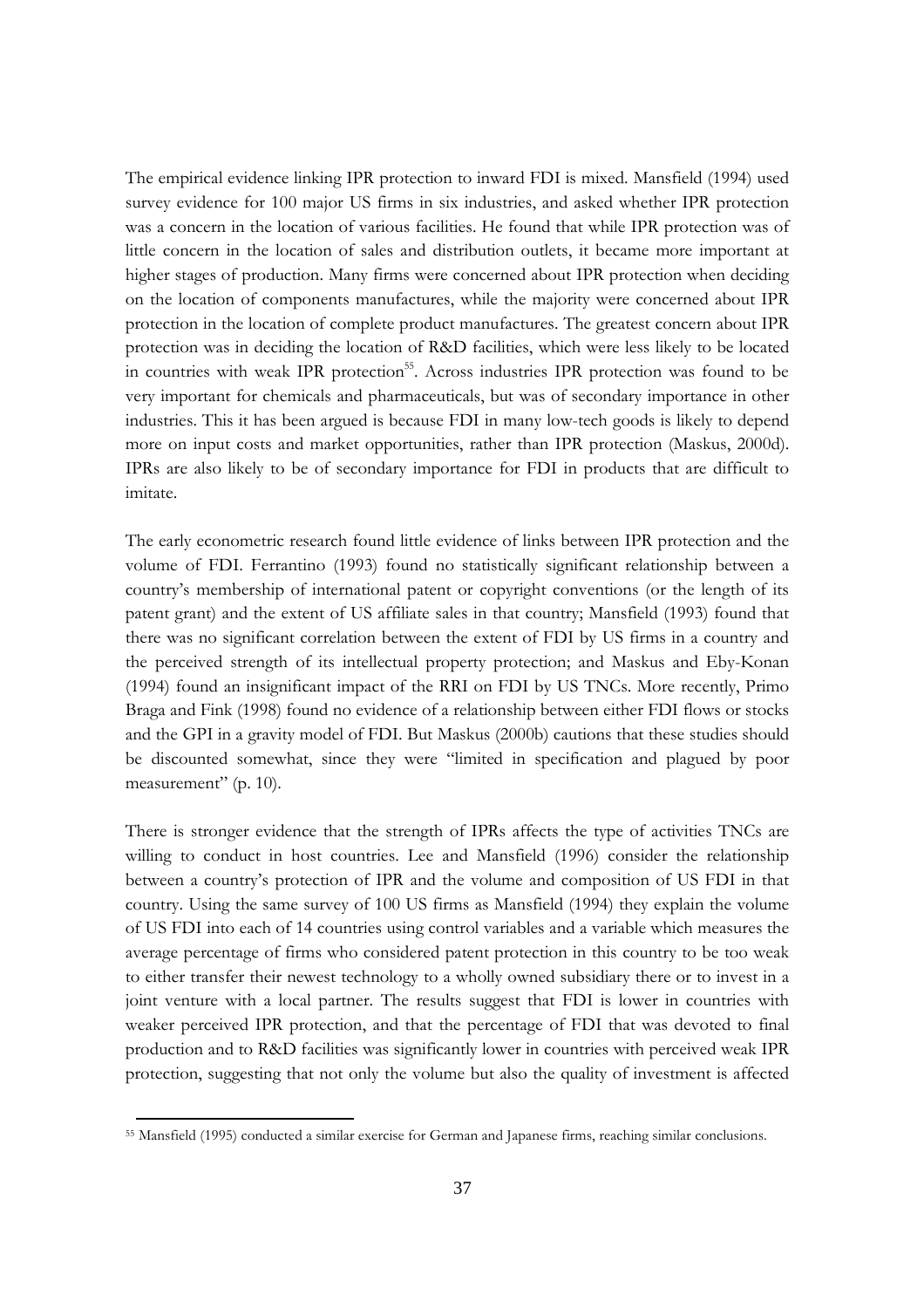by the strength of IPR protection. Kumar (2002) argues that these results should be treated with caution due to the small sample size, the subjective measure of IPR protection and the low t-values on coefficients. He goes on however to discuss evidence by Seyoum (1996) who found that IPR protection is significant in explaining inward FDI, particularly in emerging markets and Maskus (1998b) who found that the strength of IPR protection was positively related to affiliate sales and assets in developing countries.

The question of whether the strength of local IPRs is important for the location of overseas R&D activity of TNCs is taken up by Kumar (2001). Economies of scale in innovation, agglomeration economies and the need to protect firm-specific technology all discourage undertaking R&D abroad. But this may be partly countered by the need to adapt goods to local market conditions, to take advantage of cheap inputs, and to benefit from trained R&D personnel and localised knowledge. While investment in R&D overseas is the least globalised of TNCs activities, Kumar shows that it has grown over time, especially since the 1980s. He then relates the ratio of R&D expenditure to affiliate sales by US and Japanese TNCs to control variables and the GPI in a sample of up to 77 countries, but finds that R&D spending overseas is not affected by the strength of IPR protection in the destination country.

Smarzynska (2004) examines whether stronger IPR protection affects the composition of FDI flows for 24 transition economies. She estimates a Probit model of the decision to invest in a country and in the decision to invest in production facilities abroad. She finds that weak IPR regimes deter FDI in high-tech sectors (i.e. drugs, cosmetics and health care products, chemicals, machinery and equipment and electrical equipment) with some evidence suggesting that FDI is deterred in other industries also. She also finds evidence to suggest that stronger IPR protection encourages firms to set up local production facilities rather than focusing solely on distribution networks, with this latter effect not restricted to high-tech sectors.

Branstetter et al (2004) use affiliate level data on US TNCs and aggregate patent data to test whether legal reforms that strengthen IPRs increase the transfer of technology by TNCs to reforming countries. The results suggest that technology transfer is higher following IPR reforms, with an increase in technology transfer, as measured by intra-firm royalty payments from parent firms to affiliates located in IPR reforming countries. They also distinguish affiliates between those whose parent companies patent in the US above and below the median. They find that technology transfer is concentrated among affiliates of parents that use patents extensively (i.e. those that patent above the median).

In conclusion, while there are many reasons to expect inward FDI to be an important channel for technology diffusion, the evidence of this to date at both the aggregate and firm level is mixed. If anything at all, the evidence indicates that FDI is an important source of diffusion in countries that have reached a certain level of absorptive capacity. To the extent that FDI is an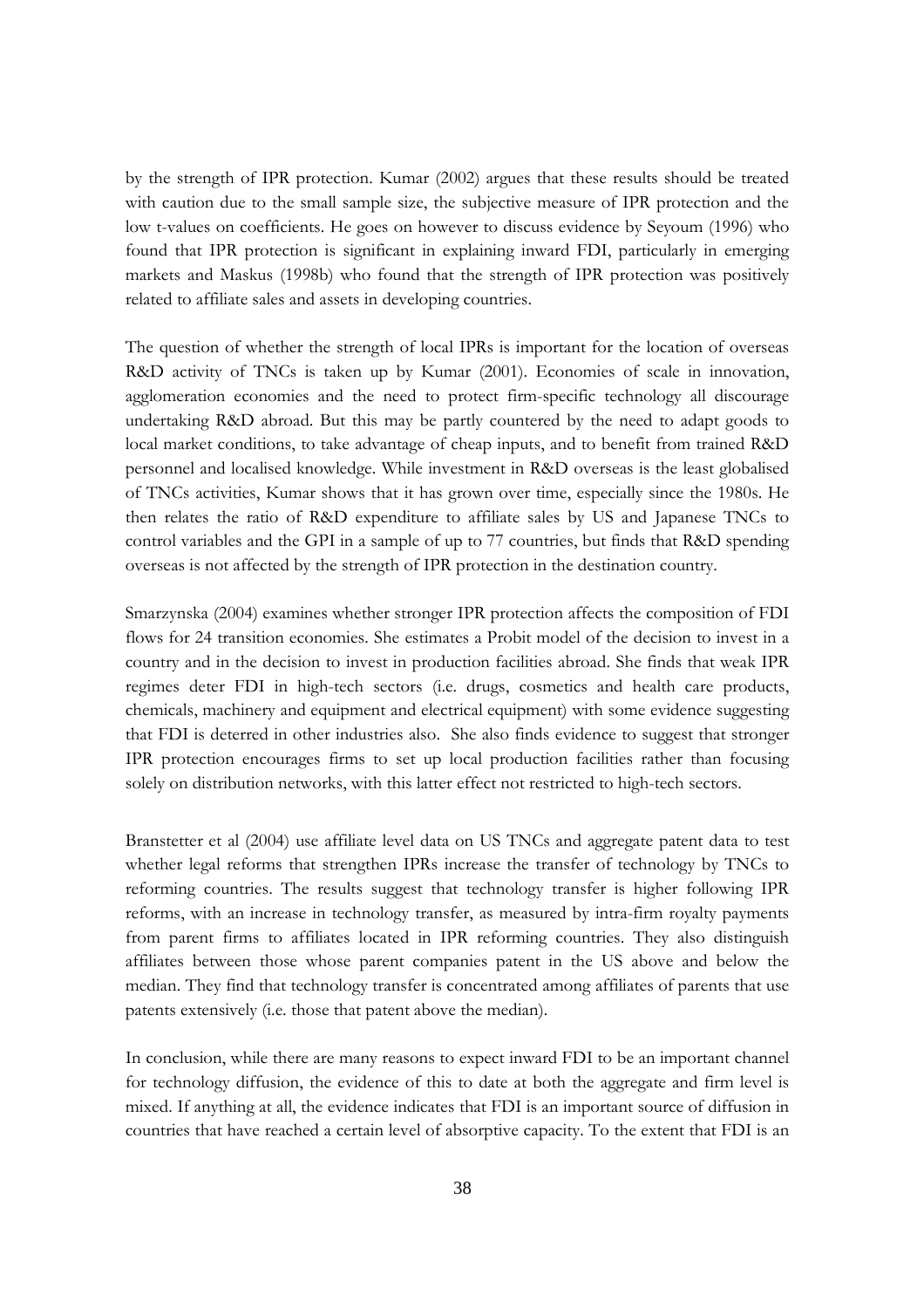important source of diffusion, IPR protection can affect the extent of technology diffusion through its impact on FDI flows. Again however, the evidence linking IPRs to FDI is mixed. Stronger IPR protection has been found to encourage FDI in certain industries, most notably chemicals and pharmaceuticals. As with trade, IPRs may play less of a role in high-tech industries due to the difficulty in imitating these industries products, while in low-tech industries other factors may be more important in determining FDI flows. Stronger IPR protection has also been found to affect FDI flows at certain production stages. In particular, IPRs can affect FDI flows in component manufactures, final production and R&D facilities, reflecting the fact that patenting is more important at some stages of production than at others.

## 5.3. Intellectual Property Rights and Licensing

The role of licensing as a means of technology diffusion is complex. Licensing is not a simple transaction and difficult to characterise. Licensing transactions range from turnkey projects to technical assistance, codified knowledge and IPRs. Furthermore they can differ regarding the rights transferred (e.g. distribution rights, production rights, and limits regarding the time and geographical territory the rights are granted for), the compensation mode (e.g. fixed fees, share of profits, franchise fees) and other specifications (e.g. provisions for performance requirements, "no-compete" clauses, non-disclosure mandates and grant-back provisions for adaptations). While licensing can be an important device for technology transfer, successful technology transfer again very likely depends on the host countries technological capacities (Maskus 2004: p. 20).

Economic theory suggests that firms that own a complex technology, produce highly differentiated products and face high licensing costs are more likely to undertake FDI than licensing (Horstmann and Markusen, 1987). FDI is more efficient in these circumstances as it allows the costs of technology transfer to be internalised. The reasons that technology and product licensing should be particularly sensitive to IPR protection are evident however. Stronger IPRs should reduce the costs of licensing by reducing the licensor's expense of deterring defection from contracts. They should expand security over the protection of proprietary information in licensing deals. Stronger IPR protection gives the licensor greater ability to set and monitor terms under which licensees operate. A stronger IPR regime is also likely to increase the rents accruing to the licensor, since it does not need to offer the licensee a higher share of the rents to deter imitation. At the same time stronger IPR protection provides the licensor with greater monopoly power, which as discussed above can reduce innovation, which in turn may lead to reduced licensing.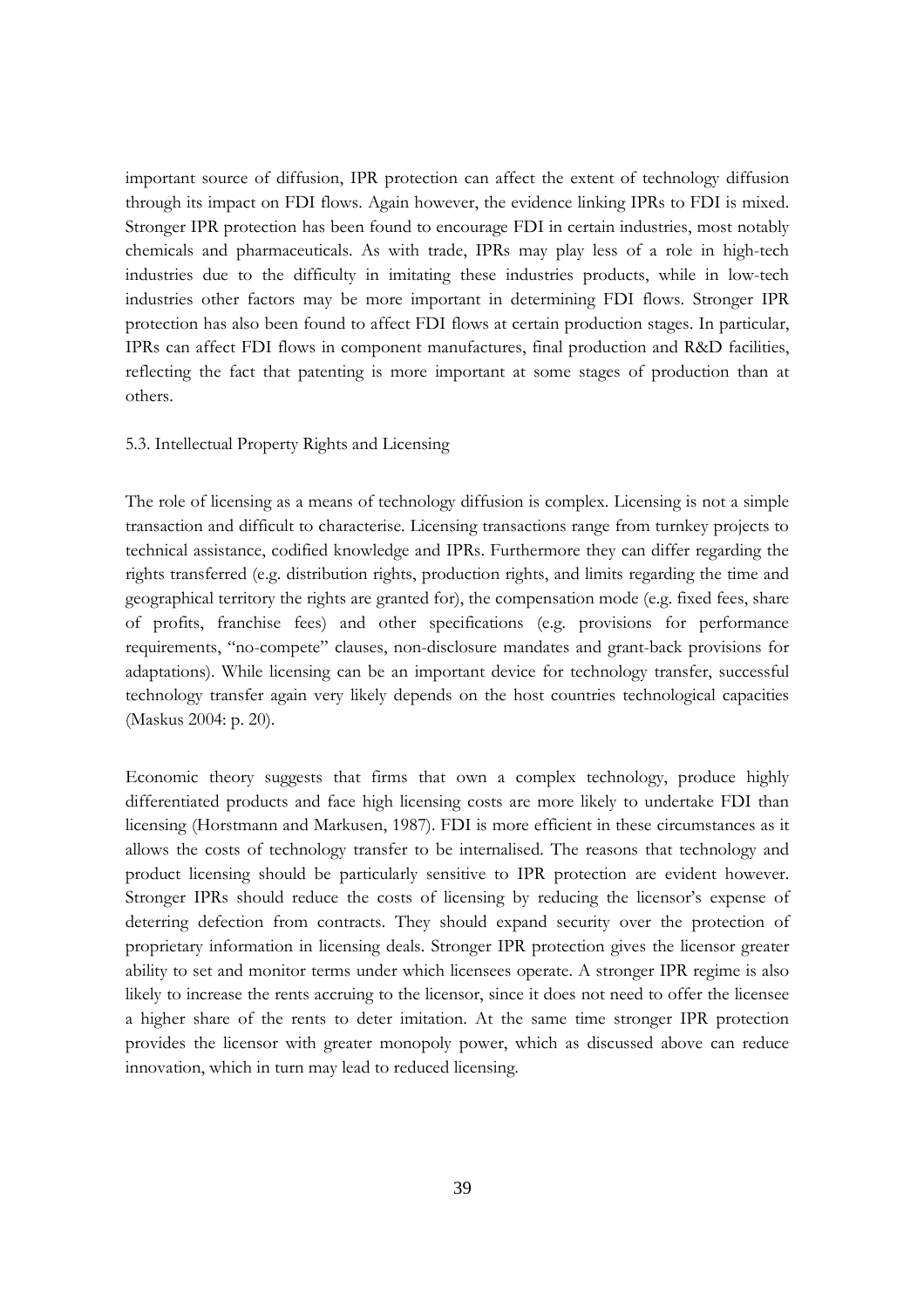Little empirical literature on licensing and on the importance of IPRs exists. Contractor (1980) carried out one of the first studies on this subject. His study, which covers 102 technology licenses, mainly focuses on the level and composition of compensations however. Regarding patent protection, he shows that licensing returns are higher for patented technology. Mansfield (1994) in his study of IPR protection and FDI found that US TNCs were less likely to transfer advanced technologies to unaffiliated firms in countries with weak patent rights. More recently, Yang and Maskus (2005) estimate the impact of international variations in IPR protection on the volume of unaffiliated royalties and licensing fees (a measure of arms-length technology transfer) paid to US firms in a panel of 23 largely developed countries in 1985, 1990 and 1995. Included alongside the GPI (and its square) are measures of human capital (representing imitative ability), real GDP, the labour force and a measure of openness. The results often indicate a non-linear relationship between licensing and IPR protection, with stronger IPR protection reducing licensing at low levels and increasing licensing at higher levels. This it is argued is because countries with the lowest levels of IPR protection also have the weakest imitative ability. As such an increase in IPR strength in these countries, while reducing the risk of imitation slightly, would also increase the monopoly power of the licensor. This latter effect is likely to dominate and lead to lower licensing. Most observations in the sample however are above the turning point, suggesting that IPR protection has a positive impact upon licensing.

Anand and Khanna (2000) investigate the structure of licensing agreements (e.g. prevalence of cross-licensing and exclusive licensing, the decision between ex-ante and ex- post technology transfer as well as between related and unrelated parties) for a number of different industries (chemicals, industrial and commercial machinery, and electronic and electrical equipment and components<sup>56</sup>). The study finds substantial differences in licensing structure between industries. Anand and Khanna assume that IPRs are defined not only by policy choice but also by bounded rationality. Patent protection is considered strong in the case of chemicals since it is relatively easy to precisely describe chemical inventions and inventing around an existing patent is difficult in the chemical industry,  $57$  while making such a verbal exhaustive description of an innovation in the electronics industry is much more difficult (e.g. a circuit layout). In this latter case there is substantial room left for inventing around a patent and reverse engineering. Consequently, patent protection is stronger in the chemical industry than in the others. Their study finds that the structural differences in licensing patterns of industries can be explained by these variations in IP protection.

Fosfuri (2003) focuses in his paper on the effects of country risk on international technology flows in the chemical industry. In contrast to the other studies reviewed here, Fosfuri does not

<sup>&</sup>lt;sup>56</sup> These industries will from now on be referred to as chemicals, computers and electronics, respectively.

<sup>&</sup>lt;sup>57</sup> This is only the case if product protection is available. If only the process can be protected, inventing around is considerable less challenging.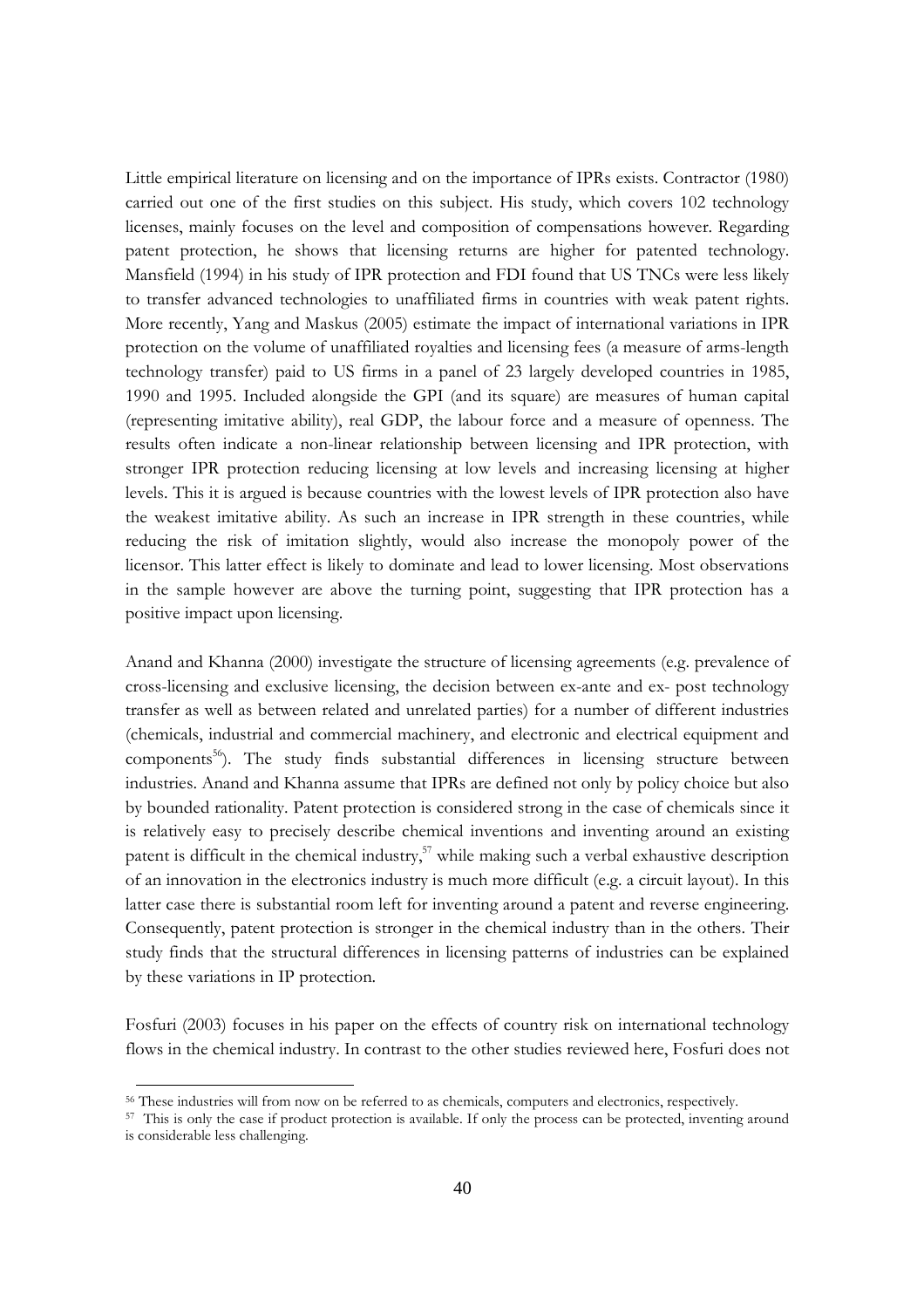find a statistically significant impact of IPRs on licensing, neither regarding the volume of licensing nor the serving decision<sup>58</sup>. Fosfuri argues that firms might react to lower protection levels by transferring older technology, though this cannot be tested in his data. Park and Lippoldt (2005) propose another explanation for Fosfuri's findings. They point out that process innovations, which make up the main part of innovations for the firms included in the sample, are better protected by other mechanisms than patent protection (p.15).

Park and Lippoldt (2005) use firm level data to investigate the relationship between IPRs and licensing receipts and between the volume of licensing and IPR strength. As control variables, country risk, corruption and the mean tariff rate are included. The empirical findings support the proposition that stronger IPR protection positively affects international licensing. In particular, the study finds that stronger IPRs increase licensing flows for industrial processes, pre-recorded performances, and software. Furthermore the industry groups electrical and electronics, transportation, finance, and services are positively affected by IPRs, while for the food and kindred, chemicals, metals, machinery and wholesale industries no significant impact is found. The study further finds that IPRs positively influences licensing in both rich and poor countries, with the effect being economically more important in relatively richer countries. Park and Lippoldt (2005) also explore whether IPRs influence the serving decision by using the ratio of unaffiliated licensing to trade or FDI as dependent variables. They find that when IPRs increase, licensing is favoured over trade in poorer countries while it is insignificant in richer countries. In the case of licensing compared to FDI, licensing is favoured in both income groups. Theoretical considerations also suggest that licensing is favoured over the other channels of technology transfer when IPRs are stronger (p. 29-30).

### 5.4. Intellectual Property Rights and Foreign Patenting

A further formal channel of international technology diffusion that is relevant is the patenting of innovations in a country by non-residents. When applying for a patent the innovator must submit a written description of the innovation, which is then available for all to see. As such, non-resident patent applications provide domestic residents with details of foreign technology, which can then be used in further domestic innovative activities (to the extent that domestic innovative activity doesn't infringe upon the patent at least). This channel shouldn't be seen in isolation to the channels discussed above however: if the innovating non-resident firm was not going to supply a particular market through trade, FDI or licensing then it would have little incentive to patent its technology there. Eaton and Kortum (1996) argue that the decision to serve a market will be driven largely by market size. They further argue that firms would find it unnecessary to patent an innovation in a foreign market with little imitative ability, since the risk of their innovation being imitated would be small. As such, firms would

<sup>&</sup>lt;sup>58</sup> Fosfuri (2003) only distinguishes between technological transfer that includes the transfer of production since the data set does not include export data (p.5).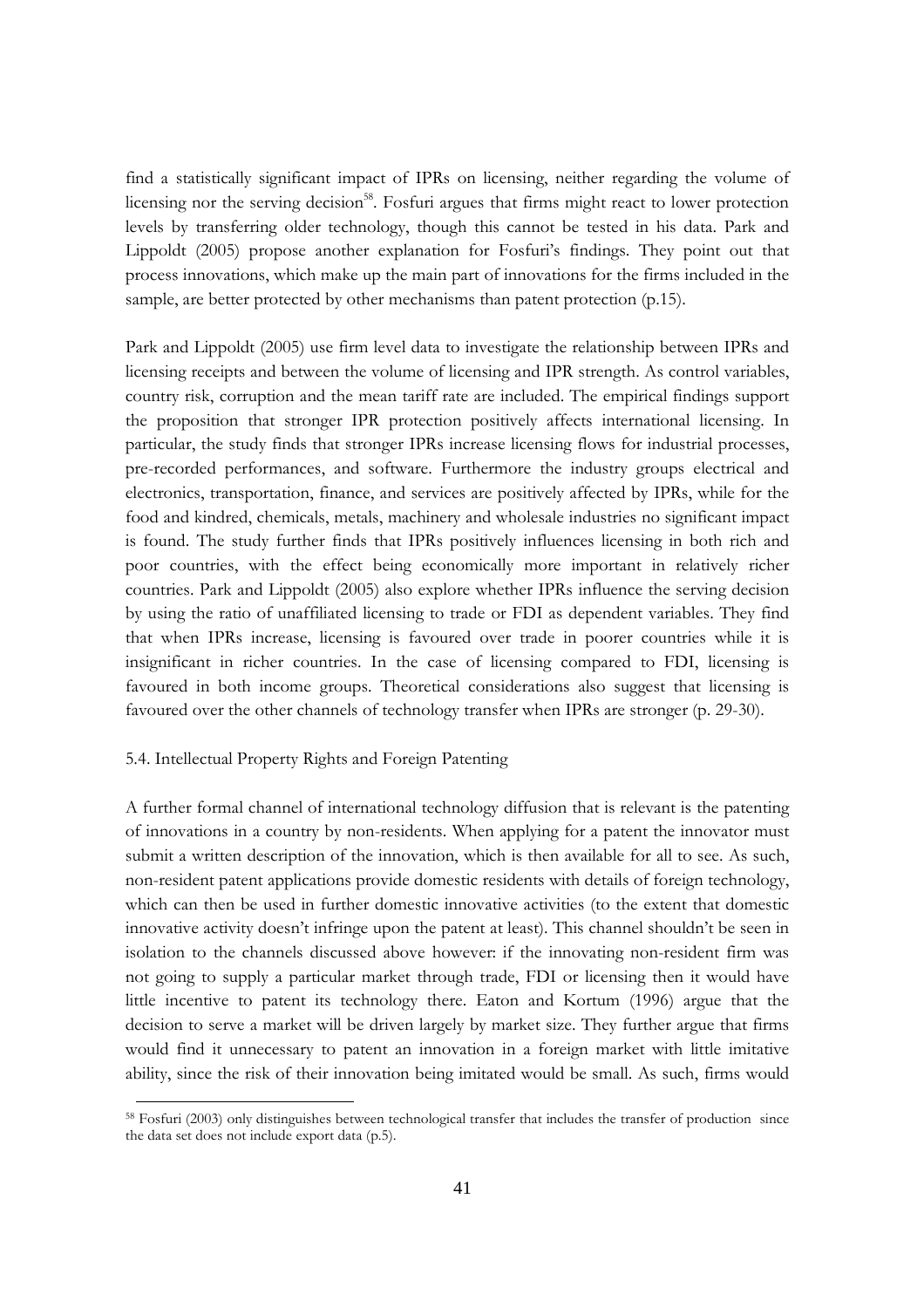find it most necessary to patent their inventions in countries with large markets and with relatively high levels of imitative ability. To test this Eaton and Kortum (1996) include the RRI measure of IPR protection in their regression explaining the decision to patent abroad in OECD countries. They find that countries providing stronger IPR protection are more attractive destinations for foreign patents. They further show that productivity growth was significantly related to foreign patents, and that except for the major innovators (France, Germany, Japan, UK and the USA), countries in the sample obtained over 90 percent of their productivity growth from foreign patenting.

Other studies also consider developing countries. Park (1999) conducts a similar exercise to that above relating the decision to patent inventions abroad for 16 source countries and 40 destination countries for four periods between 1975 and 1990. He regresses the fraction of inventions in each source country that are patented in each destination on the market size of the destination (i.e. GDP per capita), the number of scientists and engineers per 10000 of the workforce, the cost of filing patents and the GPI. The results indicate a strong positive impact of IPR protection on the decision to patent, suggesting that a 1 percent increase in IPR protection leads to a greater than 1 percent increase in the rate of foreign patenting.

Xu and Chiang (2005) consider three channels of technology diffusion. These are: international trade (following the approach of Coe and Helpman, 1995); foreign patenting (following Eaton and Kortum, 1996); and disembodied spillovers (following the approach of Benhabib and Spiegel, 1994). Using data over the period 1980-2000, they split their sample of 48 countries into developed and developing countries and also into three groups based on real GDP per capita (low, middle and high-income countries). They show that, with few exceptions, TFP growth is positively and significantly related to all three channels of technology diffusion. They go on to examine the determinants of the patenting decision, finding that the level of IPR protection is positively and significantly related to foreign patenting across country groupings, suggesting that strengthening IPR protection may have a positive indirect upon TFP growth by increasing foreign patent applications.

### 5.5. Multiple Channels of Diffusion

While valuable and informative, the accumulation of studies of individual channels of technology diffusion is unlikely to provide full information on the effects of increased IPR protection on international technology transfer for several reasons. Firstly, the decisions to export, undertake FDI or license are made jointly, implying that studies considering a single channel may produce biased results. Secondly, there are some channels that are very difficult to measure - imitation and reverse engineering for example – and, consequently, analysis of the impact of these channels does not exist. Thirdly, as noted above, there are likely to be interactions between direct channels and indirect channels, such as imitation. In view of these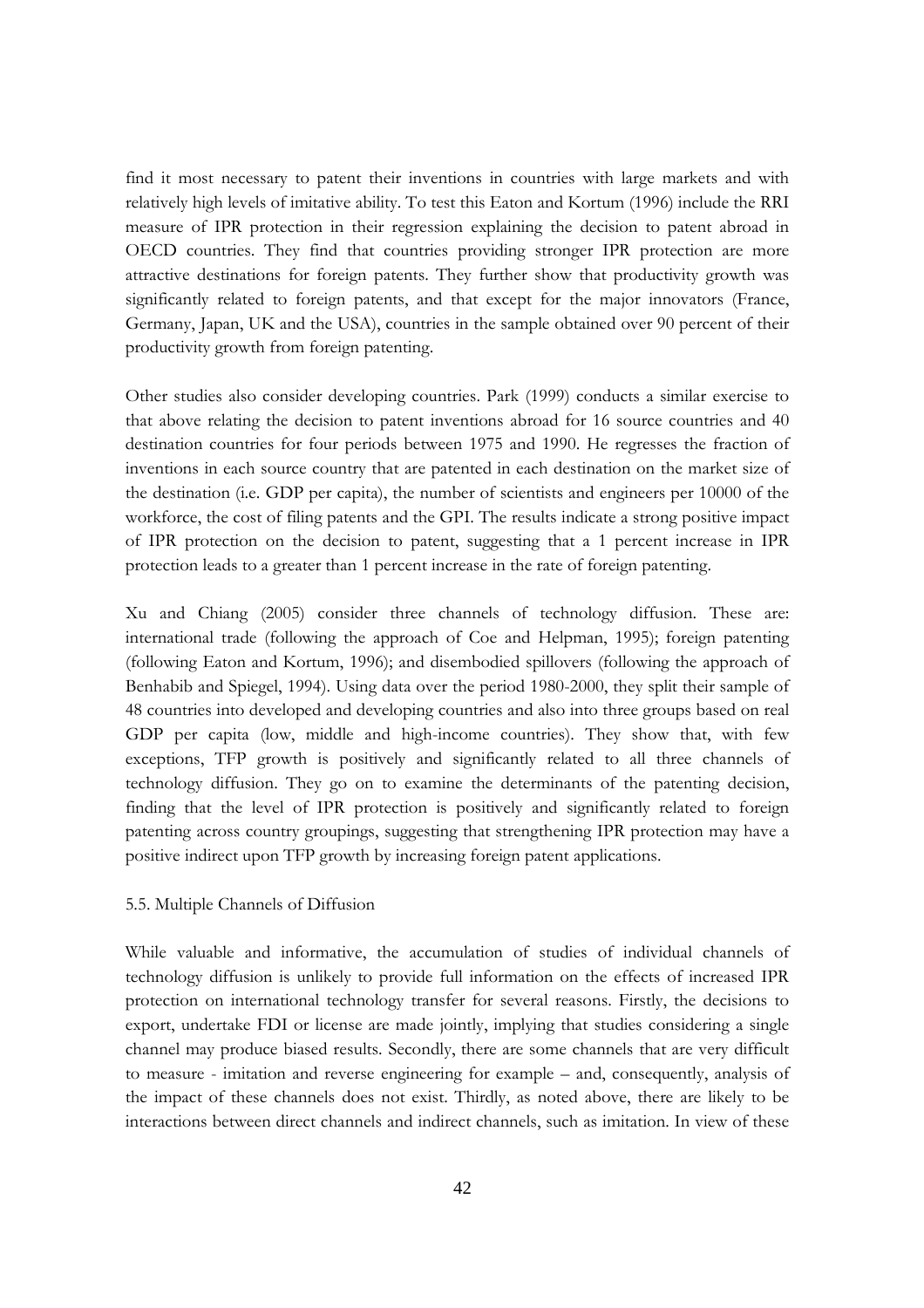considerations, some authors have looked either at multiple channels simultaneously or attempted to model the overall costs and benefits of stronger IPR protection.

It is reasonable to assume that the entry mode a firm chooses (licensing, FDI, or exports) is influenced by the level of IPRs. The Ownership-Location-Internalisation (OLI) framework from Dunning (1981) is a valuable approach to illustrate the simultaneousness of the serving decision facing the firm. It distinguishes three possible aspects that influence a firm's serving decision, ownership, location, and internalisation advantages. For example a firm can have ownership advantages due to intangible assets it holds. It can exploit location advantages by shifting production to a location with lower labour costs while the question of internalisation refers to whether or not to produce within or outside the firm. Thus in the context of IPRs ownership advantages (e.g. intellectual property that is protected) can, depending on the respective strength of market-power and market-expansion effect, increase or decrease "bilateral exchange"<sup>59</sup> in general. Regarding the location decision, strong IPRs in a country can constitute a location advantage and thus increase local production (FDI and licensing) relative to exports. And finally since internalisation is preferred when the threat of imitation is very high, internalisation favours exports and FDI (Smith, 2001: pp. 414-418). Thus, apart from a fairly strong theoretical case for a positive influence of IPRs on licensing, no conclusion can be drawn about the net effect of higher levels of IPRs on the serving decision from these considerations.

Other aspects that can influence the serving decision in conjunction with IPRs have been put forward in the literature. Fosfuri (2000) finds that the decision on the entry mode not only depends on the level of IPRs but also on the vintage of the technology to be transferred. Maskus et al. (2005) find that the effect of stronger IPRs depends on whether the decrease in contracting cost or the decrease in imitation threat prevails. In the first case licensing increases relative to FDI, while the second case is more ambiguous. At a high rate of global innovation an increase in IPRs vields the same results as in the first case, but with a low global innovation rate FDI is likely to increase relative to licensing. Consequently the effect of stronger IPRs is in this case affected by the rate of innovation in the respective industry.

There are a limited number of empirical studies which take account of the simultaneity of the serving decision. Ferrentino (1993) uses a gravity model estimated by SUR for sales by foreign affiliates, intra-firm exports and arm's length exports. The level of IPRs is simply measured by membership in international IP conventions (Paris, Berne and UPOV) and the duration of protection. The study does not find an effect of adherence to IPR agreements regarding U.S. exports or foreign production. Transfer exports<sup>60</sup> however, are higher under a weak IPR

<sup>&</sup>lt;sup>59</sup> The term "bilateral exchange" is used to refer to all three serving decisions (trade, FDI and licensing) (See Smith, 2001).

<sup>&</sup>lt;sup>60</sup> U.S. exports from the parent firm to a foreign affiliate.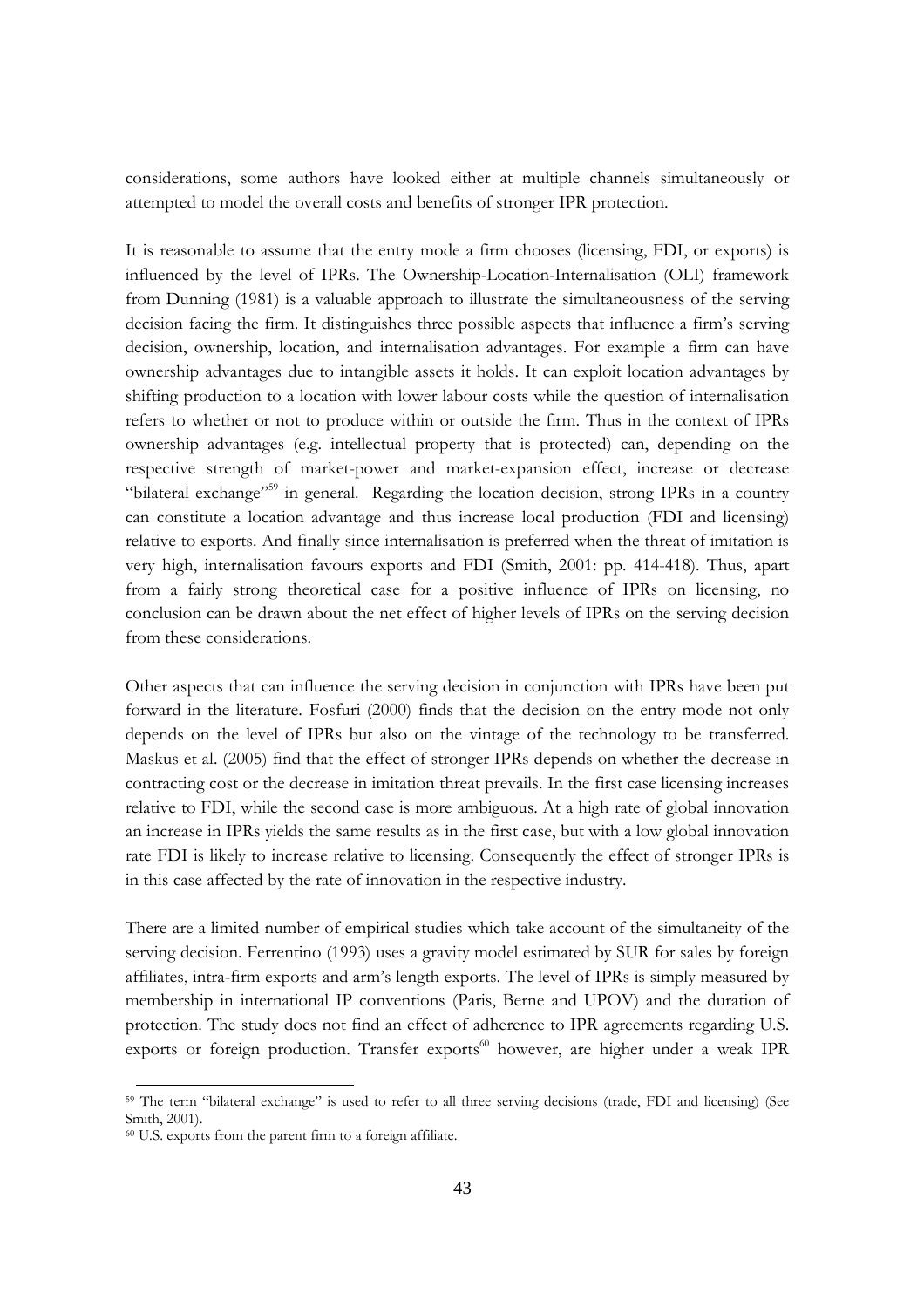regime. Unsurprisingly, under a weak IPR regime U.S. parent firms are less willing to transfer production processes to the foreign affiliate and thus export more to these affiliates.

Fink (2005), who investigates the effect of different levels of IPRs on U.S. and German foreign production, exporting and licensing behaviour also finds only weak evidence for an impact of IPRs on these channels of technology transfer. His approach is similar to Ferrentino's, but improves on it by using a more precise IPR measure (the GPI) and takes account of the possibility that data availability may affect the randomness of the sample. His findings for the U.S. indicate that there is no or at best a weak negative impact of IPRs, while for Germany exports as well as receipts for processes, inventions and patents are positively influenced by IPRs. This last finding however does not indicate whether this is due to an increase in technology transferred or a consequence of the stronger bargaining power of German firms due to stronger IPRs.

Maskus (1998b) considered the joint decision of TNCs, examining the impact of patent rights on patent applications, affiliate sales, exports and affiliate assets using a four equation simultaneous equation model. The model was estimated with data on the foreign operations of US majority-owned manufacturing affiliates in 46 destination countries over the period 1989-1992. As independent variables Maskus included the RRI, distance from the US, investment incentives, market size, tariff protection and the level of local R&D. Also included was the interaction between the IPR index and a dummy for developing countries. The results suggest that patent applications are strongly affected by IPR protection, though less so in developing countries. Stronger IPRs also impact positively upon exports, affiliate assets and affiliate sales in developing countries.

In a similar vein, Smith (2001) considers the simultaneous impact of IPR protection on US exports, affiliate sales and licenses to unaffiliated foreign firms in a sample of 50 developed and developing countries using a variant of the gravity equation. As in her previous study, the IPR variable is interacted with dummies for weak and strong imitative ability. The results suggest that stronger IPRs increase bilateral exchange across all countries. At the same time, stronger IPRs increase the benefits of locating abroad and lead to increases in affiliate sales and licensing relative to exports, particularly in countries with strong imitative abilities. Strong IPRs also reduce the need to internalise knowledge assets within the firm thus increasing US licenses relative to both affiliate sales and exports. The evidence in favour of stronger IPRs increasing US exports is weak once multiple channels of exchange are allowed.

McCalman (2005) seeks to quantify the impact of TRIPS, by estimating an endogenous growth model for 27, mostly developed, countries<sup>61</sup>. He finds that in the short-run (i.e. when

<sup>&</sup>lt;sup>61</sup> See also McCalman (2001) who estimates the value of income transfers between countries in response to TRIPS.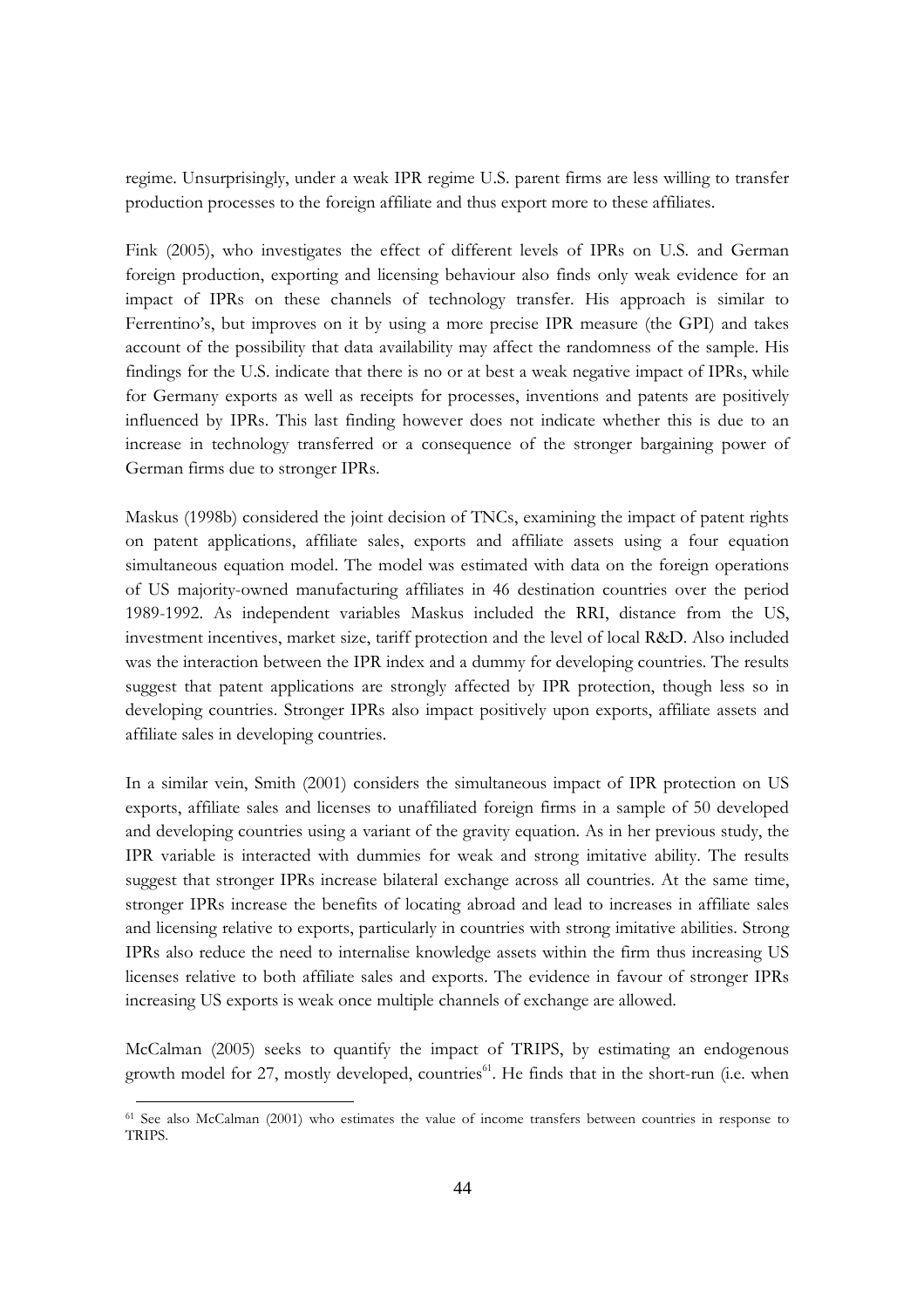the level of technology is held constant) the majority of countries lose due to a redistribution of wealth to foreign owners of technology. But in the long run, when research efforts can respond to the enhanced incentives provided by TRIPS, all countries benefit. McCalman shows that the increase in income levels due to enhanced innovation are sufficient to offset the redistributive impact of TRIPS, though under certain plausible parameter values India was found to lose. Given this last result, one might conjecture that countries with lower technological capability than India, but which were not covered in this study, may also suffer under TRIPS.

In an interesting case study, McCalman (2002) examines the behaviour of Hollywood film studios with respect to IPR protection in different countries. Given the large fixed costs and relatively low duplication costs of new films, IPR protection is likely to be of great importance to film studios. McCalman studies the speed of diffusion of 60 Hollywood films to 37 countries. The results suggest that increasing IPR protection from a relatively low level to a moderate level increases the speed of diffusion, but further increases to a high level reduce the speed of diffusion. The release of a film is likely to be delayed in countries with weak IPR protection because of the risk of piracy that will reduce returns on that film. In countries with relatively high IPR protection studios may be less worried about piracy, but more worried about competition with their existing products, and so may also delay the release of a film. Overall, the results suggest that while some IPR protection can speed the diffusion of new products (films in this case), very strong IPR protection may in fact reduce the speed of diffusion.

Lippoldt and Park (2003) regress trade flows as well as FDI in- and outflows on GDP per capita, country risk, mean tariff rate and the Ginarte and Park index (1997). Their results regarding imports are rather ambiguous. While there is a significant positive impact of IPRs on imports for all countries, there is only a statistically modest positive effect for developing countries and an insignificant one in the case of least developed countries. These findings are in line with the arguments of Maskus and Penubarti (1995) suggesting that market size is important in determining the effect of patent protection.

# 6. Economic Growth, Welfare and Intellectual Property Rights

In the modern literature on economic growth, technological progress is viewed as the prime determinant of long-run growth. This technological progress arises from the activities of economic agents carried out in order to profit from the introduction of new products (Romer, 1990; Grossman and Helpman, 1991, Ch. 3) or the improvement of existing ones (Grossman and Helpman, 1991, Ch. 4; Aghion and Howitt, 1992). Agents invest in R&D in the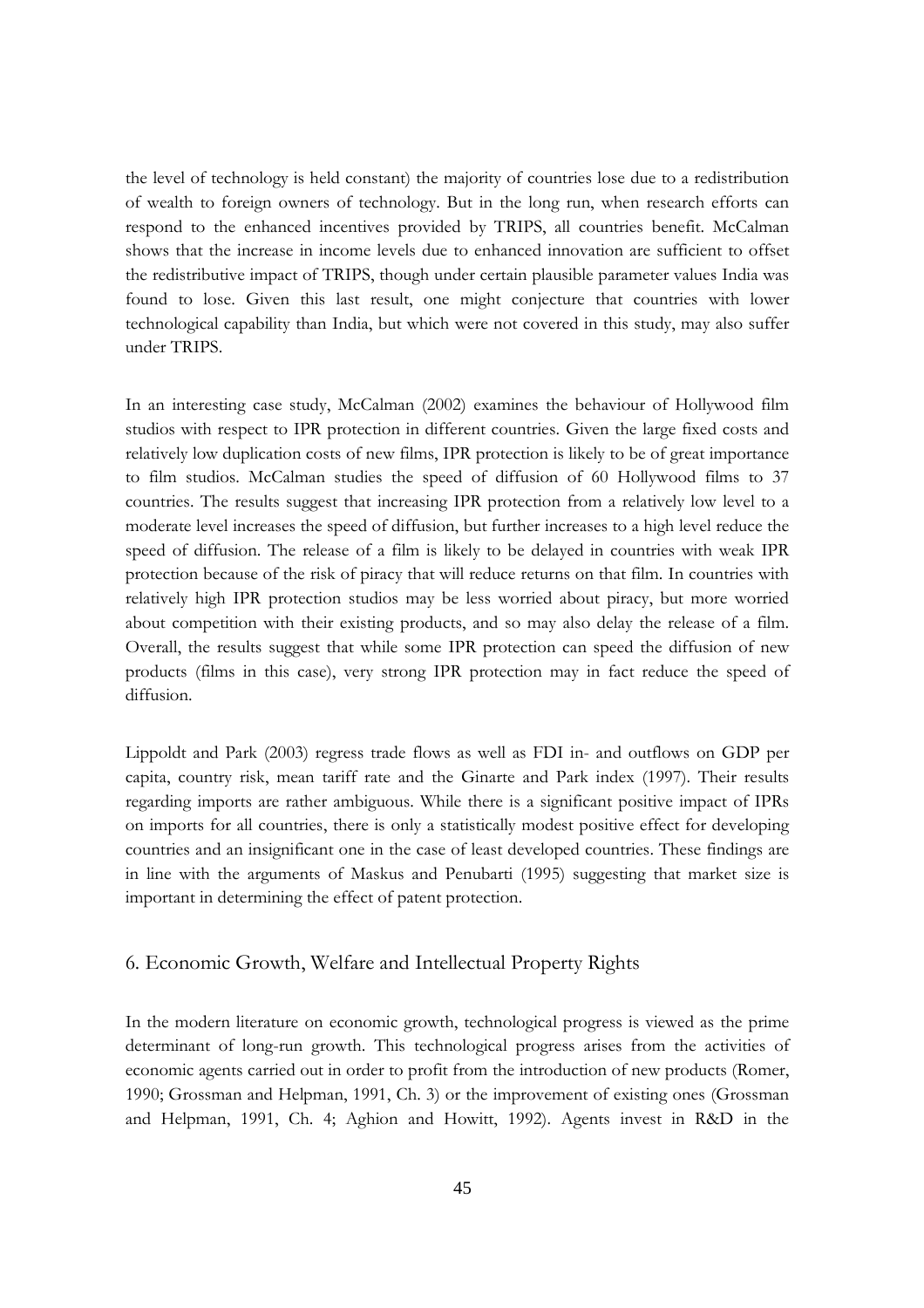expectation of profiting from the resulting inventions. But besides creating new products, innovative activity adds to society's stock of knowledge, upon which subsequent innovations are based. This process is assisted where the information that IPRs protect is made available to other potential inventors as in patent claims.<sup>62</sup> The global rate of growth then depends upon the rate of innovation and the stock of knowledge, and IPRs can increase growth by encouraging both.

When it comes to exploring these issues in a multi-jurisdiction context, the most relevant analyses are those that examine a world composed of two types of countries: a developed, innovating "North" and a developing, imitating "South". The main concerns have been whether increased IPR protection in the South would increase (i) the rate of (global) growth, (ii) the rate of technology transfer from the North to the South, and, (iii) welfare levels in both locations. A straightforward partial equilibrium analysis reveals that while the North always benefits from stronger IPR protection in the South, the South itself is found to benefit only when R&D is highly productive, such that the R&D induced by stronger IPR protection in the South results in significant cost reductions, and when the South comprises a large share of the overall market for the good (Chin and Grossman 1990). In these circumstances the additional monopoly profits available in the South provide a significant additional incentive for northern investment in R&D, and the welfare of the South increases due to the increased benefits in consumption resulting from northern R&D. But as Deardoff (1992) shows, the benefits of increased innovation through stronger IPR protection become weaker as more and more countries strengthen their IPR regimes, since the extra market covered and the extra innovation that can be stimulated by such protection diminishes. Since IPR holders engage in monopoly pricing that distorts consumer choice, strengthening IPR protection can lead to welfare reductions, particularly in a country that undertakes little or no R&D and would otherwise be able to free ride on foreign innovations<sup>63</sup>. Countering this is the notion that the North and the South may have different requirements and priorities when it comes to technology (Diwan and Rodrik, 1991). The South may then have an incentive to provide IPR protection in order to facilitate the invention of the particular technologies that meet its needs, which might otherwise be neglected.

More recent work has considered dynamic general equilibrium models of innovation and growth. Several aspects are then shown as potentially important. One is the competition for

<sup>&</sup>lt;sup>62</sup> Mansfield (1985) provides evidence suggesting that the learning process from patent claims is relatively rapid, taking 10-12 months in the US. These benefits should not be overstated however since patents do not necessarily disclose sufficient information for the invention to be manufactured and many developing countries lack the capacity to adopt and adapt new techniques.

<sup>&</sup>lt;sup>63</sup> Results such as these have led many commentators to argue that the main impact of TRIPS will be to shift wealth from developing countries to firms in developed countries. Rodrik (1994) for example states that "irrespective of assumptions made with respect to market structure and dynamic response, the impact effect of enhanced IPR in LDCs will be a transfer of wealth from LDC consumers and firms to foreign mostly industrialcountry firms" (p. 449).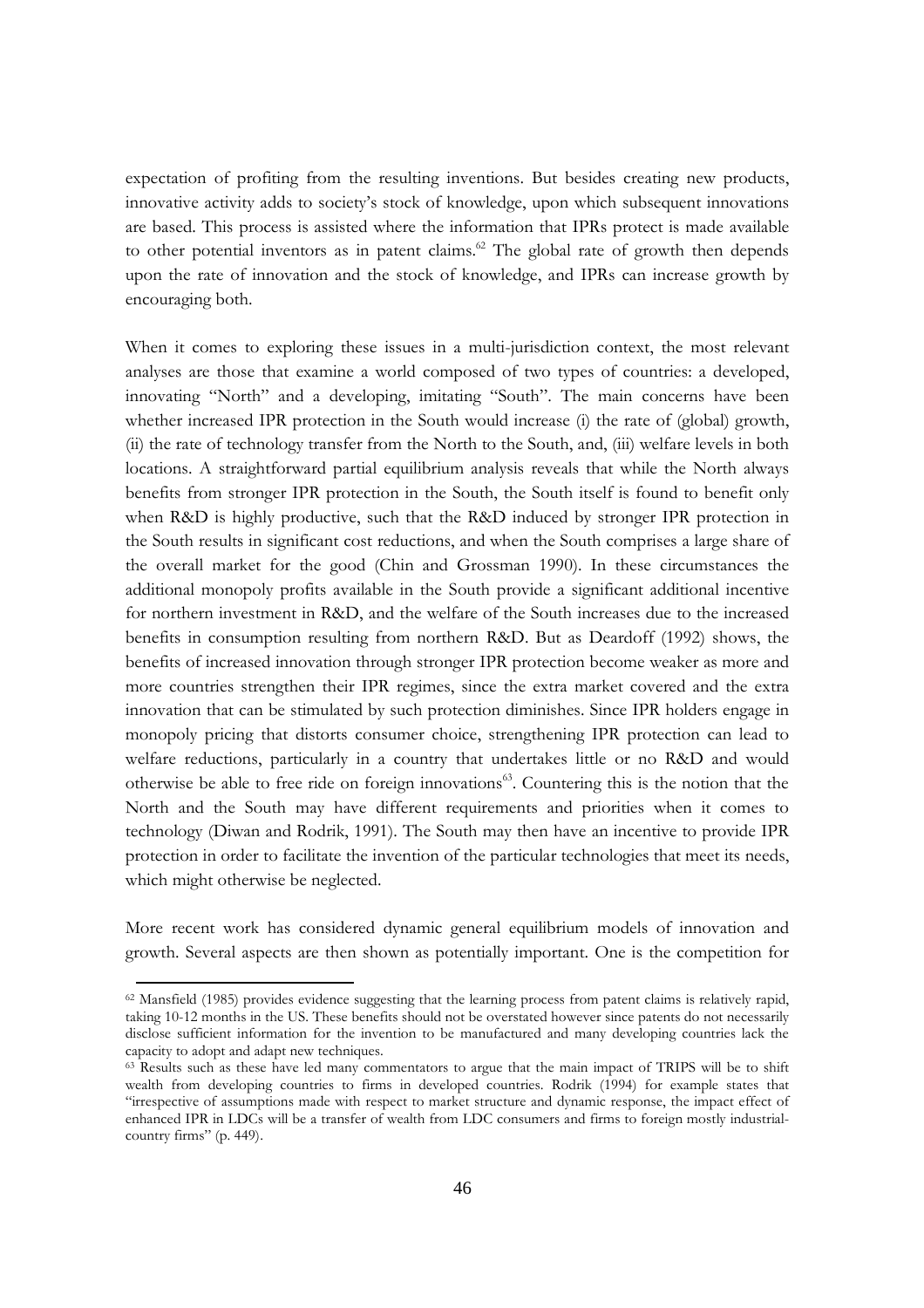scarce resources between R&D (investments in innovation) and the production of the new and improved goods that arise from the innovation. The channels through which technology can be transferred from one country to another then become significant. In the simplest case, where only goods are traded, successful southern imitation results in the competitive advantage for the production of imitated products shifting to the South. Stronger IPR protection in the South then decreases southern imitation and increases northern innovation in the short-run, as innovation becomes more profitable. But, as Helpman (1993) notes, in the long-run innovation in the North may fall, because if new products are produced for a longer time span in the North fewer resources are available for innovation there. Stronger IPR protection in the South may then reduce global growth. But weak IPR protection in the South may have effects besides reducing the incentive for innovation in the North. Northern exporters may be able to 'mask' their production technologies, thereby limiting the extent to which it can be imitated through traded goods (Taylor 1993). The potential gains from technology transfer through weak IPR protection in the South might then be offset by increases in northern masking.

Where FDI is an option, the resource competition effect noted by Helpman is moderated (Lai 1998). The innovator can now shift production of new goods to the South, reducing the competition for resources in the North. Stronger IPR protection in the South may increase the speed of foreign investment and the return to innovation further. This analysis becomes more complicated, however, if one assumes, as seems reasonable, that southern firms can more easily imitate the products of TNCs when they are produced in the South than products produced in the North. Stronger IPR protection in the South then makes "imitation" more costly, and southern firms find themselves devoting greater resources to imitation, but with a lower rate of success. The additional resources drawn into imitation in the South leave less available for production, causing FDI to contract. In response production is shifted back towards the North leaving fewer resources in the North available for innovation, which lowers the rate of innovation overall (Glass and Saggi, 2002).

Extending the options further, the impact of stronger IPR protection in the South on incentives for firms in the North to innovate and to license advanced technologies to firms in the South has also been examined (Yang and Maskus 2001a). Licensing has the advantage of higher profits due to lower production costs in the South, but involves other costs in terms of contract negotiations, transferring the necessary technology and in the rents that the innovator must give to the licensee to discourage imitation. By reducing the risk of imitation, stronger IPR protection in the South reduces the costs of licensing (and its policing), thus encouraging licensing to the South and freeing up resources for innovation in the North.

Perhaps the most important conclusion that follows from this brief review of the relevant theoretical literature is that the implications of stronger intellectual property protection in the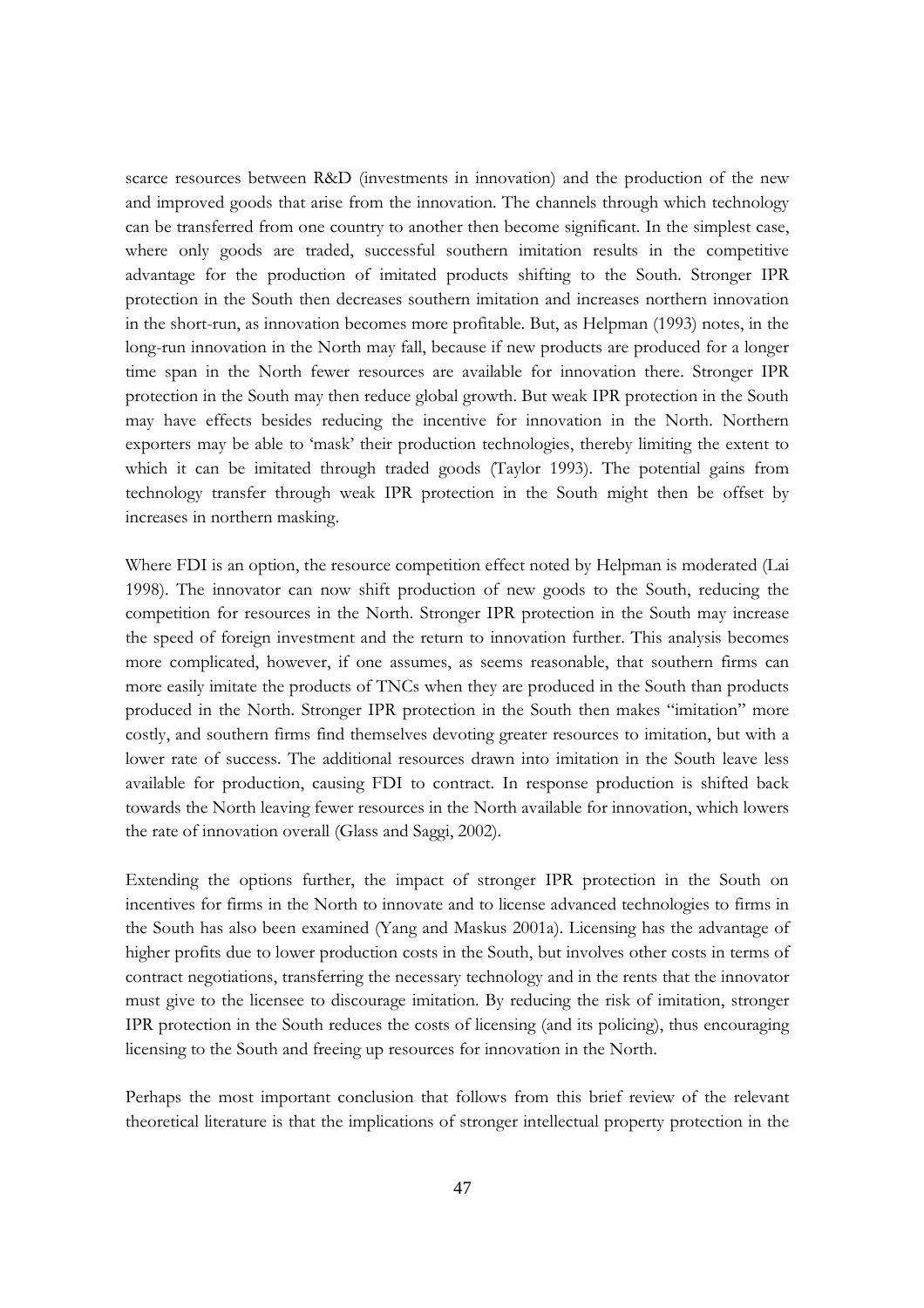South on either the incentives for innovation in the North or the rate of technology transfer from the North to the South are not clear cut. Much depends on the channels of transmission available and the ability of the South to take advantage of the technology to which it is exposed. For individual countries the impact of IPR protection on growth is likely to depend upon country characteristics, most notably factor endowments. This leads to a further consideration. Many models of endogenous growth have one dynamic sector that exhibits learning by doing externalities or spillover effects and another traditional sector that does not. Then, depending on whether opening up to trade shifts resources toward or away from the dynamic sector, a country's rate of economic growth may increase or decrease with globalisation. The reallocation of resources will depend upon a country's initial factor endowments, amongst other things. While IPR protection would be expected to enhance growth in countries that move toward free trade and have a comparative advantage in the dynamic sector, its impact on countries with a disadvantage in this sector is less clear.

There is a small empirical literature that directly tests whether stronger IPRs are likely to result in higher growth. The results from this literature are summarised in Table 3. This literature is not generally concerned with testing for the specific channels through which technology is being transferred among countries, or for the mechanisms through which growth might be enhanced, but simply whether, where and when a positive effect is discernable. The approach adopted is to include a measure of the strength of IPR protection in a standard cross-country empirical growth framework.

While issues remain over the direction of causality<sup>64</sup> the results of the various studies lead to fairly consistent conclusions. Gould and Gruben (1996) employ the RRI to examine the importance of stronger IPR protection for growth in a sample of up to 95 countries with data averaged over the period 1960-1988. They also examine whether the impact of IPR protection on growth depends upon the degree of openness to trade, the underlying argument being that in closed economies stronger IPR protection may not have the desired effect of encouraging innovation and higher growth, as firms may not have the incentive to innovate if their market is guaranteed<sup>65</sup>. The model of Rivera-Batiz and Romer (1991) provides a theoretical rationale for this hypothesis, with firms in closed economies finding it more profitable to copy foreign technology than develop new technology.

Gould and Gruben regress the average growth of real GDP per capita on the RRI and a number of standard explanatory variables, including initial GDP per capita, the investment to

<sup>&</sup>lt;sup>64</sup> The level of IPR protection is highly correlated with a country's level of economic development. Ginarte and Park (1997) examine the determinants of their index and find that higher levels of GDP per capita, shares of R&D in GDP, openness and levels of human capital are positively related to the strength of IPR protection.

<sup>&</sup>lt;sup>65</sup> Their hypothesis is based on firm-level evidence from Brazil by Braga and Willmore (1991) who found a negative relationship between the degree of trade protection and a firm's propensity to develop new technology or purchase it abroad.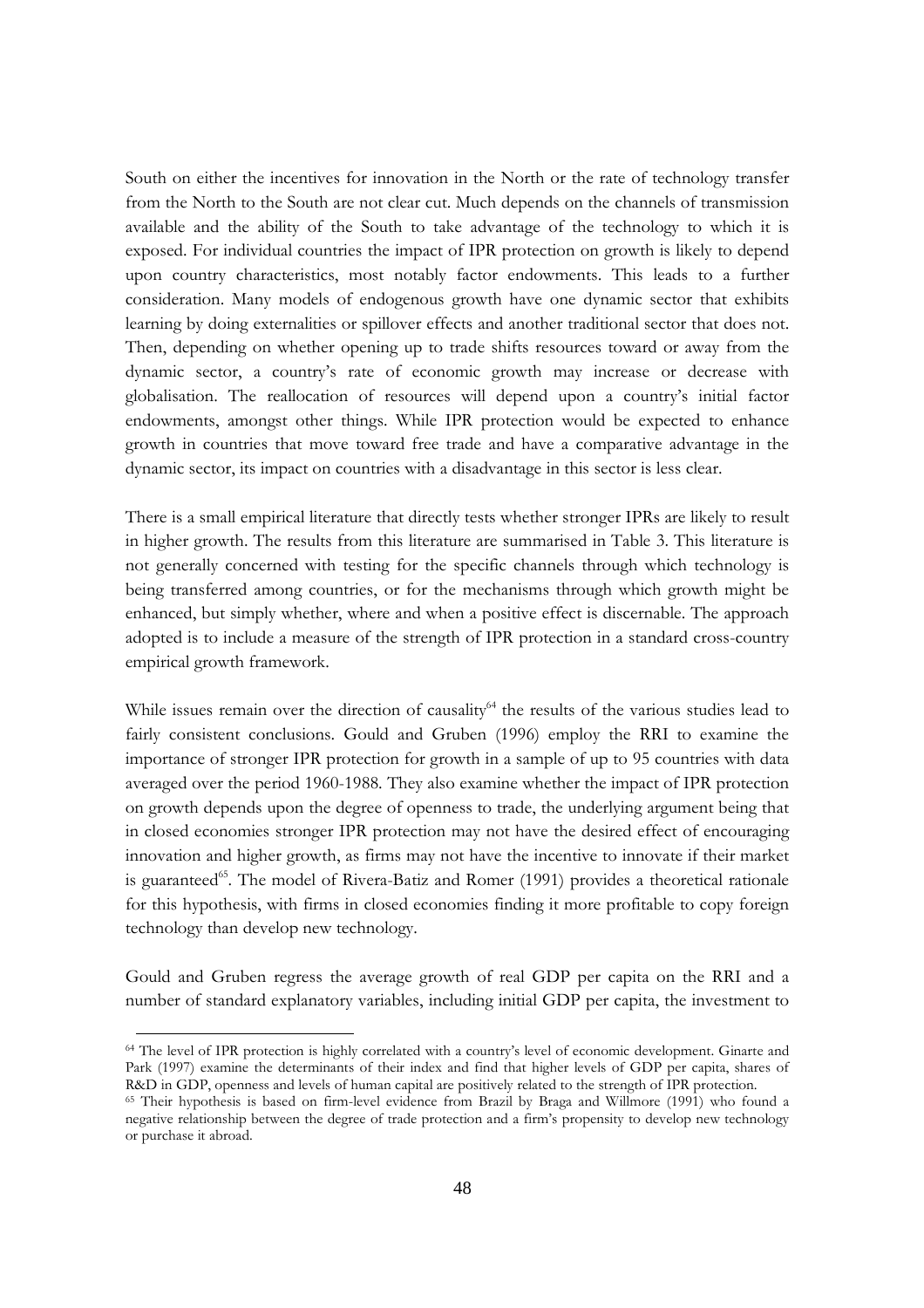GDP ratio, the secondary school enrolment ratio and initial levels of literacy. They find that stronger IPR protection has a positive impact on growth, which is marginally statistically significant. Gould and Gruben then go on to examine the relationship between IPR protection and growth in open versus closed economies. Openness is measured using three variables. The first two are the Black Market Premium (BMP) and distortions in real exchange rates. Countries with high BMPs and high real exchange rate distortions tend to be highly distorted and inward oriented (De Long and Summers (1991) and Dollar (1992) respectively). The third measure is a composite index of a country's trade regime developed by Gould and Ruffin (1993) comprising a number of existing trade orientation indices as well as a country's BMP, real exchange rate distortions and the ratio of import taxes to imports. Each of these are interacted with the RRI and included in the growth regression. From their results, Gould and Gruben conclude that IPR protection has a slightly larger effect on growth in more open economies. These last conclusions are tentative, however, since, as Gould and Gruben acknowledge, openness is multifaceted, which makes using a single measure problematic, particularly since the measures of openness that have been employed in the empirical literature tend not to be highly correlated (Pritchett, 1996)<sup>66</sup>.

Thompson and Rushing (1996) conduct a similar exercise, regressing the average growth of real GDP per capita between 1970 and 1985 on the ratio of investment to GDP, the secondary school enrolment ratio, population growth, initial GDP per capita and the RRI for 112 countries. While they find a positive relationship between the RRI and growth, it is not statistically significant. They then go on to consider whether IPR protection may have an impact upon a country's growth rate, but only once a country has reached a certain (but unknown) level of development, as measured by initial GDP per capita. For this they employ threshold regression techniques finding a threshold at an initial level of GDP of \$3400 (in 1980 dollars). For countries below this value there is no significant relationship between IPR protection and growth, but above, the relationship is positive and significant.

In a later paper (Thompson and Rushing, 1999), they extend their analysis to a system of three equations. The three dependent variables are: the growth rate of real GDP per capita, the ratio of total factor productivity (TFP) in 1971 to that in 1990 and the RRI. The system is estimated using Seemingly Unrelated Regression (SUR) techniques for 55 developed and developing countries. They once again split their sample in two depending on the initial level of GDP per capita. It is found that increases in TFP have a positive and significant impact on GDP growth. The IPR index is found to have an insignificant impact on TFP for the full sample of countries, but a positive and significant impact for the richest sub-sample. The results suggest that in the most developed countries stronger IPR protection impacts upon growth by enhancing TFP.

<sup>&</sup>lt;sup>66</sup> Rodriguez and Rodrik (2000) provide a critique of the most popular measures of openness.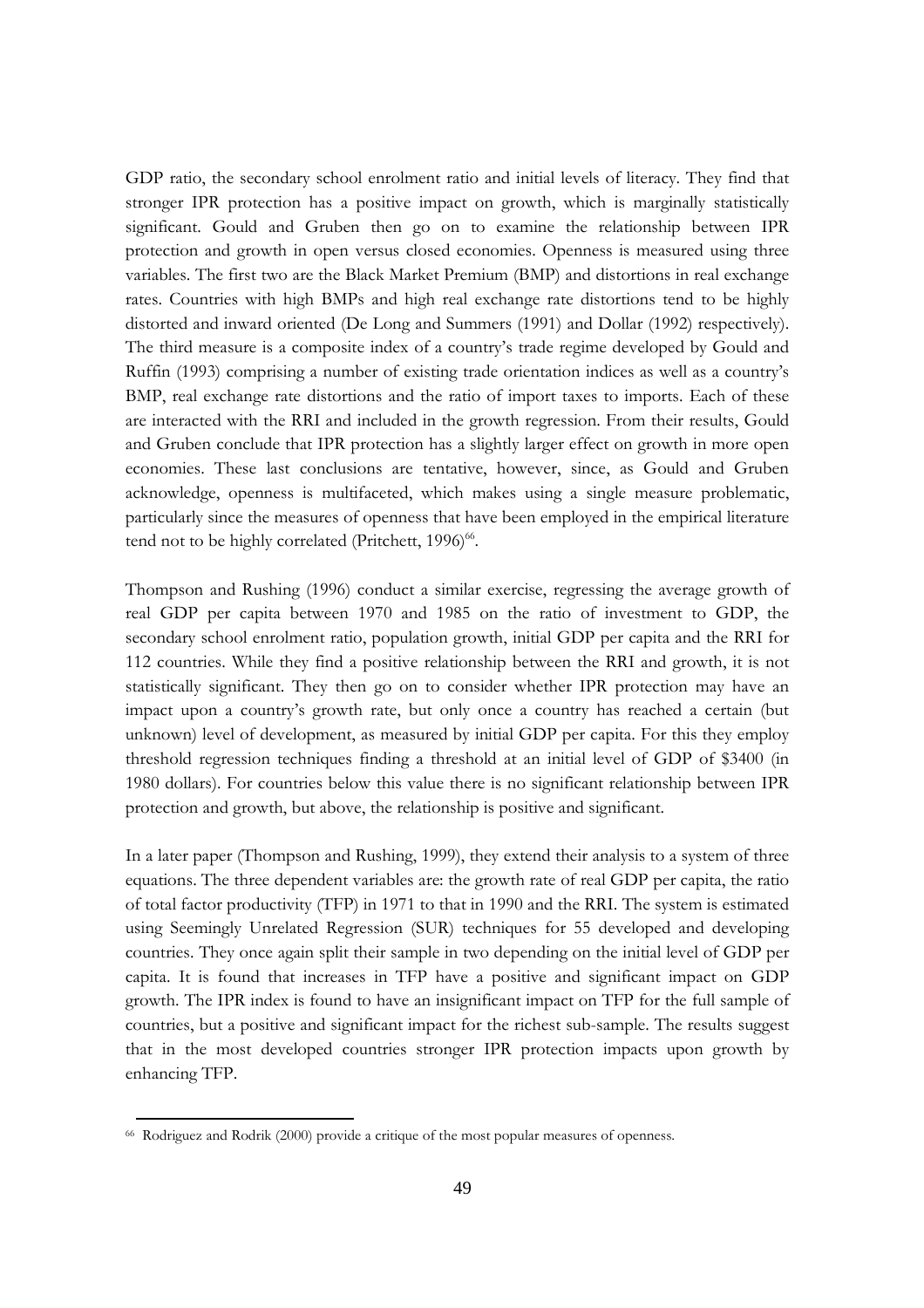Falvey, Foster and Greenaway (2004a) extend and update the single equation analysis by employing recently developed threshold techniques of Hansen (1996, 1999 and 2000). These allow the positioning and significance of a threshold (i.e. a structural break) to be identified, as well as the possibility of having more than one threshold. They use the GPI and a panel of up to 80 countries with data averaged over four five-year periods between 1975 and 1994. They follow the approach of Thompson and Rushing, arguing that the impact of IPR protection is likely to depend upon the level of development of a country as well as the structure of its economy. They use initial GDP per capita and manufacturing value added (since manufacturing tends to be the most R&D intensive sector) as alternative indicators of imitative/innovative ability. The two measures of imitative ability yield consistent results, indicating a three-regime model. For countries in either the low or the high regimes a positive and significant impact of IPR protection is found. But for countries in the middle regime no significant relationship between IPRs and growth appears to exist.

Schneider (2005) examines the effect of high technology trade, IP protection, and FDI on innovation and growth. She uses a panel data set from 1970 to 1990, which contains data on up to 19 developed and 28 developing countries. Regarding innovation (measured by U.S. patent applications by respective foreign residents) she finds that IPRs (measured by the Ginarte and Park index) have a statistically significant positive impact on innovation in developed countries but a statistically significant negative impact in developing countries. Schneider suggests that this can be attributed to the fact that innovative activities in developing countries are often adaptive or imitative. Schneider points out that, instead of turning away from intellectual property protection in developing countries, innovative activities should be fostered, if necessary with support from developed countries. In the growth regression IPRs are significant and positive for the sample of all countries but insignificant in the split samples. Thus, it is difficult to draw any conclusions from these findings. However, Schneider argues that the impact of IPRs on growth might not be fully captured in a traditional growth regression, due to its indirect nature.

Finally, there has been at least one attempt to explore the way in which IPR protection can influence the factors that directly contribute to the growth of GDP per worker. Park (1999) uses SUR methods to estimate a system of four equations. The four dependent variables are output growth, the fraction of GDP invested in the capital stock, the fraction of GDP invested in human capital and the fraction of GDP invested in R&D. The latter three variables are included as explanatory variables in the output growth equation, while the GPI is included as an explanatory variable in all four equations. The model was estimated for 60 countries with data averaged over the period 1960-1990. The results suggest that, while IPR protection has an insignificant direct impact on output growth, it does have a significant indirect effect through its impact on physical capital and R&D investment. Splitting the sample in two based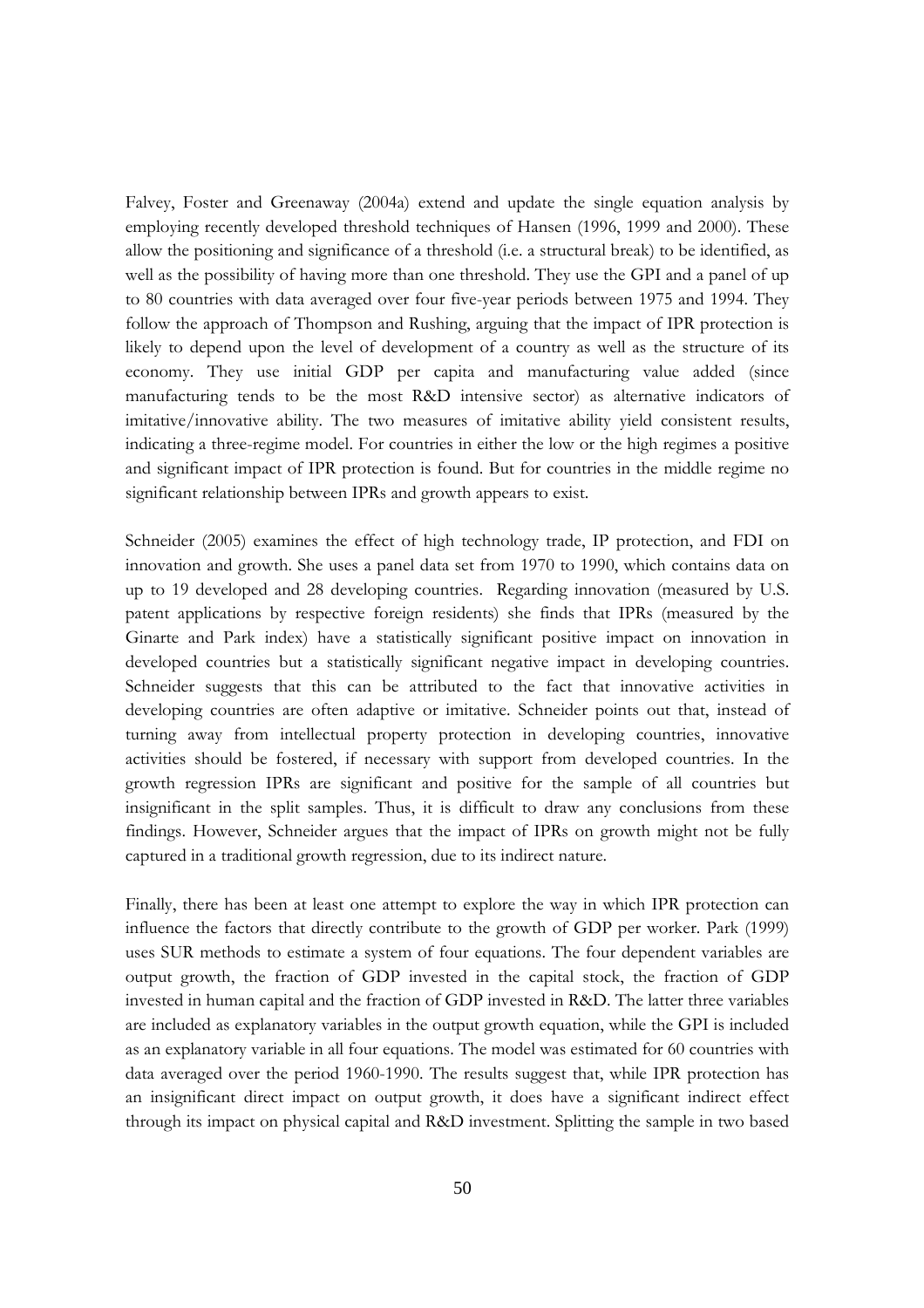on the average level of GDP per worker, Park finds that IPR protection affects growth indirectly through these inputs in the richest half of the sample only, with no significant impact found for the poorest half.

# 7. TRIPS and Developing Countries

As the narratives concerning the coming into force of TRIPS vary, so does the way TRIPS is perceived. While some observers, especially from the developing world, condemn TRIPS as a neo-imperialistic document<sup>67</sup> others emphasise the possible gains from TRIPS, for example via an increase in technology inflows through formal channels as FDI and licensing. Accordingly, the first group recommends a minimalistic implementation of the agreement and call for a more 'development friendly' interpretation of TRIPS. This point of view has been sharply criticised by the proponents of the 'self-interest theorists'. Lately a more sophisticated point of view has gained ground, which on the one hand acknowledges that simply implementing TRIPS into a developing countries legal framework will not yield huge developmental benefits and can even cause welfare losses in some cases, and on the other hand recognises that TRIPS can have beneficial effects for those countries if implemented with care (Gervais, 2007: pp. 13-17).

Keeping this in mind different aspects of the TRIPS Agreement and their implications for developing countries will be addressed in the following section. As already mentioned, TRIPS represents a significant change in the global intellectual property regime. The TRIPS Agreement for the first time combined the mosaic of intellectual property conventions, which until then constituted the international intellectual property regime, into one agreement<sup>68</sup>. Another major change from the Paris Convention to TRIPS regards the subjects of patentability. While the first provided the opportunity to omit certain matters the TRIPS Agreement requires that "patents shall be available for any inventions, whether products or processes, in all fields of technology, provided that they are new, involve an inventive step and are capable of industrial application" (Art. 27.1, emphasis added). The only exceptions are diagnostic, therapeutic and surgical methods (Art. 27.3 (a)), and plants and animals. However all members are obliged to provide patent protection for microorganisms and patent or *sui generis* protection for plant varieties (Art. 27.3 (b)). Further "[m]embers may exclude from patentability inventions, the prevention [...] of which is necessary to protect *ordre public* or morality [...]" (Art. 27.2). In particular the obligatory protection of plant varieties as well as the

<sup>&</sup>lt;sup>67</sup> "The intent of the TRIPS Agreement is perfectly clear. From the start of the industrial revolution, every country that became economically great began by copying: the Germans copied the British, the Americans copied the British and the Germans, and the Japanese copied everybody. The thrust of the TRIPS Agreement is to ensure that this process of growth by copying and learning by doing will never happen again" (Kingston 2005: p. 658)

<sup>&</sup>lt;sup>68</sup> The Agreement covers Copyright and Related Rights, Trademarks, Geographical Indications, Industrial Designs, Patents, Layout-Designs (Topographies) of Integrated Circuits, Protection of Undisclosed Information, and Control of Anti-Competitive Practices in Contractual Licences (WTO 1994, TRIPS Part II)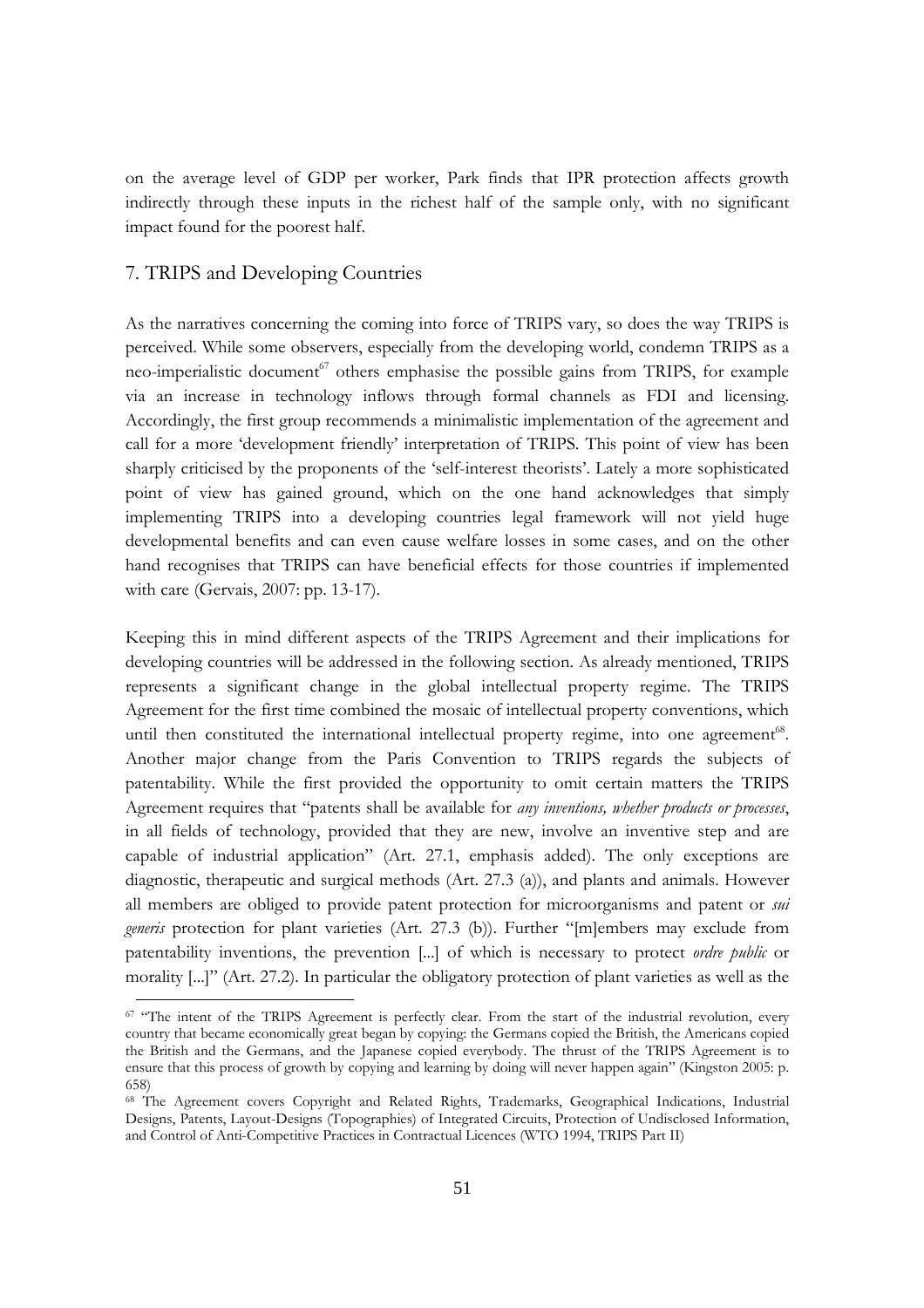impossibility to exclude some matters from patentability constituted a major change for many developing countries. As Correa (2000: p. 50, p. 68) points out only a few developing countries provided for plant variety protection before TRIPS and 65 countries, the vast majority of them developing countries, excluded pharmaceutical products from patentability in 1980. Still, while the room for manoeuvre has been limited by TRIPS, it has not vanished. There is no clear definition of the requirements for patentability, namely the inventive-step, the capability of industrial application and for newness<sup>69</sup>. There have been and probably will continue to exist substantial differences among countries regarding the interpretation of these terms - even among developed countries (Correa 2000: pp. 57-61). Thus, in this aspect TRIPS does provide for some scope of action for signatory countries. For example countries are free to establish utility model patents with a low inventive step, which in the past successfully increased local adaptive innovation in Germany, Japan, Taiwan, and South Korea.

Besides the subjects of patentability there are a couple of other provisions that require relevant legal changes for many countries. While the provision of 'national treatment' is not new - the Paris Convention was based on that principle - the principle of 'Most Favoured Nation'  $(MFN)^{70}$  is new to the intellectual property framework (UNCTAD-ICTSD 2003: p. 48). The length of patent protection must last for 20 years from the date of completion (Art. 33), in process infringement cases the burden of proof is reversed (Art. 34), a provision that considerably strengthens the position of the patentee, working requirements are not allowed<sup>71</sup> (Art. 27.1), and finally compulsory licensing, while not entirely banned, is subject to severe restrictions (Art. 31). Compulsory licensing has been pointed out as a viable policy tool to address development issues (e.g. to foster technology transfer). However, it should be kept in perspective that a country's ability to effectively use a patented technology depends to a great degree on its technological capacity. Hence more advanced countries may benefit from compulsory licensing, while least-developed countries may lack the ability to do so (Juma 1999: pp. 14). Further, the possibility to request the revision of compulsory licensing when the circumstances that led to the granting no longer exist intensifies the insecurity for the licensee and may discourage a company from seeking compulsory licensing in the first place since it may not be able to recover its investment (Correa 2005: pp. 248). These aspects, among others, vitally constrain the developmental possibilities of compulsory licensing in general.

In order to account for the concerns raised by many developing countries that their access to technology would be locked up by TRIPS, several passages of the Agreement refer to the

<sup>&</sup>lt;sup>69</sup> "[...] patents shall be available for any inventions [...] provided that they are new, involve an inventive step and are capable of industrial application" (Art.27.1)

 $\frac{70}{10}$  Any "advantage, favour, privilege or immunity" accorded by one Member to another must "immediately and unconditionally" be granted to all other members (Art. 4).

 $71$  Art 27.1 states that "patents shall be available and patent rights enjoyable without discrimination [...] whether products are imported or locally produced". This has been interpreted as ban on any requirements to produce an invention locally (Correa 2000: p. 90).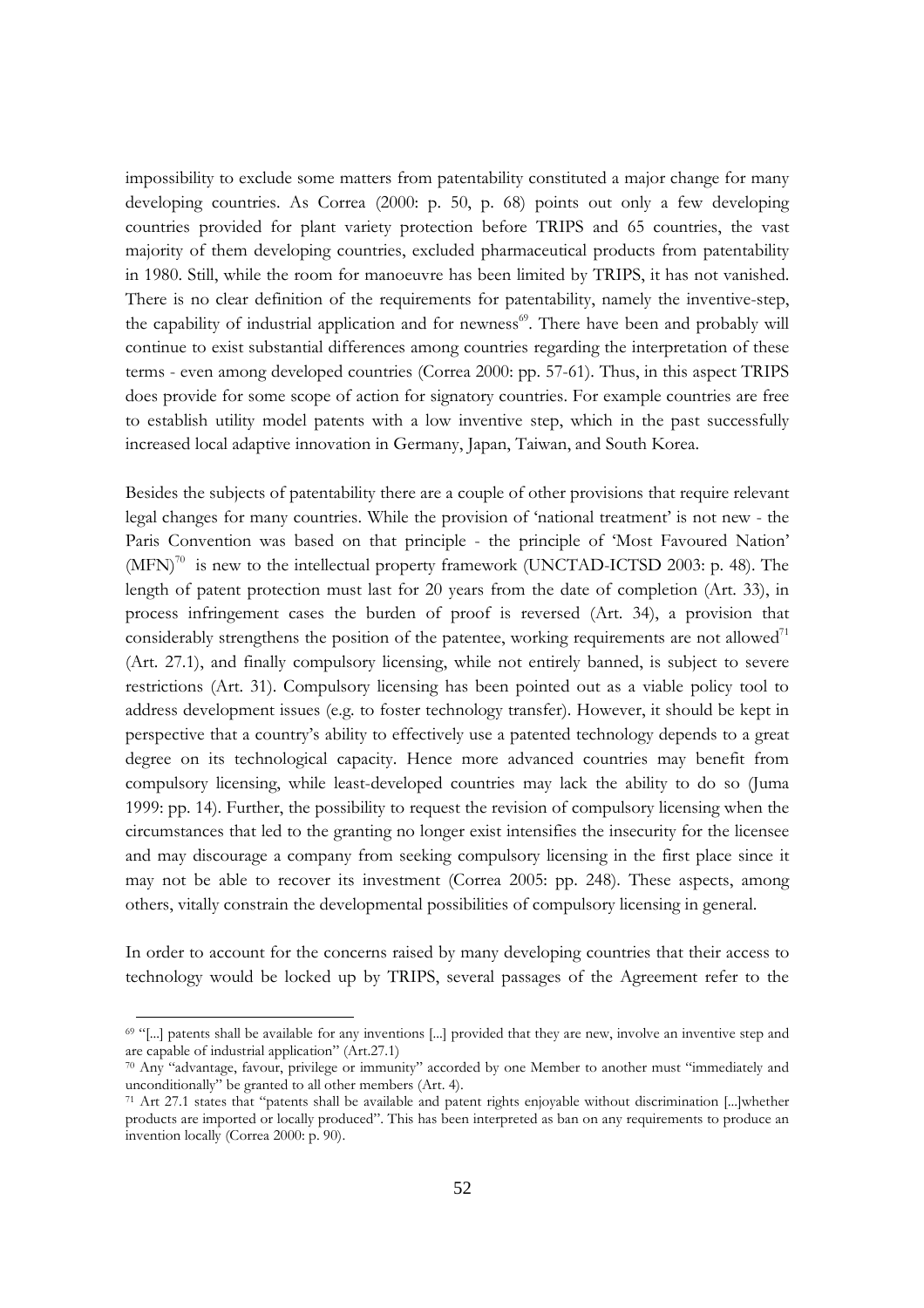unique situation of developing countries. Already the preamble to the agreement recognises "the underlying public policy objectives of national systems for the protection of intellectual property, including developmental and technological objectives" and "the special needs of the leastdeveloped country members in respect of maximum flexibility in the domestic implementation of laws and regulations in order to enable them to create a sound and viable technological base" (TRIPS preamble, emphasis added). The relevance of the dissemination and transfer of technology is further strengthened in Article 7, where the objectives are outlined; in Article 8, which refers to the principles of the agreement<sup>72</sup>; and in Article 66.2, which calls upon developed countries to "provide incentives to enterprises and institutions in their territories for the purpose of promoting and encouraging technology transfer to leastdeveloped country members in order to enable them to create a sound and viable technological base" (Art. 66.2). However, there has been disagreement upon the question of whether this article actually *obligates* developed countries to do so and which countries are in fact referred to with the term "developed country members" (Moon 2008: p. 2). Moon (2008) and Correa (2007) recently investigated to what extent this 'obligation'<sup>73</sup> has been met by developed countries. Both studies focus on the mandatory annual reports on Article 66.2 activities by developed countries and come to the conclusion that in general developed countries have not met their obligations, since they either failed to submit their reports at all or their reported activities did not focus on LDCs, did not qualify as technology transfer, or their activities should be rather classified as traditional Official Development Aid (ODA).

TRIPS provided for a range of transitional periods for countries to bring their national IPR laws into TRIPS compliance. Except for least-developed countries who still have time until 2016 to introduce "patent protection for pharmaceutical products", all other transition periods have by now expired (UNCTAD ICTSD 2003: pp. 48-49).

All controversies among members are subject to the Dispute Settlement Mechanism. On the one hand this, as already mentioned, has the advantage, especially for developed countries, that contrary to the WIPO Convention, there is an enforcement mechanism to apply in the case of non-compliance to the Agreement. On the other hand, it also has advantages for developing countries since unilateral actions by any member are unlawful. This in fact can prevent developing countries from 'section 301' procedures under the US Trade Act. However, there has been evidence that the unilateral actions by the US did not cease with the introduction of TRIPS (Drahos 2006: pp. 89-99).

<sup>72</sup> Article 8.2 allows for measures "to prevent the abuse of intellectual property rights by right holders or the resort to practices which unreasonably restrain trade or adversely affect the international transfer of technology". However these measures have to be consistent with the provisions of the TRIPS Agreement (TRIPS, Article 8.2). 73 Due to concerns from developing countries, that developed countries do not comply with article 66.2 the WTO Ministerial Conference in Doha reaffirmed that "[...] the provisions of Article 66.2 of the TRIPS Agreement are mandatory [...]" (WTO 2001).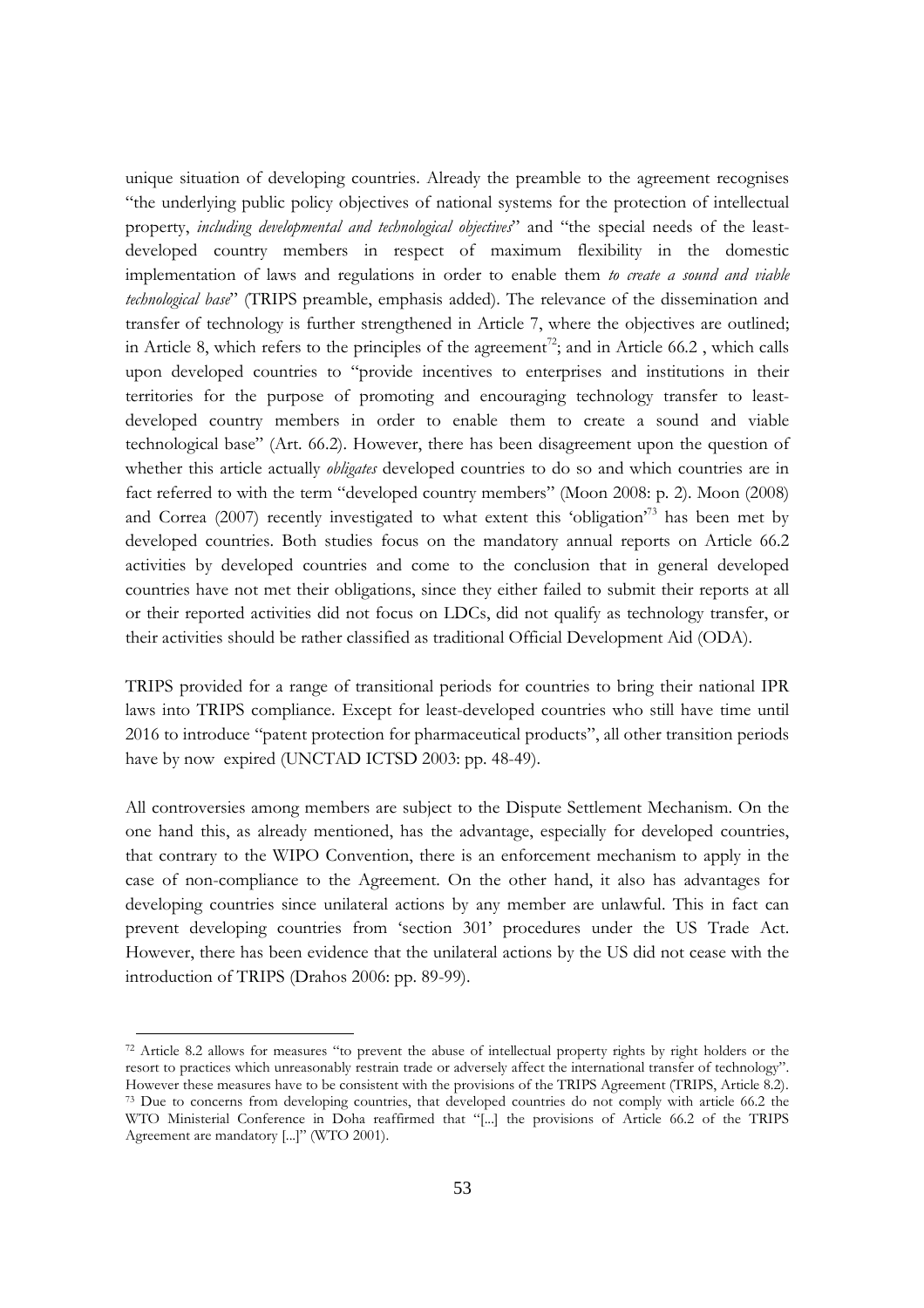TRIPS substantially alters the global intellectual property regime and the minimum standards it introduces constitute a considerable strengthening of IPR protection in most developing countries. There is no question that developed countries are the ones to gain most from TRIPS and that imitation and reverse engineering are increasingly restricted under TRIPS. However, TRIPS in no ways harmonises the national intellectual property laws. As pointed out there is still room left for manoeuvres in order to generate intellectual property laws that suit a country's level of economic development. And there are potential gains especially from dynamic effects for developing countries. On the other hand, whether these gains can be realised remains to be seen. The costs of implementing, administering and enforcing TRIPS have to be borne beforehand (UNCTAD-ICTSD 2003: p. 49). Despite the attempt to bring all relevant intellectual property issues into one agreement, there are still subjects regulated outside of this framework by other agreements. The most important probably is the International Union for the Protection of New Varieties of Plants (UPOV).<sup>74</sup> Its membership<sup>75</sup> has substantially benefited from TRIPS, since Art. 27.3 (b) commits TRIPS members to either protect plant varieties by patents or *sui generis* systems, where UPOV is the only agreement that provides *sui generis* protection for plant varieties at the moment<sup>76</sup>. Besides the very few choices countries have if they decide to protect plant varieties by sui generis systems, some developing countries joined UPOV because it was a concession made in bilateral free trade agreements with the US or the European Union (UNCTAD-ICTSD 2003:53). These bilateral agreements on trade and investment increasingly incorporate intellectual property issues.

As already emphasized TRIPS generates a minimum level for intellectual property protection and nothing impedes countries from implementing higher standards of intellectual property protection as long as they are not contrary to any provisions of TRIPS. Thus, TRIPS-Plus standards are possible. A TRIPS-PLUS standard bilateral agreement "requires a Member to implement a more extensive standard [than TRIPS]; or which eliminates an option for a member under a TRIPS standard" (Drahos 2006: p. 91). Bilateral investment treaties (BITs) often do not include explicit references to intellectual property; many however do protect the rights of investors, whereas intellectual property is included in the definition of investment. In other cases the BIT is used to bribe countries into signing bilateral intellectual property agreements (BIPs). Both do not generate a TRIPS-Plus standard per se, though there are provisions in the 'standard agreements<sup>77</sup> that do further strengthen IPRs. An example of this

<sup>74</sup> The Treaty on Plant Genetic Resources, and the Convention on Biological Diversity should also be mentioned in this respect. The first one is in some respects controversial (UNCTAD-ICTSD 2003:52, 54).

<sup>&</sup>lt;sup>75</sup> 40 of the currently 67 Members (Status on May 2009) of UPOV have joined the Agreement after 1994 (UPOV  $2009$ ).

<sup>76</sup> There have been attempts to develop alternative systems, e.g. by the Organization of African Unity, South Korea, and India (UNCTAD-ICTSD 2003: 53, footnote 40 and 41 at p. 60).

<sup>77</sup> Since bilateral negotiations are cost and time consuming, the U.S. negotiators stick to a prototype agreement that has been approved by congress. If they do not deviate too far from this standardisation the approval of these treaties by congress is very likely (Drahos 2006:92).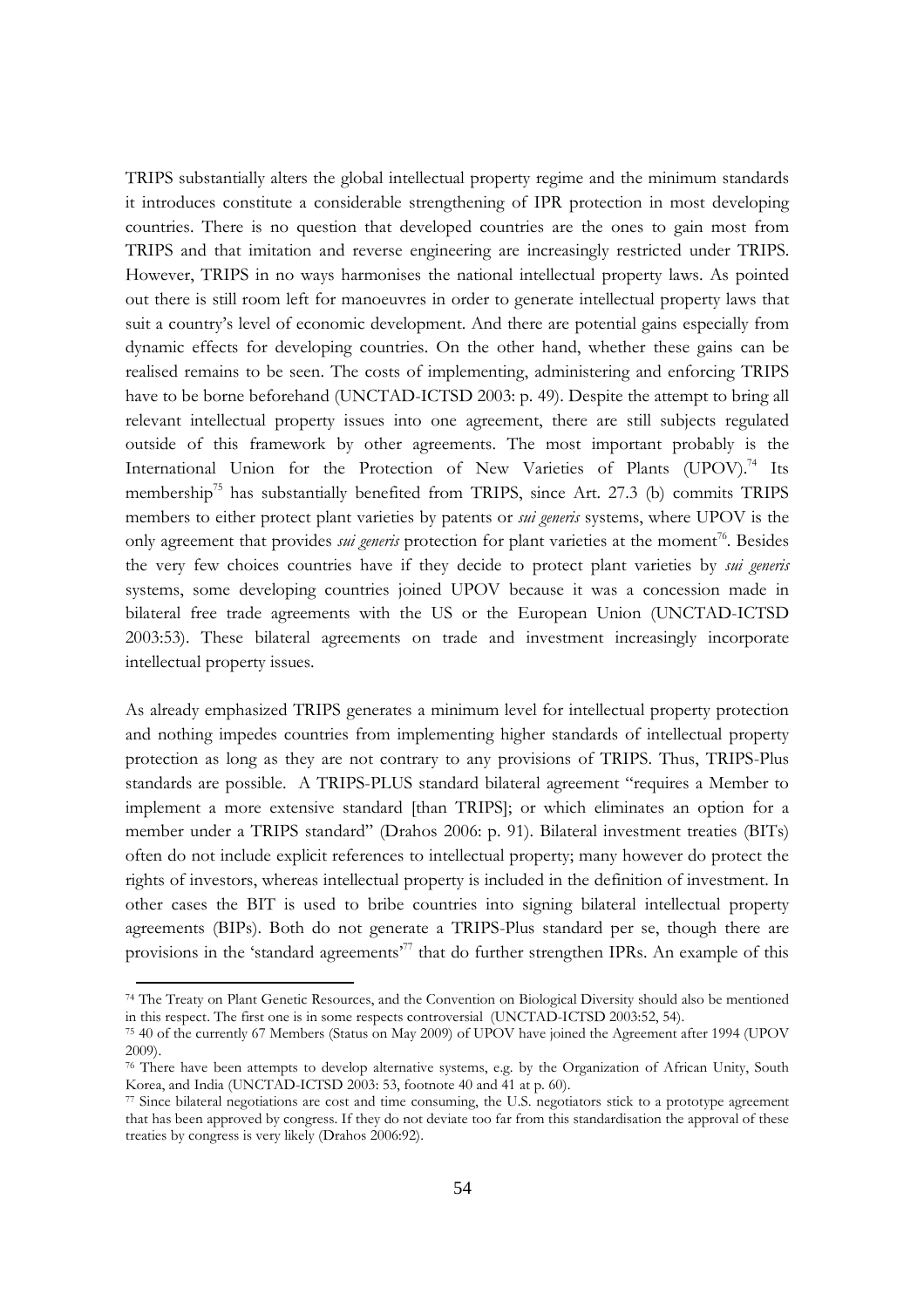proceeding is the bilateral investment treatment between the United States and Nicaragua (1995), which among other things committed Nicaragua to join the UPOV or the Agreement on the Establishment of a Free Trade Area (FTA) between the United States and the Hashemite Kingdom of Jordan, which also obligated Jordan to ratify UPOV and narrowed the exceptions from patentability. Another example is the FTA between the European Union and Mexico, which included TRIPS-PLUS standards (Drahos 2006: pp. 92-101).

The combination of multilateralism and bilateralism has a noteworthy consequence. Since Article 4 of the TRIPS Agreement obligates a country to make any concessions granted to one Member available to all the other Members too, the signatories (of a BIT, BIP or FTA) have to provide higher standards of IPR protection to all WTO members. Therefore these agreements introduce TRIPS-PLUS standards country by country into the WTO (Drahos 2006:100).

## 8. Concluding Remarks

The main purpose of IPRs is to encourage innovation by granting innovators a temporary monopoly over their innovations, thus allowing them to earn a positive return on the potentially large investments in R&D undertaken. While benefitting the individual innovators, by encouraging innovation IPRs are also expected to add to the overall stock of knowledge, which according to recent theories of growth will make future innovation easier and lead to sustained economic growth. While few would consider IPR protection to be a panacea for countries, and developing countries in particular, views on the importance of IPR protection tend to be polarised. On one side, it is believed that stronger IPR protection can encourage innovation, technology diffusion and enhance growth. On the other it is thought that stronger IPR protection leads to monopoly power for patent holders, reduces the incentive to innovate and limits the diffusion of knowledge. The evidence reviewed here supports neither claim.

In the past, countries have been able to adapt their IPR regimes to facilitate technological transfer and to promote their own industrial policy objectives. Evidence exists to suggest that many current innovators operated lax IPR systems in the past designed to encourage technology diffusion through imitation. Until recently, IPR policy was largely set at the national level which allowed countries to do this. The TRIPS Agreement however has shifted the conflict and the social bargain from the national level to a supranational domain. Consequently it was international power relations which played an important role in setting the level of IPRs for the vast majority of countries (May, 2007). It can be argued that industrialised innovators benefitted most from this change. Since the vast majority of intellectual property is produced and held in industrialised countries, developing countries are dependent on spillovers or formal technology transfer from these centres of R&D activity. TRIPS however, by increasing the strength of IPRs reduces the possibility to free-ride on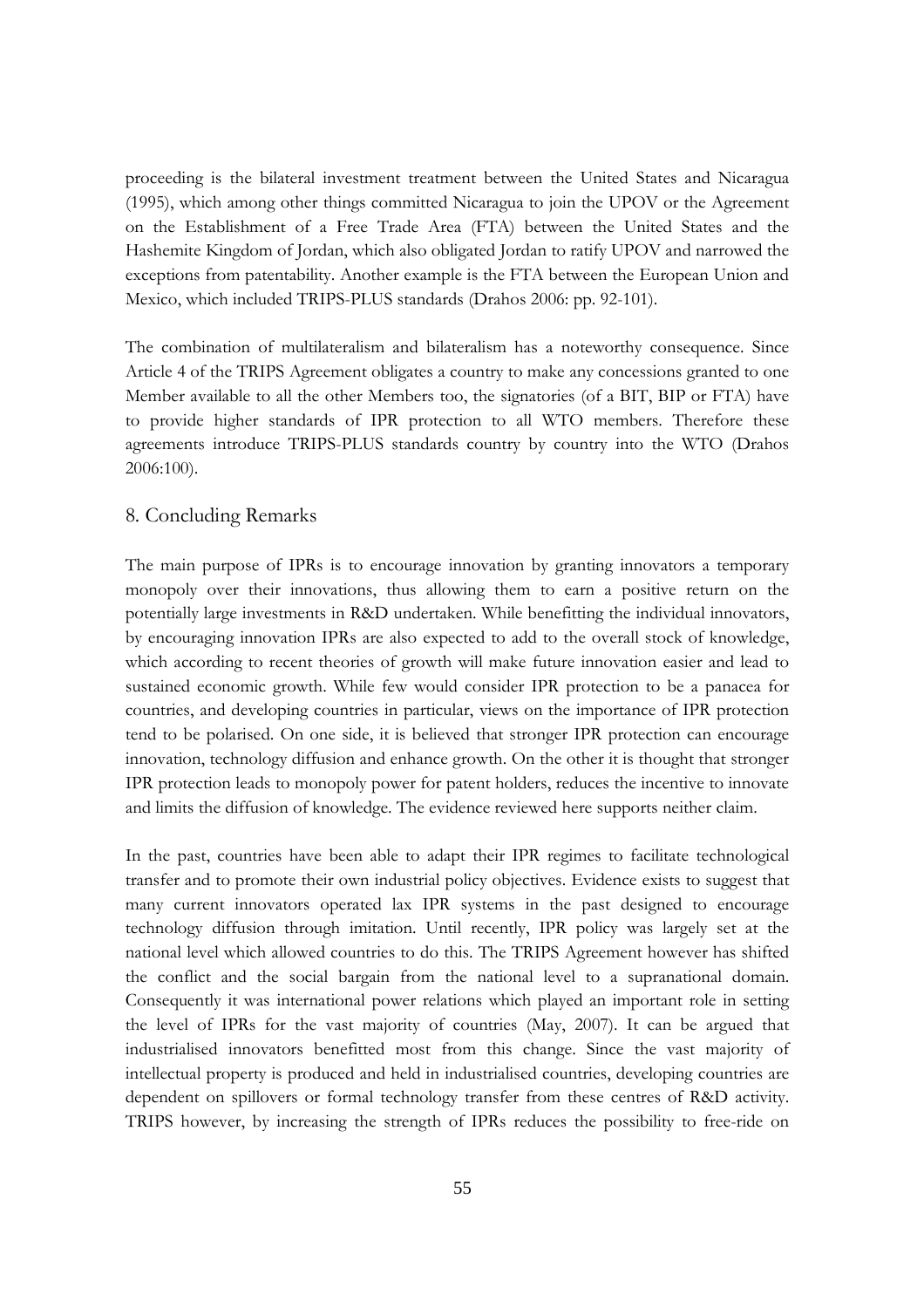technological knowledge produced in the North for most developing countries and limits the South to formal channels of technology transfer, which might be associated with substantial costs.<sup>78</sup> This, along with potential price increases and/or reduced product availability in the South and substantial implementation and enforcement costs associated with TRIPS have raised objections from the developing world.

Despite the above costs of IPRs for technology borrowers, stronger IPRs can increase FDI, trade and licensing flows, which are potential vehicles of technology transfer and hence can foster growth. There seems to be some evidence for an overall positive impact of IPR protection on bilateral exchange. While the findings for trade and foremost licensing are fairly consistent, the case of FDI seems to be the most ambiguous. The impact of IPR protection on growth, innovation and technology diffusion in non-innovating countries is likely to depend upon a number of factors. While stronger IPR protection in the poorest countries is not likely to lead to substantial benefits in terms of innovation or technology diffusion, the administrative cost of developing a patent system and the enforcement of TRIPS, along with the potential abuses of market power in small closed markets suggests that such countries could lose out from TRIPS. Stronger IPR protection in the poorest countries may also inhibit or lengthen the imitative stage of development that seems to be necessary in order to develop innovative capacity in many industries. In other developing countries however the potential for benefits from TRIPS is stronger. Existing firms engaging in imitation for example could be encouraged through stronger IPR protection to shift resources towards adaptive innovation, while stronger IPR protection is likely to increase trade and FDI flows into countries with existing imitative ability, thus enhancing technology transfer. Countries such as China, which have seen relatively large increases in innovative activity in recent years, are also likely to benefit increasingly from stronger IPR protection by encouraging domestic innovation, as well as through increased technology diffusion through formal channels and potentially through the offshoring of R&D activities from advanced countries.

Looking forward, while there is little enthusiasm in the developing world to see ever stronger IPR regimes firms in the developed world are keen to see stronger IPRs enforced internationally and to see an ever wider variety of innovations patentable (particularly in the area of bio-technology). Developing countries are however keen to get access to rich country markets and are likely to be willing to accept higher IPR levels as the price of such access. Combined with the Most Favoured Nation clause of the WTO this process of regional integration and bilateral agreements is therefore likely to result in a further increase in IPR levels for many countries in the near future. The impact of these changes on technology diffusion is unclear. On the one hand, we would expect formal channels of diffusion to expand, both because of the higher IPR levels and because of the increased integration

<sup>&</sup>lt;sup>78</sup> This does not imply the informal technology transfer comes free of charge. Imitation of advanced technology can be cost and time intensive as well.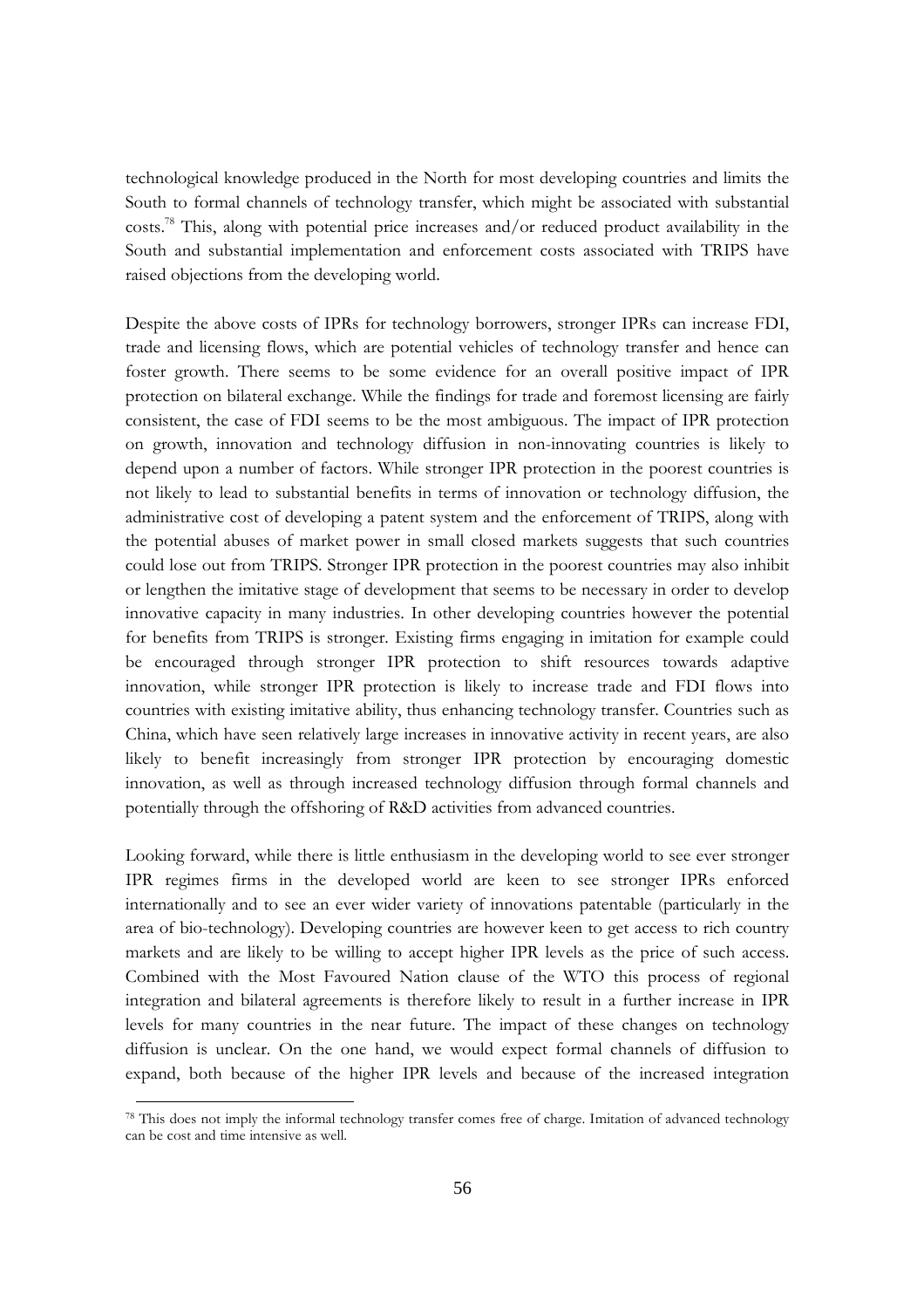achieved through these bilateral and regional agreements. On the other, we would expect informal channels that have been used as a means of developing an innovative sector in the past to diminish in importance. Countries will still have some means at their disposal to influence the extent of diffusion through patent application and renewal fees, as well as through their definition of the "inventive step" required to make an innovation patentable and the breadth of the allowable patent claims. Other policies, such as those towards education, R&D investment and policies to attract FDI are also likely to play a role for a number of countries as a means of developing a technological base.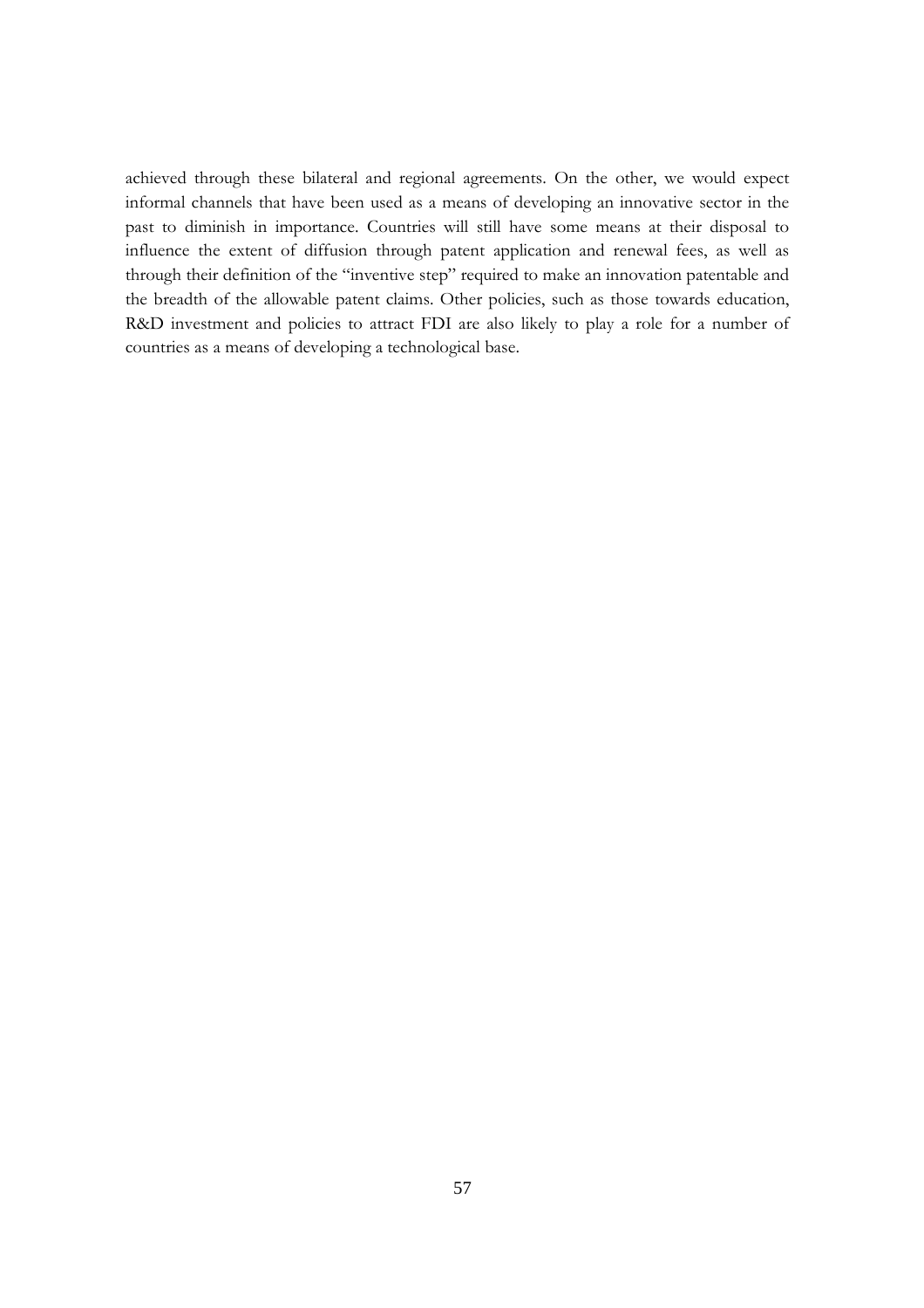#### References

- Aghion, P. and P. Howitt, 1992. A model of growth through creative destruction. *Econometrica*, 60, 323-351.
- Aitken, B., G. H. Hanson and A.E. Harrison, 1997. Spillovers, foreign investment, and export behavior. Journal of International Economics, 43, 103-132.
- Aitken, B. and A. E. Harrison, 1999. Do domestic firms benefit from direct foreign investment? American Economic Review, 89, 605-618.
- Anand, B.N. and T. Khanna, 2000. The structure of licensing contracts. *Journal of Industrial Economics*, 48(1), 103-135.
- Arrow, K.J., 1962. Economic welfare and the allocation of resources for invention. In R.R. Nelson (ed.), The Rate and Direction of Inventive Activity: Economic and Social Factors, Princeton University Press, Princeton, pp. 609-625.
- Arundel, A. and G. van de Paal, 1995. Innovation strategies of Europe's largest industrial firms. Unpublished Manuscript (Maastricht: MERIT).
- Benhabib, J. and M. M. Spiegel, 1994. The role of human capital in economic development: Evidence from aggregate cross-country data. Journal of Monetary Economics, 34, 143-173.
- Blomstrom, M. and A. Kokko, 1998. Multinational corporations and spillovers. Journal of Economic Surveys, 12, 247-277.
- Braga, H. C. and L. N. Willmore, 1991. Technological imports and technological effort: An analysis of their determinants in Brazilian firms. Journal of Industrial Economics, 39, 421-433.
- Branstetter, L. G., 2001. Are knowledge spillovers international or intranational in scope? Microeconometric evidence from the US and Japan. Journal of International Economics, 53, 53-79.
- Branstetter, L. G., R. Fisman and C. F. Foley, 2004. Do stronger intellectual property rights increase international technology transfer? Empirical evidence from U.S. firm-level panel data. World Bank Policy Research Working Paper no. 3305, The World Bank, Washington, DC.
- Chang, H.J., 2001. Growth empirics and reality. World Bank Economic Review, 15(2), 229-272.
- Chen, Y. and T. Puttitanun, 2005. Intellectual property rights and innovation in developing countries. Journal of Development Economics, 78, 474-493.
- Chin, J. and G. M. Grossman, 1990. Intellectual property rights and North-South trade. In R. W. Jones and A. O. Krueger (eds.), The Political Economy of International Trade, Basil Blackwell, Cambridge, pp. 90-107.
- Coe, D. T. and E. Helpman, 1995. International R&D spillovers. European Economic Review, 39, 859-887.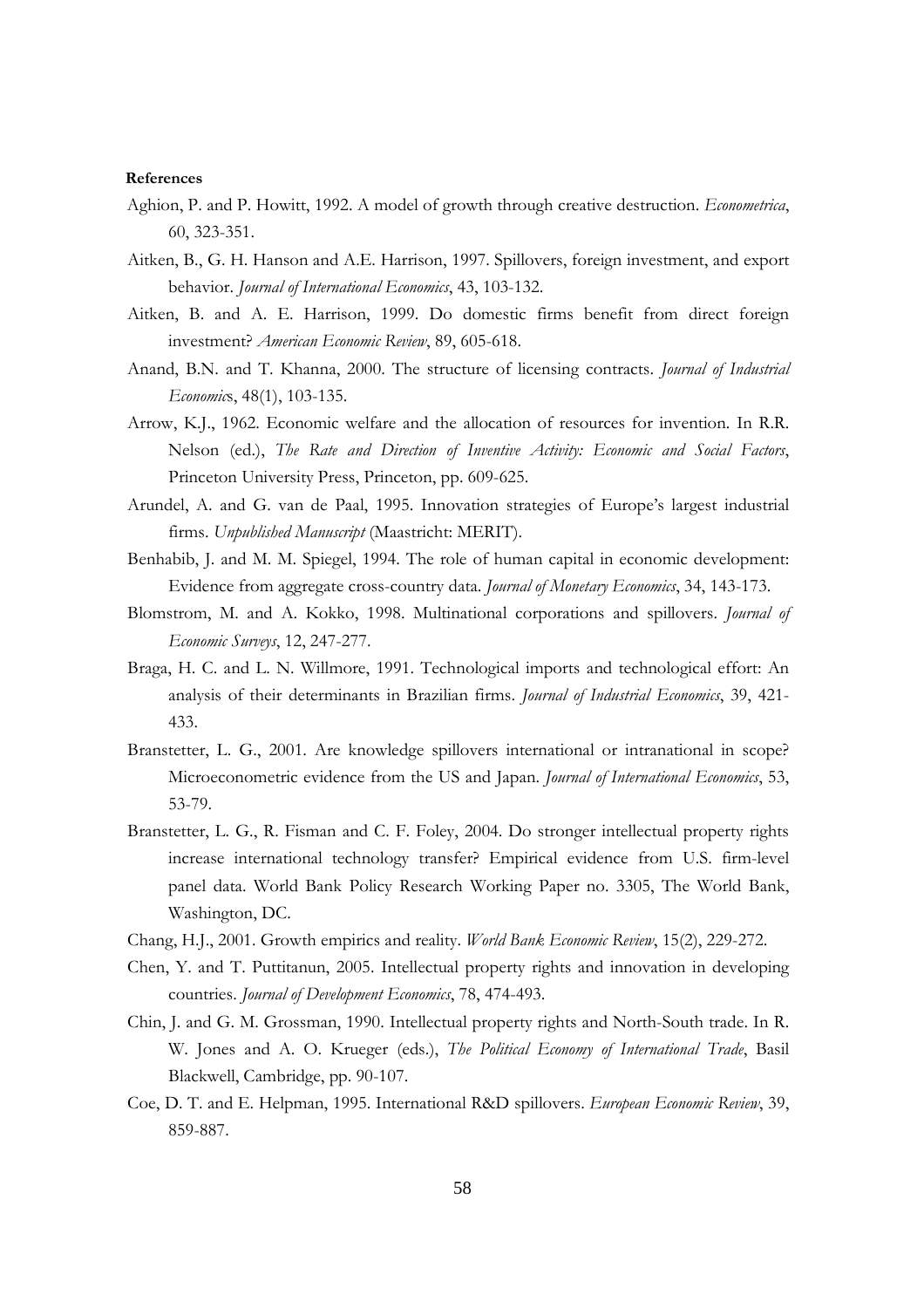- Cohen, W. M., 1995. Empirical studies of innovative activity. In P. Stoneman (ed.), *Handbook* of the Economics of Innovation and Technical Change, Basil Blackwell, Oxford.
- Cohen, W. M. and D. A. Levinthal, 1989. Innovation and learning: The two faces of R&D. The Economic Journal, 99, 569-596.
- Cohen, W. M., R. R. Nelson and J.P. Walsh, 1997. Appropriability conditions and why firms patent and why they do not in the U.S. manufacturing sector. Working Paper, Carnegie Mellon University, Pittsburgh.
- Cohen, W. M., R. R. Nelson and J.P. Walsh, 2000. Protecting their intellectual assets: Appropriability conditions and why U.S. manufacturing firms patent (or not). NBER Working Paper no. 7552, National Bureau of Economic Research, Cambridge: MA.
- Commission on Intellectual Property Rights, 2002. Integrating Intellectual Property Rights and Development Policy. Commission on Intellectual Property Rights, London.
- Contractor, F.J., 1980. The "profitability" of technology licensing by U.S. multinationals: A framework for analysis and an empirical study. Journal of International Business Studies, 11,  $40 - 62.$
- Correa, C.M., 2000. Intellectual Property Rights, the WTO and Developing Countries: The TRIPS Agreement and Policy Options. Zed Books, London.
- Correa, C.M., 2005. Can the TRIPS agreement foster technology transfer to developing countries. In K.E. Maskus and J.H. Reichman (eds.), International Public Goods and Transfer of Technology under a Globalized Intellectual Property Regime, Cambridge University Press, Cambridge, pp. 227-256.
- Correa, C.M., 2007. Intellectual property in the LDCs: Strategies for enhancing technology transfer and dissemination. Background Paper no. 4 for UNCTAD, The Least Developed Countries Report.
- Dahab, S., 1986. Technological change in the Brazilian agricultural implements industry. Unpublished PhD dissertation, Yale University, New Haven, CT.
- Das, S., 1987. Externalities and technology transfer through multinational corporations: A theoretical analysis. Journal of International Economics, 22, 171-182.
- David, P., 1993. Intellectual property institutions and the panda's thumb: Patents, copyrights, and trade secrets in economic theory and history. In M.B. Wallerstein, M.E. Mogee and R.A. Schoen (eds.), Global Dimensions of Intellectual Property Rights in Science and Technology, National Academy Press, Washington, DC, pp. 19-61.
- Davidson, W. H and D. G. McFetridge, 1984. International technology transactions and the theory of the firm. Journal of Industrial Economics, 32, 253-64.
- Deardoff, A. V., 1992. Welfare effects of global patent protection. *Economica*, 59, 33-51.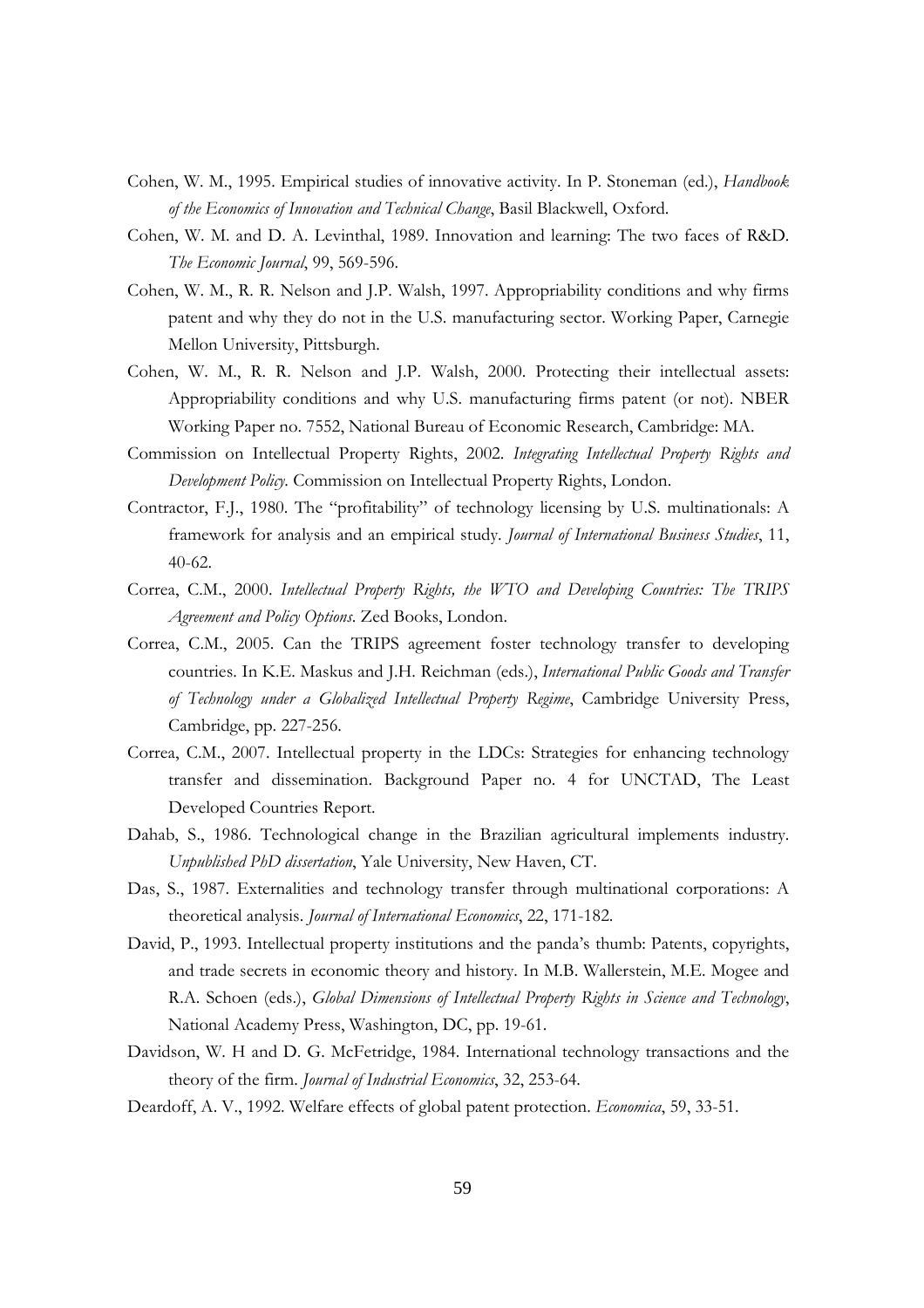- De Long, J. B. and L. H. Summers, 1991. Equipment investment and economic growth. Quarterly Journal of Economics, 106, 445-502.
- Dinwoodie, G., 2007. The international intellectual property system: Treaties, norms, national courts, and private ordering. In D.J. Gervais (ed.), Intellectual Property, Trade and Development: Strategies to Optimize Economic Development in a TRIPS-Plus Era, Oxford University Press, Oxford, pp. 61-114.
- Diwan, I. and D. Rodrik, 1991. Patents, appropriate technology, and North-South trade. Journal of International Economics, 63, 79-90.
- Drahos, P., 1998. The universality of intellectual property rights: Origins and development. WIPO Background Paper: Panel Discussion on Intellectual Property and Human Rights, Geneva.
- Drahos, P., 2002. Developing countries and international intellectual property standardsetting. Commission on Intellectual Property Rights Study Paper no. 8.
- Drahos, P., 2006. BITs and BIPs: Bilateralism in intellectual property. In A. George (ed.), Globalization and Intellectual Property, Ashgate, Aldershot, pp. 89-106.
- Dunning, J.H., 1981. International Production and the Multinational Enterprise. Allen Unwin, London.
- Dollar, D., 1992. Outward-oriented developing economies really do grow more rapidly: Evidence from 95 LDCs, 1976-1985. Economic Development and Cultural Change, 40, 523-544.
- Eaton, J. and S. Kortum, 1996. Trade in ideas: Patenting and productivity in the OECD. Journal of International Economics, 40, 79-90.
- Falvey, R. E., N. Foster and D. Greenaway, 2006. Intellectual property rights and economic growth. Review of Development Economics, 10(4), 700-719.
- Falvey, R. E., N. Foster and D. Greenaway, 2009. Trade, imitative ability and intellectual property rights. Review of World Economics, 145(3), 373-404.
- Ferrantino, M. J., 1993. The effect of intellectual property rights on international trade and investment. Weltwirtschaftliches Archiv, 129, 300-331.
- Fink, C., 2001. Patent protection, transnational corporations, and market structure: A simulation study of the Indian pharmaceutical industry. Journal of Industry, Competition and Trade, 1, 101-121.
- Fink, C., 2005. Intellectual property rights and U.S. and German international transactions in manufacturing industries. In C. Fink and K. E. Maskus (eds.), Intellectual Property and Development: Lessons from Recent Economic Research, Washington, DC: The World Bank / Oxford University Press.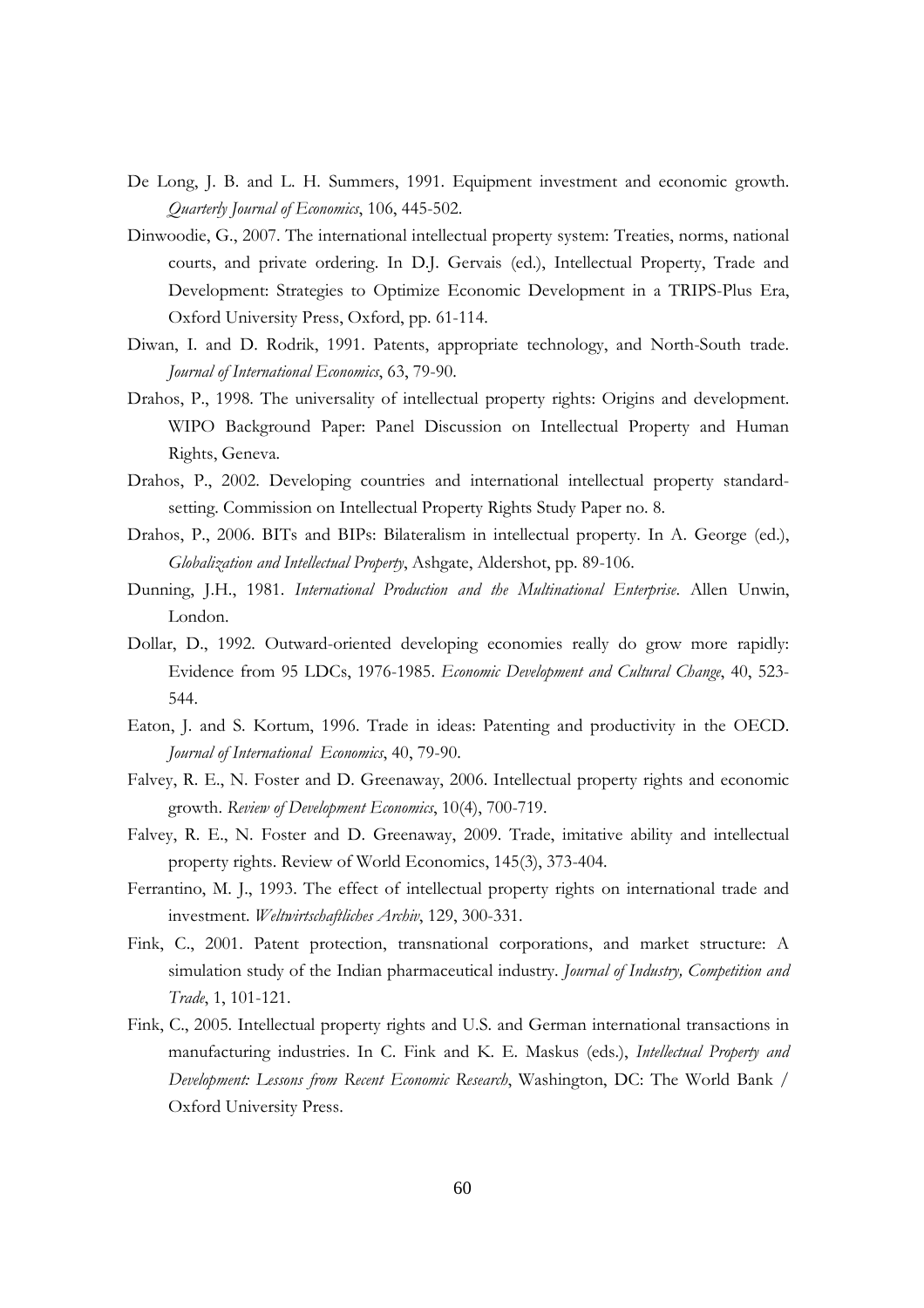- Fink, C. and K. E. Maskus, 2005. Intellectual Property and Development: Lessons from Economic Research. Washington, DC: The World Bank / Oxford University Press.
- Fink, C. and C. A. Primo Braga, 2005. How stronger protection of intellectual property rights affects international trade flows. In C. Fink and K. E. Maskus (eds.), Intellectual Property and Development: Lessons from Recent Economic Research, Washington, DC: The World Bank / Oxford University Press.
- Fosfuri, A., 2000. Patent protection, imitation and the mode of technology transfer. International Journal of Industrial Organisation, 18, 1129-1149.
- Fosfuri, A., 2003. Country risk and the international flows of technology: Evidence from the chemical industry. Business Economics, Working Paper no. 022514, Universidad Carlos III, Madrid.
- Fosfuri, A., M. Motta and T. Ronde, 2001. Foreign direct investment and spillovers through worker's mobility. Journal of International Economics, 53, 205-222.
- Foster, N., 2011. Intellectual property rights and the margins of international trade. Mimeo.
- Gallini, C., 1992. Patent policy and costly imitation. Rand Journal of Economics, 23(1), 52-63.
- Gallini, N. and S. Scotchmer, 2002. Intellectual property: When is it the best incentive system? Innovation Policy and the Economy, 2, 51-77.
- Gervais, D.J., 2007. TRIPs and development. In D.J. Gervais (ed.), Intellectual Property, Trade and Development: Strategies to Optimize Economic Development in a TRIPS-Plus Era, Oxford University Press, Oxford, pp. 3-60.
- Gilbert, R.J. and D. Newey, 1982. Preemptive Patenting and the Persistence of Monopoly. American Economic Review, 72, 514-526.
- Gilbert, R.J. and C. Shapiro, 1990. Optimal patent length and breadth. Rand Journal of Economics, 21(1), 51-61.
- Ginarte, J. C. and W. G. Park, 1997. Determinants of patent rights: A cross-national study. Research Policy, 26, 283-301.
- Glass, A. and K. Sagi, 2002. Intellectual property rights and foreign direct investment. Journal of International Economics, 56, 387-410.
- Globbermann, S., A. Kokko and F. Sjöholm, 2000. International technology diffusion: Evidence from Swedish patent data. Kyklos, 53, 17-38.
- Gould, D. M. and W. C. Gruben, 1996. The role of intellectual property rights in economic growth. Journal of Development Economics, 48, 323-350.
- Gould, D. M. and R. J. Ruffin, 1993. Human capital, trade and economic growth. Research Paper no. 9301, Dallas, TX: Federal Reserve Bank of Dallas.
- Görg, H. and D. Greenaway, 2004. Much ado about nothing: Do domestic firms really benefit from foreign direct investment? World Bank Research Observer, 19, 171-197.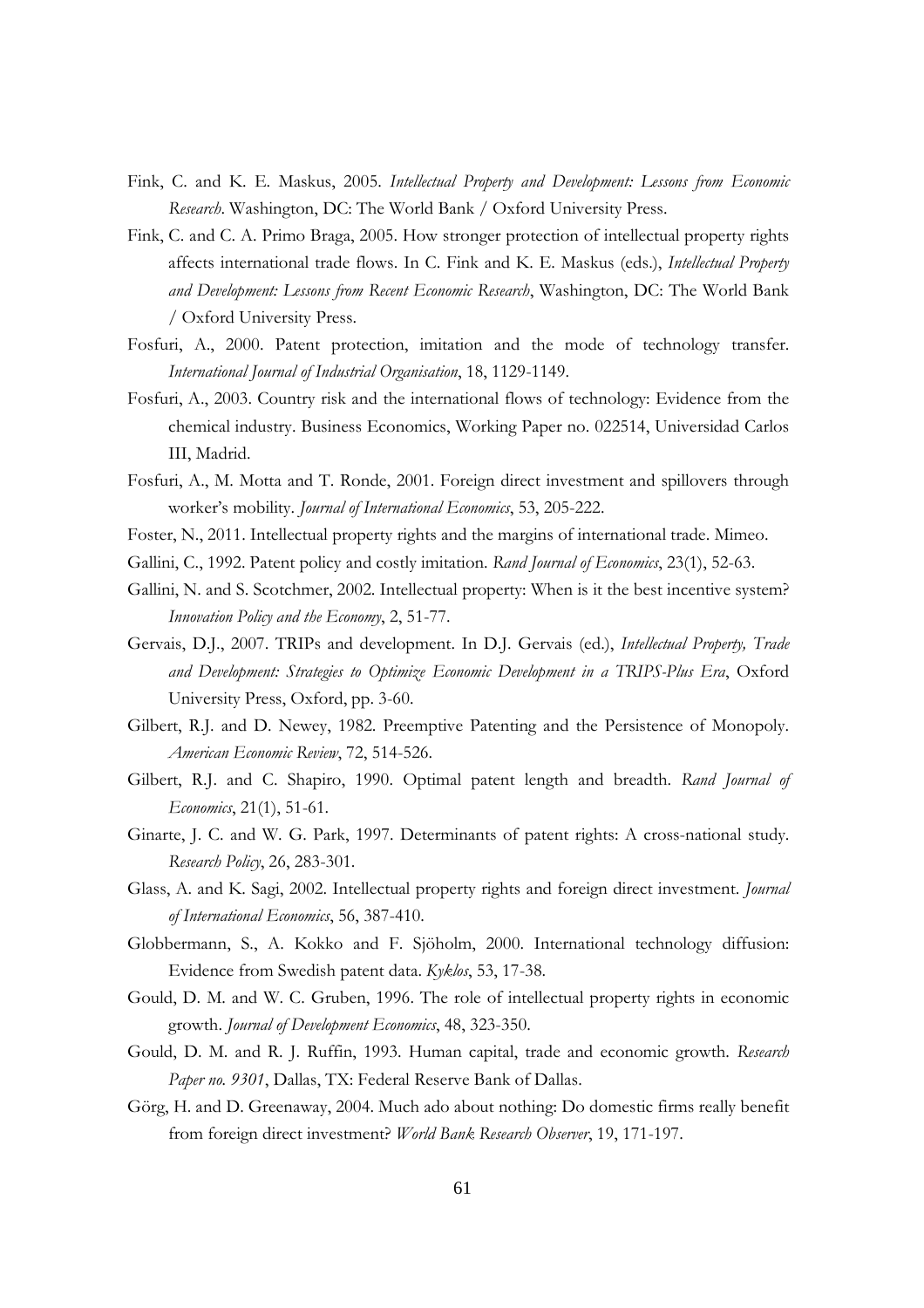- Green, J.R. and S. Scotchmer, 1995. On the division of profit in sequential innovation. RAND Journal of Economics, 26(1), 20-33.
- Grossman, G. M. and E. Helpman, 1991. Innovation and Growth in the Global Economy. The MIT Press, Cambridge, MA.
- Hansen, B. E., 1996. Inference when a nuisance parameter is not identified under the null hypothesis. Econometrica, 64, 413-430.
- Hansen, B. E., 1999. Threshold effects in non-dynamic panels: Estimation, testing and inference. Journal of Econometrics, 93, 345-368.
- Hansen, B. E., 2000. Sample splitting and threshold estimation. Econometrica, 68, 575-603.
- Helpman, E., 1993. Innovation, imitation, and intellectual property rights. Econometrica, 61, 1247-1280.
- Horstmann, I. and J. R. Markusen, 1987. Licensing versus direct investment: A model of internalization by the multinational enterprise. *Canadian Journal of Economics*, 20, 464-481.
- Hu, A.G.Z. and A.B. Jaffe, 2001. Patent citations and international knowledge flow: The case of Korea and Taiwan. NBER Working Paper no. 8528, National Bureau of Economic Research, Cambridge, MA.
- Ivus, O., 2010. The quantity, price and variety response of U.S. exports to stronger patent protection. Mimeo, Queen's School of Business, Queen's University.
- Jaffe, A.B., 1999. The U.S. patent system in transition: Policy innovation and the innovation process. NBER Working Paper no. 7280, National Bureau of Economic Research, Cambridge, MA.
- Kanwar, S. and R. E. Evenson, 2003. Does intellectual property protection spur technological change? Oxford Economic Papers, 55, 235-264.
- Kaufer, E., 1989. The Economics of the Patent System. Fundamentals of Pure and Applied Economics 30, Harwood Academic Publishers.
- Keller, W., 2004. International technology diffusion. Journal of Economic Literature, 42, 752-782.
- Khan, B.Z., 2002. Intellectual property and economic development: Lessons from American and European History. Commission on Intellectual Property Rights Study Paper no. 1a.
- Kim, L., 1997. Imitation to Innovation: The Dynamics of Korea's Technological Learning. Harvard Business School Press, Boston.
- Kim, L., 2003. Technology transfer and intellectual property rights: Lessons from Korea's experience. UNCTAD/ICTSD Working Paper, UNCTAD / ICTSD, Geneva.
- Kingston, W., 2005. An agenda for radical intellectual property reform. In K.E. Maskus and J.H. Reichman (eds.), International Public Goods and Transfer of Technology under a Globalized Intellectual Property Regime, Cambridge University Press, Cambridge.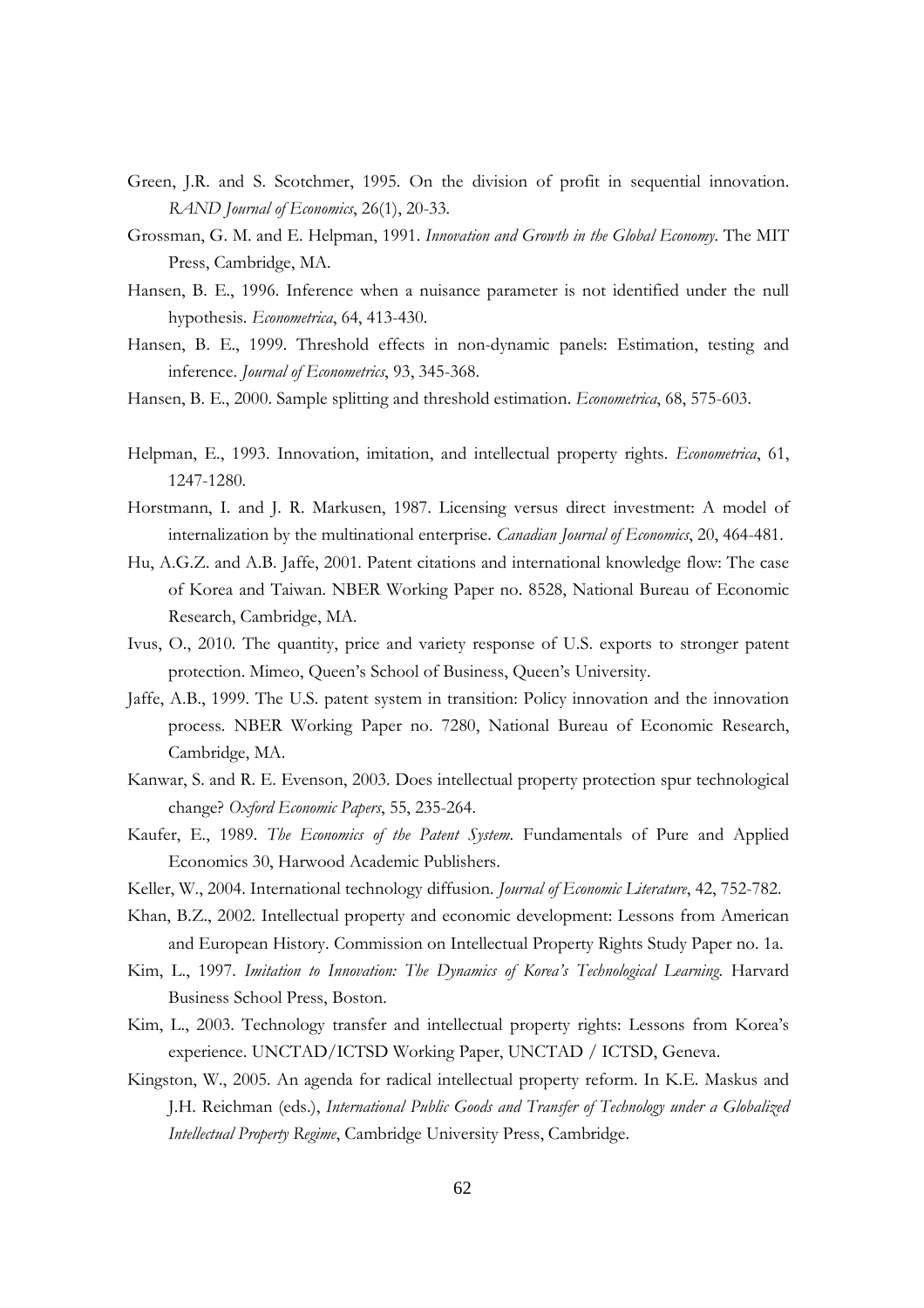- Kitch, E.W., 1977. The nature and function of the patent system. *Journal of Law and Economics*,  $20(2)$ , 265-290.
- Klemperer, P., 1990. How broad should the scope of patent protection be? RAND Journal of Economics, 21(1), 113-130.
- Kotabe, M., 1992. A comparative study of U.S. and Japanse patent systems. Journal of International Business Studies, 23, 147-168.
- Kumar, N., 2001. Determinants of location of overseas R&D activity of multinational enterprises: The case of US and Japanese corporations. Research Policy, 30, 159-174.
- Kumar, N., 2002. Intellectual property rights, technology and economic development: Experience of Asian countries. RIS Discussion Paper no. 25/2002, Research and Information System for the Non-Aligned and Other Developing Countries (RIS), New Delhi.
- La Criox, S.J. and A. Kawaura, 1996. Product patent reform and its impact on Korea's pharmaceutical industry. International Economic Journal, 10(1), 109-124.
- Lai, E. L.-C., 1998. International intellectual property rights protection and the rate of product innovation. Journal of Development Economics, 55, 115-130.
- Lee, J. Y. and E. Mansfield, 1996. Intellectual property protection and U.S. foreign direct investment. Review of Economics and Statistics, 78, 181-186.
- Lerner, J., 2001. 150 years of patent protection. NBER Working Paper no. 7478, National Bureau of Economic Research, Cambridge, MA.
- Lerner, J., 2002. Patent protection and innovation over 150 years. NBER Working Paper no. 8977, National Bureau of Economic Research, Cambridge, MA.
- Levin, R.C., Klevorick, A.K., Nelson, R.R. and S.G. Winter, 1987. Appropriating the returns from industrial research and development. Brookings Papers on Economic Activity, 3, 783-818.
- Lo, S.T., 2004. Strengthening intellectual property rights: Experience from the 1986 Taiwanese patent reform. Concordia University Working Paper no 04004, Montreal.
- Machlup, F., 1958. An economic review of the patent system. Study of the Subcommittee on Patents, Trademarks and Copyrights no. 15, United States Government Printing Office, Washington, DC.
- Mansfield, E., 1985. How rapidly does industrial technology leak out? Journal of Industrial Economics, 34, 217-223.
- Mansfield, E., 1986. Patents and innovation: An empirical study. Management Science, February, 173-181.
- Mansfield, E., 1993. Unauthorized use of intellectual property: Effects on investment, technology transfer, and innovation. In M. B. Wallerstein, M. E. Mogee, and R. A.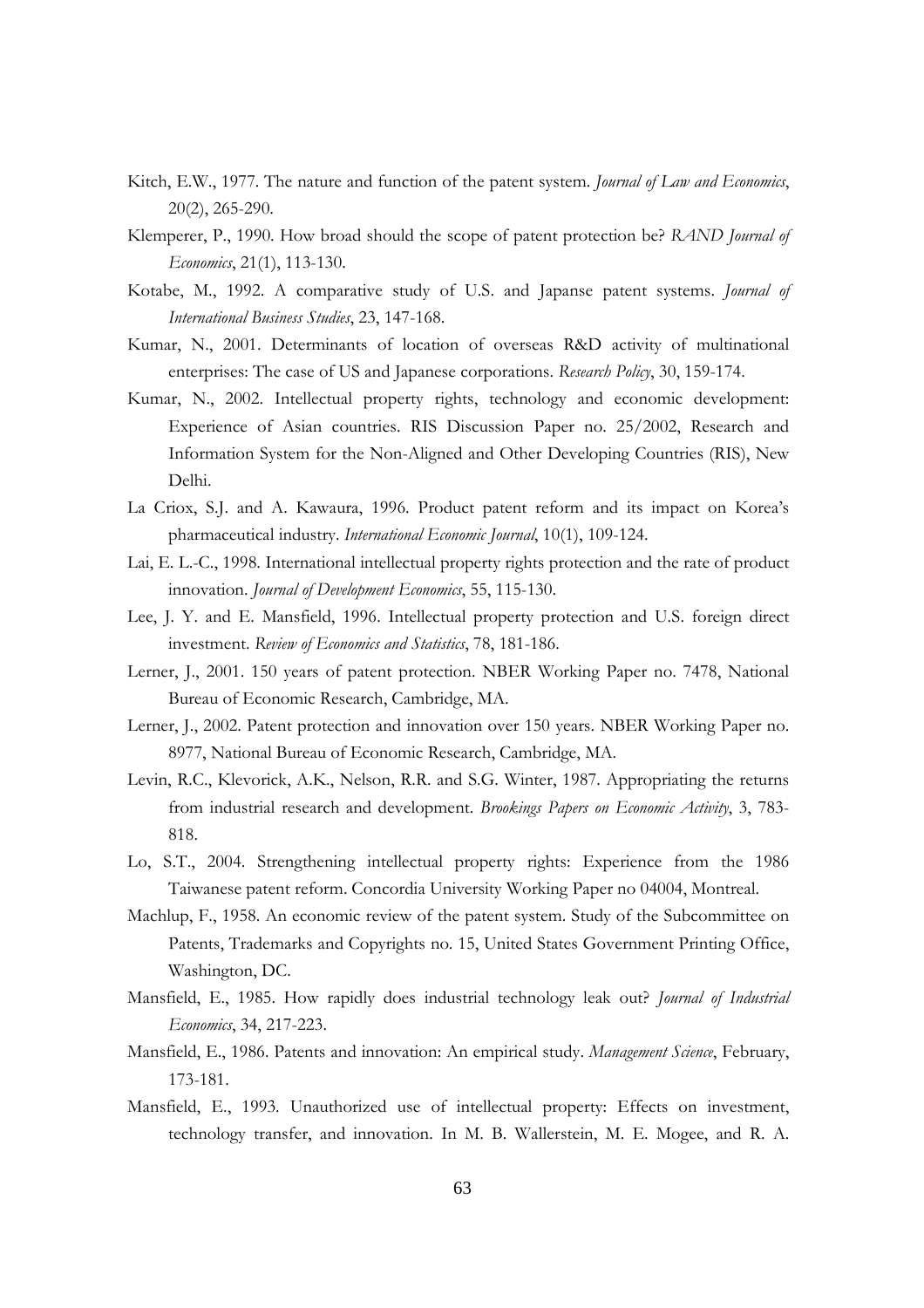Schoen (eds.), Global Dimensions of Intellectual Property Rights in Science and Technology, National Academy Press, Washington.

- Mansfield, E., 1994. Intellectual property protection, foreign direct investment, and technology transfer. Discussion Paper no. 19, International Finance Corporation, Washington, DC.
- Mansfield, E., 1995. Intellectual property protection, direct investment and technology transfer: Germany, Japan and the United States. IFC Discussion Paper no. 27, The World Bank and International Finance Corporation, Washington, DC.
- Mansfield, E., J. Rapoport, A. Romeo, S. Wagner and G. Beardsley, 1977. Social and private rates of return from industrial innovations. Quarterly Journal of Economics, 16, 221-240.
- Maskus, K.E., 1997. Implications of regional and multilateral agreements for intellectual property rights. The World Economy, 20, 681-694.
- Maskus, K.E., 1998a. The international regulation of intellectual property. Weltwirtschaftliches Archiv, 134, 186-208.
- Maskus, K.E., 1998b. The role of intellectual property rights in encouraging foreign direct investment and technology transfer. Duke Journal of Comparative and International Law, 9, 109-161.
- Maskus, K.E., 2000a. Intellectual Property Rights in the Global Economy. Institute for International Economics, Washington, DC.
- Maskus, K.E., 2000b. Intellectual property rights and foreign direct investment. Policy Discussion Paper no. 0022, Centre for International Economic Studies, University of Adelaide, Adelaide.
- Maskus, K.E., 2000c. Strengthening intellectual property rights in Lebanon. In B. Hoekman and J. Zarrouk (eds.), Catching Up with the Competition: Trade Opportunities and Challenges for Arab Countries, Studies in International Economics, University of Michigan Press, Ann Arbor.
- Maskus, K.E., 2004. Encouraging international technology transfer. UNCTAD/ICTSD Issue Paper no. 7, UNCTAD / ICTSD, Geneva.
- Maskus, K.E., S. M. Dougherty and A. Mertha, 2005. Intellectual property rights and economic development in China. In C. Fink and K. E. Maskus (eds.), *Intellectual Property* and Development: Lessons from Recent Economic Research, The World Bank / Oxford University Press, Washington, DC.
- Maskus, K.E. and D. Eby-Konan, 1994. Trade related intellectual property rights: Issues and exploratory results. In A. V. Deardoff and R. M. Stern (eds.), Analytical and Negotiating Issues in the Global Trading System, University of Michigan Press, Ann Arbor.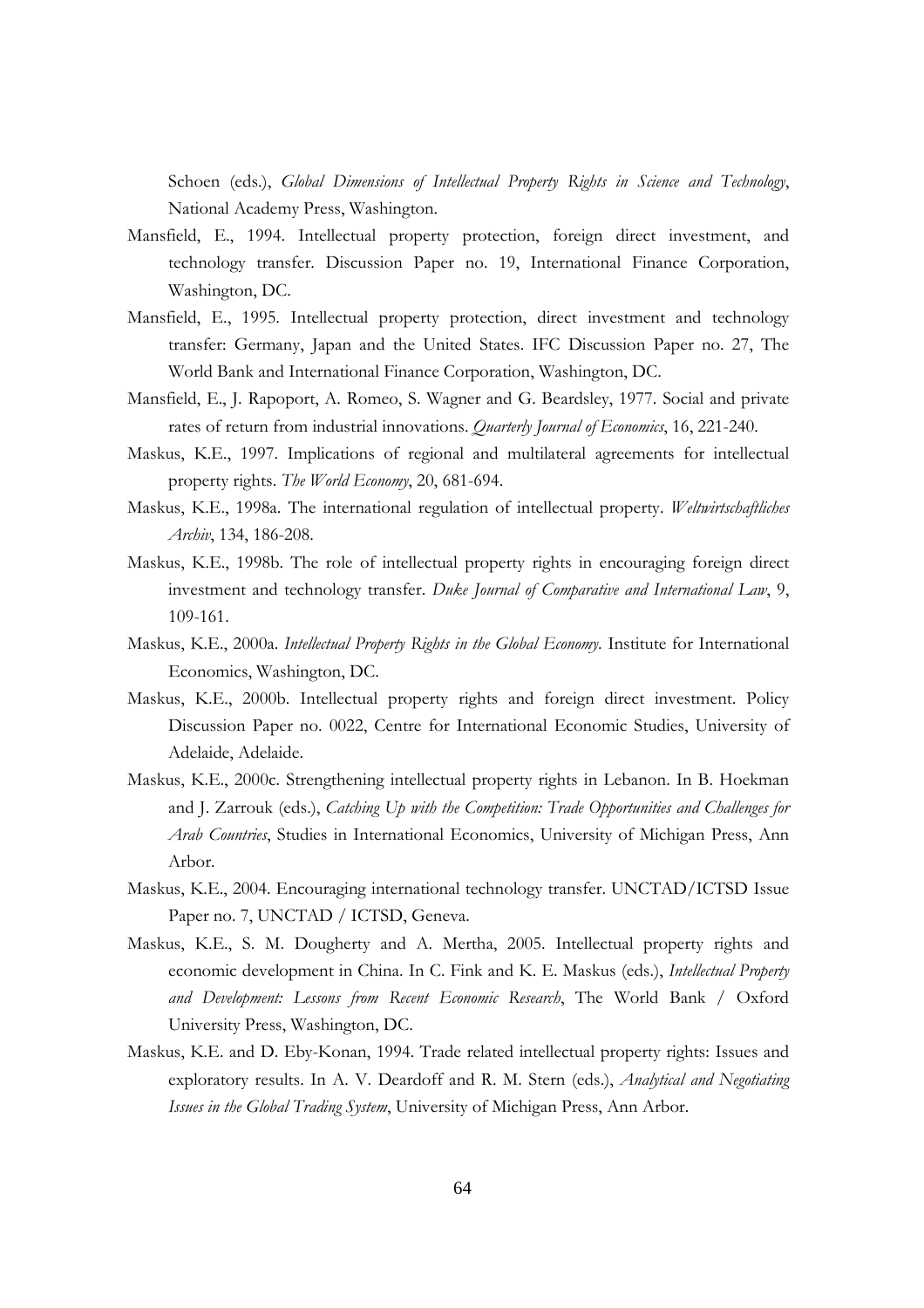- Maskus, K.E. and C. McDaniel, 1999. Impacts of the Japanese patent system on productivity growth. *Japan and the World Economy*, 11, 557-574.
- Maskus, K.E. and M. Penubarti, 1995. How trade-related are intellectual property rights? Journal of International Economics, 39, 227-248.
- Maskus, K.E. and J.H. Reichman, 2005. The globalization of private knowledge goods and the privatization of global public goods. In K.E. Maskus and J.H. Reichman (eds.), International Public Goods and Transfer of Technology under a Globalized Intellectual Property Regime, Cambridge University Press, Cambridge, pp. 3-45.
- May, C., 2000. A Global Political Economy of Intellectual Property Rights: The New Enclosure? Routledge, London.
- May, C., 2007. The hypocrisy of forgetfulness: The contemporary significance of early innovations in intellectual property. Review of International Political Economy, 14(1), 1-25.
- Mazzoleni, R. and R. R. Nelson, 1998. The benefits and costs of strong patent protection: A contribution to the current debate. Research Policy, 27, 273-284.
- McCalman, P., 2001. Reaping what you sow; An empirical analysis of international patent harmonization. Journal of International Economics, 55, 161-186.
- McCalman, P., 2002. National patents, innovation and international agreements. Journal of International Trade and Development, 11, 1-14.
- McCalman, P., 2005. Who enjoys 'TRIPs' abroad? An empirical analysis of intellectual property rights in the Uruguay round. Canadian Journal of Economics, 38, 574-603.
- Merges, R.P. and R.R. Nelson, 1990. On the complex economics of patent scope. Colombia Law Review, 90(4), 839-916.
- Mikkelsen, K. W., 1984. Inventive activity in Philippines industry. Unpublished PhD Dissertation, Yale University, New Haven, CT.
- Moon, S., 2008. Does TRIPS Art. 66.2 encourage technology transfer to LDCs? An analysis of country submissions to the TRIPS council (1999-2007). UNCTAD-ICTSD Policy Brief no. 2.
- Moser, P., 2005. How do patent laws influence innovation? Evidence from Nineteenth century World's fairs. American Economic Review, 95(4), 1214-1236.
- Nelson, R. R. and H. Pack, 1999. The Asian miracle and modern growth theory. *Economic* Journal, 109, 416-436.
- Nordhaus, W.D., 1967. The optimal life of a patent. Cowles Foundation Discussion Paper no. 241, New Haven.
- O'Donoghue, T., 1998. A patentability requirement for sequential innovation. RAND Journal of Economics, 29(4), 654-679.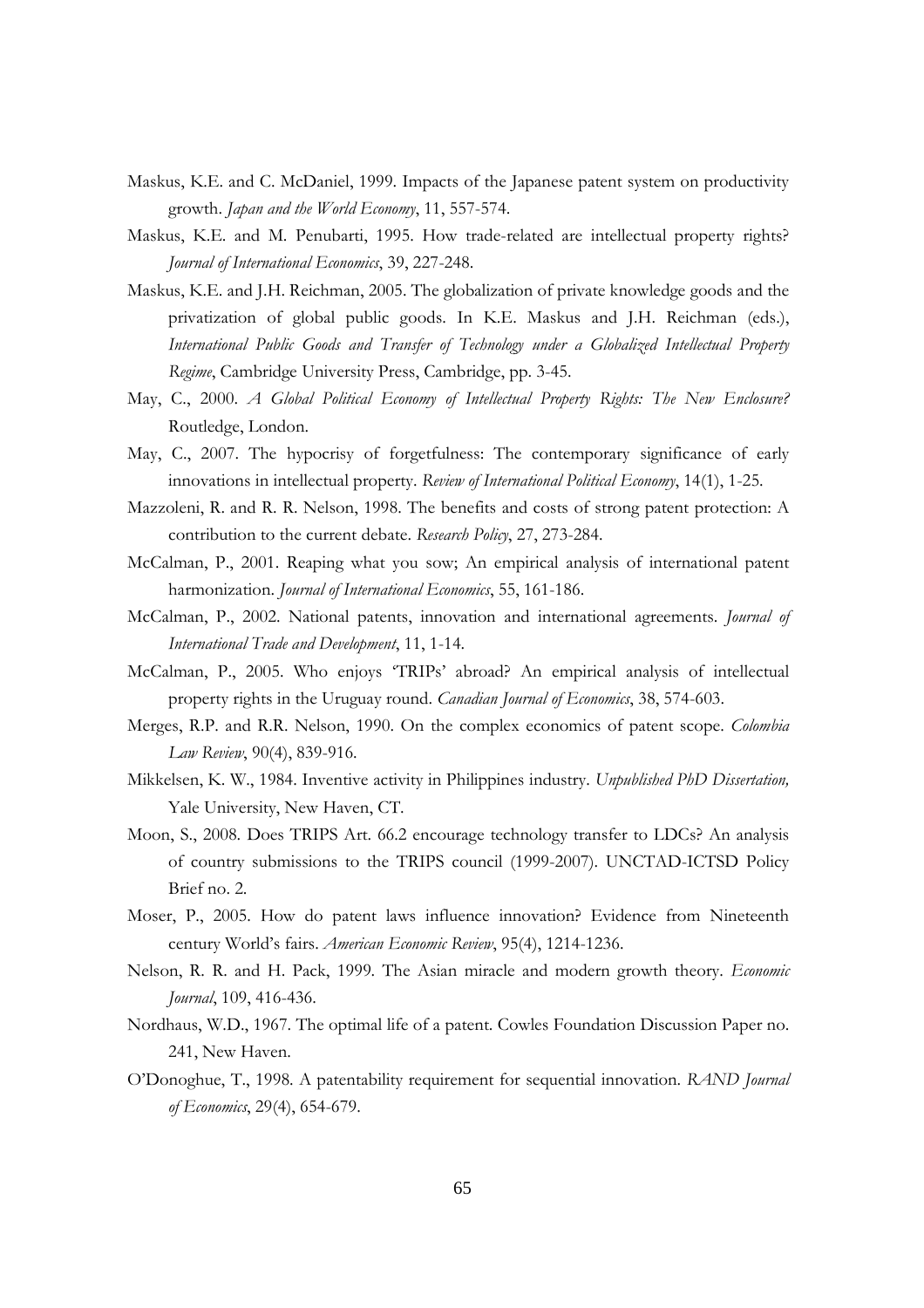- O'Donoghue, T., Scotchmer, S. and J.F. Thisse, 1998. Patent breadth, patent life, and the pace of technological progress. Journal of Economics and Management Strategy, 7(1), 1-32.
- Ordover, J.A., 1992. A patent system for both diffusion and exclusion. *Journal of Economic* Perspectives, 5(1), 43-60.
- Park, W.G., 1999. Impact of the international patent system on productivity and technology diffusion. In O. Lippert, Competitive Strategies for Intellectual Property Protection, Fraser Institute, Vancouver, BC.
- Park, W.G. and G. Lippoldt, 2005. International licensing and the strengthening of intellectual property rights in developing countries during the 1990s. OECD Economic Studies no. 40, OECD, Paris.
- Primo Braga, C. A., 1996. Trade-related intellectual property issues: The Uruguay round agreement and its economic implications. In W. Martin and L. A. Winters (eds.), The Uruguay Round and Developing Countries, Cambridge University Press, Cambridge.
- Primo Braga, C. A. and C. Fink, 1998. The relationship between intellectual property rights and foreign direct investment. Duke Journal of Comparative and International Law, 9, 163-188.
- Pritchett, L., 1996. Measuring outward orientation in LDCs: Can it be done? Journal of Development Economics, 49, 307-335.
- Rapp, R. T. and R. P. Rozek, 1990. Benefits and costs of intellectual property protection in developing countries. Journal of World Trade, 24, 75-102.
- Rivera-Batiz, L. A. and P. M. Romer, 1991. International trade with endogenous technological change. European Economic Review, 35, 971-1004.
- Rodriguez, F. and D. Rodrik (2000), "Trade Policy and Growth: A Skeptic's Guide to the Cross-National Evidence", NBER Macroeconomics Annual, 15, pp. 261-325.
- Rodriguez-Clare, A. (1996), "Multinationals, Linkages and Economic Development", American Economic Review, 86, pp. 852-873.
- Rodrik, D. (1994), "Comments on Maskus and Eby-Konan", in A. V. Deardoff and R. M. Stern (eds.), Analytical and Negotiating Issues in the Global Trading System, pp. 447-450 (Ann Arbor, MI: University of Michigan Press).
- Romer, P. M. (1990), "Endogenous Growth and Technical Change", Journal of Political Economy, 99, pp. 807-827.
- Saggi, K., 2002. Trade, foreign direct investment, and international technology transfer: A survey. World Bank Research Observer, 17, 191-235.
- Scherer, F.M., 1972. Nordhaus' theory of the optimal patent life: A geometric reinterpretation. American Economic Review, 62(3), 422-427.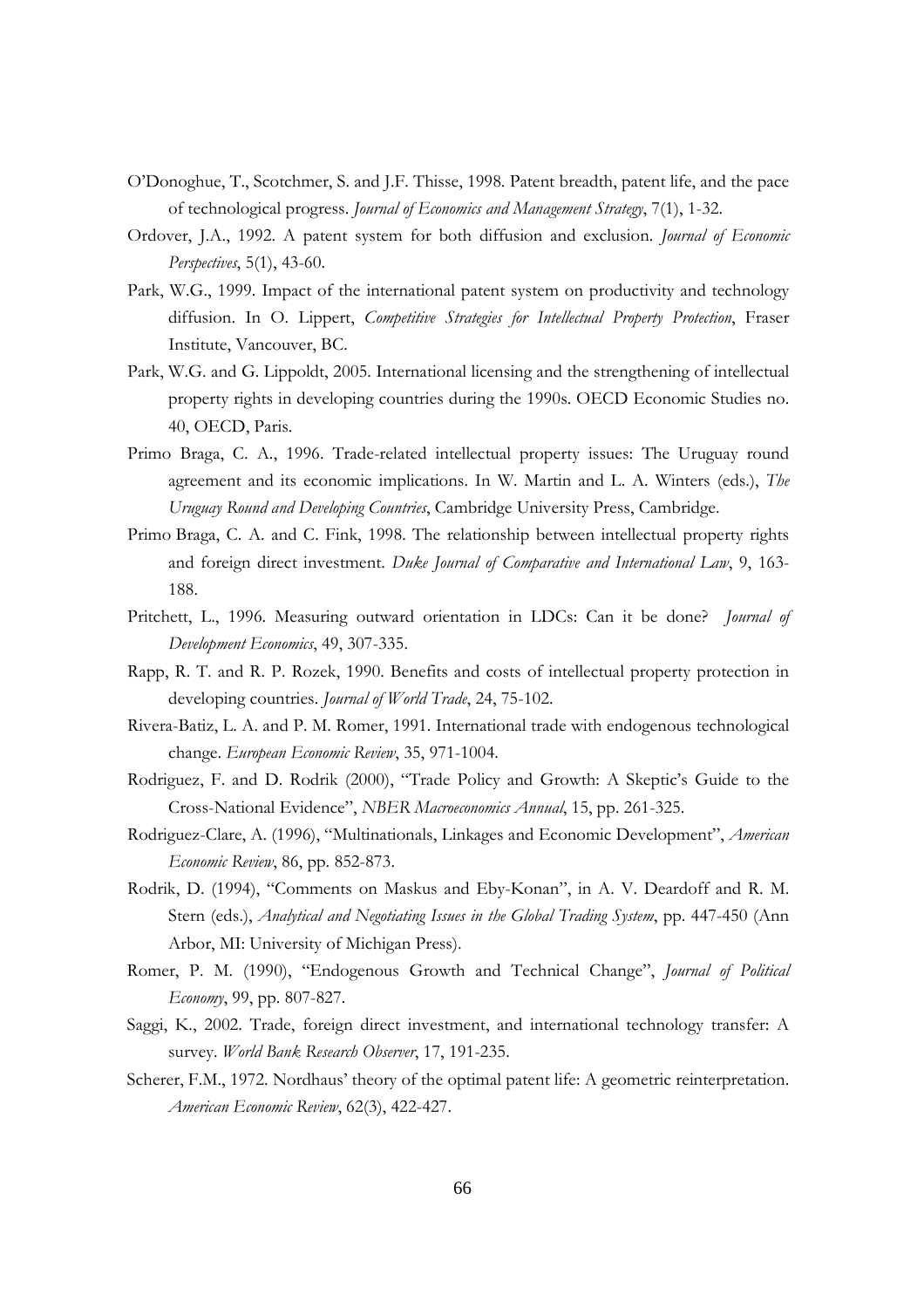- Scherer, F.M., 2005. The economics of the patent system. In F.M. Scherer (ed.), Patents: *Economics, Policy and Measurement*, Edward Elgar Publishing, Cheltenham, pp. 3-22.
- Scherer, F. M., S. E. Herzstein, A. W. Dreyfoos, W. G. Whitney, O. J. Bachman, C. P. Pesek, C. J. Scott, T. G. Kelly and J. J. Galvin, 1959. Patents and the Corporation: A Report on Industrial Technology under Changing Public Policy, Harvard University, Cambridge, MA.
- Schiff, E., 1971. Industrialization without National Patents: The Netherlands, 1869-1912 Switzerland, 1850-1907. Princeton University Press, Princeton.
- Schneider, P., 2005. International trade, economic growth and intellectual property rights: A panel data study of developed and developing countries. Journal of Development Economics, 78, 529-547.
- Scotchmer, S., 1991. Standing on the shoulders of giants: Cumulative research and the patent law. Journal of Economic Perspectives, 5(1), 29-41.
- Scotchmer, S., 1996. Protecting early innovators: Should second-generation products be patentable? RAND Journal of Economics, 27(2), 322-331.
- Scotchmer, S. and J. Green, 1990. Novelty and disclosure in patent law. RAND Journal of Economics, 21(1), 131-146.
- Seyoum, B., 1996. The impact of intellectual property rights on foreign direct investment. Columbia Journal of World Business, 31, 50-59.
- Sherwood, R. M., 1997. The TRIPS agreement: Implications for developing countries. IDEA: The Journal of Law and Technology, 37, 491-544.
- Siebeck, W.E., Evenson, R.E., Lesser, W. and C.A. Primo Braga, 1990. Strengthening protection of intellectual property in developing countries: A survey of the literature. World Bank Discussion Paper no. 112, Washington, DC.
- Smarzynska, B., 2004. The composition of foreign direct investment and protection of intellectual property rights: Evidence from transition economies. European Economic Review, 48, 39-62.
- Smith, P. J., 1999. Are weak patent rights a barrier to U.S. exports? Journal of International Economics, 48, 151-177.
- Smith, P. J., 2001. How do foreign patent rights affect U.S. exports, affiliate sales, and licenses? Journal of International Economics, 55, 411-440.
- Stiglitz, J.E., 1999. Knowledge as a global public good. In I. Kaul, I. Grunberg and M.A. Stern (eds.), Global Public Goods, Oxford University Press, Oxford, pp. 308-325.
- Taylor, C. T. and Z. A. Silberston, 1973. The Economic Impact of the Patent System, Cambridge University Press, Cambridge.
- Taylor, M. S., 1993. TRIPs, trade, and technology transfer. Canadian Journal of Economics, 26, 625-638.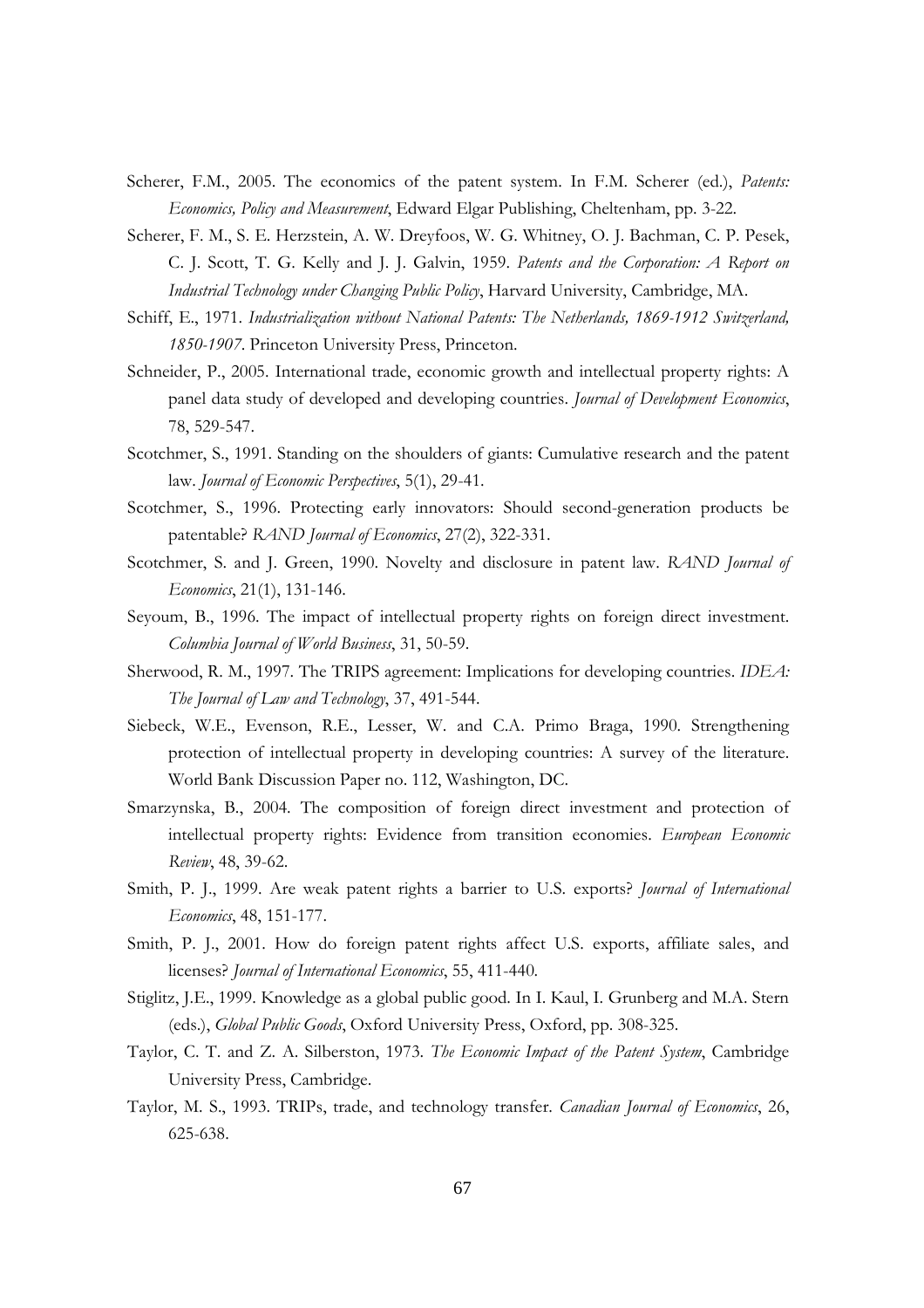- Teece, D. J., 1986. The Multinational Corporation and the Resource Cost of International Technology *Transfer*, Ballinger Press, Cambridge.
- Thompson, M. A. and F. W. Rushing, 1996. An empirical analysis of the impact of patent protection on economic growth. Journal of Economic Development, 21, 61-79.
- Thompson, M. A. and F. W. Rushing, 1999. An empirical analysis of the impact of patent protection on economic growth: An extension. *Journal of Economic Development*, 24, 67-76.
- United Nations Conference on Trade and Development, 1996. The TRIPs Agreement and Developing Countries, UNCTAD, Geneva.
- UNCTAD / ICTSD, 2003. Intellectual property rights: Implications for development. Policy Discussion Papper, Geneva.
- Verspagen, B., 2003. Intellectual property rights in the World economy. In O. Grandstrand (ed.), Economics, Law and Intellectual Property: Seeking Strategies for Research and Teaching in a Developing Field, Kluwer Academic Publisher, Boston, 489-518.
- Wade, R., 1990. Governing the Market: Economic Theory and the Role of Government in East Asian Industrialization. Princeton University Press, Princeton.
- WTO, 1994. Agreement on Trade-Related Aspects of Intellectual Property Rights, World Trade Organisation, Geneva.
- WTO, 2001. Ministerial Declaration and Decisions on Implementation-Related Issues and Concerns, Ministerial Conference, WTO, Geneva.
- Wright, B.D., 1983. The economics of invention incentives: Patents, prizes, and research contracts. American Economic Review, 73(4), 691-707.
- Xu, B. and E. P. Chiang, 2005. Trade, patents and international technology diffusion. *Journal of* International Trade and Economic Development, 14, 115-135.
- Xu, B. and J. Wang, 2000. Trade, FDI and international technology diffusion. Journal of Economic Integration, 15, 585-601.
- Yang, G. and K.E. Maskus, 2001. Intellectual property rights, licensing, and innovation in an endogenous product-cycle model. Journal of International Economics, 53, 169-187.
- Yang, G. and K.E. Maskus, 2005. Intellectual property rights and licensing: An econometric investigation. In C. Fink and K.E. Maskus (eds.), Intellectual Property and Development: Lessons from Recent Economic Research, World Bank / Oxford University Press, Washington, DC, pp. 111-131.
- Yu, P.K., 2006. TRIPS and its discontents. Marquette Intellectual Property Law Review, 10, 369-410.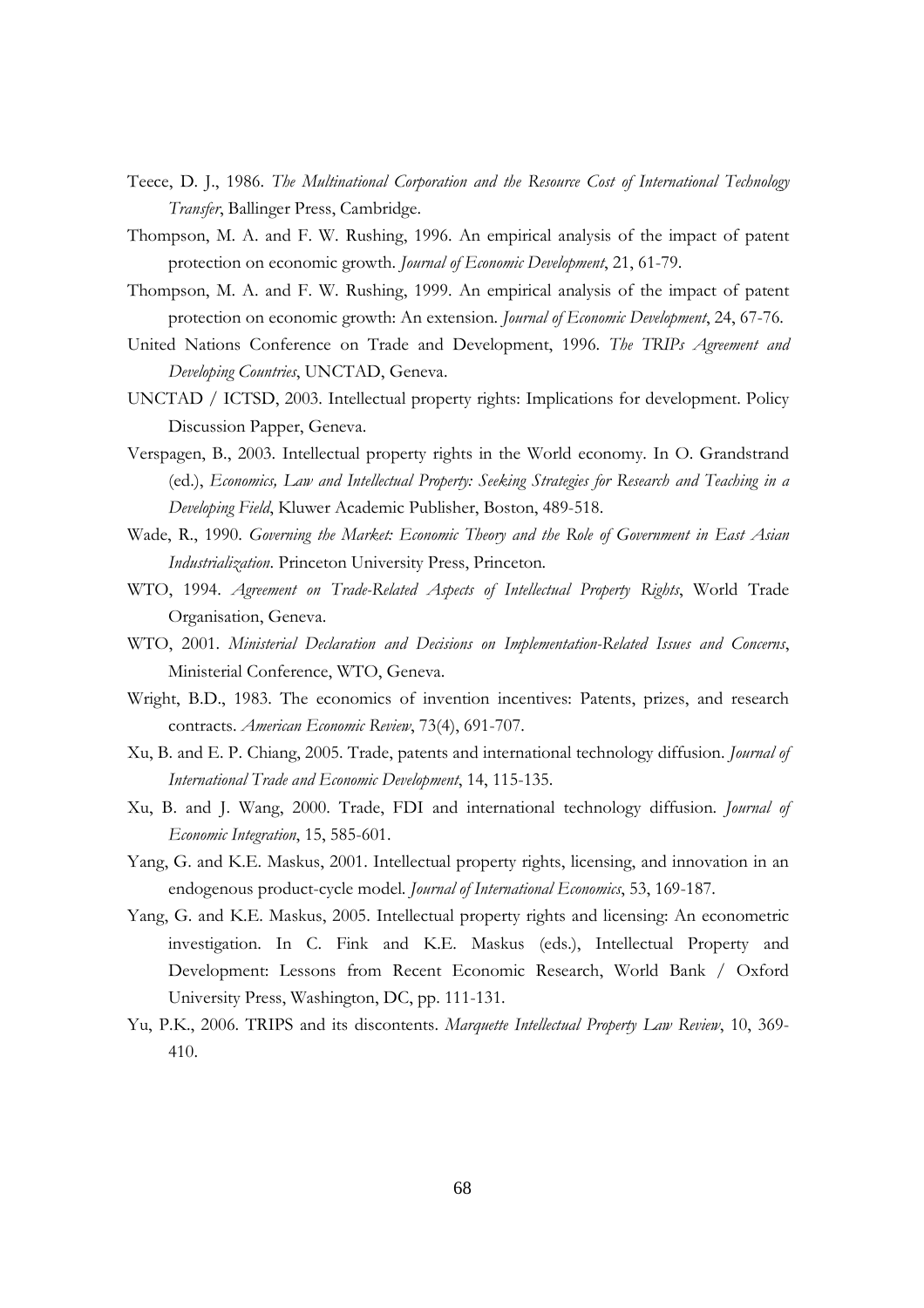| General obligations                                                                              | <b>Comments</b>                                           |
|--------------------------------------------------------------------------------------------------|-----------------------------------------------------------|
| 1. National treatment                                                                            | Applied for persons                                       |
| 2. Most favoured nation                                                                          | Reciprocity exemptions for copyright; prior regionals     |
|                                                                                                  | / bilaterals allowed                                      |
| 3. Transparency                                                                                  |                                                           |
|                                                                                                  |                                                           |
| Copyright and related rights                                                                     |                                                           |
| 4. Observes Berne Convention                                                                     | Does not require moral rights                             |
| 5. Minimum 50-year term                                                                          | Clarifies corporate copyrights                            |
|                                                                                                  |                                                           |
| 6. Programmes protected as literary works                                                        | A significant change in global norms                      |
| 7. Data compilations protected similarly                                                         |                                                           |
| 8. Neighbouring rights protection for phonogram                                                  |                                                           |
| producers, performers                                                                            |                                                           |
| 9. Rental rights                                                                                 | A significant change in global norms                      |
|                                                                                                  |                                                           |
| Trademarks and related marks                                                                     |                                                           |
| 10. Confirms and clarifies Paris Convention                                                      |                                                           |
| 11. Strengthens protection of well-known marks                                                   | Deters use of confusing marks and speculative             |
|                                                                                                  | registration                                              |
| 12. Clarifies non-use                                                                            | Deters use of collateral restrictions to invalidate marks |
| 13. Prohibits compulsory licensing                                                               |                                                           |
| 14. Geographical indications                                                                     | Additional protection for wines and spirits               |
|                                                                                                  |                                                           |
| Patents                                                                                          |                                                           |
| 15. Subject matter coverage                                                                      | Patents provided for products and processes in all        |
|                                                                                                  | fields of technology                                      |
| 16. Biotechnology                                                                                | Must be covered but exceptions allowed for plants         |
|                                                                                                  | and animals developed by traditional methods              |
| 17. Plant breeder's rights                                                                       | Patents or effective sui generis system required          |
| 18. Exclusive rights of importation                                                              |                                                           |
| 19. Severe restrictions on compulsory licensing                                                  | Domestic protection can no longer be required;            |
|                                                                                                  | nonexclusive licenses with adequate compensation          |
| 20. Minimum 20-year patent length from filing date                                               |                                                           |
|                                                                                                  |                                                           |
| 21. Reversal of burden of proof in process patents                                               |                                                           |
| 22. Industrial designs                                                                           | Minimum term of protection: 10 years                      |
|                                                                                                  |                                                           |
| Integrated circuits designs                                                                      |                                                           |
| 23. Protection extended to articles incorporating A significant change in global norms           |                                                           |
| infringed design                                                                                 |                                                           |
| 24. Minimum 10 years protection                                                                  |                                                           |
|                                                                                                  |                                                           |
| Undisclosed information                                                                          |                                                           |
| 25. Trade secrets protected against unfair methods of New in many developing countries           |                                                           |
| disclosure                                                                                       |                                                           |
|                                                                                                  |                                                           |
| Abuse of IPRs                                                                                    |                                                           |
| 26. Wide latitude for competition policy to control Cannot contradict remainder of WTO agreement |                                                           |
| competitive abuses                                                                               |                                                           |
|                                                                                                  |                                                           |
| Enforcement measures                                                                             |                                                           |
| 27. Requires civil, criminal measures and border Will be costly for developing countries         |                                                           |
| enforcement                                                                                      |                                                           |
|                                                                                                  |                                                           |
| Transitional arrangements                                                                        |                                                           |
| 28. Transition periods                                                                           | 5 years for developing and transition economies; 11       |

# Box 1: Substantive Requirements of TRIPS in the WTO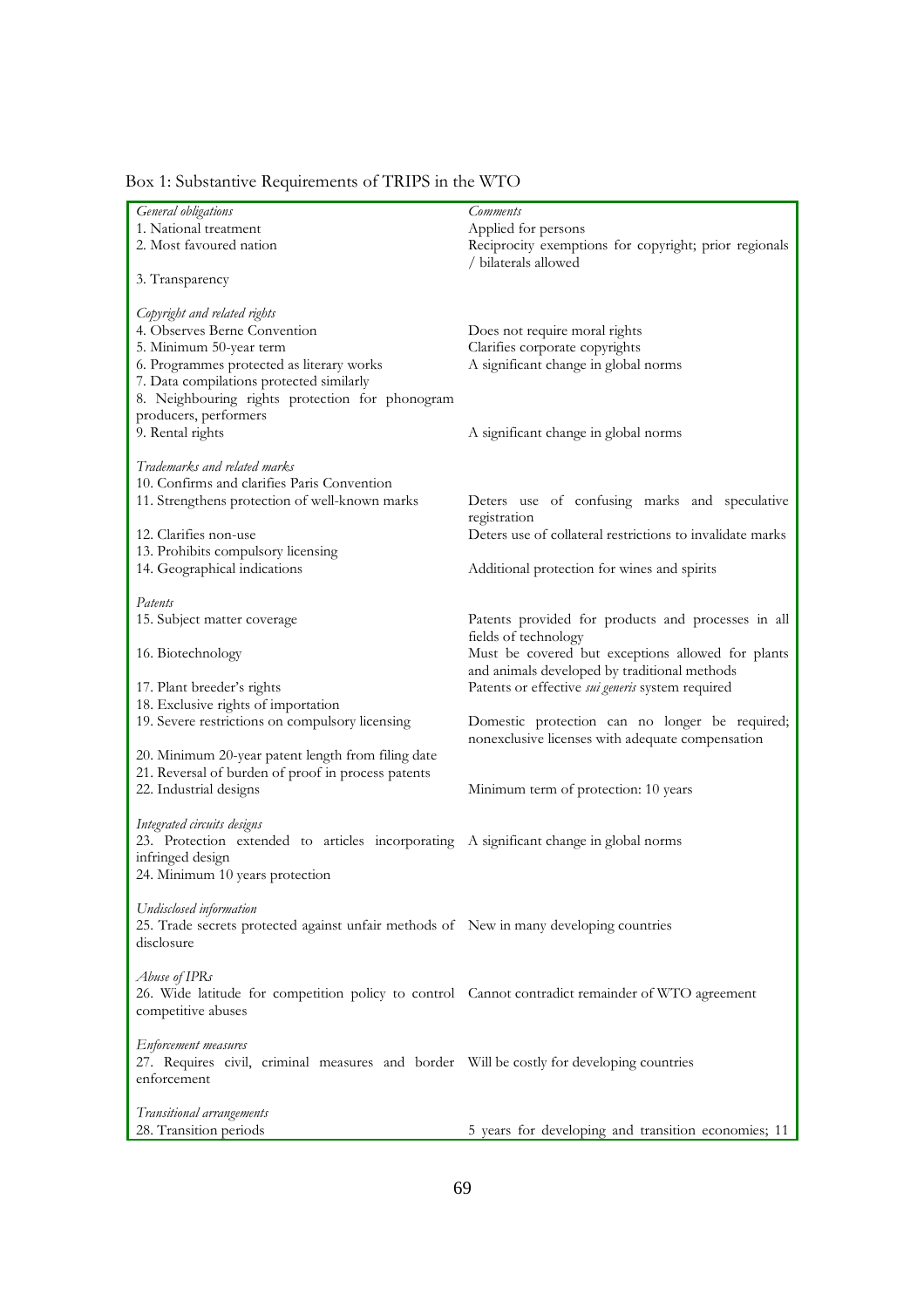| 29. Pipeline protection for pharmaceuticals                               | years for poorest countries<br>Not required but a provision for maintaining novelty<br>and exclusive marketing rights |
|---------------------------------------------------------------------------|-----------------------------------------------------------------------------------------------------------------------|
| Institutional arrangements<br>30. TRIPS Council<br>31. Dispute settlement | Agreement to be monitored and reviewed<br>Standard approach with 5-year moratorium in some                            |
|                                                                           | cases                                                                                                                 |

Source: Maskus (2000a)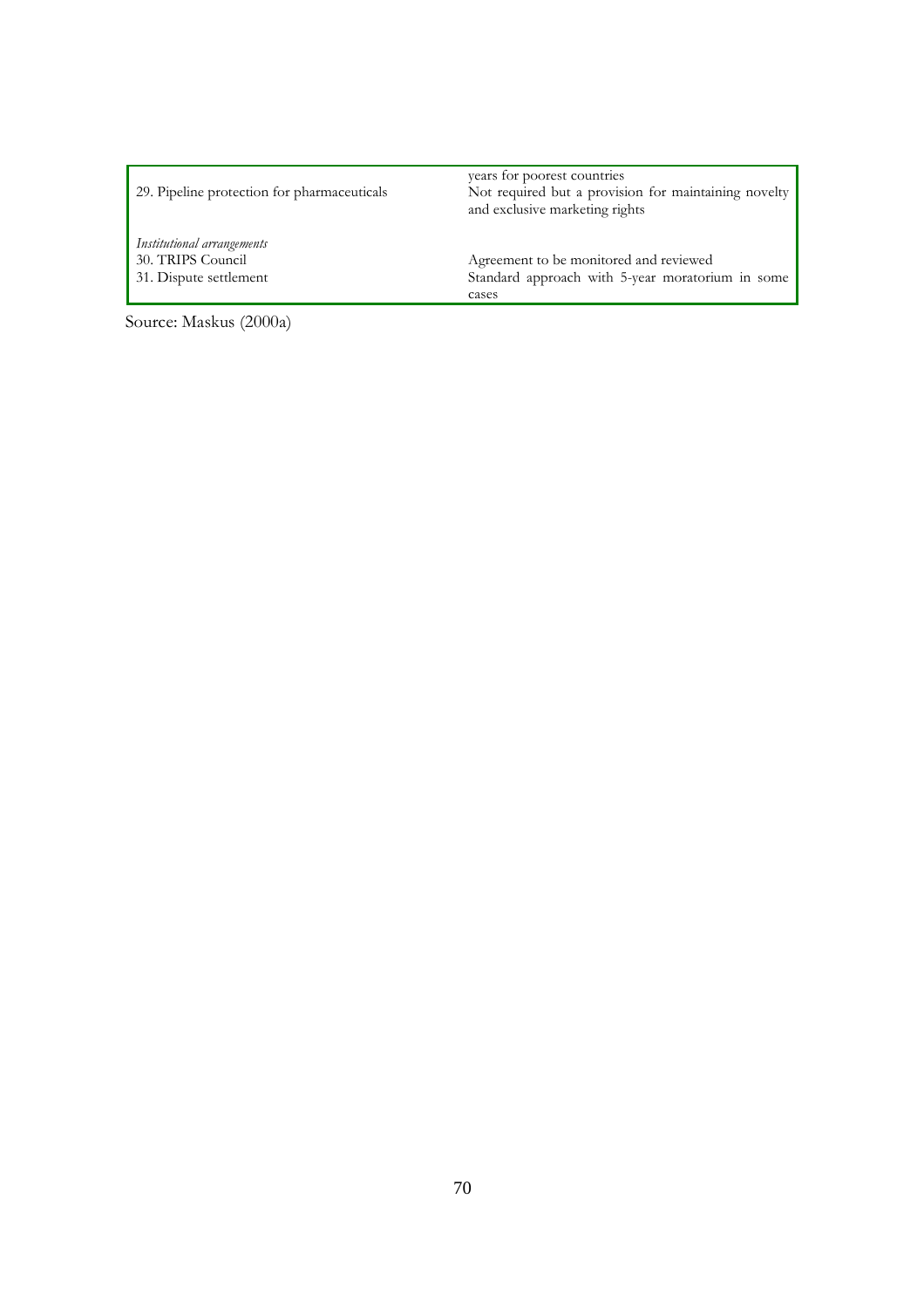| Type of Intellectual Property  | <b>Instruments of Protection</b>              | Protected Subject Matter                               | Primary Fields of Application                                      | International Agreements                                                                                                                                                                                              |
|--------------------------------|-----------------------------------------------|--------------------------------------------------------|--------------------------------------------------------------------|-----------------------------------------------------------------------------------------------------------------------------------------------------------------------------------------------------------------------|
| <b>Industrial Property</b>     | Patents and utility models                    | New, non-obvious inventions with<br>industrial utility | Manufacturing, agriculture                                         | Paris Convention<br>Patent Cooperation Treaty<br><b>Budapest Treaty</b><br>Strasbourg Agreement                                                                                                                       |
|                                | Industrial designs                            | Ornamental designs of products                         | Manufacturing, clothing,<br>automobiles, electronics, etc.         | <b>TRIPS</b><br>Hague Agreement<br>Locarno Agreement<br><b>TRIPS</b>                                                                                                                                                  |
|                                | Trademarks                                    | Identifying signs and symbols                          | All industries                                                     | Madrid Agreement<br>Nice Agreement<br>Vienna Agreement                                                                                                                                                                |
|                                | Geographical indications                      | Identifying place names                                | Wines, spirits                                                     | Lisbon Agreement<br><b>TRIPS</b>                                                                                                                                                                                      |
| Artistic and literary property | Copyrights and neighbouring<br>rights         | Original expressions of authorship                     | Publishing, electronic<br>entertainment, software,<br>broadcasting | <b>Berne Convention</b><br>Rome Convention<br>Geneva Convention<br><b>Brussels Convention</b><br>WIPR Copyright Treaty<br>WIPO Performance and Phonograms<br>Treaty<br>Universal Copyright Convention<br><b>TRIPS</b> |
| Sui generis protection         | Integrated circuits                           | Original designs                                       | Computer chip industry                                             | Washington Treaty<br><b>TRIPS</b>                                                                                                                                                                                     |
|                                | Database protection<br>Plant breeder's rights | Databases<br>New, stable, distinct varieties           | Information processing<br>Agriculture, food                        | EC Directive 96/9/EC<br><b>UPOV</b><br><b>TRIPS</b>                                                                                                                                                                   |
| Trade secrets                  | Laws against unfair competition               | Business information held in secret                    | All industries                                                     | <b>TRIPS</b>                                                                                                                                                                                                          |

Source: Primo Braga, Fink and Sepulveda (2000)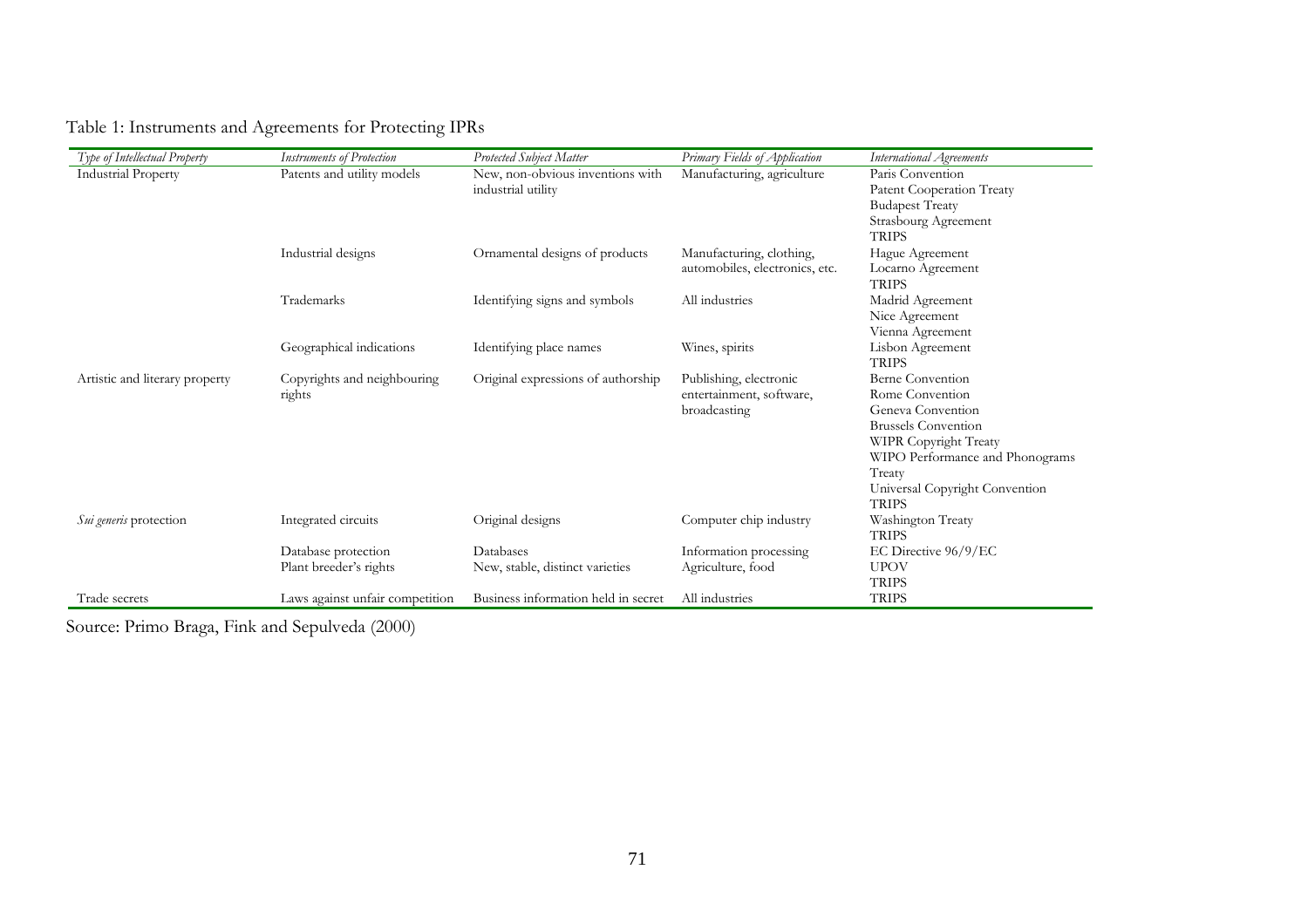## Box 2: Aspects of TRIPS and Their Impact on Innovation and Technology Diffusion

Included in the TRIPS Agreement are the following aspects of intellectual property protection:

- Patents give their owners the right to exclude all others from making, selling, importing, or using the product or process named in the patent without authorisation for a fixed period of time. Three forms of patents may be applied for; (i) Invention patents require significant non-obviousness and as such a discrete advance in technology; (ii) Utility models tend to be awarded for incremental improvements of existing products and technologies; (iii) Industrial designs protect the aesthetic or ornamental aspects of a commercial article.
- Copyrights protect the rights of creators of literary and artistic works to communicate, display, or perform those works in some medium, plus the rights to make and sell copies.
- Trademarks and service marks protect rights to use a particular distinctive mark or name to identify a product, service or company.
- Geographical indications are related to trademarks and certify that a consumer product was made in a particular place and that it embodies physical characteristics of that location.
- Trade Secrets are proprietary information about production processes, including items such as customer lists and organisational methods. Standard liability laws guard against unauthorised disclosure through commercially unfair means.
- Layout Designs of Integrated Circuits covers the layout design of integrated circuits, the chips on which they are masked, and products that incorporate the chip. TRIPS specifically permits reverse engineering of integrated circuits.

The importance of these different aspects of IPR protection for innovation and technology diffusion are likely to vary. Here we discuss some of these differences.

Patents are expected to increase both innovation and technology diffusion. By providing an incentive to undertake R&D and the associated costs of inventing a new technology or product, patents should encourage innovation. The empirical evidence suggests that the relationship between patent rights and innovation is not strong however (see Section 3). Through the publication of claims, patents add to the stock of public knowledge and can encourage technology diffusion. The evidence in favour of such diffusion is stronger (see Section 4).

Literary and artistic ideas protected by copyrights are without industrial applicability. While not encouraging industrial innovation, copyright protection is aimed at encouraging creative works that provide social, cultural and economic benefits to society. On the other hand, copyright protection limits the dissemination of literary works and raises the static costs of education, research and education.

Trademarks and geographical indications do not protect the creation of additional knowledge nor in theory do they restrict imitation or copying of protected goods as long as they are sold under a different mark. Like copyrights therefore they are unlikely to directly raise innovation or encourage technology transfer. Similar arguments can be made for the protection of integrated circuit designs, though TRIPS specifically allows for the reverse engineering of such designs. Trademarks are however likely to lower search costs, protect consumers from fraud regarding the origin of a product and safeguard commercial reputations for quality. Since trademarks and geographical indications are used as a signal of quality, they may also encourage firms to maintain or improve quality over time, as well as generating further product differentiation. There is also some anecdotal evidence that under the right circumstances trademarks can contribute to business development among low- and middle-income producers in the developing world (see for example Maskus et al., 2000c; Maskus, 2005).

continued...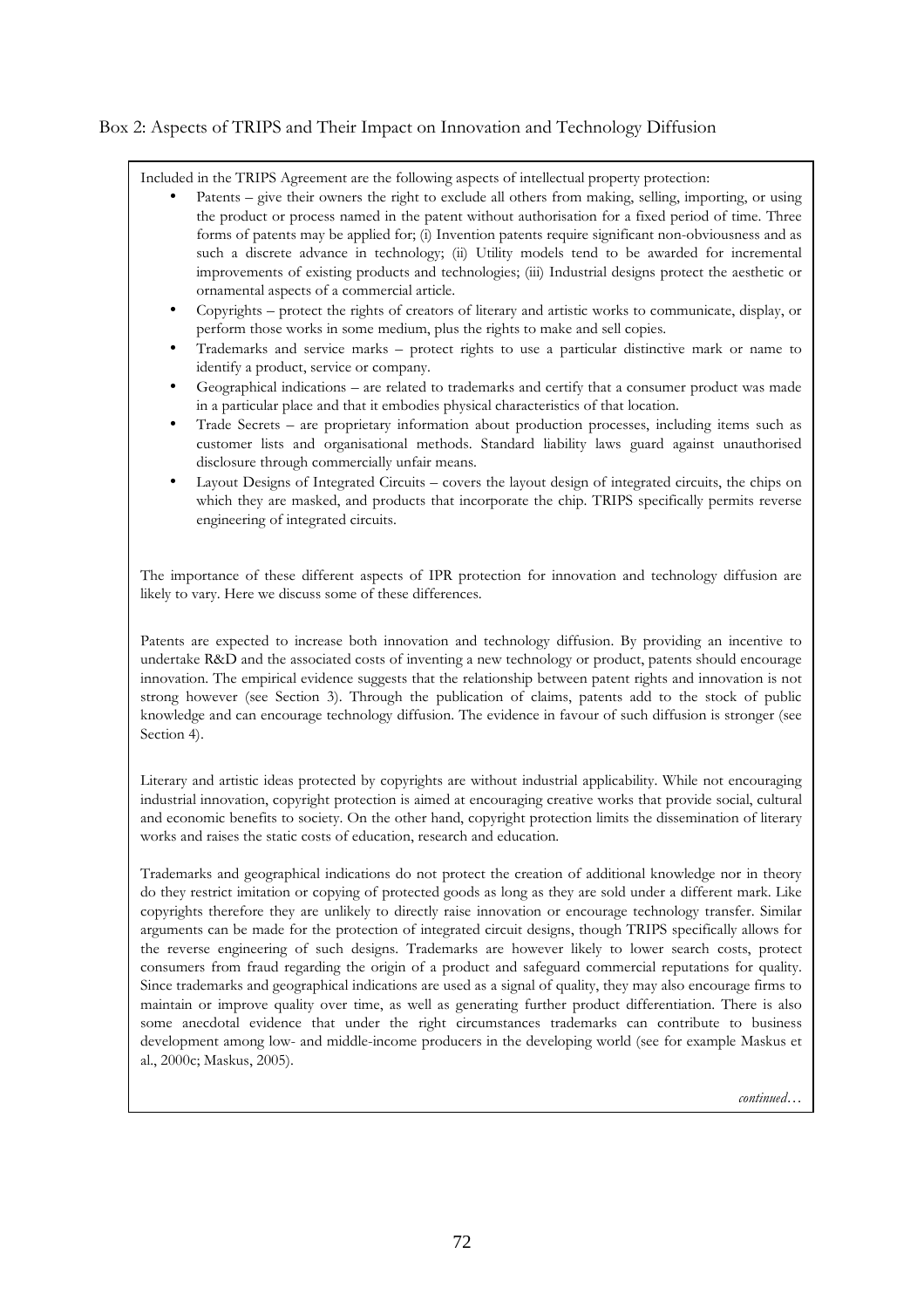Trade secrets are rationalised as a mechanism to foster innovations that do not comply with the strict requirements for the patentability of products and processes. Firms may choose not to patent an innovation for a number of reasons; (i) the innovator may judge their creation to be unpatentable in legal terms, but hard to imitate; (ii) a firm may prefer not to disclose its processes, as required by patents, because disclosure could reduce expected profits; (iii) firms may wish to avoid the costs of patenting. Trade secrets do not incur costs in the form of application and grant procedures, yet they also do not add to the base of knowledge available to the public. As such trade secrets would not be expected to raise the diffusion of technology significantly, though the potential exists for trade secrets to be reverse-engineered. Trade secrets may however encourage innovation, especially of the small, incremental type.

Source: Based on Maskus (2000a, pp.20-23 and 36-50).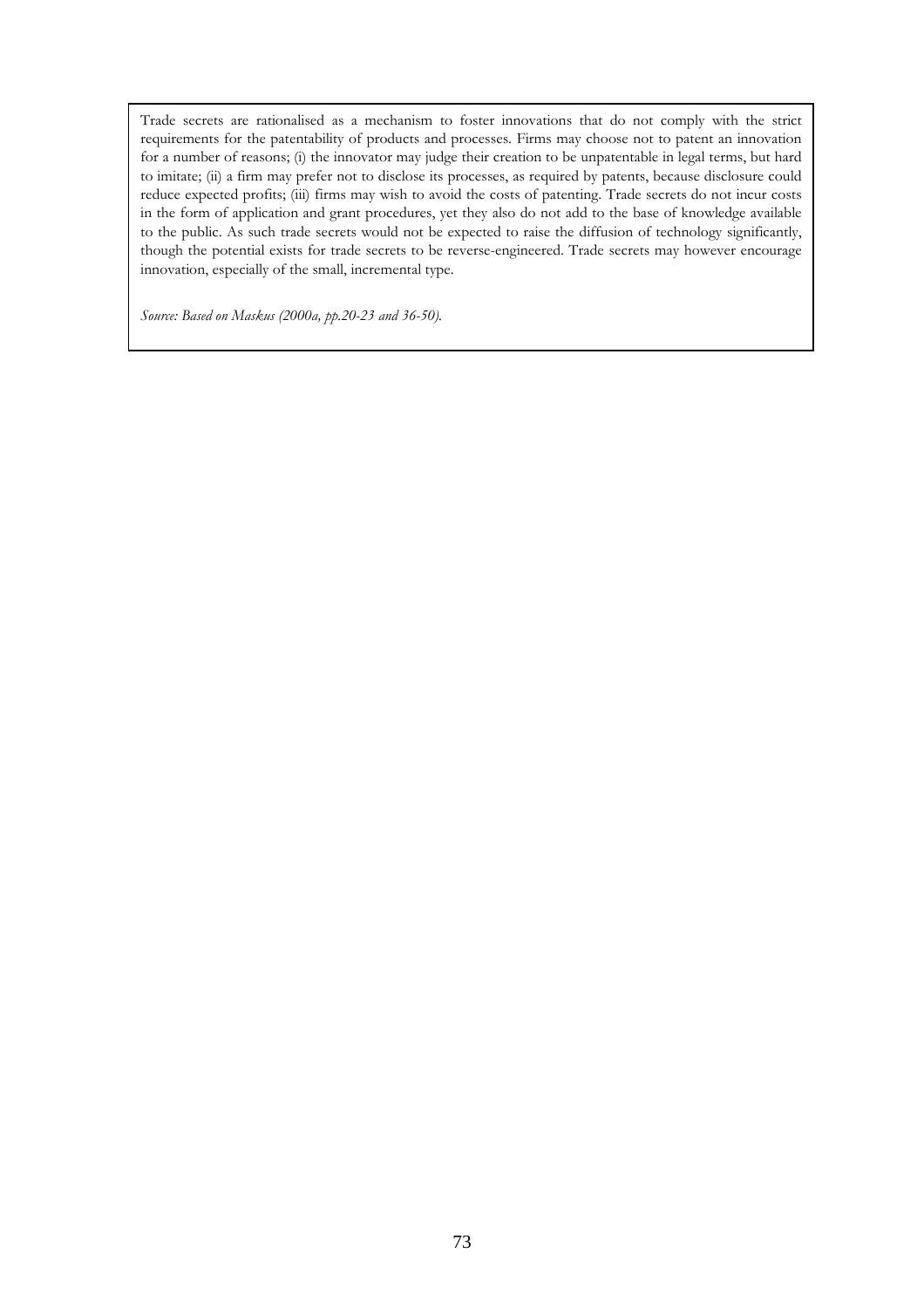| Table 2: Summary of Effects of Stronger Intellectual Property Rights on Innovation, Technology |  |
|------------------------------------------------------------------------------------------------|--|
| Diffusion and Growth                                                                           |  |

|                                                                | <b>Domestic Intellectual Property Rights</b>                                                                                                                                                                                                                                                                                               | <b>Technology Spillovers</b>                                                                                                                                                                                                    |  |  |
|----------------------------------------------------------------|--------------------------------------------------------------------------------------------------------------------------------------------------------------------------------------------------------------------------------------------------------------------------------------------------------------------------------------------|---------------------------------------------------------------------------------------------------------------------------------------------------------------------------------------------------------------------------------|--|--|
| Domestic<br>Innovation                                         |                                                                                                                                                                                                                                                                                                                                            |                                                                                                                                                                                                                                 |  |  |
| Domestic R&D                                                   | Stronger IPRs increase domestic R&D spending                                                                                                                                                                                                                                                                                               | Evidence that higher R&D spending<br>facilitates technology transfer and raises<br>growth                                                                                                                                       |  |  |
| Domestic<br>Patenting                                          | Evidence mixed in general. But threshold analysis<br>shows stronger IPRs (1) increase domestic<br>patenting in countries with innovative/imitative<br>capacity; (2) reduce domestic patenting in more<br>open economies                                                                                                                    | Evidence relating domestic patenting to<br>growth is mixed. In developing countries<br>there is little evidence of a positive impact<br>of domestic patenting on growth                                                         |  |  |
| Channels of<br>International<br>Technology<br><b>Diffusion</b> |                                                                                                                                                                                                                                                                                                                                            |                                                                                                                                                                                                                                 |  |  |
| Foreign Direct<br>Investment                                   | Evidence mixed in general, but strong IPRs seem<br>to be important for some TNC activities<br>(production and R&D) and in industries where<br>products can be imitated (chemicals,<br>pharmaceuticals). Some evidence that TNCs more<br>willing to transfer technology to countries with<br>stronger IPRs                                  | Evidence generally mixed on whether<br>inward FDI provides technology<br>spillovers, although some evidence of<br>spillovers to host country firms with<br>absorptive capacity. Some evidence of<br>spillovers from outward FDI |  |  |
| Technology<br>Licensing                                        | Limited evidence, but what evidence there is<br>suggests stronger IPRs increase licensing,<br>particularly in countries with innovative/imitative<br>capacity                                                                                                                                                                              | Little evidence                                                                                                                                                                                                                 |  |  |
| Foreign Patenting                                              | Positive effect stronger in more open economies<br>and in countries with higher innovative/imitative<br>capacity                                                                                                                                                                                                                           | Evidence of positive (negative) spillovers<br>from foreign patenting for developing<br>countries with strong (weak) IPRs, high<br>(low) innovative/imitative capacity and<br>large, open (small, closed) markets                |  |  |
| Trade                                                          | Impact of IPRs on trade flows depends upon<br>market size and the imitative ability of the<br>importing country. Positive effect of IPRs on<br>trade in manufacturing goods (except goods<br>difficult to imitate) in countries that have<br>imitative capacity. Possible negative effects in<br>small markets with weak imitative ability | Trade has been found to promote<br>technology spillovers both between<br>developed countries and from developed<br>to developing countries                                                                                      |  |  |
| Domestic<br>Growth                                             | Evidence that stronger IPRs increase growth in<br>developed countries and developing countries<br>with low innovative/imitative capacity. No effect<br>evident for developing countries with high<br>innovative/imitative capacity                                                                                                         |                                                                                                                                                                                                                                 |  |  |